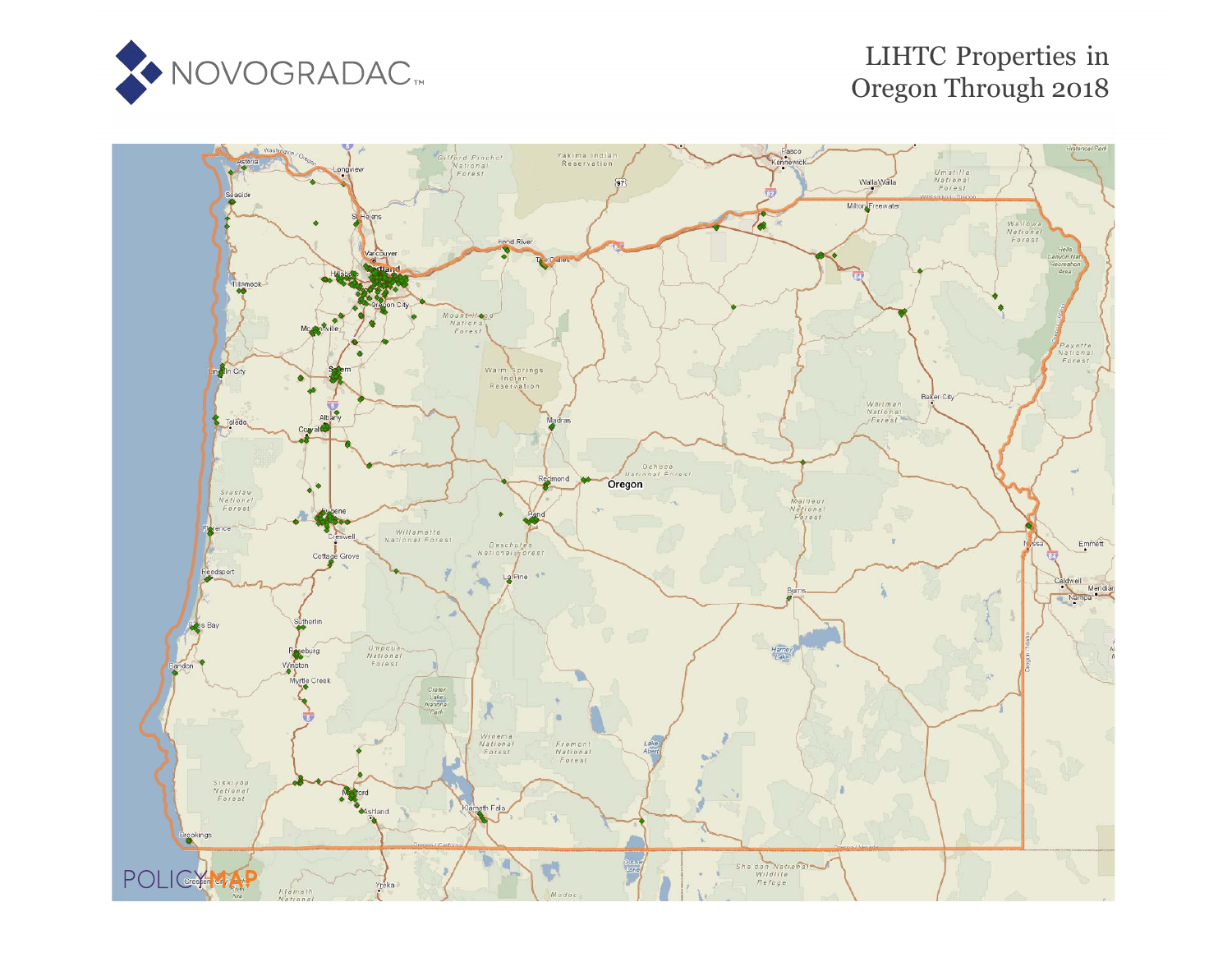| <b>Project Name</b>                        | <b>Address</b>                                                                     | <b>City</b>       | <b>State</b> | <b>Zip Code</b> | <b>Nonprofit</b><br><b>Sponsor</b> | <b>Allocation</b><br>Year | <b>Annual</b><br><b>Allocated</b><br><b>Amount</b> | <b>Year PIS</b> | <b>Construction Type</b>               | <b>Total</b><br><b>Units</b> | Low<br><b>Income</b><br><b>Units</b> | <b>Rent or</b><br><b>Income</b><br><b>Ceiling</b> | <b>Credit %</b>                          | <b>Tax-Exempt</b><br><b>Bond</b> | <b>HUD Multi-Family</b><br>Financing/<br><b>Rental Assistance</b> |
|--------------------------------------------|------------------------------------------------------------------------------------|-------------------|--------------|-----------------|------------------------------------|---------------------------|----------------------------------------------------|-----------------|----------------------------------------|------------------------------|--------------------------------------|---------------------------------------------------|------------------------------------------|----------------------------------|-------------------------------------------------------------------|
| <b>NEW COLUMBIA</b><br><b>WOOLSEY1</b>     | 8937N<br>NEWMAN AVE                                                                | <b>PORTLAND</b>   | OR           | 97203           | No                                 | 2004                      | \$700,000                                          | 2006            | <b>New Construction</b>                | 42                           | 42                                   | 60% AMGI                                          | $70\,\%$ present $\,$ No value           |                                  |                                                                   |
| NEW COLUMBIA<br><b>WOOLSEY 2</b>           | $4611$ N NEWARK $\,$ PORTLAND<br>ST                                                |                   | OR           | 97203           | $\rm No$                           | 2005                      | \$700,000                                          | 2006            | New Construction                       | 47                           | 47                                   | 60% AMGI                                          | 70 % present $\hbox{~No}$<br>value       |                                  |                                                                   |
| NEW COLUMBIA:<br><b>WOOLSEY 3</b>          | $9209$ N DWIGHT $\,$ PORTLAND<br>AVE                                               |                   | OR           | 97203           | $\rm No$                           | 2005                      | \$700,000                                          | 2006            | <b>New Construction</b>                | 42                           | 42                                   | 60% AMGI                                          | $70\,\%$ present $\,$ No value           |                                  |                                                                   |
| PARK MANOR -<br>OREGON 1                   | 42 MARKET ST LEBANON                                                               |                   | OR           | 97355           | No                                 | 2005                      | \$85,344                                           | 2006            | Acquisition and Rehab 40               |                              | 40                                   | 60% AMGI                                          | $30\,\%$ present $\,$ Yes value          |                                  |                                                                   |
| PINE TREE - OREGON 1                       | $209\,\mathrm{NW}$<br><br>WINSTON GLENHART AVE<br><br><br><br><br><br><br><br><br> |                   | OR           | 97496           | No                                 | 2005                      | \$72,901                                           | 2006            | Acquisition and Rehab 36               |                              | 36                                   | 60% AMGI                                          | $30\,\%$ present $\,$ Yes value          |                                  |                                                                   |
| <b>QUAIL RUN APTS</b>                      | <b>20 ERICKSON</b><br>$\operatorname{AVE}$                                         | <b>SHADY COVE</b> | OR           | 97539           | $\rm No$                           | 2005                      | \$38,894                                           | 2006            | Acquisition and Rehab 24               |                              | 24                                   | 60% AMGI                                          | $30\,\%$ present $\,$ $\rm Yes$<br>value |                                  |                                                                   |
| REDWOOD PARK APTS                          | 4103 W 18TH<br><b>AVE</b>                                                          | <b>EUGENE</b>     | OR           | 97402           | No                                 | 2005                      | \$547,064                                          | 2006            | Both New Construction 232<br>and $A/R$ |                              | 232                                  | 60% AMGI                                          | $30\,\%$ present $\,$ Yes value          |                                  |                                                                   |
| <b>SUNFLOWER PARK</b><br>APTS              | 267 NE MAY LN MCMINNVILLE                                                          |                   | OR           | 97128           | No                                 | 2005                      | \$288,250                                          | 2006            | <b>New Construction</b>                | 33                           | 33                                   | 60% AMGI                                          | $70\,\%$ present $\,$ No value           |                                  |                                                                   |
| THE TERRACE AT MT<br><b>SCOTT</b>          | 10125 SE BOB<br>SCHUMACHER PORTLAND<br>RD                                          |                   | OR           | 97086           | No                                 | 2004                      | \$687,976                                          | 2006            | New Construction                       | 52                           | 51                                   | 60% AMGI                                          | $70\,\%$ present $\,$ No value           |                                  |                                                                   |
| <b>VILLAGE AT THE</b><br><b>HEADWATERS</b> | 3131 SW<br><b>MARIGOLD ST</b>                                                      | <b>PORTLAND</b>   | OR           | 97219           | Yes                                | 2005                      | \$569,995                                          | 2006            | <b>New Construction</b>                | 56                           | 56                                   | 60% AMGI                                          | 70 % present $\hbox{~No}$<br>value       |                                  |                                                                   |
| <b>WEIDLER COMMONS</b>                     | 1529 NE 21ST<br><b>AVE</b>                                                         | <b>PORTLAND</b>   | <b>OR</b>    | 97232           | Yes                                | 2006                      | \$164,204                                          | 2006            | <b>New Construction</b>                | 51                           | 51                                   | 60% AMGI                                          | $70\,\%$ present $\,$ No value           |                                  |                                                                   |
| <b>WEST ALAMEDA -</b><br>OREGON 1          | 833 ALAMEDA<br>DR                                                                  | <b>ONTARIO</b>    | OR           | 97914           | No                                 | 2006                      | \$68,504                                           | 2006            | Acquisition and Rehab 32               |                              | $32\,$                               | 60% AMGI                                          | $30\,\%$ present $\,$ Yes value          |                                  |                                                                   |
| WILLAMALANE -<br>OREGON 1                  | $4707\,\mathrm{SE}$<br>$\operatorname{\mathsf{BOARDMAN\,AVE}}$ MILWAUKIE           |                   | OR           | 97267           | No                                 | 2006                      | \$107,676                                          | 2006            | Acquisition and Rehab 52               |                              | 52                                   | 60% AMGI                                          | $30\,\%$ present $\,$ Yes value          |                                  |                                                                   |

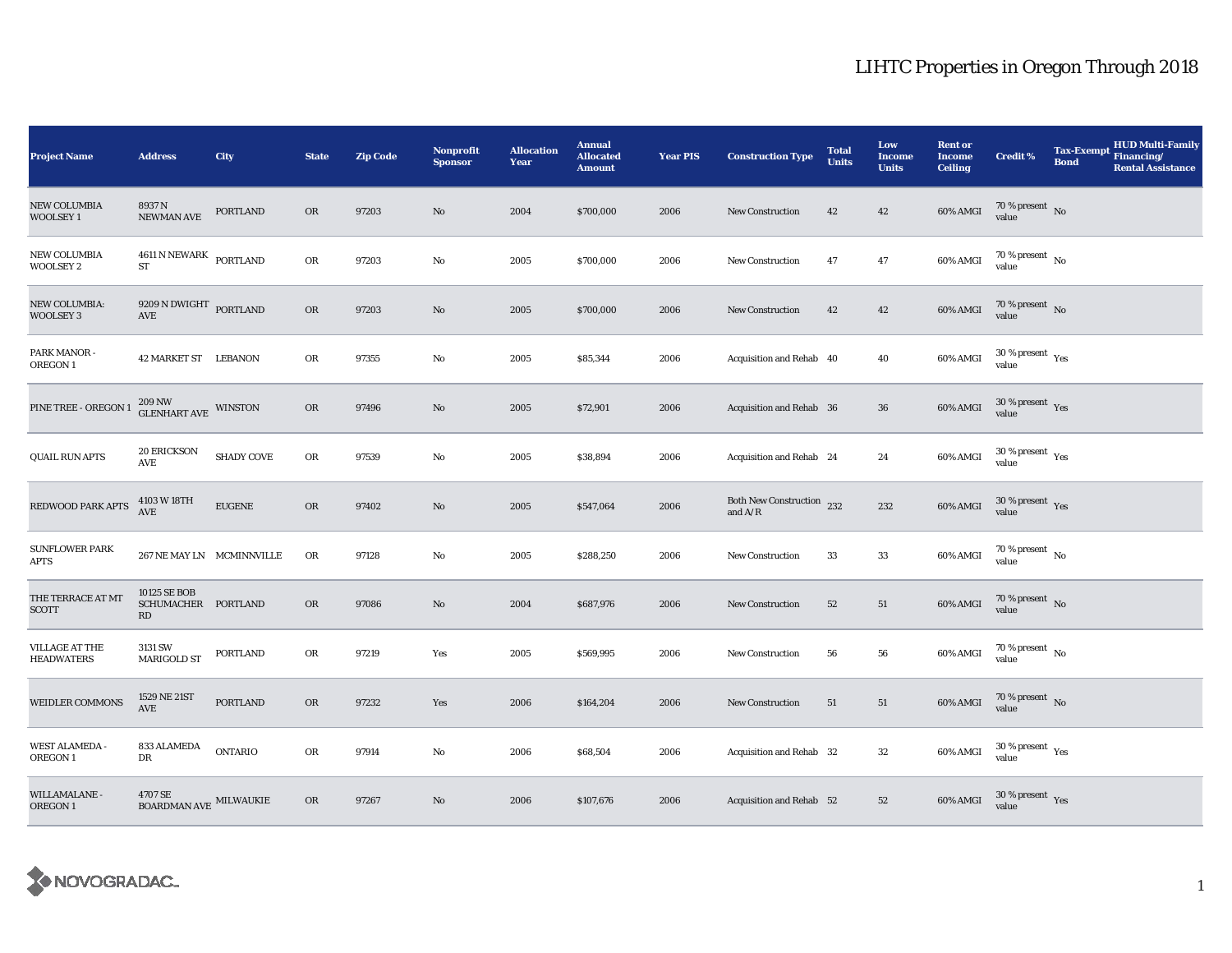| <b>Project Name</b>                       | <b>Address</b>                                                          | <b>City</b>      | <b>State</b> | <b>Zip Code</b> | Nonprofit<br><b>Sponsor</b> | <b>Allocation</b><br>Year | <b>Annual</b><br><b>Allocated</b><br><b>Amount</b> | <b>Year PIS</b> | <b>Construction Type</b>                   | <b>Total</b><br><b>Units</b> | Low<br><b>Income</b><br><b>Units</b> | <b>Rent or</b><br><b>Income</b><br><b>Ceiling</b> | Credit %                               | <b>Tax-Exempt</b><br><b>Bond</b> | <b>HUD Multi-Family</b><br>Financing/<br><b>Rental Assistance</b> |
|-------------------------------------------|-------------------------------------------------------------------------|------------------|--------------|-----------------|-----------------------------|---------------------------|----------------------------------------------------|-----------------|--------------------------------------------|------------------------------|--------------------------------------|---------------------------------------------------|----------------------------------------|----------------------------------|-------------------------------------------------------------------|
| HILLSIDE TERRACE<br>APTS                  | 1201 SHELLEY<br>RD                                                      | COQUILLE         | OR           | 97423           | Yes                         | 2005                      | \$84,900                                           | 2006            | Acquisition and Rehab 39                   |                              | 39                                   | 60% AMGI                                          | 70 % present $\hbox{~No}$<br>value     |                                  |                                                                   |
| <b>NEW COLUMBIA</b><br>TROUTON            | 9126 N<br><b>WOOLSEY AVE</b>                                            | <b>PORTLAND</b>  | OR           | 97203           | Yes                         | 2005                      | \$1,875,552                                        | 2006            | New Construction                           | 250                          | 250                                  | 60% AMGI                                          | $30$ % present $\,$ $\rm Yes$<br>value |                                  |                                                                   |
| <b>COLONIA AMISTAD</b>                    | $30$ S GUN CLUB<br>RD                                                   | INDEPENDENCE     | OR           | 97351           | Yes                         | 2006                      | \$429,747                                          | 2007            | New Construction                           | 38                           | 37                                   | 60% AMGI                                          | $70\,\%$ present $$$ No value          |                                  |                                                                   |
| <b>ESTATE BUILDING</b>                    | $225\,\mathrm{NW}\,\mathrm{COUCH}\quad$ PORTLAND<br>$\operatorname{ST}$ |                  | ${\rm OR}$   | 97209           | Yes                         | 2005                      | \$700,000                                          | 2007            | Acquisition and Rehab 191                  |                              | 140                                  | 60% AMGI                                          | 70 % present $\,$ No $\,$<br>value     |                                  |                                                                   |
| <b>HERON RIDGE APTS</b>                   | <b>521 FIR ST</b>                                                       | <b>BROOKINGS</b> | ${\rm OR}$   | 97415           |                             | 2006                      | \$437,709                                          | 2007            | Both New Construction $\,$ 36<br>and $A/R$ |                              | ${\bf 36}$                           | 60% AMGI                                          | 70 % present $\hbox{~No}$<br>value     |                                  |                                                                   |
| <b>INDIAN HILLS</b>                       | 1335 SW SECOND PENDLETON<br>${\rm ST}$                                  |                  | OR           | 97801           | $\mathbf{No}$               | 2007                      | \$92,915                                           | 2007            | Acquisition and Rehab 48                   |                              | 48                                   | 60% AMGI                                          | $30\,\%$ present $\,$ Yes<br>value     |                                  |                                                                   |
| <b>LEANDER COURT</b>                      | 4600 SE 122ND<br>AVE                                                    | <b>PORTLAND</b>  | OR           | 97236           | Yes                         | 2006                      | \$506,639                                          | 2007            | <b>New Construction</b>                    | 37                           | 37                                   | 60% AMGI                                          | $70\,\%$ present $\,$ No value         |                                  |                                                                   |
| MAPLE TERRACE -<br>MEDFORD                | 5 MACE RD                                                               | MEDFORD          | ${\rm OR}$   | 97501           | Yes                         | 2006                      | \$700,000                                          | 2007            | New Construction                           | 82                           | ${\bf 81}$                           | 60% AMGI                                          | $70\,\%$ present $\,$ No value         |                                  |                                                                   |
| MARTIN LUTHER KING 6620 NE SIXTH<br>MANOR | AVE                                                                     | <b>PORTLAND</b>  | ${\rm OR}$   | 97211           | Yes                         | 2007                      | \$21,615                                           | 2007            | Acquisition and Rehab 16                   |                              | 15                                   | 60% AMGI                                          | $30$ % present $\,$ No $\,$<br>value   |                                  |                                                                   |
| MAYBELLE CLARK<br>MACDONALD CENTER ST     | <b>605 NW COUCH PORTLAND</b>                                            |                  | OR           | 97209           | Yes                         | 2006                      | \$335,000                                          | 2007            | Acquisition and Rehab 54                   |                              | 54                                   | 60% AMGI                                          | $70$ % present $\,$ No $\,$<br>value   |                                  |                                                                   |
| <b>MORRISON</b>                           | 1959 SW<br><b>MORRISON ST</b>                                           | <b>PORTLAND</b>  | ${\sf OR}$   | 97205           | Yes                         | 2004                      | \$910,852                                          | 2007            | <b>New Construction</b>                    | 140                          | 140                                  | 60% AMGI                                          | $30$ % present $\,$ No $\,$<br>value   |                                  |                                                                   |
| NAWIKKA CT APTS                           | 5110 SE 76TH<br>AVE                                                     | PORTLAND         | ${\rm OR}$   | 97206           | Yes                         | 2007                      | \$25,656                                           | 2007            | Acquisition and Rehab 16                   |                              | 16                                   | $60\%$ AMGI                                       | $30\,\%$ present $\,$ No value         |                                  |                                                                   |
| <b>NEW WINDS APTS</b>                     | 750 LAUREL ST FLORENCE                                                  |                  | OR           | 97439           | Yes                         | 2005                      | \$196,492                                          | 2007            | <b>New Construction</b>                    | 18                           | 18                                   | 60% AMGI                                          | $70\,\%$ present $\,$ No value         |                                  |                                                                   |

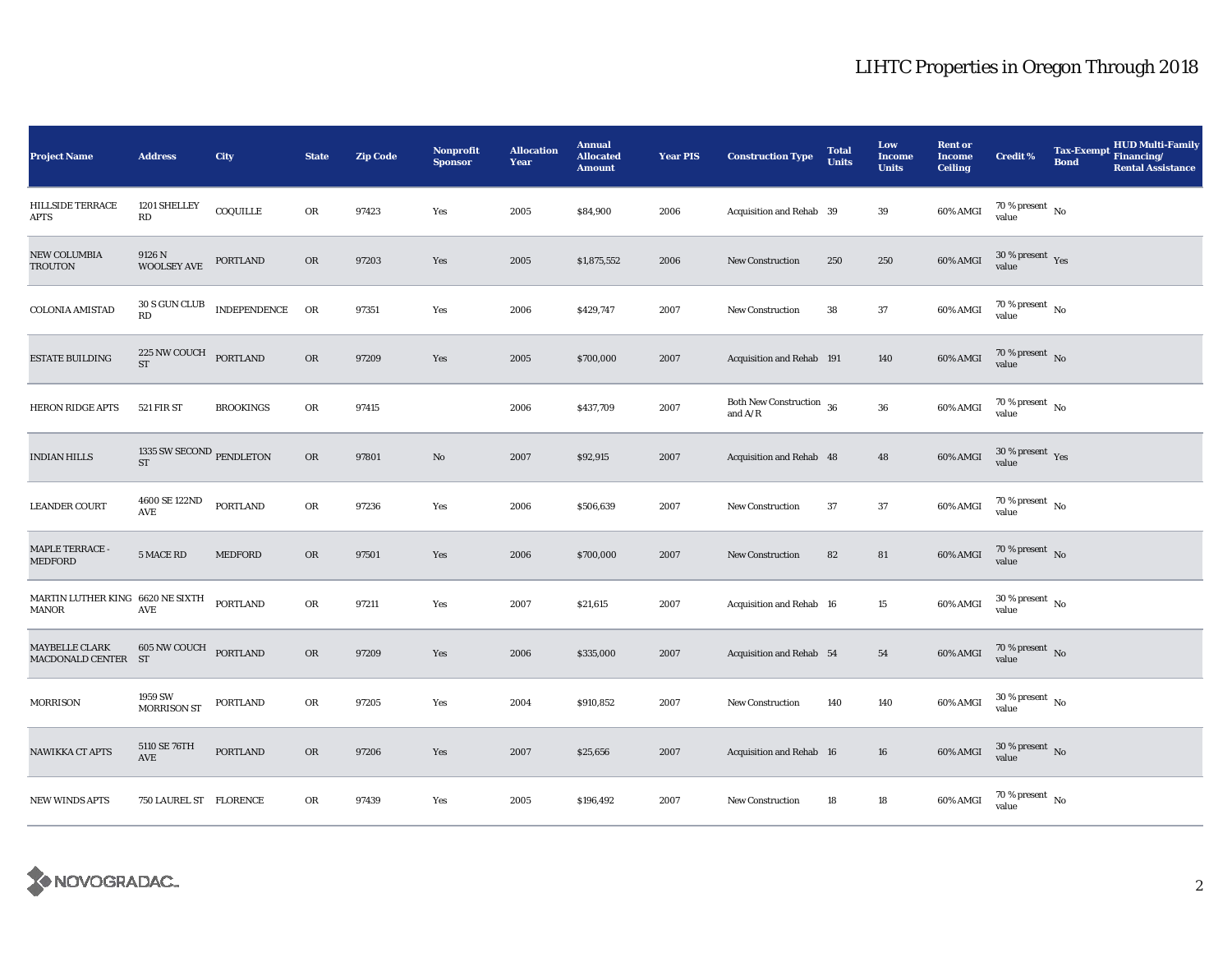| <b>Project Name</b>                 | <b>Address</b>                                                     | <b>City</b>                | <b>State</b> | <b>Zip Code</b> | Nonprofit<br><b>Sponsor</b> | <b>Allocation</b><br>Year | <b>Annual</b><br><b>Allocated</b><br><b>Amount</b> | <b>Year PIS</b> | <b>Construction Type</b> | <b>Total</b><br><b>Units</b> | Low<br><b>Income</b><br><b>Units</b> | <b>Rent or</b><br>Income<br><b>Ceiling</b> | <b>Credit %</b>                        | <b>Tax-Exempt</b><br><b>Bond</b> | <b>HUD Multi-Family</b><br>Financing/<br><b>Rental Assistance</b> |
|-------------------------------------|--------------------------------------------------------------------|----------------------------|--------------|-----------------|-----------------------------|---------------------------|----------------------------------------------------|-----------------|--------------------------|------------------------------|--------------------------------------|--------------------------------------------|----------------------------------------|----------------------------------|-------------------------------------------------------------------|
| NORTH MAIN VILLAGE                  | $10554$ SE MAIN MILWAUKIE ST                                       |                            | OR           | 97222           | $\mathbf{N}\mathbf{o}$      | 2005                      | \$257,485                                          | 2007            | <b>New Construction</b>  | 64                           | 64                                   | 60% AMGI                                   | $30\,\%$ present $\,$ Yes value        |                                  |                                                                   |
| PINEHURST APTS                      | 1502 21ST ST                                                       | <b>LA GRANDE</b>           | OR           | 97850           |                             | 2007                      | \$94,276                                           | 2007            | Acquisition and Rehab 46 |                              | ${\bf 46}$                           | 60% AMGI                                   | $30$ % present $\,$ $\rm Yes$<br>value |                                  |                                                                   |
| RICKREALL CREEK<br><b>TOWNHOMES</b> | $277\,\mathrm{SW}\,\mathrm{WALNUT}$ DALLAS<br>$\operatorname{AVE}$ |                            | OR           | 97338           | Yes                         | 2006                      | \$460,800                                          | 2007            | New Construction         | 36                           | 36                                   | 60% AMGI                                   | $70\,\%$ present $\,$ No value         |                                  |                                                                   |
| RIDGEMONT APTS                      | 2210 SW 19TH ST REDMOND                                            |                            | OR           | 97756           |                             | 2007                      | \$94,087                                           | 2007            | Acquisition and Rehab 46 |                              | 46                                   | 60% AMGI                                   | $30\,\%$ present $\,$ Yes value        |                                  |                                                                   |
| ROYAL BUILDING                      | 509 MAIN ST                                                        | SPRINGFIELD                | OR           | 97477           | Yes                         | 2006                      | \$500,000                                          | 2007            | <b>New Construction</b>  | 33                           | 33                                   | 60% AMGI                                   | $70\,\%$ present $\,$ No value         |                                  |                                                                   |
| TILLICUM CT APTS                    | 5135 SE 73RD<br>AVE                                                | <b>PORTLAND</b>            | OR           | 97206           | Yes                         | 2007                      | \$30,870                                           | 2007            | Acquisition and Rehab 16 |                              | ${\bf 16}$                           | 60% AMGI                                   | $30$ % present $\,$ No $\,$<br>value   |                                  |                                                                   |
| TRENTON TERRACE                     | $4720\,\mathrm{N}$ TRENTON ST                                      | <b>PORTLAND</b>            | OR           | 97203           | Yes                         | 2007                      | \$358,094                                          | 2007            | <b>New Construction</b>  | 66                           | 65                                   | 50% AMGI                                   | $30\,\%$ present $\,$ No value         |                                  |                                                                   |
| TRYON MEWS APTS                     | 8453 SW 30TH<br><b>AVE</b>                                         | <b>PORTLAND</b>            | OR           | 97219           | Yes                         | 2007                      | \$45,627                                           | 2007            | Acquisition and Rehab 20 |                              | 20                                   | 60% AMGI                                   | $30\,\%$ present $\,$ No value         |                                  |                                                                   |
| <b>VERMONT SPRINGS</b>              | 1825 SW<br><b>VERMONT ST</b>                                       | PORTLAND                   | OR           | 97219           | Yes                         | 2007                      | \$35,171                                           | 2007            | Acquisition and Rehab 15 |                              | 15                                   | $60\%$ AMGI                                | $30\,\%$ present $\,$ No value         |                                  |                                                                   |
| <b>WASHINGTON PARK</b>              | 925 COWL ST                                                        | MILTON<br><b>FREEWATER</b> | OR           | 97862           |                             | 2007                      | \$86,427                                           | 2007            | Acquisition and Rehab 46 |                              | 46                                   | 60% AMGI                                   | $30\,\%$ present $\,$ Yes value        |                                  |                                                                   |
| WATERSHED AT<br><b>HILLSDALE</b>    | 6388 SW<br><b>CAPITOL HWY</b>                                      | <b>PORTLAND</b>            | OR           | 97239           | Yes                         | 2006                      | \$700,000                                          | 2007            | New Construction         | 51                           | 51                                   | 60% AMGI                                   | $70$ % present $\,$ No $\,$<br>value   |                                  |                                                                   |
| WILLAMETTE<br>GARDENS               | 3545 KINSROW<br>AVE                                                | <b>EUGENE</b>              | OR           | 97401           |                             | 2004                      | \$999,098                                          | 2007            | <b>New Construction</b>  | 240                          | 240                                  | 60% AMGI                                   | $30\,\%$ present $\,$ Yes value        |                                  |                                                                   |
| <b>BEACON CREST APTS</b>            | 2897 NE 47TH ST LINCOLN CITY                                       |                            | OR           | 97367           | $\mathbf{N}\mathbf{o}$      | 2006                      | \$700,000                                          | 2008            | <b>New Construction</b>  | 41                           | 41                                   | 60% AMGI                                   | $70$ % present $\,$ No value           |                                  |                                                                   |

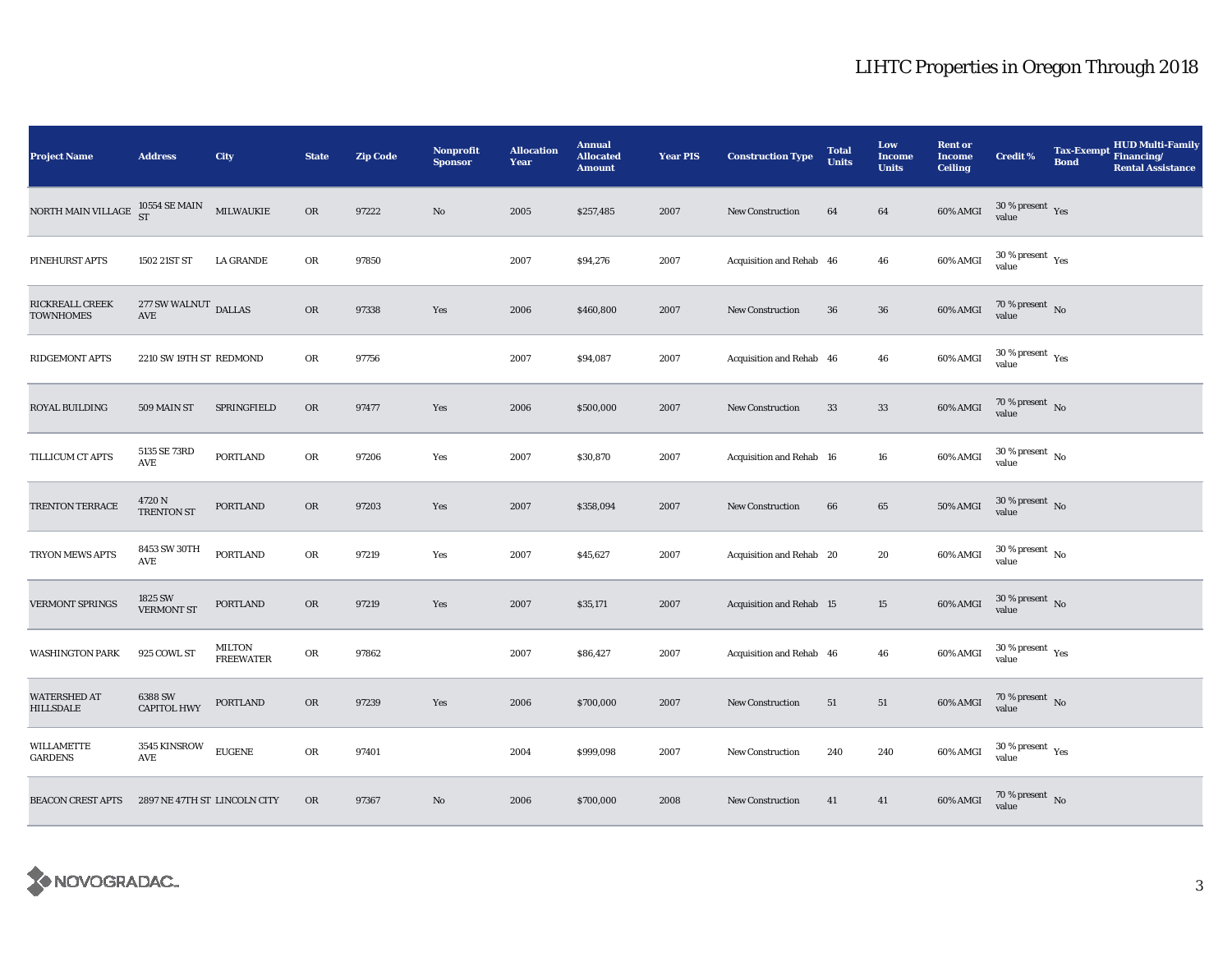| <b>Project Name</b>                                                  | <b>Address</b>                                | <b>City</b>     | <b>State</b> | <b>Zip Code</b> | Nonprofit<br><b>Sponsor</b> | <b>Allocation</b><br>Year | <b>Annual</b><br><b>Allocated</b><br><b>Amount</b> | <b>Year PIS</b> | <b>Construction Type</b> | <b>Total</b><br><b>Units</b> | Low<br><b>Income</b><br><b>Units</b> | <b>Rent or</b><br><b>Income</b><br><b>Ceiling</b> | <b>Credit %</b>                          | <b>Tax-Exempt</b><br><b>Bond</b> | <b>HUD Multi-Family</b><br>Financing/<br><b>Rental Assistance</b> |
|----------------------------------------------------------------------|-----------------------------------------------|-----------------|--------------|-----------------|-----------------------------|---------------------------|----------------------------------------------------|-----------------|--------------------------|------------------------------|--------------------------------------|---------------------------------------------------|------------------------------------------|----------------------------------|-------------------------------------------------------------------|
| BROADWAY VANTAGE                                                     | 8238 NE<br>BROADWAY ST                        | PORTLAND        | OR           | 97220           | Yes                         | 2007                      | \$700,000                                          | 2008            | New Construction         | 58                           | 58                                   | 60% AMGI                                          | $70\,\%$ present $\,$ No value           |                                  |                                                                   |
| <b>CONIFER GARDENS</b>                                               | 700 ROYAL AVE MEDFORD                         |                 | OR           | 97504           | Yes                         | 2007                      | \$185,440                                          | 2008            | Acquisition and Rehab 52 |                              | ${\bf 52}$                           | 60% AMGI                                          | $70\,\%$ present $\,$ No value           |                                  |                                                                   |
| <b>ESPERANZA COURT</b>                                               | 3611 SE 28TH<br>$\operatorname{\mathbf{AVE}}$ | PORTLAND        | OR           | 97202           | Yes                         | 2007                      | \$700,000                                          | 2008            | <b>New Construction</b>  | 70                           | $70\,$                               | 60% AMGI                                          | $70\,\%$ present $\,$ No value           |                                  |                                                                   |
| FOREST HILLS MANOR                                                   | $2655$ FRONTAGE REEDSPORT RD                  |                 | OR           | 97467           | Yes                         | 2007                      | \$72,881                                           | 2008            | Acquisition and Rehab 20 |                              | 20                                   | 60% AMGI                                          | $30\,\%$ present $\,$ Yes value          |                                  |                                                                   |
| GARDEN GROVE APTS 2727 22ND AVE FOREST GROVE                         |                                               |                 | OR           | 97116           | Yes                         | 2007                      | \$195,837                                          | 2008            | Acquisition and Rehab 48 |                              | 48                                   | 60% AMGI                                          | $30\,\%$ present $\,$ Yes value          |                                  |                                                                   |
| GRANDE WOODS APTS $$\rm \,LN$$ $\,$ LA GRANDE $\rm \,LA$ GRANDE      |                                               |                 | ${\rm OR}$   | 97850           | Yes                         | 2007                      | \$188,217                                          | 2008            | Acquisition and Rehab 50 |                              | 50                                   | 60% AMGI                                          | $30\,\%$ present $\,$ Yes value          |                                  |                                                                   |
| HUMBOLDT GARDENS VANCOUVER                                           | 5033N<br><b>AVE</b>                           | PORTLAND        | OR           | 97217           |                             | 2007                      | \$1,338,568                                        | 2008            | Not Indicated            | 130                          | 130                                  |                                                   | Not<br>Indicated                         |                                  |                                                                   |
| <b>JEFFREY APTS</b>                                                  | 1201 SW 11TH<br><b>AVE</b>                    | <b>PORTLAND</b> | OR           | 97205           | No                          | 2007                      | \$700,000                                          | 2008            | <b>New Construction</b>  | 80                           | ${\bf 80}$                           | 60% AMGI                                          | $70\,\%$ present $\,$ No value           |                                  |                                                                   |
| <b>LAKE EMPIRE APTS</b>                                              | $1660$ NEWMARK $\,$ COOS BAY<br>AVE           |                 | ${\rm OR}$   | 97420           | Yes                         | 2007                      | \$84,496                                           | 2008            | Acquisition and Rehab 28 |                              | $\bf 28$                             | 60% AMGI                                          | $30\,\%$ present $\,$ Yes value          |                                  |                                                                   |
| MERLO STATION APTS I $_{\rm CT}^{2024}$ SW MERLO BEAVERTON           |                                               |                 | OR           | 97003           | No                          | 2007                      | \$385,446                                          | 2008            | New Construction         | 80                           | 80                                   | $60\%$ AMGI                                       | $30\,\%$ present $\,$ Yes value          |                                  |                                                                   |
| MERLO STATION APTS $2054$ SW MERLO BEAVERTON<br>$\scriptstyle\rm II$ | CT                                            |                 | OR           | 97003           | No                          | 2007                      | \$262,468                                          | 2008            | New Construction         | 48                           | $\bf 48$                             | 60% AMGI                                          | $30\,\%$ present $\,$ $\rm Yes$<br>value |                                  |                                                                   |
| <b>MOUNTAIN VIEW</b><br>MANOR                                        | 76365 FERN ST OAKRIDGE                        |                 | OR           | 97463           | Yes                         | 2007                      | \$59,053                                           | 2008            | Acquisition and Rehab 24 |                              | 24                                   | 60% AMGI                                          | $30\,\%$ present $\,$ Yes value          |                                  |                                                                   |
| MUSOLF MANOR                                                         | 216 NW THIRD<br>$\operatorname{\mathbf{AVE}}$ | PORTLAND        | OR           | 97209           | Yes                         | 2006                      | \$700,000                                          | 2008            | <b>New Construction</b>  | 95                           | 95                                   | 60% AMGI                                          | $70$ % present $\,$ No $\,$<br>value     |                                  |                                                                   |

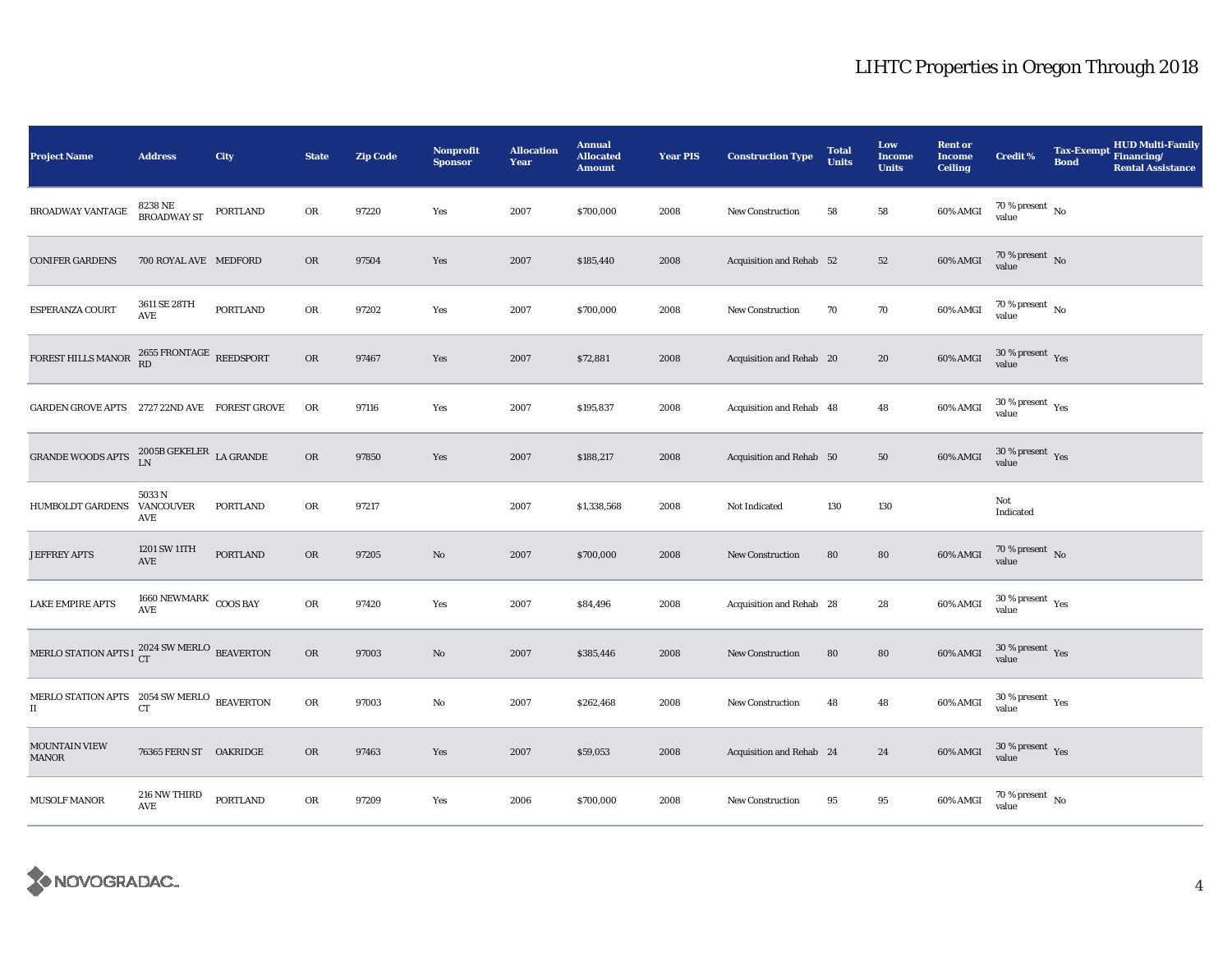| <b>Project Name</b>                                                      | <b>Address</b>                          | <b>City</b>        | <b>State</b> | <b>Zip Code</b> | Nonprofit<br><b>Sponsor</b> | <b>Allocation</b><br>Year | <b>Annual</b><br><b>Allocated</b><br><b>Amount</b> | <b>Year PIS</b> | <b>Construction Type</b>       | <b>Total</b><br><b>Units</b> | Low<br><b>Income</b><br><b>Units</b> | <b>Rent or</b><br><b>Income</b><br><b>Ceiling</b> | <b>Credit %</b>                                       | <b>Tax-Exempt</b><br><b>Bond</b> | <b>HUD Multi-Family</b><br>Financing/<br><b>Rental Assistance</b> |
|--------------------------------------------------------------------------|-----------------------------------------|--------------------|--------------|-----------------|-----------------------------|---------------------------|----------------------------------------------------|-----------------|--------------------------------|------------------------------|--------------------------------------|---------------------------------------------------|-------------------------------------------------------|----------------------------------|-------------------------------------------------------------------|
| PENDLETON SQUARE<br><b>APTS I</b>                                        | 300 SW 28TH DR PENDLETON                |                    | <b>OR</b>    | 97801           | Yes                         | 2007                      | \$89,136                                           | 2008            | Acquisition and Rehab 30       |                              | 30                                   | 60% AMGI                                          | $30\,\%$ present $\,$ Yes<br>value                    |                                  |                                                                   |
| PENDLETON SQUARE<br>APTS II                                              | 294 SW 28TH DR PENDLETON                |                    | ${\rm OR}$   | 97801           | Yes                         | 2007                      | \$38,367                                           | 2008            | Acquisition and Rehab 15       |                              | 15                                   | 60% AMGI                                          | $30$ % present $\,$ $\rm Yes$<br>value                |                                  |                                                                   |
| <b>PINES</b>                                                             | 1550 15TH ST                            | <b>FLORENCE</b>    | OR           | 97439           | Yes                         | 2007                      | \$72,291                                           | 2008            | Acquisition and Rehab 25       |                              | 25                                   | 60% AMGI                                          | $30\,\%$ present $\,$ $\rm Yes$<br>value              |                                  |                                                                   |
| <b>QUEEN ANNE APTS</b>                                                   | $142\to$ ELMORE<br><b>ST</b>            | <b>LEBANON</b>     | OR           | 97355           | $\rm No$                    | 2008                      | \$465,418                                          | 2008            | New Construction               | 98                           | 98                                   | 60% AMGI                                          | $30$ % present $\rm\thinspace\,Yes$<br>value          |                                  |                                                                   |
| RIDGEWAY VILLAGE                                                         | $3117$ RIDGEWAY REEDSPORT<br>${\rm DR}$ |                    | OR           | 97467           | Yes                         | 2007                      | \$25,426                                           | 2008            | Acquisition and Rehab 8        |                              | $\bf8$                               | 60% AMGI                                          | $30$ % present $\,$ $\rm Yes$<br>value                |                                  |                                                                   |
| RIVERSIDE MANOR<br>APTS I                                                | 1575<br><b>HAWTHORNE</b><br>AVE         | REEDSPORT          | OR           | 97467           | Yes                         | 2007                      | \$38,894                                           | 2008            | Acquisition and Rehab 16       |                              | 16                                   | 60% AMGI                                          | 30 % present $\rm\thinspace\gamma_{\rm e s}$<br>value |                                  |                                                                   |
| RIVERSIDE MANOR<br>APTS II                                               | 1595<br>HAWTHORNE REEDSPORT<br>AVE      |                    | <b>OR</b>    | 97467           | Yes                         | 2007                      | \$22,737                                           | 2008            | <b>Acquisition and Rehab 8</b> |                              | $\bf8$                               | $60\%$ AMGI                                       | $30\,\%$ present $\,$ Yes value                       |                                  |                                                                   |
| ROGUE RIVER ESTATES 1395 POPLAR DR MEDFORD                               |                                         |                    | OR           | 97504           | Yes                         | 2008                      | \$225,072                                          | 2008            | Acquisition and Rehab 94       |                              | 94                                   | 60% AMGI                                          | $30$ % present $\,$ $\rm Yes$<br>value                |                                  |                                                                   |
| <b>SUNLAND PARK APTS</b>                                                 | 1630 W<br>SUNLAND AVE                   | <b>HERMISTON</b>   | OR           | 97838           | Yes                         | 2007                      | \$119,224                                          | 2008            | Acquisition and Rehab 40       |                              | 40                                   | 60% AMGI                                          | $30\,\%$ present $\,$ Yes value                       |                                  |                                                                   |
| <b>VILLAGE QUARTER</b>                                                   | 333 NE IRVINE<br><b>ST</b>              | <b>MCMINNVILLE</b> | OR           | 97128           | Yes                         | 2007                      | \$700,000                                          | 2008            | <b>New Construction</b>        | 50                           | 50                                   | 60% AMGI                                          | $70\,\%$ present $\,$ No value                        |                                  |                                                                   |
| SIERRA WEST.<br>PROYECTO ADELANTES 353 SE 12TH AVE HILLSBORO<br>FAMILIAS |                                         |                    | <b>OR</b>    | 97123           |                             | 2006                      | \$155,060                                          | 2008            | Not Indicated                  | 57                           | 57                                   |                                                   | Not<br>Indicated                                      |                                  |                                                                   |
| SUNSET GARDENS APTS 951 SE 13TH AVE HILLSBORO                            |                                         |                    | OR           | 97123           |                             | 2007                      | \$322,836                                          | 2008            | Not Indicated                  | 101                          | 100                                  |                                                   | Not<br>Indicated                                      |                                  |                                                                   |
| <b>WILLOW PARK APTS</b>                                                  | 2824 22ND AVE FOREST GROVE              |                    | OR           | 97116           |                             | 2006                      | \$139,370                                          | 2008            | Not Indicated                  | 46                           | 46                                   |                                                   | Not<br>Indicated                                      |                                  |                                                                   |

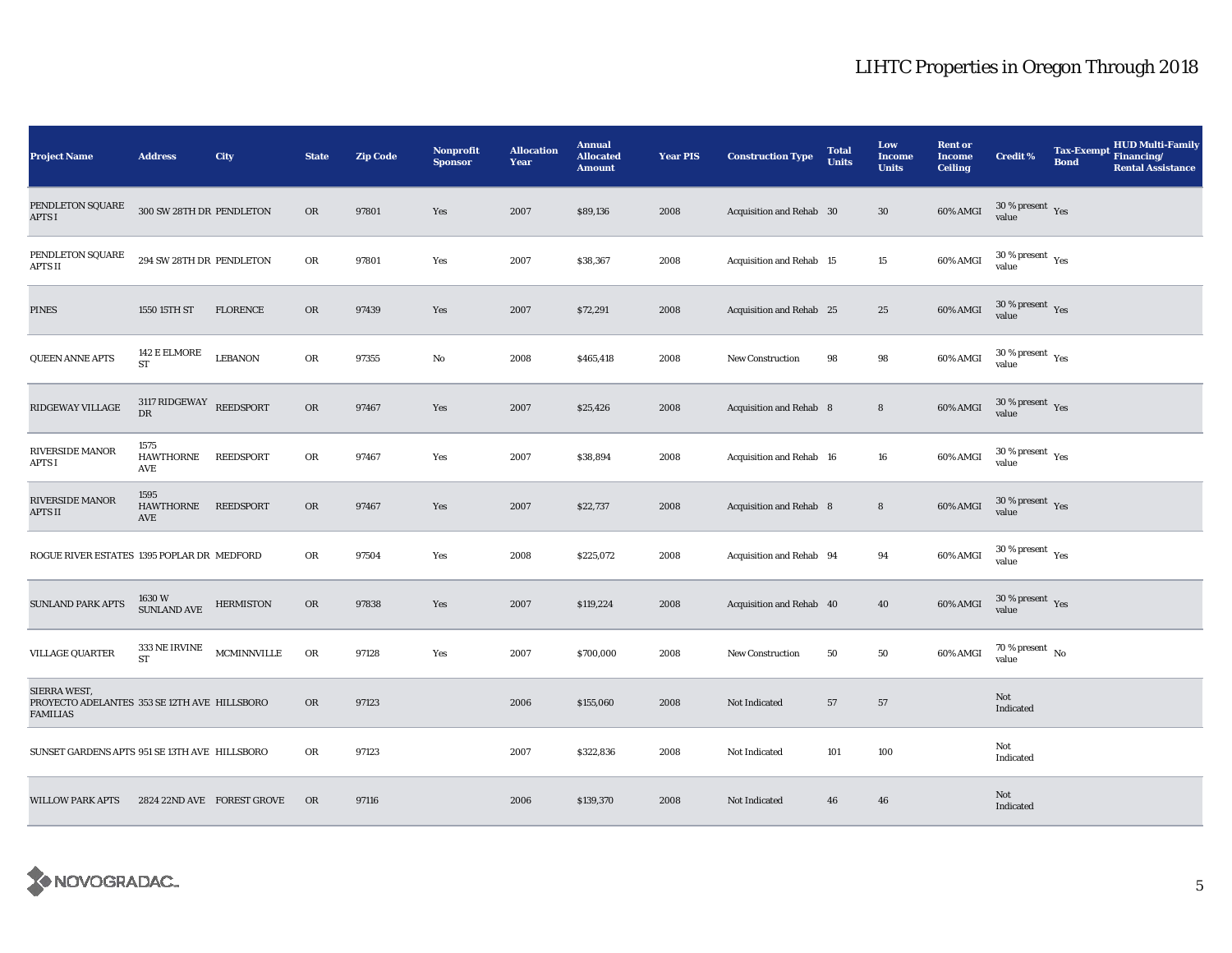| <b>Project Name</b>                                  | <b>Address</b>                     | City            | <b>State</b> | <b>Zip Code</b> | <b>Nonprofit</b><br><b>Sponsor</b> | <b>Allocation</b><br>Year | <b>Annual</b><br><b>Allocated</b><br><b>Amount</b> | <b>Year PIS</b> | <b>Construction Type</b>                                                                    | <b>Total</b><br><b>Units</b> | Low<br><b>Income</b><br><b>Units</b> | <b>Rent or</b><br><b>Income</b><br><b>Ceiling</b> | <b>Credit %</b>                | <b>Bond</b> | Tax-Exempt HUD Multi-Family<br><b>Rental Assistance</b> |
|------------------------------------------------------|------------------------------------|-----------------|--------------|-----------------|------------------------------------|---------------------------|----------------------------------------------------|-----------------|---------------------------------------------------------------------------------------------|------------------------------|--------------------------------------|---------------------------------------------------|--------------------------------|-------------|---------------------------------------------------------|
| <b>ARBOR GLEN APTS</b>                               | 2609 SE 145TH<br>AVE               | <b>PORTLAND</b> | OR           | 97236           |                                    | 2007                      | \$250,000                                          | 2009            | Not Indicated                                                                               | 97                           | 97                                   |                                                   | Not<br>Indicated               |             |                                                         |
| CARRIAGE COURT APTS $\frac{728}{CIR}$ NW FIFTH CANBY |                                    |                 | OR           | 97013           |                                    | 2008                      | \$85,490                                           | 2009            | Not Indicated                                                                               | $30\,$                       | $30\,$                               |                                                   | Not<br>Indicated               |             |                                                         |
| <b>HEATHER GLEN</b>                                  | 87962<br>TERRITORIAL VENETA<br>RD  |                 | OR           | 97487           |                                    | 2008                      | \$398,000                                          | 2009            | Not Indicated                                                                               | 27                           | $\bf 27$                             |                                                   | Not<br>Indicated               |             |                                                         |
| HOTEL NORTH BEND<br><b>APTS</b>                      | 768 VIRGINIA<br>AVE                | NORTH BEND      | OR           | 97459           |                                    | 2008                      | \$545,500                                          | 2009            | Not Indicated                                                                               | 33                           | $33\,$                               |                                                   | Not<br>Indicated               |             |                                                         |
| MILL CREEK MEADOWS 200 25TH ST NE SALEM              |                                    |                 | OR           | 97301           | Yes                                | 2007                      | \$394,500                                          | 2009            | Both New Construction $\,$ 31 $\,$<br>and $\ensuremath{\mathrm{A}}/\ensuremath{\mathrm{R}}$ |                              | 31                                   | 60% AMGI                                          | $70\,\%$ present $\,$ No value |             |                                                         |
| <b>MIRA FLORES</b>                                   | $8901$ N NEWELL $\;$ PORTLAND AVE  |                 | OR           | 97203           |                                    | 2009                      | \$679,234                                          | 2009            | Not Indicated                                                                               | $32\,$                       | $32\,$                               |                                                   | Not<br>Indicated               |             |                                                         |
| NUEVO AMANECER I                                     | 1274 FIFTH ST                      | WOODBURN        | OR           | 97071           |                                    | 2008                      | \$471,294                                          | 2009            | Not Indicated                                                                               | 50                           | 50                                   |                                                   | Not<br>Indicated               |             |                                                         |
| NUEVO AMANECER II 1274 FIFTH ST                      |                                    | WOODBURN        | OR           | 97071           |                                    | 2007                      | \$382,000                                          | 2009            | Not Indicated                                                                               | 40                           | 40                                   |                                                   | Not<br>Indicated               |             |                                                         |
| PARK AVENUE APTS                                     | 1469 PARK AVE WOODBURN             |                 | OR           | 97071           |                                    | 2008                      | \$85,799                                           | 2009            | Not Indicated                                                                               | 26                           | 26                                   |                                                   | Not<br>Indicated               |             |                                                         |
| PATTON PARK APTS                                     | 5272 N<br><b>INTERSTATE</b><br>AVE | PORTLAND        | OR           | 97217           |                                    | 2009                      | \$329,665                                          | 2009            | Not Indicated                                                                               | 54                           | 54                                   |                                                   | Not<br>Indicated               |             |                                                         |
| PRAIRIE VIEW                                         | 584 N DANEBO<br>AVE                | <b>EUGENE</b>   | ${\rm OR}$   | 97402           |                                    | 2008                      | \$700,000                                          | 2009            | Not Indicated                                                                               | 64                           | 64                                   |                                                   | Not<br>Indicated               |             |                                                         |
| PUTNAM POINTE                                        | 750 NW LAVA RD BEND                |                 | OR           | 97703           |                                    | 2007                      | \$621,957                                          | 2009            | Not Indicated                                                                               | 33                           | 33                                   |                                                   | Not<br>Indicated               |             |                                                         |
| <b>RAIN GARDEN APTS</b>                              | 29197 SW<br>ORLEANS AVE            | WILSONVILLE     | OR           | 97070           |                                    | 2008                      | \$389,817                                          | 2009            | Not Indicated                                                                               | 30                           | 30                                   |                                                   | Not<br>Indicated               |             |                                                         |

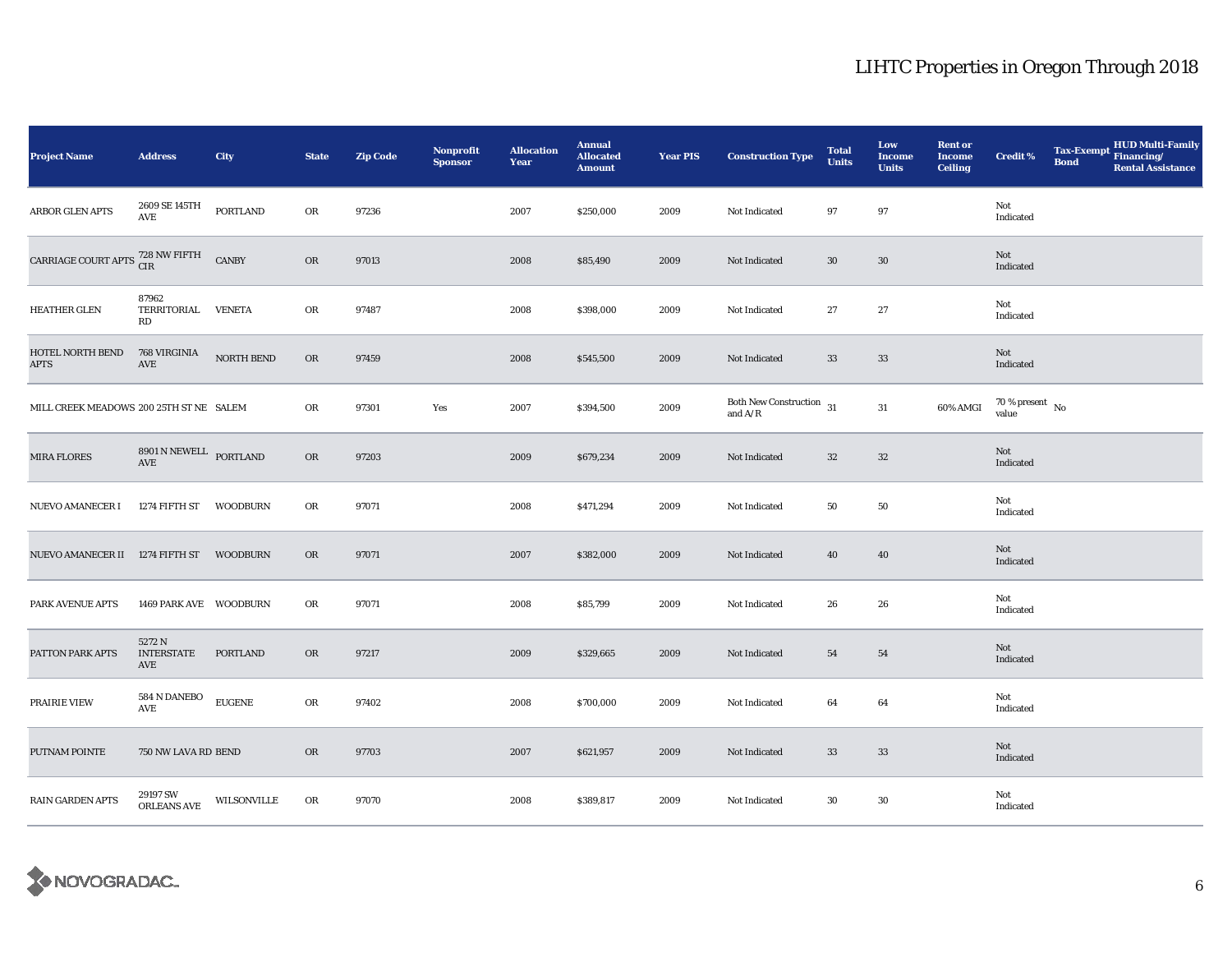| <b>Project Name</b>                   | <b>Address</b>                                    | City               | <b>State</b> | <b>Zip Code</b> | Nonprofit<br><b>Sponsor</b> | <b>Allocation</b><br>Year | <b>Annual</b><br><b>Allocated</b><br><b>Amount</b> | <b>Year PIS</b> | <b>Construction Type</b> | <b>Total</b><br><b>Units</b> | Low<br><b>Income</b><br><b>Units</b> | <b>Rent or</b><br><b>Income</b><br><b>Ceiling</b> | <b>Credit %</b>       | <b>Tax-Exempt</b><br><b>Bond</b> | HUD Multi-Family<br>Financing/<br><b>Rental Assistance</b> |
|---------------------------------------|---------------------------------------------------|--------------------|--------------|-----------------|-----------------------------|---------------------------|----------------------------------------------------|-----------------|--------------------------|------------------------------|--------------------------------------|---------------------------------------------------|-----------------------|----------------------------------|------------------------------------------------------------|
| RIVER VIEW PLACE<br><b>APTS</b>       | <b>635 THIRD AVE ALBANY</b><br>$\text{SW}\xspace$ |                    | OR           | 97321           |                             | 2007                      | \$553,500                                          | 2009            | Not Indicated            | 40                           | 40                                   |                                                   | Not<br>Indicated      |                                  |                                                            |
| ROSE SCHNITZER<br>TOWER               | 1430 SW 12TH<br>AVE                               | PORTLAND           | OR           | 97201           |                             | 2008                      | \$1,294,395                                        | 2009            | Not Indicated            | 235                          | 235                                  |                                                   | Not<br>Indicated      |                                  |                                                            |
| ROSEWOOD TERRACE 235 PEARL ST         |                                                   | <b>OREGON CITY</b> | OR           | 97045           |                             | 2008                      | \$104,500                                          | 2009            | Not Indicated            | ${\bf 38}$                   | ${\bf 38}$                           |                                                   | Not<br>Indicated      |                                  |                                                            |
| <b>SCENIC HEIGHTS</b>                 | 1825 SCENIC<br>$\operatorname{\mathbf{AVE}}$      | CENTRAL POINT OR   |              | 97502           |                             | 2008                      | \$659,000                                          | 2009            | Not Indicated            | 48                           | 48                                   |                                                   | Not<br>Indicated      |                                  |                                                            |
| <b>SHAVER GREEN</b>                   | 375 NE SHAVER PORTLAND<br>$\operatorname{ST}$     |                    | OR           | 97212           |                             | 2009                      | \$705,192                                          | 2009            | Not Indicated            | 85                           | 85                                   |                                                   | Not<br>Indicated      |                                  |                                                            |
| WEST DEVIL'S LAKE<br><b>APTS</b>      | 3109 NE 26TH ST LINCOLN CITY                      |                    | OR           | 97367           |                             | 2008                      | \$148,408                                          | 2009            | Not Indicated            | 50                           | 50                                   |                                                   | Not<br>Indicated      |                                  |                                                            |
| <b>CHARLESTON APTS</b>                | 11609 SW<br><b>TOULOUSE ST</b>                    | WILSONVILLE        | OR           | 97070           |                             | 2007                      | \$670,422                                          | 2009            | Not Indicated            | 52                           | 52                                   |                                                   | Not<br>Indicated      |                                  |                                                            |
| <b>DISCOVERY PARK</b><br><b>LODGE</b> | 2868 NW<br><b>CROSSING DR</b>                     | <b>BEND</b>        | OR           | 97703           |                             | 2008                      | \$754,996                                          | 2009            | Not Indicated            | 53                           | 53                                   |                                                   | Not<br>Indicated      |                                  |                                                            |
| <b>ADMIRAL APTS</b>                   | 910 SW PARK<br>AVE                                | PORTLAND           | OR           | 97205           |                             | 2008                      | \$480,000                                          | 2010            | Not Indicated            | 37                           | 37                                   |                                                   | Not<br>Indicated      |                                  |                                                            |
| <b>BOARDMAN APTS</b>                  | 331 NW<br>$$\tt .\atop$$ BOARDMAN AVE BOARDMAN    |                    | OR           | 97818           |                             | 2010                      | \$60,777                                           | 2010            | Acquisition and Rehab 12 |                              | 12                                   |                                                   | 70 % present<br>value |                                  |                                                            |
| <b>BUTTERCREEK APTS</b>               | 400 SW 11TH ST HERMISTON                          |                    | OR           | 97838           |                             | 2010                      | \$223,755                                          | 2010            | Not Indicated            | 86                           | ${\bf 85}$                           |                                                   | Not<br>Indicated      |                                  |                                                            |
| <b>CEDAR GROVE</b>                    | 2090 INLAND<br>DR                                 | NORTH BEND         | OR           | 97459           |                             | 2009                      | \$234,018                                          | 2010            | Not Indicated            | 42                           | 41                                   |                                                   | Not<br>Indicated      |                                  |                                                            |
| <b>COTTONWOOD I</b>                   | <b>610 SE SIXTH ST HERMISTON</b>                  |                    | OR           | 97838           |                             | 2009                      | \$172,169                                          | 2010            | Not Indicated            | 22                           | 22                                   |                                                   | Not<br>Indicated      |                                  |                                                            |

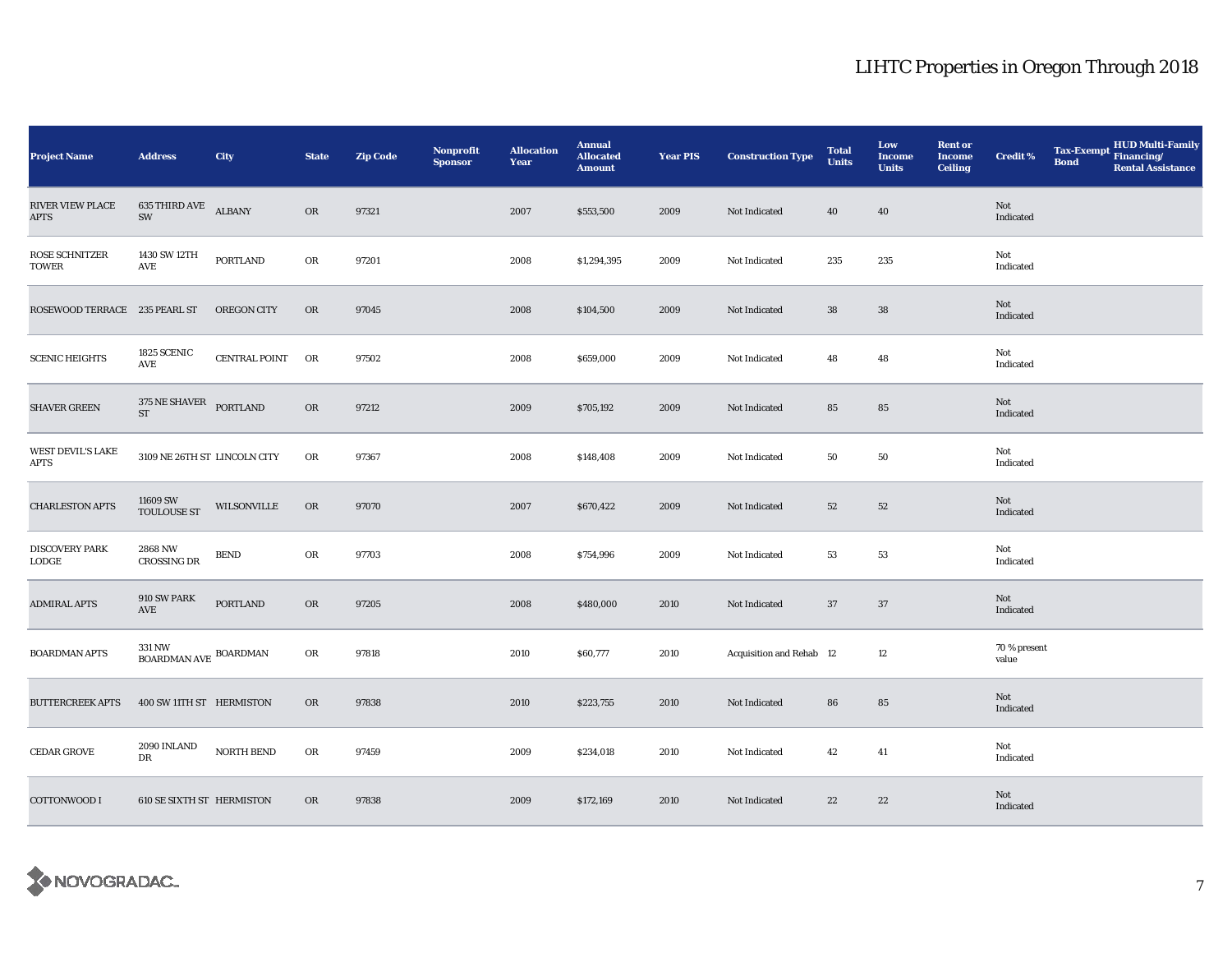| <b>Project Name</b>                     | <b>Address</b>                                | City                           | <b>State</b> | <b>Zip Code</b> | <b>Nonprofit</b><br><b>Sponsor</b> | <b>Allocation</b><br>Year | <b>Annual</b><br><b>Allocated</b><br><b>Amount</b> | <b>Year PIS</b> | <b>Construction Type</b> | <b>Total</b><br><b>Units</b> | Low<br><b>Income</b><br><b>Units</b> | <b>Rent or</b><br><b>Income</b><br><b>Ceiling</b> | Credit <sup>%</sup> | <b>Tax-Exempt</b><br><b>Bond</b> | HUD Multi-Family<br>Financing/<br><b>Rental Assistance</b> |
|-----------------------------------------|-----------------------------------------------|--------------------------------|--------------|-----------------|------------------------------------|---------------------------|----------------------------------------------------|-----------------|--------------------------|------------------------------|--------------------------------------|---------------------------------------------------|---------------------|----------------------------------|------------------------------------------------------------|
| COTTONWOOD II                           | 750 SE SIXTH ST HERMISTON                     |                                | OR           | 97838           |                                    | 2009                      | \$117,738                                          | 2010            | Not Indicated            | 24                           | 24                                   |                                                   | Not<br>Indicated    |                                  |                                                            |
| <b>CREST BUTTE APTS</b>                 | 1695 NE<br>PURCELL BLVD                       | <b>BEND</b>                    | OR           | 97701           |                                    | 2008                      | \$413,823                                          | 2010            | Not Indicated            | 52                           | 41                                   |                                                   | Not<br>Indicated    |                                  |                                                            |
| EASTGATE STATION                        | 100 NE 120TH<br>$\operatorname{\mathsf{AVE}}$ | <b>PORTLAND</b>                | ${\bf OR}$   | 97220           |                                    | 2008                      | \$900,000                                          | 2010            | Not Indicated            | 61                           | 60                                   |                                                   | Not<br>Indicated    |                                  |                                                            |
| <b>FAIRVIEW APTS</b>                    | 555 NW NINTH<br>ST                            | <b>ONTARIO</b>                 | OR           | 97914           |                                    | 2010                      | \$118,662                                          | 2010            | Not Indicated            | 40                           | $39\,$                               |                                                   | Not<br>Indicated    |                                  |                                                            |
| <b>HEWITT PLACE</b>                     | 846 SW 29TH<br>WAY                            | TROUTDALE                      | ${\bf OR}$   | 97060           |                                    | 2009                      | \$0                                                | 2010            | Not Indicated            | 44                           | 43                                   |                                                   | Not<br>Indicated    |                                  |                                                            |
| IRIS GLEN<br><b>TOWNHOMES</b>           |                                               | 135 OLD FT RD KLAMATH FALLS OR |              | 97601           |                                    | 2009                      | \$732,160                                          | 2010            | Not Indicated            | 37                           | 37                                   |                                                   | Not<br>Indicated    |                                  |                                                            |
| <b>LAMB BUILDING</b>                    | 1135 HAYES ST EUGENE                          |                                | OR           | 97402           |                                    | 2010                      | \$530,000                                          | 2010            | Not Indicated            | 35                           | 34                                   |                                                   | Not<br>Indicated    |                                  |                                                            |
| <b>LINNHAVEN APTS</b>                   | 1220 23RD AVE SWEET HOME                      |                                | OR           | 97386           |                                    | 2009                      | \$362,100                                          | 2010            | Not Indicated            | 51                           | 50                                   |                                                   | Not<br>Indicated    |                                  |                                                            |
| <b>LITTLE DESCHUTES</b><br><b>LODGE</b> | 51725<br>HUNTINGTON LA PINE<br><b>RD</b>      |                                | OR           |                 |                                    | 2008                      | \$377,374                                          | 2010            | Not Indicated            | 26                           | 26                                   |                                                   | Not<br>Indicated    |                                  |                                                            |
| THE MADRONA                             | 10 N WEIDLER PORTLAND<br><b>ST</b>            |                                | OR           | 97227           |                                    | 2008                      | \$834,495                                          | 2010            | Not Indicated            | 132                          | 132                                  |                                                   | Not<br>Indicated    |                                  |                                                            |
| MARTHA<br>WASHINGTON                    | 1115 SW 11TH<br>AVE                           | PORTLAND                       | ${\rm OR}$   | 97205           |                                    | 2009                      | \$458,921                                          | 2010            | Not Indicated            | 108                          | 108                                  |                                                   | Not<br>Indicated    |                                  |                                                            |
| PUTNAM LOFTS                            | 750 NW LAVA RD BEND                           |                                | OR           | 97703           |                                    | 2010                      | \$225,000                                          | 2010            | Not Indicated            | 10                           | 10                                   |                                                   | Not<br>Indicated    |                                  |                                                            |
| QUIMBY APTS<br><b>RENEWAL</b>           | $455$ NE QUIMBY $\,$ BEND<br>AVE              |                                | OR           | 97701           |                                    | 2010                      | \$441,050                                          | 2010            | Not Indicated            | $^{\rm 52}$                  | 52                                   |                                                   | Not<br>Indicated    |                                  |                                                            |

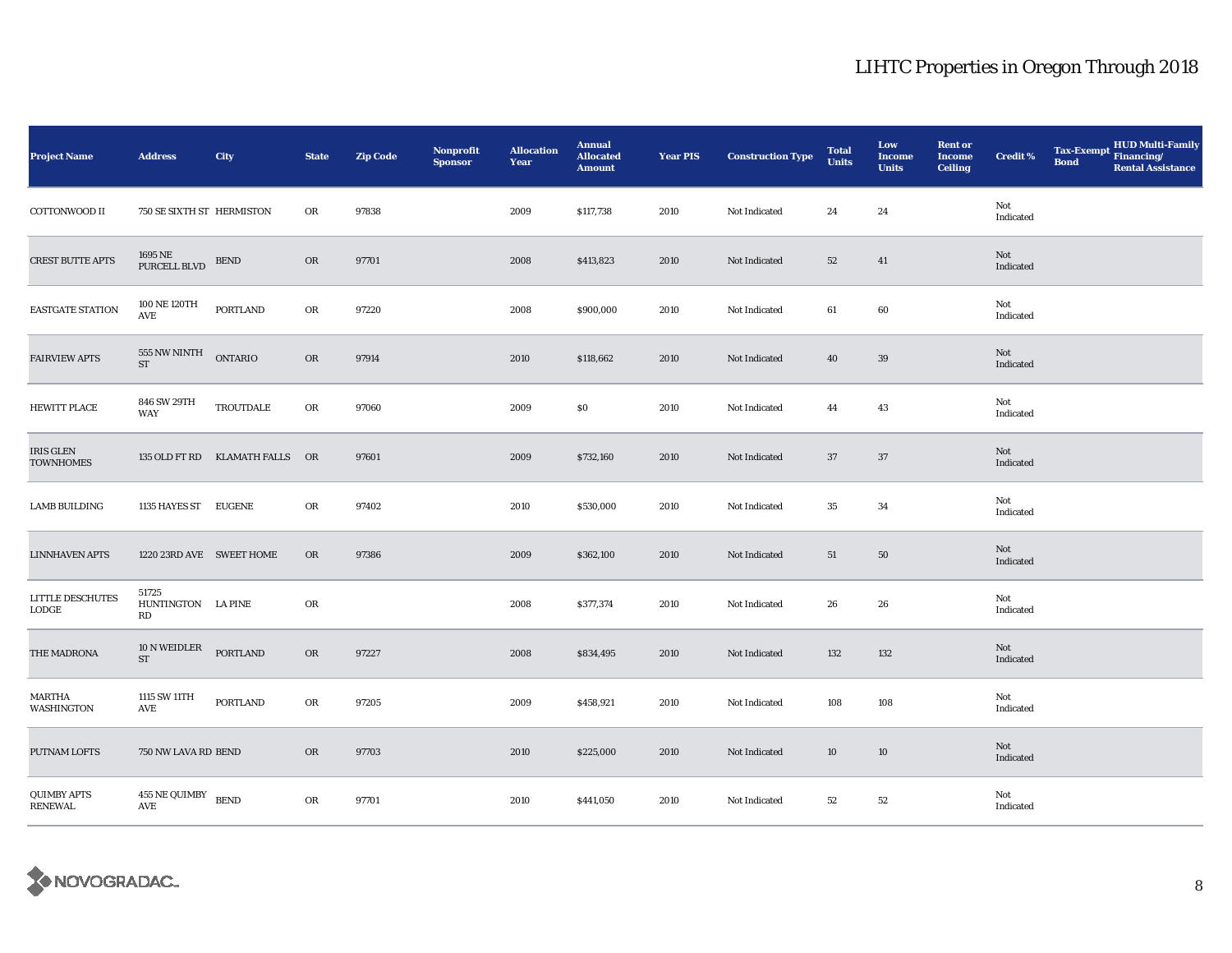| <b>Project Name</b>                                         | <b>Address</b>                       | <b>City</b>       | <b>State</b> | <b>Zip Code</b> | Nonprofit<br><b>Sponsor</b> | <b>Allocation</b><br>Year | <b>Annual</b><br><b>Allocated</b><br><b>Amount</b> | <b>Year PIS</b> | <b>Construction Type</b>  | <b>Total</b><br><b>Units</b> | Low<br><b>Income</b><br><b>Units</b> | <b>Rent or</b><br><b>Income</b><br><b>Ceiling</b> | <b>Credit %</b>                 | <b>Tax-Exempt</b><br><b>Bond</b> | <b>HUD Multi-Family</b><br>Financing/<br><b>Rental Assistance</b> |
|-------------------------------------------------------------|--------------------------------------|-------------------|--------------|-----------------|-----------------------------|---------------------------|----------------------------------------------------|-----------------|---------------------------|------------------------------|--------------------------------------|---------------------------------------------------|---------------------------------|----------------------------------|-------------------------------------------------------------------|
| ROOSEVELT CROSSING<br><b>TRANSITIONAL</b><br><b>HOUSING</b> | 338 HWY 99 N                         | <b>EUGENE</b>     | <b>OR</b>    | 97402           |                             | 2009                      | \$389,272                                          | 2010            | Not Indicated             | 45                           | 45                                   |                                                   | Not<br>Indicated                |                                  |                                                                   |
| <b>ROSELYN APTS</b>                                         | 424 NW 21ST<br>AVE                   | PORTLAND          | OR           | 97209           |                             | 2009                      | \$152,030                                          | 2010            | Not Indicated             | 31                           | 31                                   |                                                   | Not<br>Indicated                |                                  |                                                                   |
| <b>SANDHILL APTS</b>                                        | $150$ S WAHANNA $\,$ SEASIDE RD      |                   | ${\rm OR}$   | 97138           |                             | 2008                      | \$294,401                                          | 2010            | Not Indicated             | $32\,$                       | $32\,$                               |                                                   | Not<br>Indicated                |                                  |                                                                   |
| <b>SEACREST APTS</b>                                        | 225 NINTH ST SE BANDON               |                   | OR           | 97411           |                             | 2009                      | \$0                                                | 2010            | Not Indicated             | 20                           | 20                                   |                                                   | Not<br>Indicated                |                                  |                                                                   |
| SENECA TERRACE                                              | 11802 SE<br><b>FULLER RD</b>         | MILWAUKIE         | OR           | 97222           |                             | 2010                      | \$330,746                                          | 2010            | Not Indicated             | $32\,$                       | $32\,$                               |                                                   | Not<br>Indicated                |                                  |                                                                   |
| TOWN CENTER<br><b>STATION</b>                               | 8719 SE<br>MONTEREY AVE HAPPY VALLEY |                   | ${\rm OR}$   | 97086           |                             | 2009                      | \$920,500                                          | 2010            | Not Indicated             | 52                           | 52                                   |                                                   | Not<br>Indicated                |                                  |                                                                   |
| <b>UPSHUR HOUSE</b>                                         | 2650 NW<br><b>UPSHUR ST</b>          | PORTLAND          | OR           | 97210           |                             | 2009                      | \$464,993                                          | 2010            | Not Indicated             | $30\,$                       | 29                                   |                                                   | Not<br>Indicated                |                                  |                                                                   |
| <b>WALNUT PARK</b><br>(PORTLAND)                            | 5272 NE SIXTH<br>AVE                 | <b>PORTLAND</b>   | ${\rm OR}$   | 97211           |                             | 2009                      | \$506,102                                          | 2010            | Not Indicated             | 38                           | ${\bf 38}$                           |                                                   | Not<br>Indicated                |                                  |                                                                   |
| ASTORIA GATEWAY II                                          | $2850\, \mathrm{MARINE}$ DR          | <b>ASTORIA</b>    | OR           | 97103           | $\mathbf{N}\mathbf{o}$      | 2009                      | \$328,333                                          | 2011            | New Construction          | 33                           | $33\,$                               | 60% AMGI                                          | $70\,\%$ present $\,$ No value  |                                  |                                                                   |
| <b>BEAVER STATE APTS</b>                                    | 455 W<br><b>MARQUAM ST</b>           | MT ANGEL          | OR           | 97362           | No                          | 2010                      | \$818,679                                          | 2011            | Acquisition and Rehab 239 |                              | 234                                  | 60% AMGI                                          | $30\,\%$ present $\,$ Yes value |                                  |                                                                   |
| <b>BRIDGE MEADOWS</b>                                       | 4203 N<br>WILLIAMS AVE               | PORTLAND          | ${\rm OR}$   | 97217           | Yes                         | 2009                      | \$825,000                                          | 2011            | New Construction          | 27                           | 27                                   | 60% AMGI                                          | $70\,\%$ present $\,$ No value  |                                  |                                                                   |
| BUD CLARK COMMONS 655 NW HOYT ST PORTLAND                   |                                      |                   | OR           | 97209           | Yes                         | 2009                      | \$825,000                                          | 2011            | New Construction          | 130                          | 130                                  | 60% AMGI                                          | $30\,\%$ present $\,$ Yes value |                                  |                                                                   |
| <b>HOOD RIVER</b><br><b>CROSSING APTS</b>                   | 3145 CASCADE<br>AVE                  | <b>HOOD RIVER</b> | ${\rm OR}$   | 97031           | Yes                         | 2009                      | \$1,567,666                                        | 2011            | New Construction          | 40                           | 39                                   | 60% AMGI                                          | $70\,\%$ present $\,$ No value  |                                  |                                                                   |

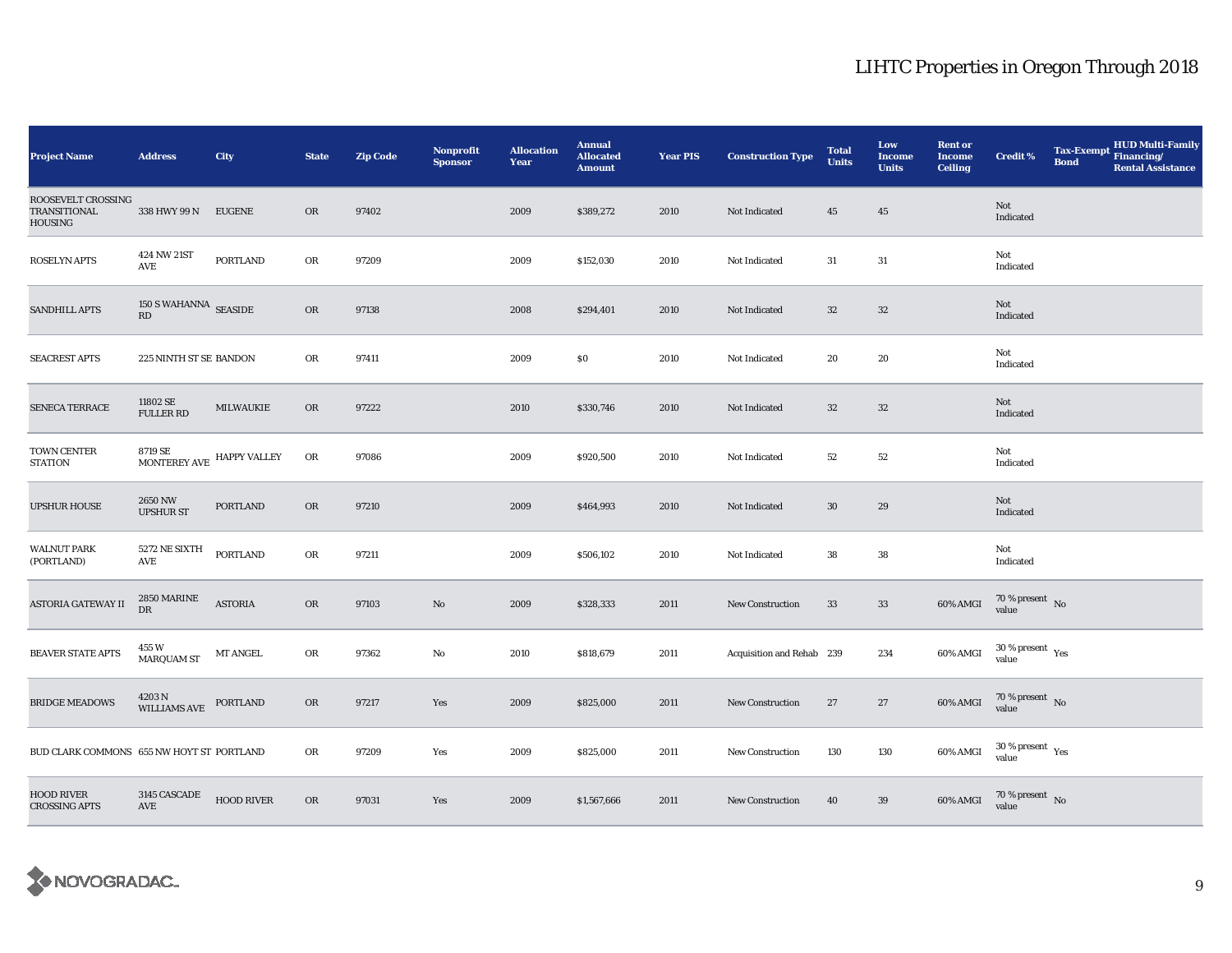| <b>Project Name</b>                         | <b>Address</b>                                                   | City             | <b>State</b> | <b>Zip Code</b> | <b>Nonprofit</b><br><b>Sponsor</b> | <b>Allocation</b><br>Year | <b>Annual</b><br><b>Allocated</b><br><b>Amount</b> | <b>Year PIS</b> | <b>Construction Type</b> | <b>Total</b><br><b>Units</b> | Low<br><b>Income</b><br><b>Units</b> | <b>Rent or</b><br><b>Income</b><br><b>Ceiling</b> | <b>Credit %</b>                              | <b>Tax-Exempt</b><br><b>Bond</b> | <b>HUD Multi-Family</b><br>Financing/<br><b>Rental Assistance</b> |
|---------------------------------------------|------------------------------------------------------------------|------------------|--------------|-----------------|------------------------------------|---------------------------|----------------------------------------------------|-----------------|--------------------------|------------------------------|--------------------------------------|---------------------------------------------------|----------------------------------------------|----------------------------------|-------------------------------------------------------------------|
| INDIAN CREEK COURT 1615 NINTH CT HOOD RIVER |                                                                  |                  | OR           | 97031           | No                                 | 2008                      | \$180,503                                          | 2011            | Acquisition and Rehab 48 |                              | 48                                   | 60% AMGI                                          | $30\,\%$ present $\,$ Yes value              |                                  |                                                                   |
| <b>KNOLL AT TIGARD</b>                      | 12291 SW KNOLL TIGARD<br>${\rm DR}$                              |                  | OR           | 97223           | Yes                                | 2009                      | \$825,000                                          | 2011            | <b>New Construction</b>  | 48                           | 48                                   | 60% AMGI                                          | $70\,\%$ present $\,$ No value               |                                  |                                                                   |
| LA GRANDE<br><b>RETIREMENT APTS</b>         | 1612 SEVENTH<br>ST                                               | <b>LA GRANDE</b> | ${\rm OR}$   | 97850           | No                                 | 2011                      | \$328,333                                          | 2011            | Acquisition and Rehab 46 |                              | 46                                   | 60% AMGI                                          | 70 % present $\hbox{~No}$<br>value           |                                  |                                                                   |
| <b>MIRACLES CLUB</b>                        | 4150 NE MLK JR PORTLAND<br><b>BLVD</b>                           |                  | OR           | 97211           | $\mathbf{No}$                      | 2009                      | \$708,000                                          | 2011            | New Construction         | 40                           | 40                                   | 60% AMGI                                          | $70\,\%$ present $\,$ No value               |                                  |                                                                   |
| <b>RAMONA APTS</b>                          | 1550 NW 14TH<br>AVE                                              | <b>PORTLAND</b>  | ${\rm OR}$   | 97209           | No                                 | 2009                      | \$1,718,294                                        | 2011            | New Construction         | 138                          | 138                                  | 60% AMGI                                          | $30$ % present $\rm\thinspace\,Yes$<br>value |                                  |                                                                   |
| <b>SNOWBERRY BROOK</b>                      | 350 CLAY ST                                                      | <b>ASHLAND</b>   | OR           | 97520           | Yes                                | 2010                      | \$825,000                                          | 2011            | New Construction         | 60                           | 59                                   | 60% AMGI                                          | $70\,\%$ present $\,$ No value               |                                  |                                                                   |
| <b>UPTOWN TOWER</b>                         | $712$ SW ST CLAIR $\,$ PORTLAND<br>$\operatorname{\mathsf{AVE}}$ |                  | ${\sf OR}$   | 97205           | No                                 | 2010                      | \$870,000                                          | 2011            | Acquisition and Rehab 72 |                              | 71                                   | 60% AMGI                                          | $70$ % present $\,$ No $\,$<br>value         |                                  |                                                                   |
| <b>VILLA WEST</b>                           | 201 SW AGEE ST MCMINNVILLE                                       |                  | OR           | 97128           | $\mathbf{No}$                      | 2008                      | \$181,994                                          | 2011            | Acquisition and Rehab 48 |                              | 48                                   | 60% AMGI                                          | $30\,\%$ present $\,$ Yes value              |                                  |                                                                   |
| <b>ACADIA GARDENS</b>                       | 8370 SE CAUSEY HAPPY VALLEY<br>$\operatorname{\mathbf{AVE}}$     |                  | ${\rm OR}$   | 97086           | No                                 | 2010                      | \$870,000                                          | 2012            | <b>New Construction</b>  | 41                           | 41                                   | 60% AMGI                                          | $70\,\%$ present $\,$ No value               |                                  |                                                                   |
| ALEXANDER CT<br>(SEAVEY MEADOWS)            | 2202 SW THIRD CORVALLIS<br><b>ST</b>                             |                  | OR           | 97333           | Yes                                | 2011                      | \$870,000                                          | 2012            | <b>New Construction</b>  | 49                           | 47                                   | 60% AMGI                                          | $70\,\%$ present $\,$ No value               |                                  |                                                                   |
| ARENDS PLACE II                             | 830<br>SIEVERKROPP HOOD RIVER<br>DR                              |                  | ${\rm OR}$   | 97031           | No                                 | 2010                      | \$533,337                                          | 2012            | Acquisition and Rehab 62 |                              | 61                                   | 60% AMGI                                          | $70\,\%$ present $\,$ No value               |                                  |                                                                   |
| <b>BROOKSIDE CT APTS</b><br>(ROSEBURG)      | 1623 NE VINE ST ROSEBURG                                         |                  | <b>OR</b>    | 97470           | Yes                                | 2011                      | \$578,500                                          | 2012            | Acquisition and Rehab 50 |                              | 49                                   | 60% AMGI                                          | <b>Both 30%</b><br>and 70%<br>present value  | No                               |                                                                   |
| <b>CANTERBURY HILLS</b>                     | 3696<br>ARROWHEAD<br>DR                                          | MEDFORD          | OR           | 97504           | Yes                                | 2010                      | \$870,000                                          | 2012            | <b>New Construction</b>  | 48                           | 47                                   | 60% AMGI                                          | $70\,\%$ present $\,$ No value               |                                  |                                                                   |

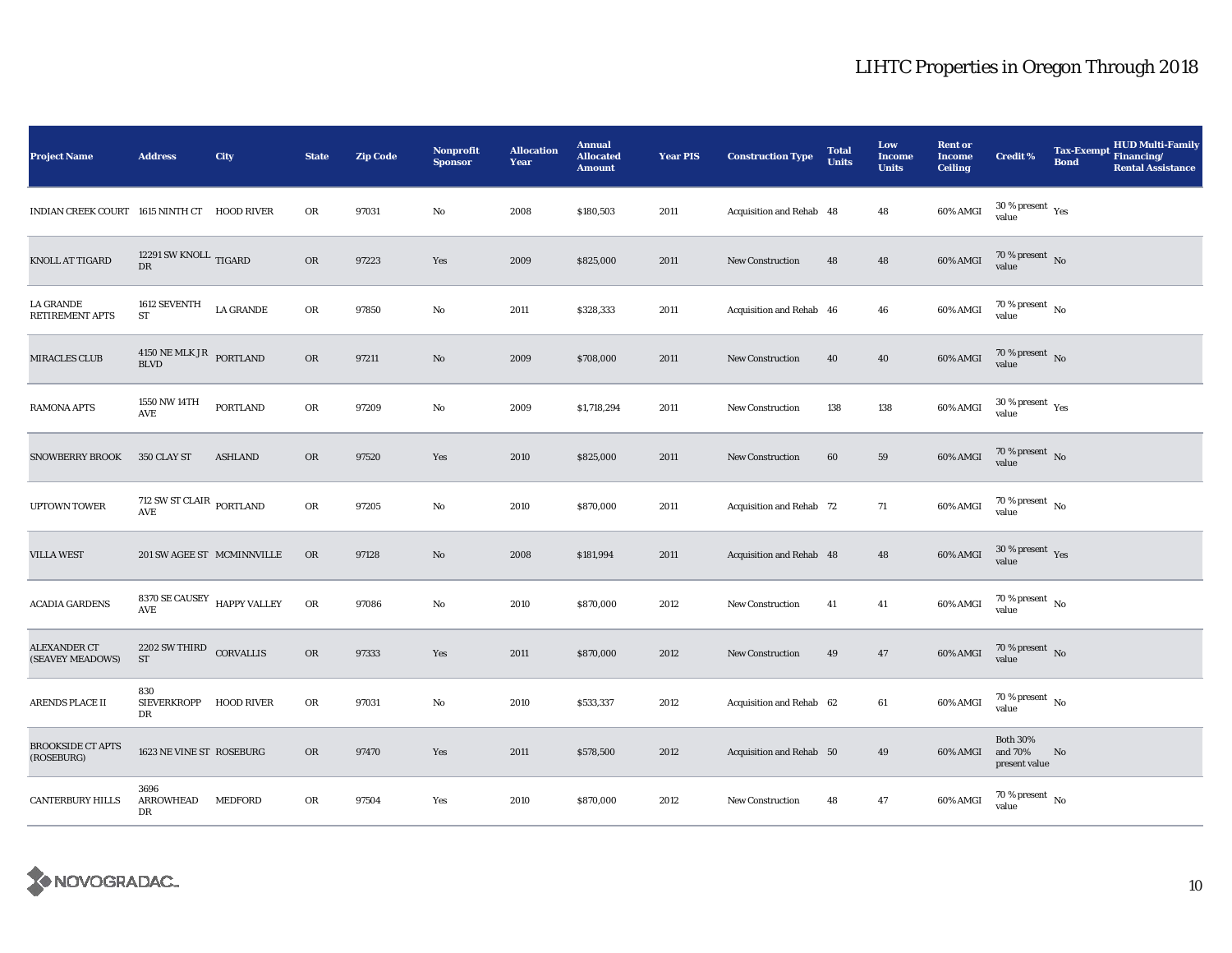| <b>Project Name</b>                   | <b>Address</b>                                     | City             | <b>State</b> | <b>Zip Code</b> | Nonprofit<br><b>Sponsor</b> | <b>Allocation</b><br>Year | <b>Annual</b><br><b>Allocated</b><br><b>Amount</b> | <b>Year PIS</b> | <b>Construction Type</b> | <b>Total</b><br><b>Units</b> | Low<br><b>Income</b><br><b>Units</b> | <b>Rent or</b><br><b>Income</b><br><b>Ceiling</b> | <b>Credit %</b>                             | <b>Tax-Exempt</b><br><b>Bond</b> | <b>HUD Multi-Family</b><br>Financing/<br><b>Rental Assistance</b> |
|---------------------------------------|----------------------------------------------------|------------------|--------------|-----------------|-----------------------------|---------------------------|----------------------------------------------------|-----------------|--------------------------|------------------------------|--------------------------------------|---------------------------------------------------|---------------------------------------------|----------------------------------|-------------------------------------------------------------------|
| <b>CASTLE ROCK APTS</b>               | <b>451 TATONE ST BOARDMAN</b>                      |                  | OR           | 97818           | Yes                         | 2011                      | \$870,000                                          | 2012            | <b>New Construction</b>  | 40                           | 39                                   | 60% AMGI                                          | $70\,\%$ present $\,$ No value              |                                  |                                                                   |
| <b>CHAUCER COURT</b>                  | $1019$ SW TENTH $_{\rm{PORTLAND}}$<br>AVE          |                  | OR           | 97205           | $\rm No$                    | 2011                      | \$870,000                                          | 2012            | Acquisition and Rehab 84 |                              | 84                                   | 60% AMGI                                          | <b>Both 30%</b><br>and 70%<br>present value | No                               |                                                                   |
| <b>CRESTVIEW COURT</b><br><b>APTS</b> | 4600 SW 141ST<br>$\operatorname{AVE}$              | <b>BEAVERTON</b> | OR           | 97005           | Yes                         | 2012                      | \$451,498                                          | 2012            | Acquisition and Rehab 48 |                              | 48                                   | 60% AMGI                                          | $70\,\%$ present $\,$ No value              |                                  |                                                                   |
| DUCK COUNTRY                          | 30125 SW<br><b>BROWN RD</b>                        | WILSONVILLE      | OR           | 97070           |                             | 2012                      | \$820,000                                          | 2012            | Acquisition and Rehab 76 |                              | 76                                   | 60% AMGI                                          | <b>Both 30%</b><br>and 70%<br>present value | No                               |                                                                   |
| <b>GRAY'S LANDING</b>                 | <b>0650 SW</b><br><b>LOWELL ST</b>                 | <b>PORTLAND</b>  | <b>OR</b>    | 97239           | Yes                         | 2013                      | \$1,257,484                                        | 2012            | <b>New Construction</b>  | 209                          | 209                                  | 60% AMGI                                          | $30\,\%$ present $\,$ Yes<br>value          |                                  |                                                                   |
| MACDONALD WEST<br>APTS                | 127 NW SIXTH<br>$\operatorname{AVE}$               | <b>PORTLAND</b>  | OR           | 97209           | $\rm No$                    | 2011                      | \$870,000                                          | 2012            | <b>New Construction</b>  | 42                           | 42                                   | 60% AMGI                                          | $70$ % present $\,$ No $\,$<br>value        |                                  |                                                                   |
| <b>GLADYS MCCOY</b><br>VILLAGE        | $4430$ NE MLK JR $_{\rm{PORTLAND}}$<br><b>BLVD</b> |                  | <b>OR</b>    | 97211           | Yes                         | 2011                      | \$870,000                                          | 2012            | <b>New Construction</b>  | 55                           | 55                                   | 60% AMGI                                          | $70\,\%$ present $\,$ No value              |                                  |                                                                   |
| <b>RIO BELLA</b>                      | 1650 HOPE AVE HOOD RIVER                           |                  | OR           | 97031           | Yes                         | 2011                      | \$509,230                                          | 2012            | Acquisition and Rehab 54 |                              | 54                                   | 60% AMGI                                          | <b>Both 30%</b><br>and 70%<br>present value | No                               |                                                                   |
| SPRING STREET APTS                    | 750 SPRING ST MEDFORD                              |                  | OR           | 97504           | Yes                         | 2011                      | \$435,487                                          | 2012            | Acquisition and Rehab 56 |                              | 56                                   | 60% AMGI                                          | <b>Both 30%</b><br>and 70%<br>present value | No                               |                                                                   |
| ESTACADA VILLAGE                      | 855 NE HILL<br>WAY                                 | <b>ESTACADA</b>  | ${\rm OR}$   | 97023           | No                          | 2012                      | \$410,000                                          | 2012            | Acquisition and Rehab 47 |                              | 47                                   | 60% AMGI                                          | <b>Both 30%</b><br>and 70%<br>present value | No                               |                                                                   |
| WILLAKENZIE<br>CROSSING               | 3057<br>WILLAKENZIE EUGENE<br>RD                   |                  | <b>OR</b>    | 97401           | Yes                         | 2011                      | \$820,000                                          | 2012            | <b>New Construction</b>  | 56                           | 56                                   | 60% AMGI                                          | $70$ % present $\,$ No $\,$<br>value        |                                  |                                                                   |
| FIRWOOD VILLAGE                       | 39501 EVANS ST SANDY                               |                  | OR           | 97055           |                             | 2012                      | \$410,000                                          | 2012            | Not Indicated            | 24                           | 24                                   |                                                   | Not<br>Indicated                            |                                  |                                                                   |
| THE 1200 BUILDING                     | 1220 SW 12TH<br>$\operatorname{AVE}$               | <b>PORTLAND</b>  | OR           | 97205           | No                          | 2012                      | \$685,794                                          | 2012            | New Construction         | 89                           | 89                                   | 50% AMGI                                          | $70\,\%$ present $\,$ Yes value             |                                  | Yes                                                               |

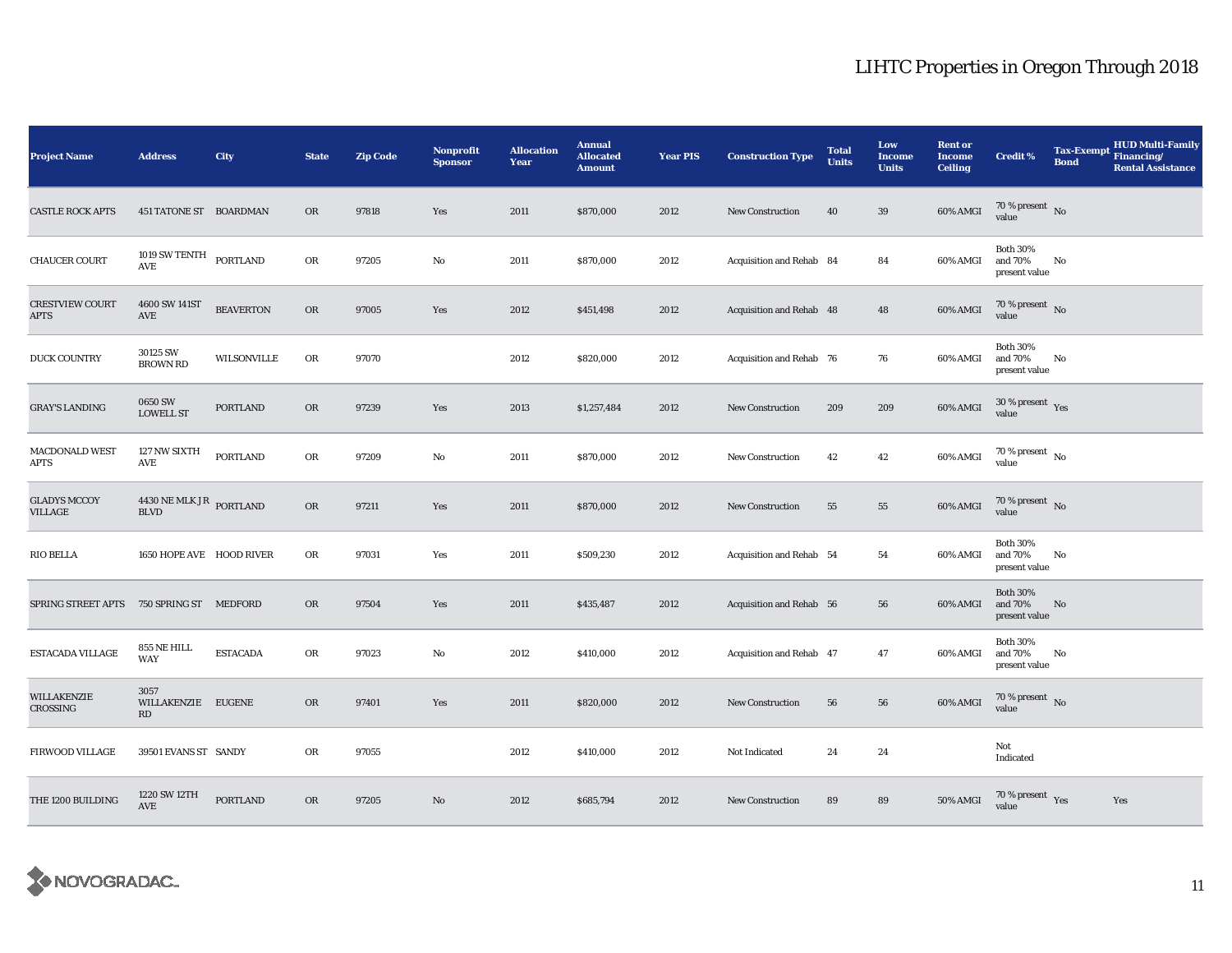| <b>Project Name</b>                              | <b>Address</b>                                             | <b>City</b>    | <b>State</b> | <b>Zip Code</b> | Nonprofit<br><b>Sponsor</b> | <b>Allocation</b><br>Year | <b>Annual</b><br><b>Allocated</b><br><b>Amount</b> | <b>Year PIS</b> | <b>Construction Type</b> | <b>Total</b><br><b>Units</b> | Low<br><b>Income</b><br><b>Units</b> | <b>Rent or</b><br><b>Income</b><br><b>Ceiling</b> | <b>Credit %</b>                                       | <b>Tax-Exempt</b><br><b>Bond</b> | <b>HUD Multi-Family</b><br>Financing/<br><b>Rental Assistance</b> |
|--------------------------------------------------|------------------------------------------------------------|----------------|--------------|-----------------|-----------------------------|---------------------------|----------------------------------------------------|-----------------|--------------------------|------------------------------|--------------------------------------|---------------------------------------------------|-------------------------------------------------------|----------------------------------|-------------------------------------------------------------------|
| <b>SUNRISE ESTATES</b>                           | 2700W<br><b>SEVENTH ST</b>                                 | THE DALLES     | OR           | 97058           | $\mathbf{No}$               | 2010                      | \$924,772                                          | 2012            | Acquisition and Rehab 80 |                              | 80                                   | 60% AMGI                                          | <b>Both 30%</b><br>and 70%<br>present value           | No                               | No                                                                |
| <b>HIGH DESERT</b><br><b>COMMONS</b>             | 2195 SW CANAL<br><b>BLVD</b>                               | <b>REDMOND</b> | OR           | 97756           | $\mathbf{N}\mathbf{o}$      | 2010                      | \$602,215                                          | 2012            | New Construction         | 28                           | 27                                   | 60% AMGI                                          | $70\%$ present No<br>value                            |                                  | No                                                                |
| HAWTHORN AT 29TH<br>PLACE APTS                   | 2984 OAK ST                                                | <b>EUGENE</b>  | ${\rm OR}$   | 97405           | No                          | 2010                      | \$361,750                                          | 2012            | Acquisition and Rehab 35 |                              | 35                                   | 60% AMGI                                          | <b>Both 30%</b><br>and 70%<br>present value           | No                               | Yes                                                               |
| <b>FARMINGTON</b><br><b>MEADOWS</b>              | 4566 SW 160TH<br>$\operatorname{AVE}$                      | <b>ALOHA</b>   | OR           | 97078           | $\mathbf{N}\mathbf{o}$      | 2012                      | \$820,000                                          | 2013            | Acquisition and Rehab 69 |                              | 136                                  | 60% AMGI                                          | 70 % present $\hbox{~No}$<br>value                    |                                  | Yes                                                               |
| HIGH VALLEY ESTATES 1333 AVALON ST KLAMATH FALLS |                                                            |                | OR           | 97603           | Yes                         | 2012                      | \$326,107                                          | 2013            | Acquisition and Rehab 37 |                              | 74                                   | 60% AMGI                                          | <b>Both 30%</b><br>and 70%<br>present value           | No                               | Yes                                                               |
| <b>LITTLE DESCHUTES</b><br><b>LODGE II</b>       | $51745$ LITTLE $$\tt{LA}~\tt{PINE}$                        |                | OR           | 97739           | No                          | 2012                      | \$522,792                                          | 2013            | New Construction         | 26                           | 52                                   | 60% AMGI                                          | 70 % present $\hbox{~No}$<br>value                    |                                  | No                                                                |
| NUEVO AMANECER IV                                | $1300$ N SECOND $$\tt WOODBURN$$ ST                        |                | OR           | 97071           | Yes                         | 2012                      | \$820,000                                          | 2013            | New Construction         | 40                           | 80                                   | 60% AMGI                                          | 70 % present $\hbox{~No}$<br>value                    |                                  | No                                                                |
| <b>STELLAR APTS</b>                              | 1563 CITY VIEW EUGENE<br><b>ST</b>                         |                | OR           | 97402           | Yes                         | 2012                      | \$7,378,262                                        | 2013            | <b>New Construction</b>  | 54                           | 108                                  | <b>50% AMGI</b>                                   | $70\,\%$ present $\,$ No value                        |                                  | $\mathbf{No}$                                                     |
| YARDS AT UNION<br><b>STATION C</b>               | <b>615 NW NAITO</b><br><b>PKWY</b>                         | PORTLAND       | ${\rm OR}$   | 97209           | No                          | 2012                      | \$531,586                                          | 2013            | New Construction         | 80                           | 154                                  | 60% AMGI                                          | 30 % present $\rm\thinspace\gamma_{\rm e s}$<br>value |                                  | No                                                                |
| <b>ALMA GARDENS</b>                              | 6300 NE<br><b>CHERRY DR</b>                                | HILLSBORO      | OR           | 97124           | Yes                         | 2013                      | \$750,000                                          | 2013            | Acquisition and Rehab 45 |                              | 44                                   | 50% AMGI                                          | 70 % present $\hbox{~No}$<br>value                    |                                  | $\mathbf{No}$                                                     |
| <b>BOARDMAN TRAIL</b><br>APTS                    | 295 NE<br>$\operatorname{\mathsf{BOARDMAN\,AVE}}$ BOARDMAN |                | ${\rm OR}$   | 97818           | Yes                         | 2013                      | \$466,700                                          | 2013            | New Construction         | 24                           | 24                                   | 50% AMGI                                          | $30$ % present $\,$ No $\,$<br>value                  |                                  | No                                                                |
| <b>CROOKED RIVER APTS</b><br>(3 SITES)           | 950 SW<br><b>MADISON ST</b>                                | <b>MADRAS</b>  | <b>OR</b>    | 97741           | No                          | 2013                      | \$279,675                                          | 2013            | <b>New Construction</b>  | 94                           | 93                                   | 50% AMGI                                          | $70\,\%$ present $\,$ Yes value                       |                                  | No                                                                |
| <b>EAGLE LANDING</b>                             | $913$ NW GARDEN $\,$ ROSEBURG VALLEY BLVD                  |                | OR           | 97471           | Yes                         | 2013                      | \$754,400                                          | 2013            | Acquisition and Rehab 55 |                              | 54                                   | 50% AMGI                                          | Not<br>Indicated                                      | $\mathbf{No}$                    | No                                                                |

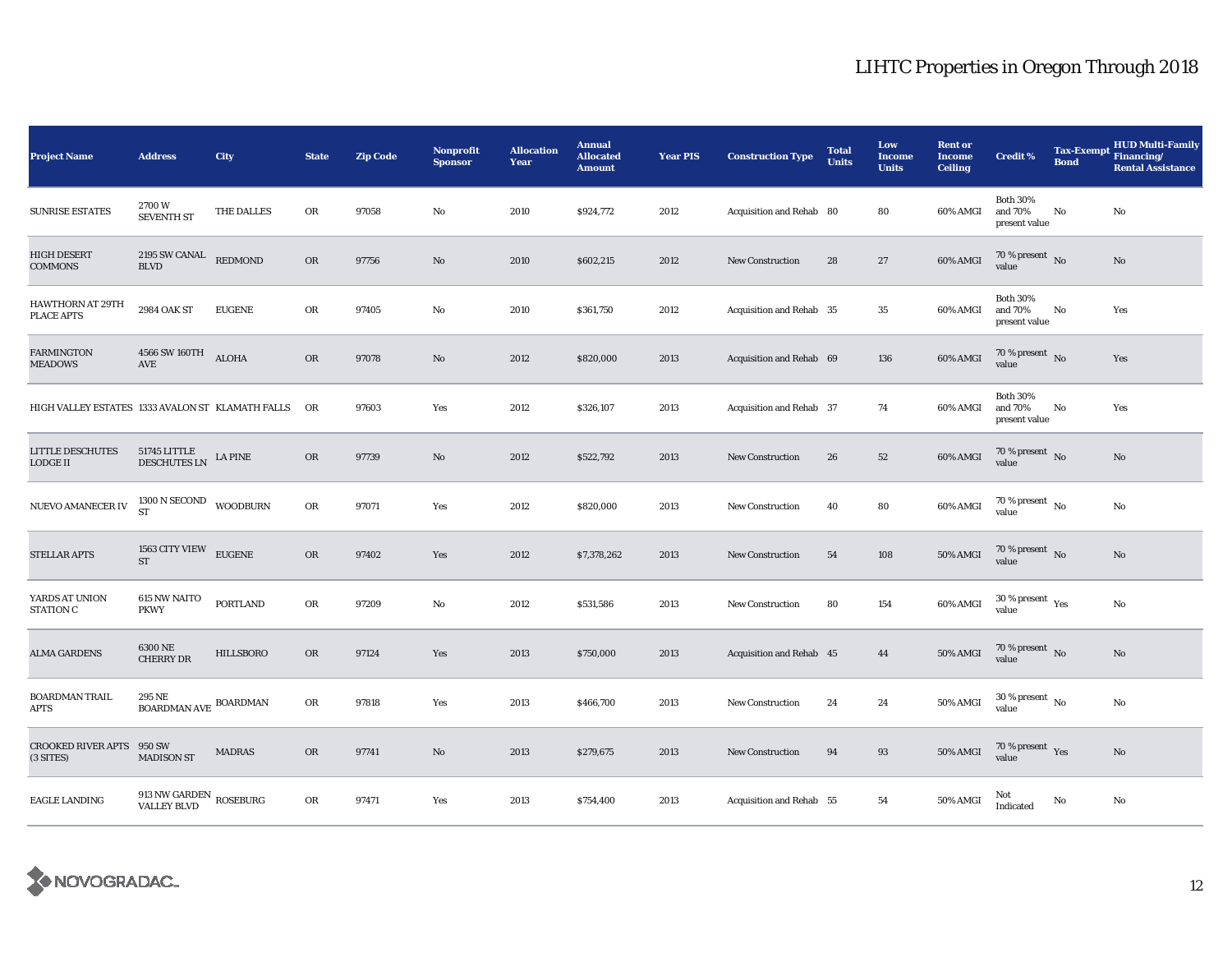| <b>Project Name</b>                                              | <b>Address</b>                                               | City            | <b>State</b> | <b>Zip Code</b> | <b>Nonprofit</b><br><b>Sponsor</b> | <b>Allocation</b><br>Year | <b>Annual</b><br><b>Allocated</b><br><b>Amount</b> | <b>Year PIS</b> | <b>Construction Type</b>              | <b>Total</b><br><b>Units</b> | Low<br><b>Income</b><br><b>Units</b> | <b>Rent or</b><br><b>Income</b><br><b>Ceiling</b> | <b>Credit %</b>                             | <b>Tax-Exempt</b><br><b>Bond</b> | <b>HUD Multi-Family</b><br>Financing/<br><b>Rental Assistance</b> |
|------------------------------------------------------------------|--------------------------------------------------------------|-----------------|--------------|-----------------|------------------------------------|---------------------------|----------------------------------------------------|-----------------|---------------------------------------|------------------------------|--------------------------------------|---------------------------------------------------|---------------------------------------------|----------------------------------|-------------------------------------------------------------------|
| HOLLYFIELD VILLAGE<br><b>APTS</b>                                | 4077 SUNSET DR LAKE OSWEGO                                   |                 | <b>OR</b>    | 97035           | Yes                                | 2013                      | \$391,276                                          | 2013            | <b>New Construction</b>               | 30                           | 30                                   | <b>50% AMGI</b>                                   | $30\,\%$ present $\,$ No value              |                                  | Yes                                                               |
| <b>LANCASTER BRIDGE</b><br>APTS                                  | 3384 NE<br><b>OXFORD CIR</b>                                 | CORVALLIS       | OR           | 97330           | Yes                                | 2013                      | \$618,559                                          | 2013            | <b>New Construction</b>               | 50                           | 49                                   | 50% AMGI                                          | $30$ % present $\,$ No $\,$<br>value        |                                  | No                                                                |
| <b>LEXINGTON APTS</b>                                            | 1125 SW 12TH<br>AVE                                          | <b>PORTLAND</b> | OR           | 97205           | $\rm No$                           | 2013                      | \$253,158                                          | 2013            | New Construction                      | 54                           | ${\bf 54}$                           | <b>50% AMGI</b>                                   | $70\,\%$ present $\;\;\chi_{\rm e s}$ value |                                  | Yes                                                               |
| OCEAN WINDS PHASE I 6577 LUCKY LN BROOKINGS                      |                                                              |                 | OR           | 97415           | No                                 | 2013                      | \$820,000                                          | 2013            | Acquisition and Rehab 40              |                              | 39                                   | 50% AMGI                                          | Not<br>Indicated                            | $\rm No$                         | No                                                                |
| PARK TOWER APTS                                                  | $731$ SW SALMON $\,$ PORTLAND<br><b>ST</b>                   |                 | OR           | 97205           | $\mathbf{N}\mathbf{o}$             | 2013                      | \$811,362                                          | 2013            | <b>New Construction</b>               | 162                          | 162                                  | <b>50% AMGI</b>                                   | $70\,\%$ present $\,$ Yes value             |                                  | Yes                                                               |
| THE MAGNOLIA                                                     | $3250\,\mathrm{NE}\,\mathrm{MLK}\,\mathrm{JR}$ PORTLAND BLVD |                 | OR           | 97212           | No                                 | 2013                      | \$820,000                                          | 2013            | Acquisition and Rehab 49              |                              | 49                                   | <b>50% AMGI</b>                                   | Not<br>Indicated                            | No                               | No                                                                |
| <b>CHERRY CREEK I</b>                                            | $1002$ N $\,$ BERKELEY WAY                                   | MEDFORD         | OR           | 97504           | $\mathbf{N}\mathbf{o}$             | 2014                      | \$820,000                                          | 2014            | Acquisition and Rehab 50              |                              | 49                                   | <b>50% AMGI</b>                                   | Not<br>Indicated                            | $\rm No$                         | No                                                                |
| <b>DESKINS COMMONS</b>                                           | 1103 N<br><b>MERIDIAN ST</b>                                 | <b>NEWBERG</b>  | OR           | 97132           | No                                 | 2014                      | \$820,000                                          | 2014            | Both New Construction 56<br>and $A/R$ |                              | ${\bf 55}$                           | 50% AMGI                                          | Not<br>Indicated                            | No                               | No                                                                |
| <b>EASTON RIDGE APTS</b>                                         | $9009$ SE CAUSEY $$\,$ HAPPY VALLEY AVE                      |                 | ${\rm OR}$   | 97086           | Yes                                | 2014                      | \$874,719                                          | 2014            | <b>New Construction</b>               | 264                          | 263                                  | $50\%$ AMGI                                       | $70\,\%$ present $\,$ Yes value             |                                  | No                                                                |
| GLISAN COMMONS PHA: 555 NE 100TH                                 |                                                              | PORTLAND        | OR           | 97220           | Yes                                | 2014                      | \$820,000                                          | 2014            | Acquisition and Rehab 67              |                              | 67                                   | 50% AMGI                                          | Not<br>Indicated                            | $\rm No$                         | No                                                                |
| STEPHENS CREEK SOUT $_{\rm AVE}^{6851}$ SW 26TH                  |                                                              | <b>PORTLAND</b> | OR           | 97219           | No                                 | 2014                      | \$870,000                                          | 2014            | Acquisition and Rehab 47              |                              | 47                                   | <b>50% AMGI</b>                                   | Not<br>Indicated                            | $\rm No$                         | Yes                                                               |
| ARIEL GLEN APTS SITE $1\frac{1700\text{ SE}}{\text{TEMPEST DR}}$ |                                                              | <b>BEND</b>     | OR           | 97702           | $\rm No$                           | 2013                      | \$343,823                                          | 2014            | Acquisition and Rehab 140             |                              | 140                                  | 60% AMGI                                          | $30\,\%$ present $\,$ $\rm Yes$<br>value    |                                  | Yes                                                               |
| <b>BEECH STREET APTS</b>                                         | 3650 NE<br>MALLORY AVE                                       | PORTLAND        | OR           | 97212           | No                                 | 2013                      | \$820,000                                          | 2014            | <b>New Construction</b>               | 32                           | $32\phantom{.0}$                     | 60% AMGI                                          | $70\,\%$ present $\,$ No value              |                                  | $\rm No$                                                          |

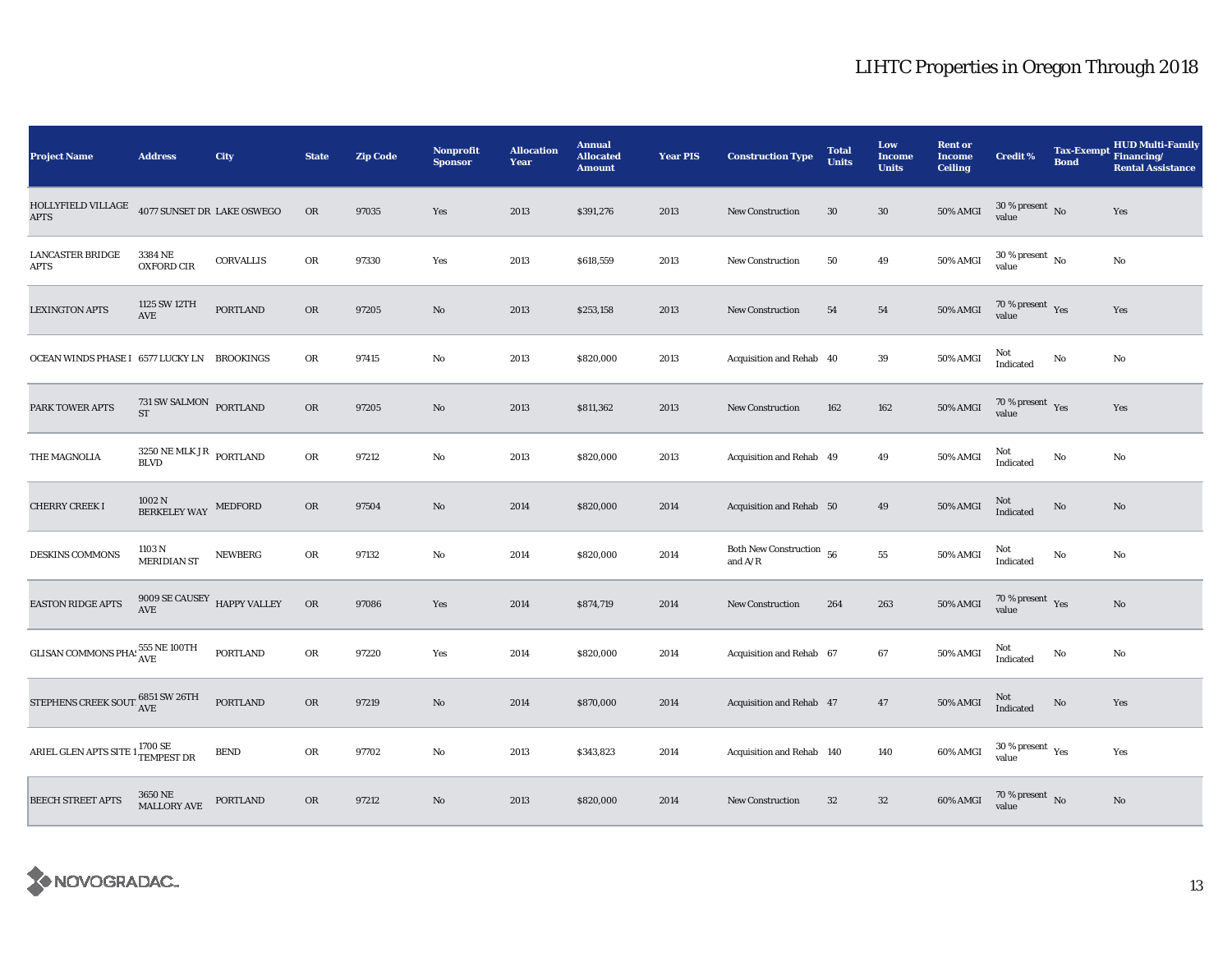| <b>Project Name</b>                                             | <b>Address</b>                        | City               | <b>State</b> | <b>Zip Code</b> | <b>Nonprofit</b><br><b>Sponsor</b> | <b>Allocation</b><br>Year | <b>Annual</b><br><b>Allocated</b><br><b>Amount</b> | <b>Year PIS</b> | <b>Construction Type</b>  | <b>Total</b><br><b>Units</b> | Low<br><b>Income</b><br><b>Units</b> | <b>Rent or</b><br><b>Income</b><br><b>Ceiling</b> | <b>Credit %</b>                          | <b>Tax-Exempt</b><br><b>Bond</b> | <b>HUD Multi-Family</b><br>Financing/<br><b>Rental Assistance</b> |
|-----------------------------------------------------------------|---------------------------------------|--------------------|--------------|-----------------|------------------------------------|---------------------------|----------------------------------------------------|-----------------|---------------------------|------------------------------|--------------------------------------|---------------------------------------------------|------------------------------------------|----------------------------------|-------------------------------------------------------------------|
| BROOKSIDE ROSE APTS 933 N ROSE ST PHOENIX<br>SITE <sub>1</sub>  |                                       |                    | OR           | 97535           | $_{\rm No}$                        | 2013                      | \$820,000                                          | 2014            | Acquisition and Rehab 76  |                              | 76                                   | 60% AMGI                                          | 70 % present $\hbox{~No}$<br>value       |                                  | $\rm No$                                                          |
| CATHEDRAL GARDENS 8652 N SWIFT<br><b>APTS</b>                   | <b>WAY</b>                            | <b>PORTLAND</b>    | OR           | 97203           | $\rm No$                           | 2013                      | \$490,429                                          | 2014            | Acquisition and Rehab 124 |                              | 124                                  | 60% AMGI                                          | $30\,\%$ present $\,$ Yes<br>value       |                                  | Yes                                                               |
| PARKWAY WEST                                                    | 3103-3129 7TH<br>PL NE                | <b>SALEM</b>       | ${\rm OR}$   | 97303           | $\rm No$                           | 2014                      | \$820,000                                          | 2014            | Acquisition and Rehab 78  |                              | 78                                   | 60% AMGI                                          | 70 % present $\hbox{~No}$<br>value       |                                  | $\rm No$                                                          |
| <b>ROBERT LINDSEY</b><br><b>TOWER SITE 1</b>                    | 370 CHURCH ST SALEM<br>$\rm SE$       |                    | OR           | 97301           | No                                 | 2014                      | \$503,543                                          | 2014            | Acquisition and Rehab 108 |                              | 108                                  | 60% AMGI                                          | $30\,\%$ present $\,$ Yes value          |                                  | Yes                                                               |
| <b>SIUSLAW DUNES</b>                                            | 1750 43RD<br><b>STREET</b>            | <b>FLORENCE</b>    | OR           | 97439           | Yes                                | 2013                      | \$445,000                                          | 2014            | Acquisition and Rehab 45  |                              | ${\bf 38}$                           | 60% AMGI                                          | 70 % present $\hbox{~No}$<br>value       |                                  | Yes                                                               |
| STEPHENS CREEK<br><b>CROSSING NORTH</b>                         | 6783 SW 26TH<br>$\operatorname{AVE}$  | <b>PORTLAND</b>    | OR           | 97219           | $\rm No$                           | 2012                      | \$732,122                                          | 2014            | <b>New Construction</b>   | 75                           | 75                                   | 60% AMGI                                          | 70 % present $\gamma_{\rm e s}$<br>value |                                  | $\mathbf{No}$                                                     |
| BROOKSIDE ROSE APTS 1108 N ROSE ST PHOENIX<br>SITE <sub>2</sub> |                                       |                    | OR           | 97535           |                                    | 2013                      | \$820,000                                          | 2014            | Not Indicated             | 36                           | 36                                   |                                                   | Not<br>Indicated                         |                                  |                                                                   |
| HEALY HEIGHTS APTS 1900 NE BEAR<br>SITE <sub>2</sub>            | <b>CREEK RD</b>                       | ${\tt BEND}$       | OR           | 97702           |                                    | 2013                      | \$343,823                                          | 2014            | Not Indicated             | 70                           | 70                                   |                                                   | Not<br>Indicated                         |                                  |                                                                   |
| PARKWAY EAST APTS<br>SITE <sub>2</sub>                          | 3147 7TH PL NE SALEM                  |                    | ${\sf OR}$   | 97303           |                                    | 2014                      | \$503,543                                          | 2014            | Not Indicated             | 46                           | 46                                   |                                                   | Not<br>Indicated                         |                                  |                                                                   |
| <b>BASCOM VILLAGE</b><br><b>PHASE I</b>                         | <b>3090 MATT</b><br><b>DRIVE</b>      | <b>EUGENE</b>      | OR           | 97408           | Yes                                | 2014                      | \$810,000                                          | 2015            | New Construction          | 53                           | 53                                   | 60% AMGI                                          | 70 % present $\hbox{No}$<br>value        |                                  | No                                                                |
| <b>BLUE SPRINGS</b><br><b>CROSSING</b>                          | 10800 S<br><b>WALTON RD</b>           | <b>ISLAND CITY</b> | OR           | 97850           | $\rm No$                           | 2014                      | \$715,835                                          | 2015            | New Construction          | 38                           | 38                                   | 60% AMGI                                          | 70 % present $\hbox{~No}$<br>value       |                                  | No                                                                |
| <b>BLUFFS AT RATCLIFF</b>                                       | <b>3202 BLUFF</b><br><b>STREET SE</b> | <b>SALEM</b>       | OR           | 97302           | $\rm No$                           | 2015                      | \$204,244                                          | 2015            | Acquisition and Rehab 20  |                              | 20                                   | 60% AMGI                                          | $70\,\%$ present $\,$ No value           |                                  | Yes                                                               |
| ERICKSON-FRITZ APTS 9 NW 2ND AVE PORTLAND                       |                                       |                    | ${\rm OR}$   | 97209           | $\mathbf{No}$                      | 2014                      | \$382,889                                          | 2015            | <b>New Construction</b>   | 62                           | 52                                   | 60% AMGI                                          | 30 % present $\rm\,Yes$<br>value         |                                  | $\rm No$                                                          |

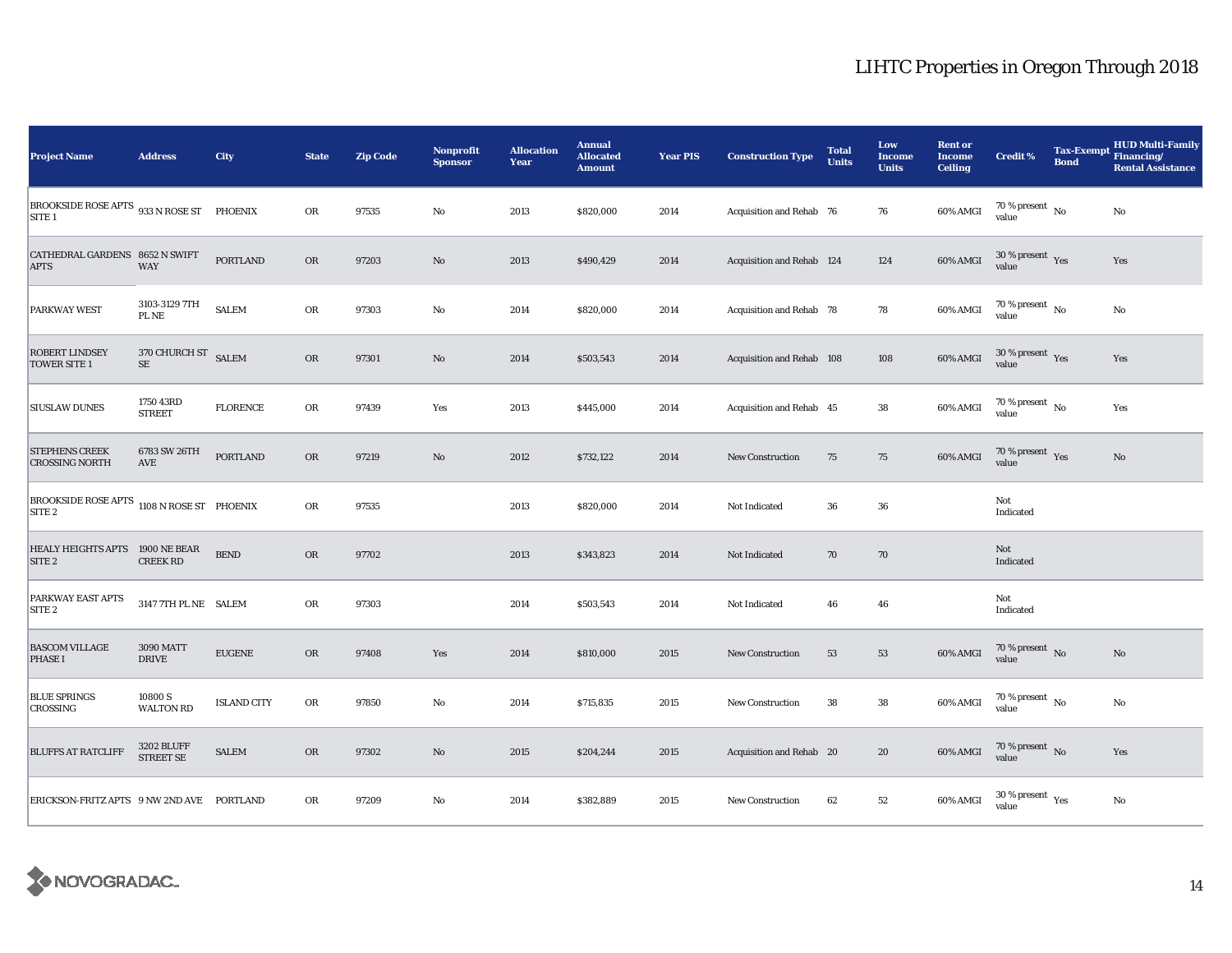| <b>Project Name</b>                                                 | <b>Address</b>                                   | City            | <b>State</b> | <b>Zip Code</b> | <b>Nonprofit</b><br><b>Sponsor</b> | <b>Allocation</b><br>Year | <b>Annual</b><br><b>Allocated</b><br><b>Amount</b> | <b>Year PIS</b> | <b>Construction Type</b>  | <b>Total</b><br><b>Units</b> | Low<br><b>Income</b><br><b>Units</b> | <b>Rent or</b><br><b>Income</b><br><b>Ceiling</b> | <b>Credit %</b>                        | <b>Tax-Exempt</b><br><b>Bond</b> | <b>HUD Multi-Family</b><br>Financing/<br><b>Rental Assistance</b> |
|---------------------------------------------------------------------|--------------------------------------------------|-----------------|--------------|-----------------|------------------------------------|---------------------------|----------------------------------------------------|-----------------|---------------------------|------------------------------|--------------------------------------|---------------------------------------------------|----------------------------------------|----------------------------------|-------------------------------------------------------------------|
| <b>GILMAN COURT FKA</b><br><b>GLISAN COMMONS</b><br><b>PHASE II</b> | 610 NE 99TH<br>AVE                               | <b>PORTLAND</b> | <b>OR</b>    | 97220           | Yes                                | 2014                      | \$870,000                                          | 2015            | <b>New Construction</b>   | 60                           | 60                                   | 60% AMGI                                          | 70 % present $\,$ No $\,$<br>value     |                                  | No                                                                |
| <b>IKOI-SO TERRACE</b>                                              | 1550 SE OAK<br><b>GROVE BLVD</b>                 | MILWAUKIE       | OR           | 97267           | Yes                                | 2014                      | \$355,408                                          | 2015            | Acquisition and Rehab 35  |                              | $35\,$                               | 60% AMGI                                          | $70$ % present $\,$ No $\,$<br>value   |                                  | Yes                                                               |
| <b>JULIAN HOTEL APTS</b>                                            | 105 SW 2ND ST CORVALLIS                          |                 | <b>OR</b>    | 97333           | Yes                                | 2014                      | \$594,442                                          | 2015            | Acquisition and Rehab 35  |                              | $35\,$                               | 60% AMGI                                          | $70\,\%$ present $\,$ No value         |                                  | Yes                                                               |
| ORCHARDS AT ORENCO 6520 NE<br>PH 1, THE                             | CHERRY DRIVE                                     | HILLSBORO       | OR           | 97124           | Yes                                | 2014                      | \$870,000                                          | 2015            | New Construction          | 57                           | ${\bf 57}$                           | 60% AMGI                                          | $70$ % present $\,$ No $\,$<br>value   |                                  | No                                                                |
| <b>REINDEER MEADOWS</b>                                             | 1601 SW<br><b>REINDEER AVE</b>                   | <b>REDMOND</b>  | <b>OR</b>    | 97756           | No                                 | 2014                      | \$139,384                                          | 2015            | Acquisition and Rehab 50  |                              | 50                                   | 60% AMGI                                          | $30\,\%$ present $\,$ Yes<br>value     |                                  | No                                                                |
| <b>VILLAGE EAST APTS</b><br><b>SPRINGFIELD</b>                      | 6330 MAIN<br><b>STREET</b>                       | SPRINGFIELD     | OR           | 97478           | Yes                                | 2014                      | \$636,004                                          | 2015            | Acquisition and Rehab 42  |                              | 42                                   | 60% AMGI                                          | $70$ % present $\,$ No $\,$<br>value   |                                  | Yes                                                               |
| <b>WOODWIND FKA</b><br>WOODLAND SQUARE SE                           | 1415 SALEM AVE ALBANY                            |                 | <b>OR</b>    | 97321           | Yes                                | 2014                      | \$870,000                                          | 2015            | New Construction          | 54                           | 54                                   | 60% AMGI                                          | $70\,\%$ present $\,$ No value         |                                  | $\mathbf{No}$                                                     |
| <b>85 STORIES GROUP I</b>                                           | 2140 NW<br><b>KEARNEY ST</b>                     | <b>PORTLAND</b> | OR           | 97210           | $\mathbf {No}$                     | 2015                      | \$1,888,850                                        | 2016            | Acquisition and Rehab 259 |                              | 259                                  | 60% AMGI                                          | $30$ % present $\,$ $\rm Yes$<br>value |                                  | No                                                                |
| <b>85 STORIES GROUP II</b>                                          | 4400 NE<br><b>BROADWAY ST</b>                    | <b>PORTLAND</b> | OR           | 97213           | No                                 | 2015                      | \$1,944,462                                        | 2016            | Acquisition and Rehab 396 |                              | 396                                  | $60\%$ AMGI                                       | $30\,\%$ present $\,$ Yes value        |                                  | No                                                                |
| <b>ALONA PLACE</b>                                                  | 1ST AVE / OAK<br><b>ST</b>                       | JUNCTION CITY   | OR           | 97448           | Yes                                | 2015                      | \$790,000                                          | 2016            | <b>New Construction</b>   | 40                           | 40                                   | 60% AMGI                                          | $70$ % present $\,$ No $\,$<br>value   |                                  | No                                                                |
| <b>BASCOM VILLAGE II</b>                                            | PARKVIEW DR +<br><b>COUNTY FARM EUGENE</b><br>RD |                 | <b>OR</b>    | 97402           | Yes                                | 2015                      | \$890,000                                          | 2016            | New Construction          | 48                           | 47                                   | 60% AMGI                                          | 70 % present $\hbox{~No}$<br>value     |                                  | $\mathbf{No}$                                                     |
| <b>BRONAUGH</b><br><b>APARTMENTS</b>                                | 1434 SW<br><b>MORRISON</b>                       | <b>PORTLAND</b> | OR           | 97205           | Yes                                | 2016                      | \$833,042                                          | 2016            | Acquisition and Rehab 50  |                              | 50                                   | 60% AMGI                                          | 70 % present $\hbox{~No}$<br>value     |                                  | Yes                                                               |
| <b>HAWTHORNE EAST</b>                                               | 1420 SE 16TH<br><b>AVENUE</b>                    | <b>PORTLAND</b> | OR           | 97214           | Yes                                | 2016                      | \$890,000                                          | 2016            | Acquisition and Rehab 71  |                              | 70                                   | 60% AMGI                                          | $70\,\%$ present $\,$ No value         |                                  | Yes                                                               |

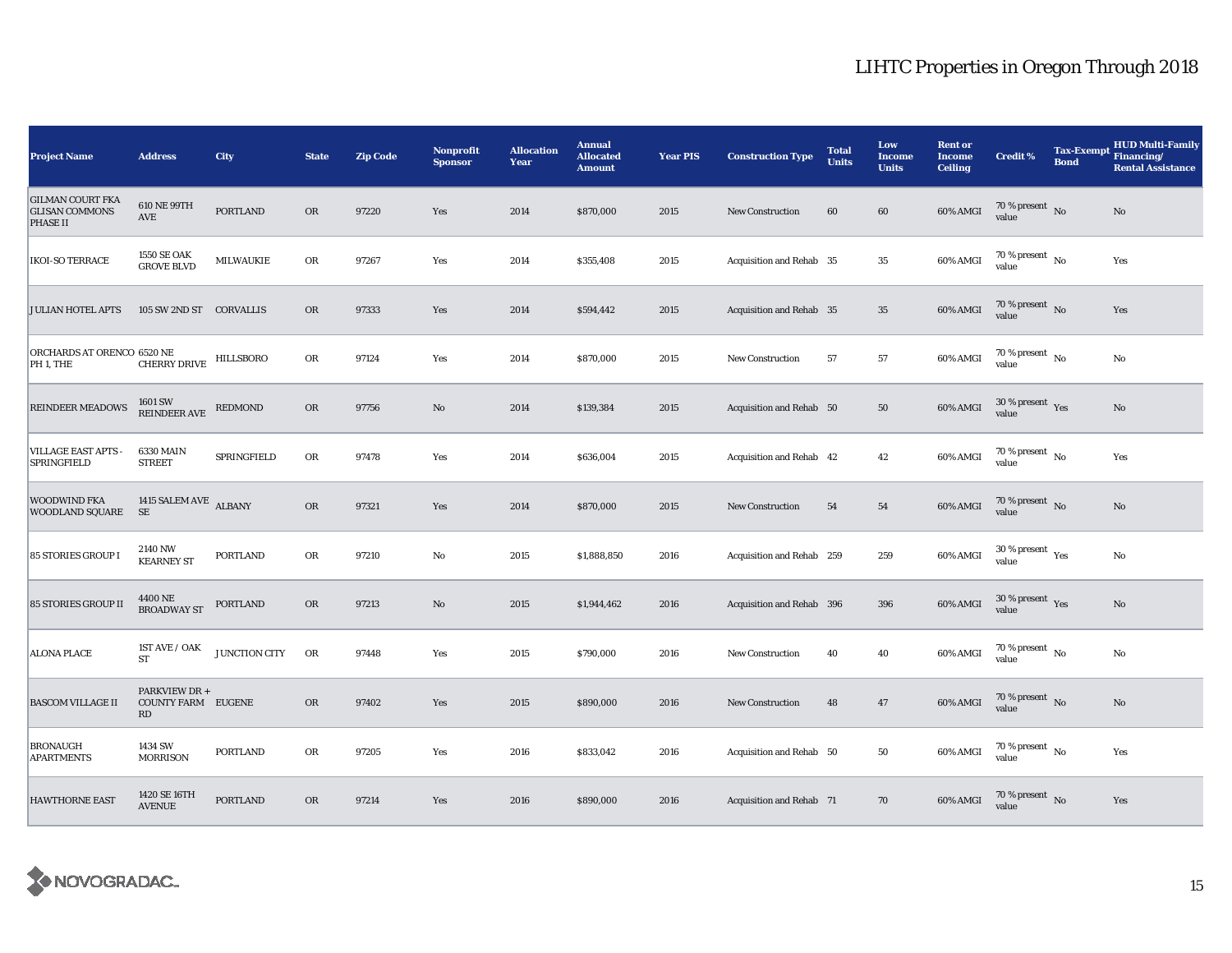| <b>Project Name</b>                                        | <b>Address</b>                                            | City                | <b>State</b> | <b>Zip Code</b> | <b>Nonprofit</b><br><b>Sponsor</b> | <b>Allocation</b><br>Year | <b>Annual</b><br><b>Allocated</b><br><b>Amount</b> | <b>Year PIS</b> | <b>Construction Type</b>  | <b>Total</b><br><b>Units</b> | Low<br><b>Income</b><br><b>Units</b> | <b>Rent or</b><br><b>Income</b><br><b>Ceiling</b> | <b>Credit %</b>                              | <b>Tax-Exempt</b><br><b>Bond</b> | <b>HUD Multi-Family</b><br>Financing/<br><b>Rental Assistance</b> |
|------------------------------------------------------------|-----------------------------------------------------------|---------------------|--------------|-----------------|------------------------------------|---------------------------|----------------------------------------------------|-----------------|---------------------------|------------------------------|--------------------------------------|---------------------------------------------------|----------------------------------------------|----------------------------------|-------------------------------------------------------------------|
| <b>HOLIDAY GARDENS</b><br><b>APARTMENTS</b>                | 39655 EVANS ST SANDY                                      |                     | OR           | 97055           | $\rm No$                           | 2015                      | \$654,829                                          | 2016            | Acquisition and Rehab 208 |                              | 208                                  | 60% AMGI                                          | $30$ % present $\rm\thinspace\,Yes$<br>value |                                  | No                                                                |
| <b>IRONHORSE LODGE</b>                                     | 435 NE<br><b>WAYFINDER</b><br><b>WAY</b>                  | PRINEVILLE          | OR           | 97754           | No                                 | 2015                      | \$561,638                                          | 2016            | New Construction          | 26                           | 25                                   | 60% AMGI                                          | 70 % present No<br>value                     |                                  | No                                                                |
| MIRACLES-CENTRAL<br><b>APARTMENTS</b>                      | 1306 NE 2ND<br><b>AVENUE</b>                              | <b>PORTLAND</b>     | OR           | 97232           | Yes                                | 2015                      | \$374,440                                          | 2016            | Acquisition and Rehab 47  |                              | 47                                   | 60% AMGI                                          | 30 % present $\rm\,Yes$<br>value             |                                  | No                                                                |
| <b>NAYA GENERATIONS</b>                                    | 5205 SE 86TH<br>AVE                                       | <b>PORTLAND</b>     | <b>OR</b>    | 97266           | Yes                                | 2015                      | \$870,000                                          | 2016            | <b>New Construction</b>   | 40                           | 40                                   | 60% AMGI                                          | 70 % present $\hbox{~No}$<br>value           |                                  | $\mathbf{No}$                                                     |
| ORCHARDS AT ORENCO 6598 NE<br><b>PHASE II</b>              | <b>CHERRY DRIVE</b>                                       | HILLSBORO           | OR           | 97124           | Yes                                | 2015                      | \$890,000                                          | 2016            | <b>New Construction</b>   | 58                           | 58                                   | 60% AMGI                                          | 70 % present $\hbox{~No}$<br>value           |                                  | No                                                                |
| PARKVIEW TERRACE                                           | 1002 SE PARK<br>PLAZA DR                                  | <b>GRANTS PASS</b>  | OR           | 97526           | Yes                                | 2014                      | \$845,649                                          | 2016            | <b>New Construction</b>   | 50                           | 49                                   | 60% AMGI                                          | $70\,\%$ present $\,$ No value               |                                  | $\mathbf{No}$                                                     |
| <b>RIVERSIDE</b><br>APARTMENTS +<br><b>CHENNAI LANDING</b> | 375 SW H<br><b>STREET</b>                                 | <b>MADRAS</b>       | OR           | 97741           | No                                 | 2015                      | \$142,693                                          | 2016            | Acquisition and Rehab 65  |                              | 64                                   | 60% AMGI                                          | $30\,\%$ present $\,$ Yes value              |                                  | No                                                                |
| <b>ROSEWOOD PLAZA</b>                                      | 18155 NE COUCH GRESHAM<br><b>ST</b>                       |                     | OR           | 97230           | Yes                                | 2015                      | \$870,000                                          | 2016            | Acquisition and Rehab 45  |                              | 45                                   | 60% AMGI                                          | 70 % present No<br>value                     |                                  | No                                                                |
| <b>TOWN CENTER</b><br><b>COURTYARDS</b>                    | 11475 SE 85TH<br>$\operatorname{AVE}$                     | <b>HAPPY VALLEY</b> | OR           | 97086           | Yes                                | 2015                      | \$890,000                                          | 2016            | New Construction          | 60                           | 60                                   | 60% AMGI                                          | $70\,\%$ present $\,$ No value               |                                  | $\mathbf{No}$                                                     |
| <b>BEATRICE MORROW</b><br><b>APTS</b>                      | 3368 NE<br><b>MARTIN</b><br>LUTHER KING<br><b>JR BLVD</b> | PORTLAND            | OR           | 97212           | Yes                                | 2017                      | \$971,168                                          | 2018            | New Construction          | 80                           | 80                                   | 60% AMGI                                          | 30 % present<br>value                        |                                  | Yes                                                               |
| <b>BIG VALLEY APTS</b>                                     | 1350 EAST 1ST<br><b>AVENUE</b>                            | <b>SUTHERLIN</b>    | OR           | 97479           | No                                 | 2016                      | \$866,348                                          | 2018            | Acquisition and Rehab 82  |                              | 81                                   | 60% AMGI                                          | 70 % present<br>value                        |                                  | No                                                                |
| <b>CHARLOTTE B</b><br>RUTHERFORD PLACE                     | 6905N<br><b>INTERSTATE</b><br>AVE                         | PORTLAND            | <b>OR</b>    | 97217           | Yes                                | 2017                      | \$329,677                                          | 2018            | New Construction          | 51                           | 51                                   | 60% AMGI                                          | 30 % present<br>value                        |                                  | No                                                                |
| COMMONS, THE                                               | 5800 NE<br><b>CENTER</b><br><b>COMMONS WAY</b>            | PORTLAND            | OR           | 97212           | $\mathbf{No}$                      | 1999                      | \$773,127                                          | 2018            | Acquisition and Rehab 172 |                              | 172                                  | 60% AMGI                                          | $30$ % present $\rm\thinspace\,Yes$<br>value |                                  |                                                                   |

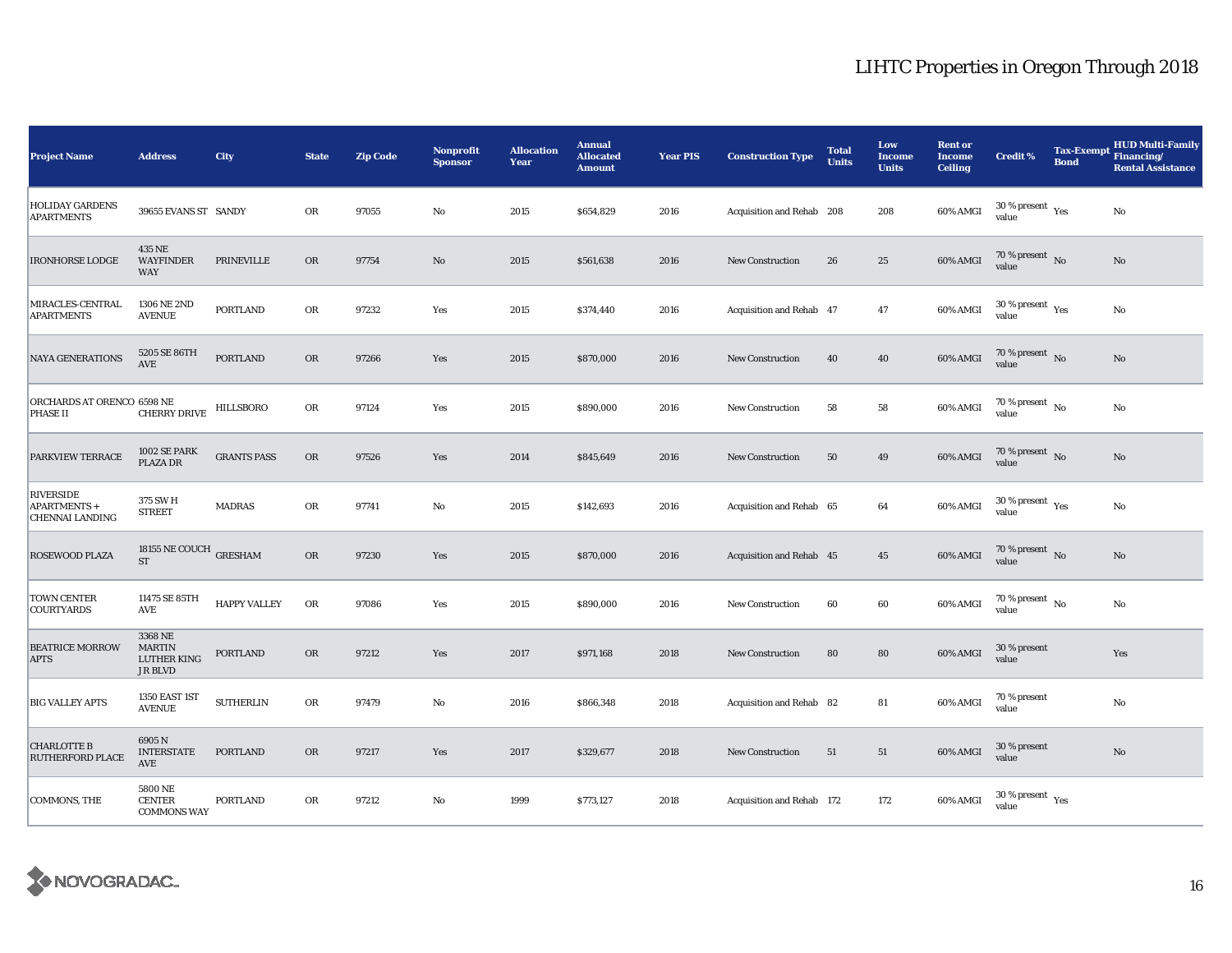| <b>Project Name</b>                                                                                       | <b>Address</b>                                                                                  | City                          | <b>State</b> | <b>Zip Code</b> | <b>Nonprofit</b><br><b>Sponsor</b> | <b>Allocation</b><br>Year | <b>Annual</b><br><b>Allocated</b><br><b>Amount</b> | <b>Year PIS</b> | <b>Construction Type</b>  | <b>Total</b><br><b>Units</b> | Low<br><b>Income</b><br><b>Units</b> | <b>Rent or</b><br><b>Income</b><br><b>Ceiling</b> | <b>Credit %</b>           | <b>Tax-Exempt</b><br><b>Bond</b> | <b>HUD Multi-Family</b><br>Financing/<br><b>Rental Assistance</b> |
|-----------------------------------------------------------------------------------------------------------|-------------------------------------------------------------------------------------------------|-------------------------------|--------------|-----------------|------------------------------------|---------------------------|----------------------------------------------------|-----------------|---------------------------|------------------------------|--------------------------------------|---------------------------------------------------|---------------------------|----------------------------------|-------------------------------------------------------------------|
| <b>DAGGETT</b><br><b>TOWNHOMES</b>                                                                        | 2027 NE<br>DAGGETT LANE                                                                         | <b>BEND</b>                   | <b>OR</b>    | 97701           | No                                 | 2016                      | \$142,871                                          | 2018            | <b>New Construction</b>   | 24                           | 24                                   | 60% AMGI                                          | 30 % present<br>value     |                                  | Yes                                                               |
| <b>GARLINGTON</b><br>HOUSING                                                                              | $3080$ NE MLK JR $_{\rm{PORTLAND}}$<br><b>BLVD</b>                                              |                               | OR           | 97212           | Yes                                | 2016                      | \$890,000                                          | 2018            | <b>New Construction</b>   | 52                           | 52                                   | 60% AMGI                                          | 70 % present<br>value     |                                  | Yes                                                               |
| GREENS, THE (RIDINGS 511 RIDINGS AVE MOLALLA/MILTON- OR TERRACE + $+$ 141 W FREEWATER<br>MONTCLAIR MANOR) | BROADWAY AVE FREEWATER                                                                          |                               |              | 97038           | $\rm No$                           | 2018                      | \$880,167                                          | 2018            | Acquisition and Rehab 58  |                              | 58                                   | 60% AMGI                                          | 70 % present<br>value     |                                  | Yes                                                               |
| <b>HAZEL HEIGHTS</b>                                                                                      | $\begin{array}{cl} 12613 + 12647 \text{ SE} & \text{PORTLAND} \\ \text{STARK ST} & \end{array}$ |                               | OR           | 97233           | Yes                                | 2017                      | \$994,658                                          | 2018            | <b>New Construction</b>   | 153                          | 153                                  | 60% AMGI                                          | 30 % present<br>value     |                                  | No                                                                |
| MEADOWBROOK II<br><b>APTS</b>                                                                             | 601 E MAIN ST JOHN DAY                                                                          |                               | <b>OR</b>    | 97845           | Yes                                | 2017                      | \$195,075                                          | 2018            | Acquisition and Rehab 19  |                              | 19                                   | 60% AMGI                                          | 70 % present<br>value     |                                  | Yes                                                               |
| MYRTLEWOOD, THE                                                                                           | 1072 MAIN ST                                                                                    | SPRINGFIELD                   | ${\rm OR}$   | 97477           | Yes                                | 2017                      | \$750,000                                          | 2018            | <b>New Construction</b>   | 35                           | 34                                   | 60% AMGI                                          | 70 % present<br>value     |                                  | No                                                                |
| OCHOCO SCHOOL APTS 440 NW                                                                                 |                                                                                                 | PRINEVILLE                    | OR           | 97754           | No                                 | 2017                      | \$804,788                                          | 2018            | Acquisition and Rehab 29  |                              | 28                                   | 60% AMGI                                          | 70 % present<br>value     |                                  | Yes                                                               |
| <b>OLIVER STATION</b>                                                                                     | $5959 + 5990$ SE<br>92ND AVE                                                                    | <b>PORTLAND</b>               | OR           | 97266           | $\rm No$                           | 2016                      | \$1,150,894                                        | 2018            | New Construction          | 126                          | 126                                  | 60% AMGI                                          | 30 % present<br>value     |                                  | No                                                                |
| ORCHARDS AT ORENCO 6616 NE CHERRY HILLSBORO<br>PHASE III                                                  | $_{\rm DR}$                                                                                     |                               | OR           | 97124           | Yes                                | 2017                      | \$1,045,000                                        | 2018            | <b>New Construction</b>   | 52                           | 52                                   | 60% AMGI                                          | 70 % present<br>value     |                                  | Yes                                                               |
| RICHARDSON BRIDGE                                                                                         | <b>1210 ACORN</b><br><b>PARK ST</b>                                                             | <b>EUGENE</b>                 | ${\sf OR}$   | 97402           | $\rm No$                           | 2017                      | \$547,617                                          | 2018            | Acquisition and Rehab 32  |                              | 31                                   | 60% AMGI                                          | 70 % present<br>value     |                                  |                                                                   |
| <b>SKY MEADOWS</b>                                                                                        | 5145 SE<br>530 N 8TH ST;<br>1919 TUNNEL ST                                                      | HOMEDALE RD; KLAMATH FALLS OR |              | 97601           | No                                 | 2017                      | \$955,000                                          | 2018            | <b>New Construction</b>   | 37                           | 36                                   | 60% AMGI                                          | 70 % present<br>value     |                                  | Yes                                                               |
| <b>SQUARE MANOR</b>                                                                                       | 12020 SE<br><b>GLADSTONE ST</b><br>/ $9110$ NE<br><b>HASSALO</b>                                | <b>PORTLAND</b>               | OR           | 97266           | No                                 | 2017                      | \$578,008                                          | 2018            | Acquisition and Rehab 101 |                              | 101                                  | 60% AMGI                                          | $30\,\%$ present<br>value |                                  | Yes                                                               |
| <b>SUNSET VIEW APTS</b>                                                                                   | 16251 SW<br><b>JENKINS RD</b>                                                                   | <b>BEAVERTON</b>              | <b>OR</b>    | 97006           | No                                 | 2015                      | \$2,229,873                                        | 2018            | <b>New Construction</b>   | 236                          | 236                                  | 60% AMGI                                          | 30 % present<br>value     |                                  | No                                                                |

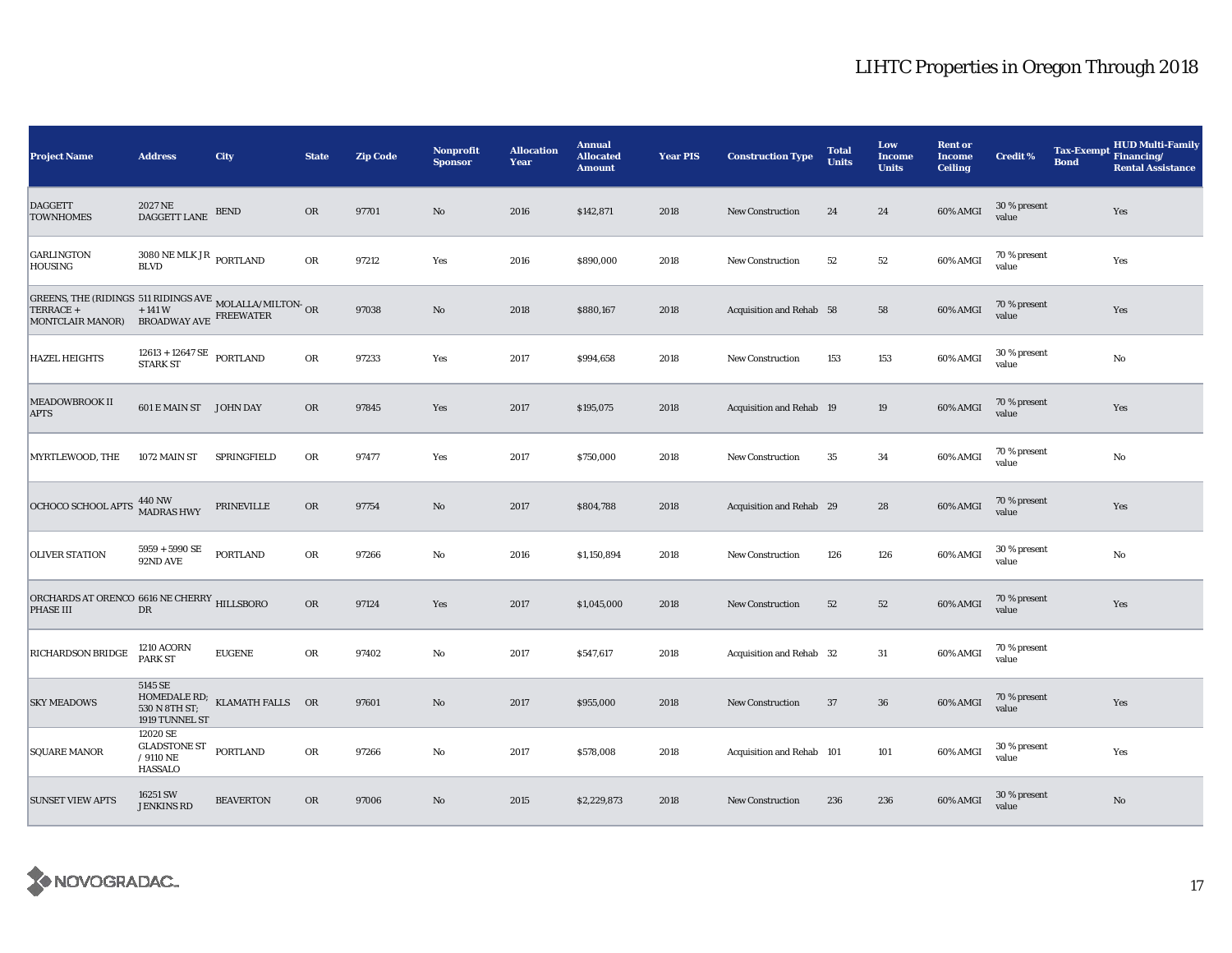| <b>Project Name</b>                                                                                    | <b>Address</b>                                           | City                                 | <b>State</b> | <b>Zip Code</b> | <b>Nonprofit</b><br><b>Sponsor</b> | <b>Allocation</b><br>Year | <b>Annual</b><br><b>Allocated</b><br><b>Amount</b> | <b>Year PIS</b>      | <b>Construction Type</b> | <b>Total</b><br><b>Units</b> | Low<br><b>Income</b><br><b>Units</b> | <b>Rent or</b><br><b>Income</b><br><b>Ceiling</b> | <b>Credit %</b>       | <b>Tax-Exempt</b><br><b>Bond</b> | HUD Multi-Family<br>Financing/<br><b>Rental Assistance</b> |
|--------------------------------------------------------------------------------------------------------|----------------------------------------------------------|--------------------------------------|--------------|-----------------|------------------------------------|---------------------------|----------------------------------------------------|----------------------|--------------------------|------------------------------|--------------------------------------|---------------------------------------------------|-----------------------|----------------------------------|------------------------------------------------------------|
| <b>VILLAGE MEADOWS</b><br>HOUSING (PONDEROSA BROOKS CAMP<br><b>HTS + HAWKS VIEW</b><br><b>ESTATES)</b> | $601 + 680$ N<br>$RD + 51760$ LIL<br><b>DESCHUTES LN</b> | SISTERS/LAPINE OR                    |              | 97759           | No                                 | 2018                      | \$576,093                                          | 2018                 | <b>New Construction</b>  | 88                           | 88                                   | 60% AMGI                                          | 30 % present<br>value |                                  | Yes                                                        |
| 333 OAK APTS                                                                                           | 333 SW OAK ST PORTLAND                                   |                                      | OR           | 97204           |                                    | Insufficient<br>Data      | $\$0$                                              | Insufficient<br>Data | Not Indicated            | 9                            | $\mathbf 0$                          |                                                   | Not<br>Indicated      |                                  |                                                            |
| <b>ANKENY WOODS ARMS</b>                                                                               | 11908 SE<br>ANKENY ST                                    | <b>PORTLAND</b>                      | OR           | 97216           |                                    | Insufficient<br>Data      | $\$0$                                              | Insufficient<br>Data | Not Indicated            | 40                           | $\mathbf 0$                          |                                                   | Not<br>Indicated      |                                  |                                                            |
| <b>KELLY DUPLEX</b>                                                                                    | 5531 SW KELLY<br>$\operatorname{AVE}$                    | <b>PORTLAND</b>                      | OR           | 97239           |                                    | 1987                      | \$0                                                | Insufficient<br>Data | Not Indicated            | $\bf{0}$                     | $\bf{0}$                             |                                                   | Not<br>Indicated      |                                  |                                                            |
| <b>BRIARCREEK APTS</b>                                                                                 | 1015 NW<br><b>BRIARCREEK</b><br>WAY                      | HILLSBORO                            | OR           | 97006           |                                    | Insufficient<br>Data      | $\$0$                                              | Insufficient<br>Data | Not Indicated            | 203                          | $\bf{0}$                             |                                                   | Not<br>Indicated      |                                  |                                                            |
| <b>CASCADE VALLEY -</b><br><b>BEAVER STATE</b>                                                         | 455 W<br><b>MARQUAM ST</b>                               | MT ANGEL                             | OR           | 97362           |                                    | Insufficient<br>Data      | $\$0$                                              | Insufficient<br>Data | Not Indicated            | 39                           | $\mathbf 0$                          |                                                   | Not<br>Indicated      |                                  |                                                            |
| CEDARS APTS, THE                                                                                       | 3181 SE POWELL $\,$ GRESHAM<br><b>BLVD</b>               |                                      | OR           | 97080           |                                    | Insufficient<br>Data      | $\$0$                                              | Insufficient<br>Data | Not Indicated            | 19                           | $\mathbf 0$                          |                                                   | Not<br>Indicated      |                                  |                                                            |
| <b>COLUMBIA KNOLL</b><br>(FAMILY)                                                                      | 8224 NE SANDY PORTLAND<br><b>BLVD</b>                    |                                      | OR           | 97220           |                                    | Insufficient<br>Data      | $\$0$                                              | Insufficient<br>Data | Not Indicated            | 117                          | $\mathbf 0$                          |                                                   | Not<br>Indicated      |                                  |                                                            |
| <b>COVEY RUN APTS</b>                                                                                  | DR                                                       | 1786 COVEY RUN $_{\rm FOREST}$ GROVE | ${\sf OR}$   | 97116           |                                    | Insufficient<br>Data      | $\$0$                                              | Insufficient<br>Data | Not Indicated            | 39                           | $\bf{0}$                             |                                                   | Not<br>Indicated      |                                  |                                                            |
| <b>DUNHILL APTS (FLA-</b><br><b>DUCK COUNTRY)</b>                                                      | 500 SW 11TH ST DUNDEE                                    |                                      | OR           | 97115           |                                    | Insufficient<br>Data      | $\$0$                                              | Insufficient<br>Data | Not Indicated            | 28                           | $\bf{0}$                             |                                                   | Not<br>Indicated      |                                  |                                                            |
| HARVARD STREET<br><b>PHASE I</b>                                                                       | 1502 HARVARD<br>${\rm ST}$                               | <b>BANDON</b>                        | OR           | 97411           |                                    | Insufficient<br>Data      | $\$0$                                              | Insufficient<br>Data | Not Indicated            | 23                           | $\bf{0}$                             |                                                   | Not<br>Indicated      |                                  |                                                            |
| <b>HARVARD STREET</b><br><b>PHASE II</b>                                                               | 1592 HARVARD<br>ST                                       | <b>BANDON</b>                        | OR           | 97411           |                                    | Insufficient<br>Data      | $\$0$                                              | Insufficient<br>Data | Not Indicated            | $32\,$                       | $\mathbf 0$                          |                                                   | Not<br>Indicated      |                                  |                                                            |
| LINNWOOD APTS                                                                                          | $23455$ SW MAIN $\,$ SHERWOOD<br>ST                      |                                      | OR           | 97140           |                                    | Insufficient<br>Data      | $\$0$                                              | Insufficient<br>Data | Not Indicated            | 24                           | $\bf{0}$                             |                                                   | Not<br>Indicated      |                                  |                                                            |

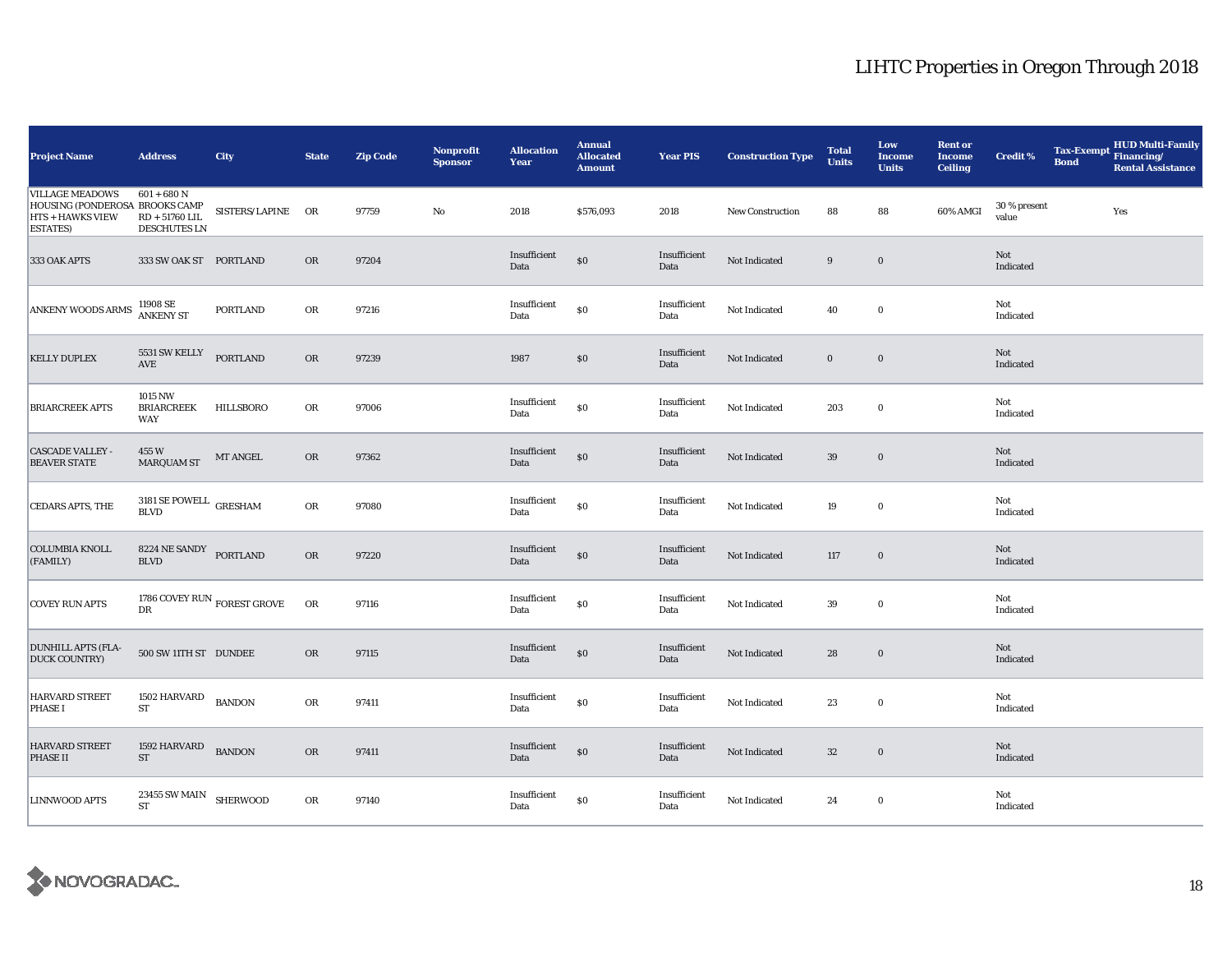| <b>Project Name</b>                                              | <b>Address</b>                                                               | City               | <b>State</b> | <b>Zip Code</b> | Nonprofit<br><b>Sponsor</b> | <b>Allocation</b><br>Year | <b>Annual</b><br><b>Allocated</b><br><b>Amount</b> | <b>Year PIS</b>      | <b>Construction Type</b> | <b>Total</b><br><b>Units</b> | Low<br><b>Income</b><br><b>Units</b> | <b>Rent or</b><br><b>Income</b><br><b>Ceiling</b> | <b>Credit %</b>  | <b>Tax-Exempt</b><br><b>Bond</b> | HUD Multi-Family<br>Financing/<br><b>Rental Assistance</b> |
|------------------------------------------------------------------|------------------------------------------------------------------------------|--------------------|--------------|-----------------|-----------------------------|---------------------------|----------------------------------------------------|----------------------|--------------------------|------------------------------|--------------------------------------|---------------------------------------------------|------------------|----------------------------------|------------------------------------------------------------|
| MONTEBELLO -<br><b>BEAVER STATE</b>                              | 29796 SW<br>MONTEBELLO<br>DR                                                 | WILSONVILLE        | <b>OR</b>    | 97070           |                             | Insufficient<br>Data      | $\$0$                                              | Insufficient<br>Data | Not Indicated            | 83                           | $\bf{0}$                             |                                                   | Not<br>Indicated |                                  |                                                            |
| <b>OAK VIEW GARDENS</b>                                          | 401 NE<br><b>ANDERSON ST</b>                                                 | <b>GRANTS PASS</b> | OR           | 97526           |                             | Insufficient<br>Data      | \$0                                                | Insufficient<br>Data | Not Indicated            | 42                           | $\bf{0}$                             |                                                   | Not<br>Indicated |                                  |                                                            |
| PARKSIDE VILLAGE                                                 | 2974 NE<br>DOUGLAS AVE                                                       | ROSEBURG           | ${\sf OR}$   | 97470           |                             | Insufficient<br>Data      | $\$0$                                              | Insufficient<br>Data | Not Indicated            | $\mathbf{1}$                 | $\boldsymbol{0}$                     |                                                   | Not<br>Indicated |                                  |                                                            |
| <b>RIO BELLA HEIGHTS</b>                                         | 1600 NINTH CT HOOD RIVER                                                     |                    | OR           | 97031           |                             | Insufficient<br>Data      | $\$0$                                              | Insufficient<br>Data | Not Indicated            | 26                           | $\bf{0}$                             |                                                   | Not<br>Indicated |                                  |                                                            |
| ROBERT LINDSEY<br>TOWER/PARKWAY<br><b>EAST APTS</b>              | $3163\ {\rm SEVENTH}$<br>PL NE                                               | <b>SALEM</b>       | OR           | 97303           |                             | Insufficient<br>Data      | $\$0$                                              | Insufficient<br>Data | Not Indicated            | 43                           | $\bf{0}$                             |                                                   | Not<br>Indicated |                                  |                                                            |
| <b>SHERIDAN SQUARE</b><br>APTS I & II                            | 893 THIRD ST<br>APT <sub>2</sub>                                             | TILLAMOOK          | OR           | 97141           |                             | Insufficient<br>Data      | $\$0$                                              | Insufficient<br>Data | Not Indicated            | 27                           | $\bf{0}$                             |                                                   | Not<br>Indicated |                                  |                                                            |
| <b>SIERRA WEST</b>                                               | 356 SE 12TH AVE HILLSBORO                                                    |                    | <b>OR</b>    | 97123           |                             | Insufficient<br>Data      | $\$0$                                              | Insufficient<br>Data | Not Indicated            | 55                           | $\bf{0}$                             |                                                   | Not<br>Indicated |                                  |                                                            |
| <b>SPYGLASS APTS</b><br><b>BEAVER STATE</b>                      | $950$ SE $32\mathrm{ND}\ \mathrm{ST}$ $$\blacksquare$ LINCOLN CITY BLDG $21$ |                    | ${\sf OR}$   | 97367           |                             | Insufficient<br>Data      | \$0                                                | Insufficient<br>Data | Not Indicated            | 39                           | $\mathbf 0$                          |                                                   | Not<br>Indicated |                                  |                                                            |
| THE ST FRANCIS                                                   | 1110 SW 11TH<br>AVE                                                          | PORTLAND           | OR           | 97205           |                             | Insufficient<br>Data      | $\$0$                                              | Insufficient<br>Data | Not Indicated            | 106                          | $\bf{0}$                             |                                                   | Not<br>Indicated |                                  |                                                            |
| STRATFORD APTS -<br><b>BEAVER STATE</b>                          | 553 CLAY ST                                                                  | <b>ASHLAND</b>     | OR           | 97520           |                             | Insufficient<br>Data      | $\$0$                                              | Insufficient<br>Data | Not Indicated            | 50                           | $\bf{0}$                             |                                                   | Not<br>Indicated |                                  |                                                            |
| <b>TWELFTH AVENUE</b><br><b>TERRACE</b>                          | 1529 SW 12TH<br>AVE                                                          | <b>PORTLAND</b>    | OR           | 97201           |                             | Insufficient<br>Data      | $\$0$                                              | Insufficient<br>Data | Not Indicated            | 118                          | $\bf{0}$                             |                                                   | Not<br>Indicated |                                  |                                                            |
| VILLA DE CLARA VISTA 6936 NE<br>(VISTA DE<br>ROSAS, CULLY PLACE) | KILLINGSWORT PORTLAND<br>H ST                                                |                    | OR           | 97218           |                             | Insufficient<br>Data      | \$0                                                | Insufficient<br>Data | Not Indicated            | 130                          | $\bf{0}$                             |                                                   | Not<br>Indicated |                                  |                                                            |
| <b>WILSONVILLE APTS</b>                                          | 30125 SW<br><b>BROWN RD</b>                                                  | <b>WILSONVILLE</b> | <b>OR</b>    | 97070           |                             | Insufficient<br>Data      | $\$0$                                              | Insufficient<br>Data | Not Indicated            | 24                           | $\bf{0}$                             |                                                   | Not<br>Indicated |                                  |                                                            |

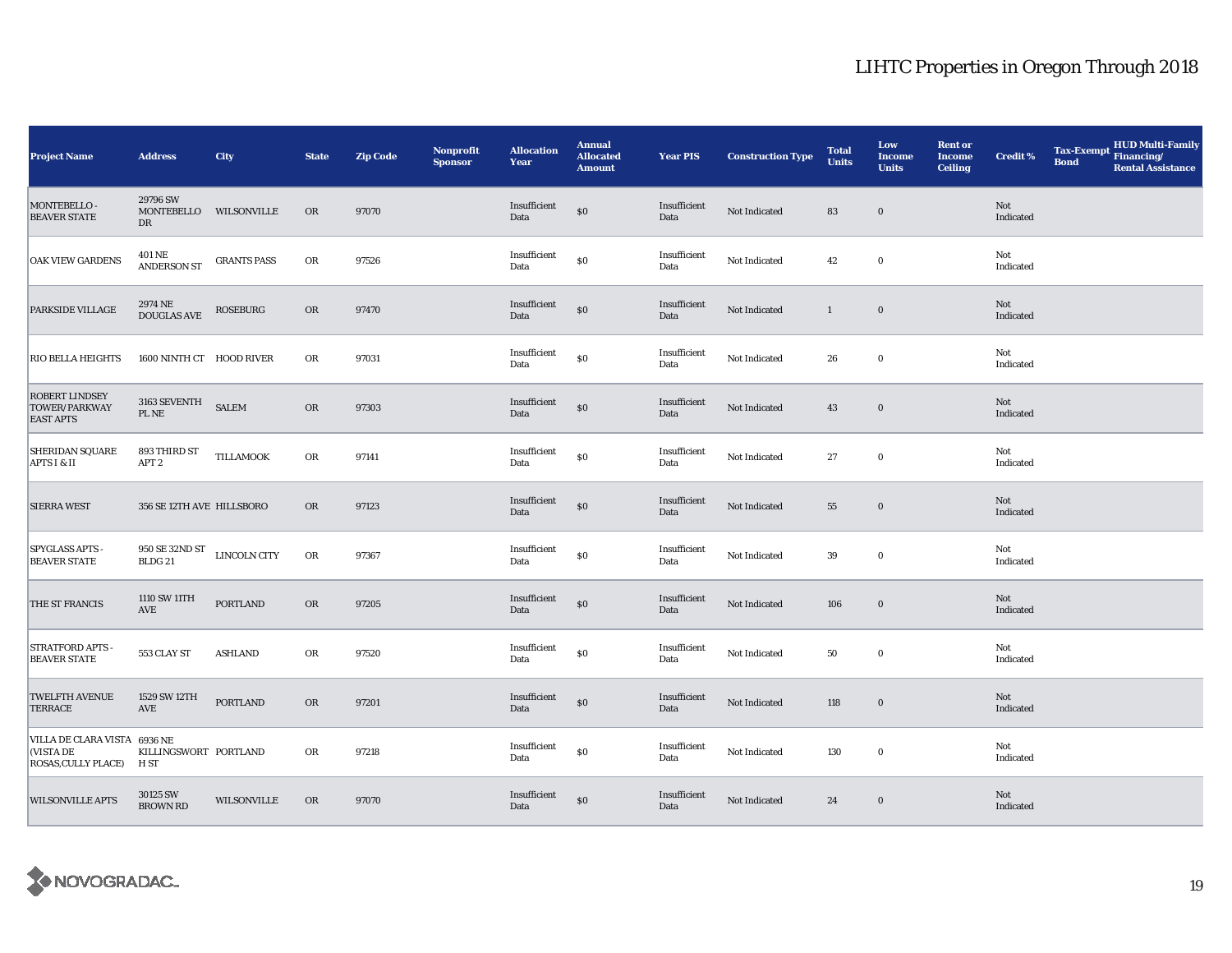| <b>Project Name</b>                | <b>Address</b>                                    | City             | <b>State</b> | <b>Zip Code</b> | <b>Nonprofit</b><br><b>Sponsor</b> | <b>Allocation</b><br>Year | <b>Annual</b><br><b>Allocated</b><br><b>Amount</b> | <b>Year PIS</b>      | <b>Construction Type</b> | <b>Total</b><br><b>Units</b> | Low<br><b>Income</b><br><b>Units</b> | <b>Rent or</b><br><b>Income</b><br><b>Ceiling</b> | Credit %              | <b>Tax-Exempt</b><br><b>Bond</b> | HUD Multi-Family<br>Financing/<br><b>Rental Assistance</b> |
|------------------------------------|---------------------------------------------------|------------------|--------------|-----------------|------------------------------------|---------------------------|----------------------------------------------------|----------------------|--------------------------|------------------------------|--------------------------------------|---------------------------------------------------|-----------------------|----------------------------------|------------------------------------------------------------|
| <b>WINDSONG APTS</b>               | 1365 SPRUCE ST FLORENCE                           |                  | OR           | 97439           |                                    | Insufficient<br>Data      | $\$0$                                              | Insufficient<br>Data | Not Indicated            | 31                           | $\bf{0}$                             |                                                   | Not<br>Indicated      |                                  |                                                            |
| YARDS AT UNION<br><b>STATION A</b> | 945 NW NAITO PORTLAND<br><b>PKWY</b>              |                  | ${\rm OR}$   | 97209           |                                    | Insufficient<br>Data      | \$0                                                | Insufficient<br>Data | Not Indicated            | 143                          | $\bf{0}$                             |                                                   | Not<br>Indicated      |                                  |                                                            |
| YARDS AT UNION<br><b>STATION B</b> | $945\,\mathrm{NW}\,\mathrm{NAITO}$<br><b>PKWY</b> | PORTLAND         | OR           | 97209           |                                    | Insufficient<br>Data      | $\$0$                                              | Insufficient<br>Data | Not Indicated            | 134                          | $\bf{0}$                             |                                                   | Not<br>Indicated      |                                  |                                                            |
| 8-PLEX                             | 7816 N<br>PORTSMOUTH PORTLAND<br>AVE              |                  | OR           | 97203           | No                                 | 1987                      | \$0                                                | 1987                 | Not Indicated            | $\bf 8$                      | $\bf 8$                              |                                                   | 70 % present<br>value |                                  |                                                            |
| <b>ASTORIA HOTEL</b>               | 333 NW SIXTH<br>AVE                               | <b>PORTLAND</b>  | OR           | 97209           | No                                 | 1987                      | \$0                                                | 1987                 | Not Indicated            | 70                           | 70                                   |                                                   | 70 % present<br>value |                                  |                                                            |
| <b>Ainsworth Duplex</b>            | $1225\,\mathrm{NE}$ PORTLAND AINSWORTH ST         |                  | OR           | 97211           | No                                 | 1987                      | \$0                                                | 1987                 | Not Indicated            | $\boldsymbol{2}$             | $\boldsymbol{2}$                     |                                                   | 70 % present<br>value |                                  |                                                            |
| <b>DUPLEX</b>                      | $2815$ SE FRANCIS $_{\rm PORTLAND}$<br>${\rm ST}$ |                  | OR           | 97202           | No                                 | 1987                      | \$0                                                | 1987                 | Not Indicated            | $\boldsymbol{2}$             | $\boldsymbol{2}$                     |                                                   | 70 % present<br>value |                                  |                                                            |
| <b>EASTSIDE ONE APTS</b>           | 138 25TH ST NE SALEM                              |                  | OR           | 97301           | $\mathbf {No}$                     | 1987                      | $\$0$                                              | 1987                 | New Construction         | 12                           | $12\phantom{.0}$                     |                                                   | 70 % present<br>value |                                  |                                                            |
| HILLSIDE APTS                      | 420 HILLSIDE<br>AVE                               | <b>BROOKINGS</b> | ${\sf OR}$   | 97415           | No                                 | 1987                      | \$0                                                | 1987                 | <b>New Construction</b>  | 13                           | 13                                   |                                                   | 70 % present<br>value |                                  |                                                            |
| HOUSE                              | 1525 NE<br><b>EMERSON ST</b>                      | PORTLAND         | OR           | 97211           | No                                 | 1987                      | \$0                                                | 1987                 | Not Indicated            | $\mathbf{1}$                 | $\mathbf{1}$                         |                                                   | 70 % present<br>value |                                  |                                                            |
| HOUSE                              | 2024 NE<br><b>EMERSON ST</b>                      | PORTLAND         | OR           | 97211           | No                                 | 1987                      | \$0                                                | 1987                 | Not Indicated            | $\mathbf{1}$                 | $\mathbf{1}$                         |                                                   | 70 % present<br>value |                                  |                                                            |
| HOUSE                              | 3514 NE<br><b>CLEVELAND</b><br>AVE                | <b>PORTLAND</b>  | OR           | 97212           | No                                 | 1987                      | \$0                                                | 1987                 | Not Indicated            | $\mathbf{1}$                 | $\overline{1}$                       |                                                   | 70 % present<br>value |                                  |                                                            |
| <b>HOUSE</b>                       | 4403 NE 16TH<br>AVE                               | <b>PORTLAND</b>  | OR           | 97211           | No                                 | 1987                      | \$0                                                | 1987                 | Not Indicated            | $\mathbf{1}$                 | $\mathbf{1}$                         |                                                   | 70 % present<br>value |                                  |                                                            |

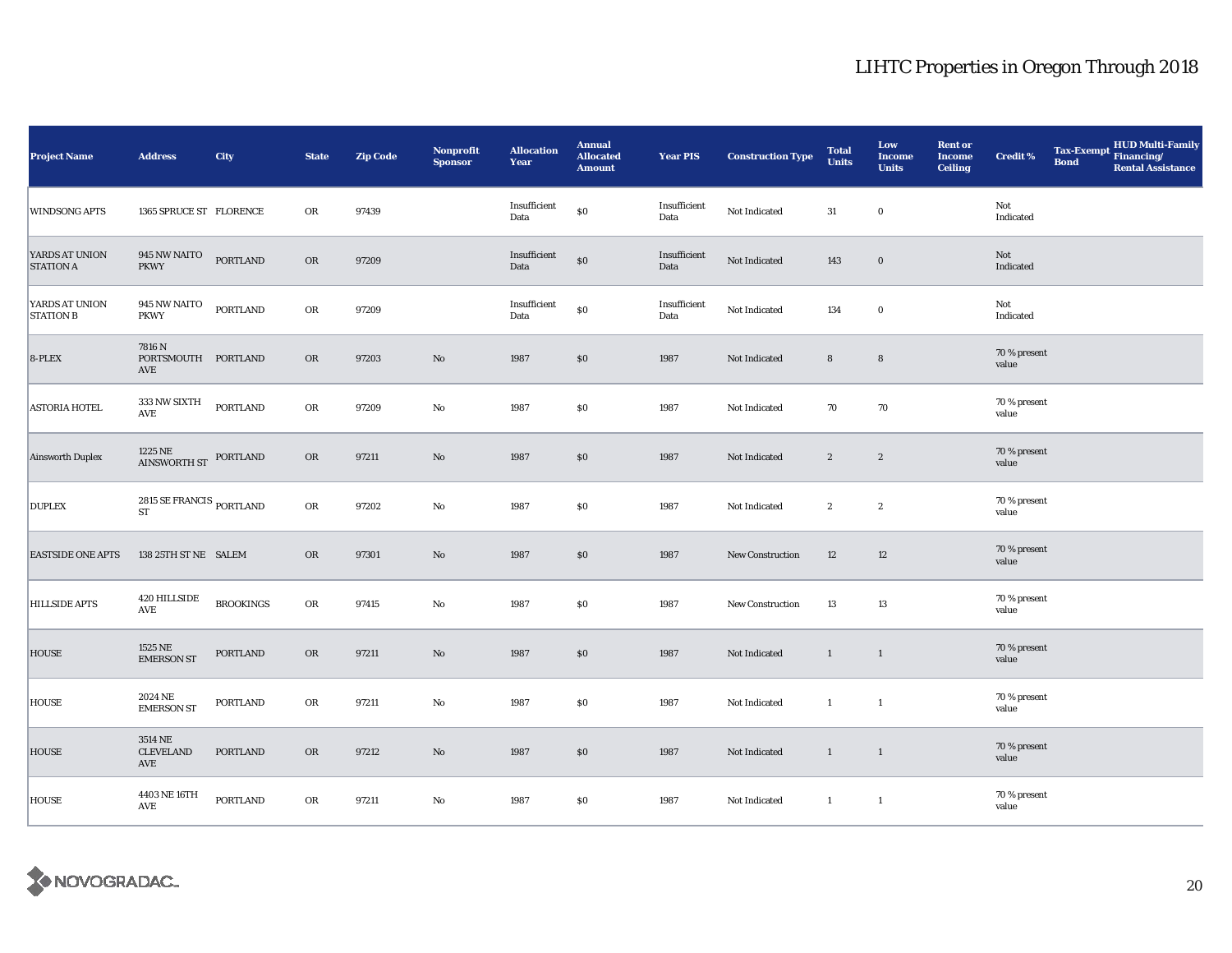| <b>Project Name</b>                   | <b>Address</b>                                 | City            | <b>State</b> | <b>Zip Code</b> | Nonprofit<br><b>Sponsor</b> | <b>Allocation</b><br>Year | <b>Annual</b><br><b>Allocated</b><br><b>Amount</b> | <b>Year PIS</b> | <b>Construction Type</b> | <b>Total</b><br><b>Units</b> | Low<br><b>Income</b><br><b>Units</b> | <b>Rent or</b><br><b>Income</b><br><b>Ceiling</b> | <b>Credit %</b>       | <b>Tax-Exempt</b><br><b>Bond</b> | HUD Multi-Family<br>Financing/<br><b>Rental Assistance</b> |
|---------------------------------------|------------------------------------------------|-----------------|--------------|-----------------|-----------------------------|---------------------------|----------------------------------------------------|-----------------|--------------------------|------------------------------|--------------------------------------|---------------------------------------------------|-----------------------|----------------------------------|------------------------------------------------------------|
| <b>HOUSE</b>                          | 5215 NE<br>GARFIELD AVE                        | PORTLAND        | OR           | 97211           | $\rm No$                    | 1987                      | $\$0$                                              | 1987            | Not Indicated            | $\mathbf{1}$                 | $\overline{1}$                       |                                                   | 70 % present<br>value |                                  |                                                            |
| <b>HOUSE</b>                          | 6635 NE 24TH<br>AVE                            | PORTLAND        | OR           | 97211           | No                          | 1987                      | $\$0$                                              | 1987            | Not Indicated            | $\mathbf{1}$                 | $\mathbf{1}$                         |                                                   | 70 % present<br>value |                                  |                                                            |
| <b>HOUSE</b>                          | 7034 NE<br>SEVENTH PL                          | PORTLAND        | OR           | 97211           | $\rm No$                    | 1987                      | \$0                                                | 1987            | Not Indicated            | $\mathbf{1}$                 | $\overline{1}$                       |                                                   | 70 % present<br>value |                                  |                                                            |
| HOUSE                                 | 8523 N CURTIS<br>$\operatorname{AVE}$          | PORTLAND        | OR           | 97217           | $\rm No$                    | 1987                      | \$0                                                | 1987            | Not Indicated            | $\mathbf{1}$                 | $\mathbf{1}$                         |                                                   | 70 % present<br>value |                                  |                                                            |
| <b>IBERIS ST APTS</b>                 | 3862 IBERIS ST<br>SALEM<br>$\rm NE$            |                 | OR           | 97305           | $\mathbf{N}\mathbf{o}$      | 1987                      | \$0                                                | 1987            | <b>New Construction</b>  | $\bf{22}$                    | 22                                   |                                                   | 70 % present<br>value |                                  |                                                            |
| KILLINGSWORTH<br>HOUSE                | 1707 NE<br>KILLINGSWORT PORTLAND<br>H ST       |                 | OR           | 97211           | $\rm No$                    | 1987                      | \$0                                                | 1987            | Not Indicated            | $\mathbf{1}$                 | $\mathbf{1}$                         |                                                   | 70 % present<br>value |                                  |                                                            |
| KILLINGSWORTH<br><b>HOUSE</b>         | <b>817 NE</b><br>KILLINGSWORT PORTLAND<br>H ST |                 | OR           | 97211           | $\rm No$                    | 1987                      | \$0                                                | 1987            | Not Indicated            | $\mathbf{1}$                 | $\mathbf{1}$                         |                                                   | 70 % present<br>value |                                  |                                                            |
| <b>KINNAMON SQUARE</b><br><b>APTS</b> | 4445 SW 188TH ALOHA<br>AVE                     |                 | OR           | 97078           | $\rm No$                    | 1987                      | \$0                                                | 1987            | New Construction         | 12                           | 12                                   |                                                   | 70 % present<br>value |                                  |                                                            |
| MICHIGAN HOUSE                        | $5942$ N<br>MICHIGAN AVE $\,$ PORTLAND         |                 | OR           | 97217           | $\rm No$                    | 1987                      | \$0                                                | 1987            | Not Indicated            | $\mathbf{1}$                 | $\overline{1}$                       |                                                   | 70 % present<br>value |                                  |                                                            |
| MISSISSIPPI HOUSE                     | 5323 N<br>MISSISSIPPI AVE PORTLAND             |                 | OR           | 97217           | $\rm No$                    | 1987                      | \$0                                                | 1987            | Not Indicated            | $\mathbf{1}$                 | $\mathbf{1}$                         |                                                   | 70 % present<br>value |                                  |                                                            |
| <b>ROSE COURT APTS</b>                | 1108 N ROSE ST PHOENIX                         |                 | <b>OR</b>    | 97535           | $\mathbf{N}\mathbf{o}$      | 1987                      | $\$0$                                              | 1987            | New Construction         | 36                           | 36                                   |                                                   | 70 % present<br>value |                                  |                                                            |
| <b>SEA HAVEN APTS</b>                 | 1550 SE 14TH ST LINCOLN CITY                   |                 | OR           | 97367           | No                          | 1987                      | \$0                                                | 1987            | <b>New Construction</b>  | 40                           | 40                                   |                                                   | 70 % present<br>value |                                  |                                                            |
| <b>SUMMER HOUSE</b>                   | 1725 NE<br><b>SUMNER ST</b>                    | <b>PORTLAND</b> | OR           | 97211           | $\mathbf{N}\mathbf{o}$      | 1987                      | \$0                                                | 1987            | Not Indicated            | $\mathbf{1}$                 | $\mathbf{1}$                         |                                                   | 70 % present<br>value |                                  |                                                            |

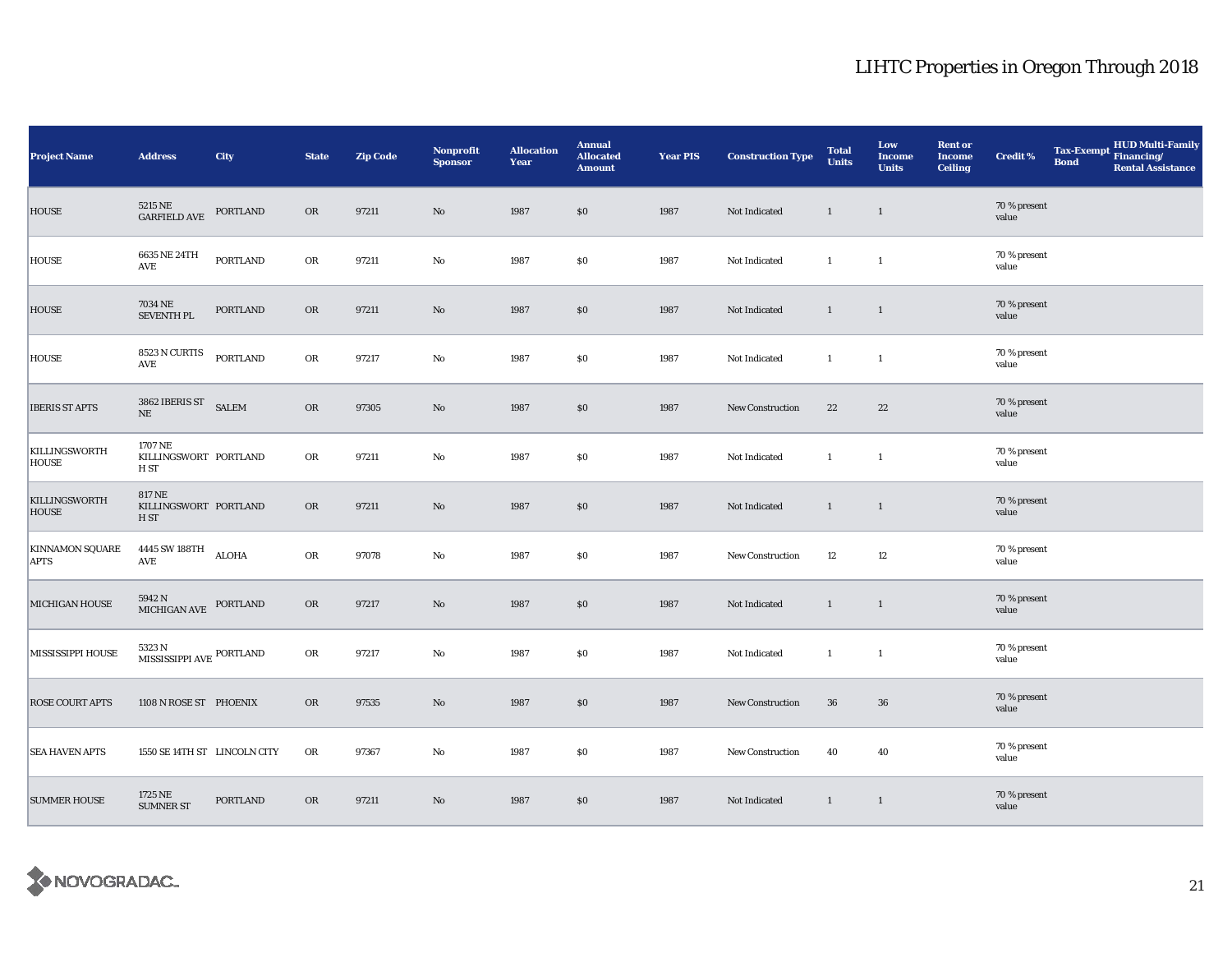| Project Name                                      | <b>Address</b>                                      | City                      | <b>State</b> | <b>Zip Code</b> | <b>Nonprofit</b><br><b>Sponsor</b> | <b>Allocation</b><br>Year | <b>Annual</b><br><b>Allocated</b><br><b>Amount</b> | <b>Year PIS</b> | <b>Construction Type</b> | <b>Total</b><br><b>Units</b> | Low<br><b>Income</b><br><b>Units</b> | <b>Rent or</b><br><b>Income</b><br><b>Ceiling</b> | <b>Credit %</b>       | <b>Tax-Exempt</b><br><b>Bond</b> | HUD Multi-Family<br>Financing/<br><b>Rental Assistance</b> |
|---------------------------------------------------|-----------------------------------------------------|---------------------------|--------------|-----------------|------------------------------------|---------------------------|----------------------------------------------------|-----------------|--------------------------|------------------------------|--------------------------------------|---------------------------------------------------|-----------------------|----------------------------------|------------------------------------------------------------|
| <b>SUNNYSLOPE APTS</b>                            | 621 N RIVER RD ROGUE RIVER                          |                           | OR           | 97537           | $\mathbf {No}$                     | 1987                      | \$0                                                | 1987            | New Construction         | 36                           | ${\bf 36}$                           |                                                   | 70 % present<br>value |                                  |                                                            |
| <b>VILLAGE MANOR</b>                              | 2411 S SECOND<br>$\operatorname{ST}$                | <b>LEBANON</b>            | ${\sf OR}$   | 97355           | $\rm No$                           | 1987                      | \$0                                                | 1987            | New Construction         | 40                           | 40                                   |                                                   | 70 % present<br>value |                                  |                                                            |
| <b>VILLARD HOUSE</b>                              | $6935$ N VILLARD $\,$ PORTLAND $\,$ AVE             |                           | ${\bf OR}$   | 97217           | $\rm No$                           | 1987                      | $\$0$                                              | 1987            | Not Indicated            | $\mathbf{1}$                 | $\mathbf{1}$                         |                                                   | 70 % present<br>value |                                  |                                                            |
| WILLIAMETTE PLACE 1925 NE<br><b>SENIOR APTS I</b> | MCDONALD LN                                         | MCMINNVILLE               | <b>OR</b>    | 97128           | No                                 | 1987                      | \$0                                                | 1987            | Not Indicated            | 24                           | 24                                   |                                                   | 30 % present<br>value |                                  |                                                            |
| <b>WILLIS HOUSE</b>                               | 4121 N WILLIS<br><b>BLVD</b>                        | <b>PORTLAND</b>           | OR           | 97203           | $\rm No$                           | 1987                      | \$0                                                | 1987            | Not Indicated            | $\mathbf{1}$                 | $\mathbf{1}$                         |                                                   | 70 % present<br>value |                                  |                                                            |
| 6909 NE GARFIELD AVE                              | 6909 NE<br>GARFIELD AVE                             | PORTLAND                  | ${\sf OR}$   | 97211           | No                                 | 1988                      | \$0                                                | 1988            | Acquisition and Rehab 1  |                              | $\mathbf{1}$                         |                                                   | 70 % present<br>value |                                  |                                                            |
| 9105 SE 32ND AVE                                  | 9105 SE 32ND<br>AVE                                 | <b>MILWAUKIE</b>          | ${\sf OR}$   | 97222           | $\mathbf {No}$                     | 1988                      | \$0                                                | 1988            | Not Indicated            | 20                           | 20                                   |                                                   | 70 % present<br>value |                                  |                                                            |
| <b>CEDARS APTS</b>                                | 25 W 30TH AVE EUGENE                                |                           | OR           | 97405           | $\rm No$                           | 1988                      | \$0                                                | 1988            | New Construction         | 20                           | 20                                   |                                                   | 70 % present<br>value |                                  |                                                            |
| 4-PLEX                                            | 12125 SW FIFTH BEAVERTON<br>${\rm ST}$              |                           | ${\sf OR}$   | 97005           | $\rm No$                           | 1988                      | $\$0$                                              | 1988            | Existing                 | $\overline{4}$               | $\overline{4}$                       |                                                   | 70 % present<br>value |                                  |                                                            |
| <b>BAKER STREET APTS</b>                          | <b>ST</b>                                           | 1920 SW BAKER MCMINNVILLE | OR           | 97128           | $\rm No$                           | 1988                      | $\$0$                                              | 1988            | Not Indicated            | 10                           | 10                                   |                                                   | 70 % present<br>value |                                  |                                                            |
| <b>BEAVERTON APTS</b>                             | 11815 SW FIFTH BEAVERTON<br><b>ST</b>               |                           | OR           | 97005           |                                    | 1988                      | \$0                                                | 1988            | Not Indicated            | $\overline{4}$               | $\overline{4}$                       |                                                   | 70 % present<br>value |                                  |                                                            |
| BEECH STREET 4-PLEX 1027 N BEECH ST PORTLAND      |                                                     |                           | OR           | 97227           | $\rm No$                           | 1988                      | \$0                                                | 1988            | Not Indicated            | $\overline{4}$               | $\overline{4}$                       |                                                   | 70 % present<br>value |                                  |                                                            |
| <b>CAROL ANN APTS</b>                             | 5109 NE<br>KILLINGSWORT PORTLAND<br>H <sub>ST</sub> |                           | OR           | 97218           | $\rm No$                           | 1988                      | $\$0$                                              | 1988            | Acquisition and Rehab 19 |                              | 19                                   |                                                   | 70 % present<br>value |                                  |                                                            |

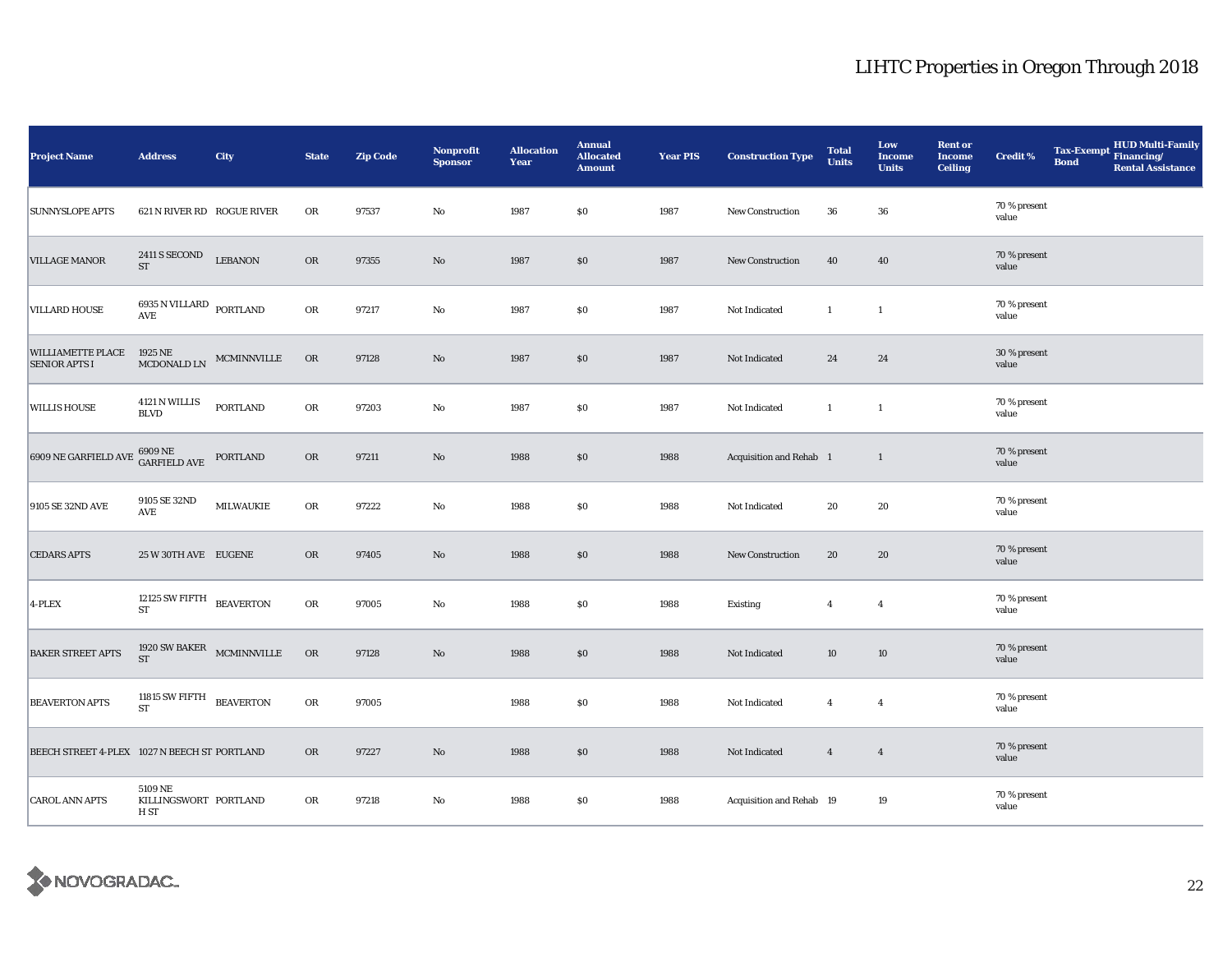| <b>Project Name</b>                                  | <b>Address</b>                              | City                | <b>State</b> | <b>Zip Code</b> | Nonprofit<br><b>Sponsor</b> | <b>Allocation</b><br>Year | <b>Annual</b><br><b>Allocated</b><br><b>Amount</b> | <b>Year PIS</b> | <b>Construction Type</b> | <b>Total</b><br><b>Units</b> | Low<br><b>Income</b><br><b>Units</b> | <b>Rent or</b><br><b>Income</b><br><b>Ceiling</b> | <b>Credit %</b>       | <b>Tax-Exempt</b><br><b>Bond</b> | <b>HUD Multi-Family</b><br>Financing/<br><b>Rental Assistance</b> |
|------------------------------------------------------|---------------------------------------------|---------------------|--------------|-----------------|-----------------------------|---------------------------|----------------------------------------------------|-----------------|--------------------------|------------------------------|--------------------------------------|---------------------------------------------------|-----------------------|----------------------------------|-------------------------------------------------------------------|
| <b>CONVERSE COURT</b><br><b>APTS</b>                 | 325 NW 18TH<br>$\operatorname{AVE}$         | <b>PORTLAND</b>     | <b>OR</b>    | 97209           | $\rm No$                    | 1988                      | \$0\$                                              | 1988            | Not Indicated            | 18                           | $18\,$                               |                                                   | 70 % present<br>value |                                  |                                                                   |
| <b>COUNTRY CLUB</b><br><b>MANOR</b>                  | 2477 CAL YOUNG $_{\rm EUGENE}$<br>RD        |                     | ${\sf OR}$   | 97401           | $\rm No$                    | 1988                      | $\$0$                                              | 1988            | New Construction         | 21                           | 21                                   |                                                   | 70 % present<br>value |                                  |                                                                   |
| <b>COURTYARD APTS</b>                                | $140$ SW NINTH $\,$<br>${\rm ST}$           | <b>HERMISTON</b>    | OR           | 97838           | No                          | 1988                      | \$0                                                | 1988            | Not Indicated            | 16                           | 16                                   |                                                   | 70 % present<br>value |                                  |                                                                   |
| <b>DENVER STREET</b><br><b>DUPLEX</b>                | 411 DENVER ST<br>$\rm SE$                   | <b>ALBANY</b>       | OR           | 97321           | No                          | 1988                      | $\$0$                                              | 1988            | Acquisition and Rehab 2  |                              | $\boldsymbol{2}$                     |                                                   | 70 % present<br>value |                                  |                                                                   |
| <b>DUPLEX</b>                                        | 309 NW 25TH ST GRESHAM                      |                     | <b>OR</b>    | 97030           | $\rm No$                    | 1988                      | \$0                                                | 1988            | <b>New Construction</b>  | $\boldsymbol{2}$             | $\boldsymbol{2}$                     |                                                   | 70 % present<br>value |                                  |                                                                   |
| <b>DUPLEX</b>                                        | 5276 NE 15TH<br>$\operatorname{AVE}$        | <b>PORTLAND</b>     | OR           | 97211           | No                          | 1988                      | $\$0$                                              | 1988            | Not Indicated            | $\mathbf{2}$                 | $\boldsymbol{2}$                     |                                                   | 70 % present<br>value |                                  |                                                                   |
| <b>EL MORO APTS</b>                                  | 2016 SE 122ND<br>$\operatorname{AVE}$       | <b>PORTLAND</b>     | <b>OR</b>    | 97233           | No                          | 1988                      | \$0                                                | 1988            | New Construction         | 95                           | 95                                   |                                                   | 70 % present<br>value |                                  |                                                                   |
| <b>FAIRVIEW ARMS</b>                                 | 305 SEVENTH ST FAIRVIEW                     |                     | OR           | 97024           | No                          | 1988                      | $\$0$                                              | 1988            | Existing                 | 45                           | $45\,$                               |                                                   | 70 % present<br>value |                                  |                                                                   |
| <b>FOUNTAIN COURT</b>                                | 894 W<br>ORCHARD AVE                        | <b>HERMISTON</b>    | OR           | 97838           | No                          | 1988                      | \$0                                                | 1988            | Not Indicated            | 10                           | 10                                   |                                                   | 70 % present<br>value |                                  |                                                                   |
| <b>FRANKLIN STREET</b><br><b>APTS</b>                | 4920 SW<br><b>FRANKLIN AVE</b>              | <b>BEAVERTON</b>    | OR           | 97005           | No                          | 1988                      | $\$0$                                              | 1988            | Not Indicated            | $\overline{4}$               | $\overline{4}$                       |                                                   | 70 % present<br>value |                                  |                                                                   |
| <b>HOLGATE HOUSE</b>                                 | $4601$ SE CESAR E $\,$ PORTLAND CHAVEZ BLVD |                     | OR           | 97202           | $\rm No$                    | 1988                      | \$0                                                | 1988            | New Construction         | $\mathbf{1}$                 | $\mathbf{1}$                         |                                                   | 70 % present<br>value |                                  |                                                                   |
| <b>HOLIDAY GARDENS -</b><br><b>JACKSONVILLE APTS</b> | 556 G ST                                    | <b>JACKSONVILLE</b> | OR           | 97530           | No                          | 1988                      | \$0                                                | 1988            | <b>New Construction</b>  | 24                           | 24                                   |                                                   | 70 % present<br>value |                                  |                                                                   |
| <b>HOLLADAY CT</b>                                   | 2310 NE<br><b>WEIDLER ST</b>                | <b>PORTLAND</b>     | <b>OR</b>    | 97232           | $\rm No$                    | 1988                      | \$0                                                | 1988            | Not Indicated            | 14                           | 14                                   |                                                   | 70 % present<br>value |                                  |                                                                   |

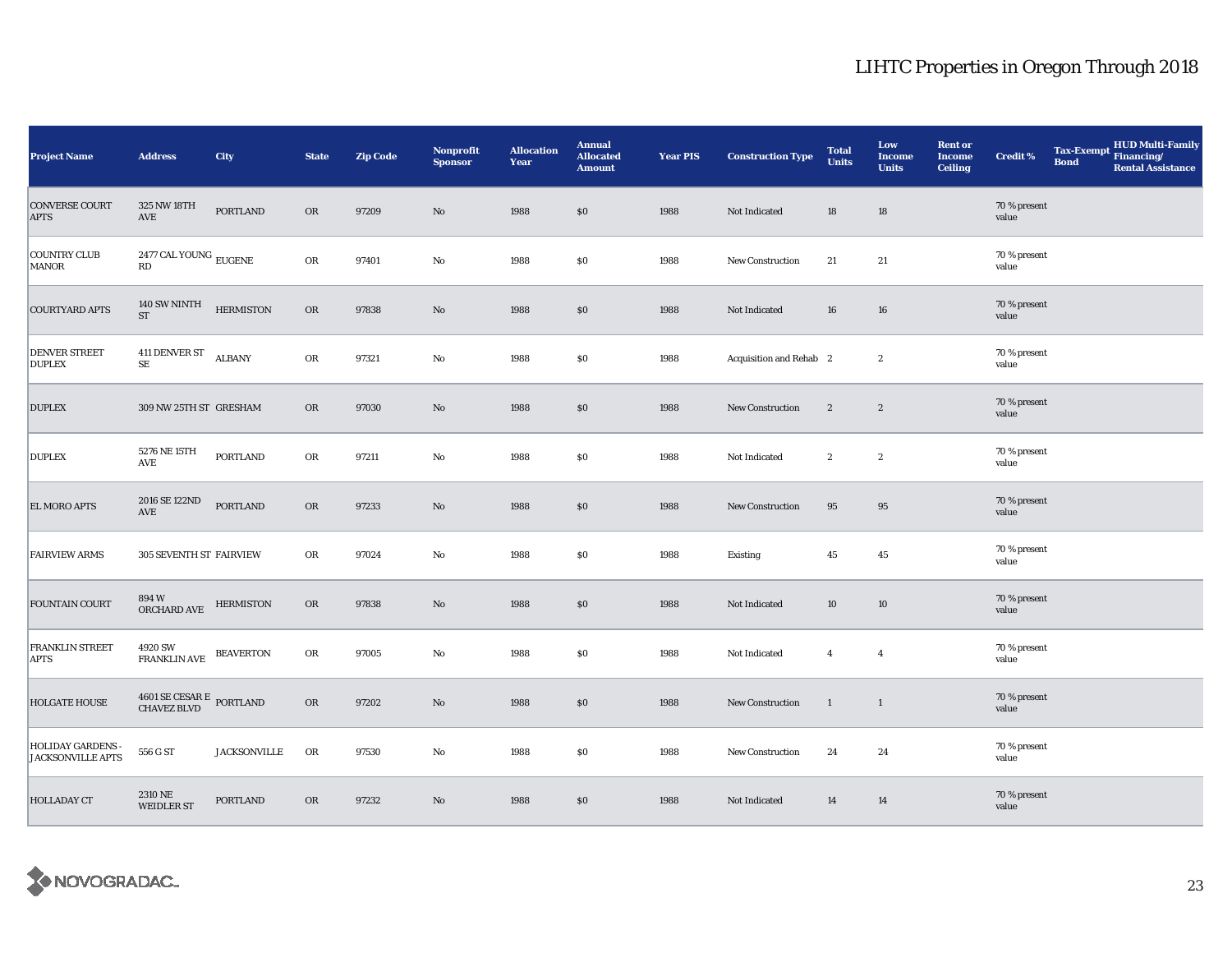| <b>Project Name</b> | <b>Address</b>                                 | <b>City</b>      | <b>State</b> | <b>Zip Code</b> | <b>Nonprofit</b><br><b>Sponsor</b> | <b>Allocation</b><br>Year | <b>Annual</b><br><b>Allocated</b><br><b>Amount</b> | <b>Year PIS</b> | <b>Construction Type</b> | <b>Total</b><br><b>Units</b> | Low<br><b>Income</b><br><b>Units</b> | <b>Rent or</b><br><b>Income</b><br><b>Ceiling</b> | <b>Credit %</b>       | <b>Tax-Exempt</b><br><b>Bond</b> | <b>HUD Multi-Family</b><br>Financing/<br><b>Rental Assistance</b> |
|---------------------|------------------------------------------------|------------------|--------------|-----------------|------------------------------------|---------------------------|----------------------------------------------------|-----------------|--------------------------|------------------------------|--------------------------------------|---------------------------------------------------|-----------------------|----------------------------------|-------------------------------------------------------------------|
| HOUSE               | 1035 NE 25TH<br>$\operatorname{AVE}$           | <b>HILLSBORO</b> | ${\rm OR}$   | 97124           | No                                 | 1988                      | \$0\$                                              | 1988            | Existing                 | $\mathbf{1}$                 | $\mathbf{1}$                         |                                                   | 70 % present<br>value |                                  |                                                                   |
| <b>HOUSE</b>        | 105 N GOING ST PORTLAND                        |                  | OR           | 97217           | No                                 | 1988                      | \$0                                                | 1988            | New Construction         | $\mathbf{1}$                 | $\mathbf{1}$                         |                                                   | 70 % present<br>value |                                  |                                                                   |
| HOUSE               | <b>1125 W NINTH</b><br>ST                      | MEDFORD          | OR           | 97501           | $\rm No$                           | 1988                      | \$0\$                                              | 1988            | Acquisition and Rehab 1  |                              | $\mathbf{1}$                         |                                                   | 70 % present<br>value |                                  |                                                                   |
| <b>HOUSE</b>        | 3310 N<br>WINCHELL ST                          | PORTLAND         | OR           | 97217           | No                                 | 1988                      | $\$0$                                              | 1988            | Existing                 | $\mathbf{1}$                 | $\mathbf{1}$                         |                                                   | 70 % present<br>value |                                  |                                                                   |
| 6th House           | 3927 NE 6TH<br>AVE                             | PORTLAND         | OR           | 97212           | No                                 | 1988                      | \$743                                              | 1988            | Existing                 | $\mathbf{1}$                 | $\mathbf{1}$                         |                                                   | 70 % present<br>value |                                  |                                                                   |
| <b>HOUSE</b>        | 360 SE OAK ST HILLSBORO                        |                  | OR           | 97123           | No                                 | 1988                      | \$0                                                | 1988            | Acquisition and Rehab 1  |                              | $\mathbf{1}$                         |                                                   | 70 % present<br>value |                                  |                                                                   |
| Michigan House 2    | $3713$ N<br>MICHIGAN AVE PORTLAND              |                  | OR           | 97227           | No                                 | 1988                      | \$0\$                                              | 1988            | Acquisition and Rehab 1  |                              | $\mathbf{1}$                         |                                                   | 70 % present<br>value |                                  |                                                                   |
| <b>HOUSE</b>        | 3927 NE SIXTH<br>$\operatorname{AVE}$          | <b>PORTLAND</b>  | OR           | 97212           | No                                 | 1988                      | $\$0$                                              | 1988            | Not Indicated            | $\mathbf{1}$                 | $\mathbf{1}$                         |                                                   | 70 % present<br>value |                                  |                                                                   |
| HOUSE               | 2963 N<br><b>MISSOURI</b>                      | PORTLAND         | OR           | 97227           | $\mathbf{N}\mathbf{o}$             | 1988                      | $\$0$                                              | 1988            | New Construction         | $\mathbf{1}$                 | $\mathbf{1}$                         |                                                   | 70 % present<br>value |                                  |                                                                   |
| HOUSE               | 3963 NE NINTH PORTLAND<br>$\operatorname{AVE}$ |                  | OR           | 97212           | No                                 | 1988                      | \$0                                                | 1988            | New Construction         | $\mathbf{1}$                 | $\mathbf{1}$                         |                                                   | 70 % present<br>value |                                  |                                                                   |
| <b>HOUSE</b>        | $402$ NE FOURTH $$\tt HILLSBORO$$<br>AVE       |                  | OR           | 97124           | No                                 | 1988                      | \$0\$                                              | 1988            | Existing                 | $\mathbf{1}$                 | $\mathbf{1}$                         |                                                   | 70 % present<br>value |                                  |                                                                   |
| HOUSE               | 4036 N<br>GANTENBEIN PORTLAND<br>AVE           |                  | OR           | 97227           | No                                 | 1988                      | \$0                                                | 1988            | New Construction         | $\overline{1}$               | $\overline{1}$                       |                                                   | 70 % present<br>value |                                  |                                                                   |
| Mississippi House 2 | 4211 N<br>MISSISSIPPI AVE PORTLAND             |                  | OR           | 97217           | No                                 | 1988                      | \$0\$                                              | 1988            | New Construction         | $\mathbf{1}$                 | $\mathbf{1}$                         |                                                   | 70 % present<br>value |                                  |                                                                   |

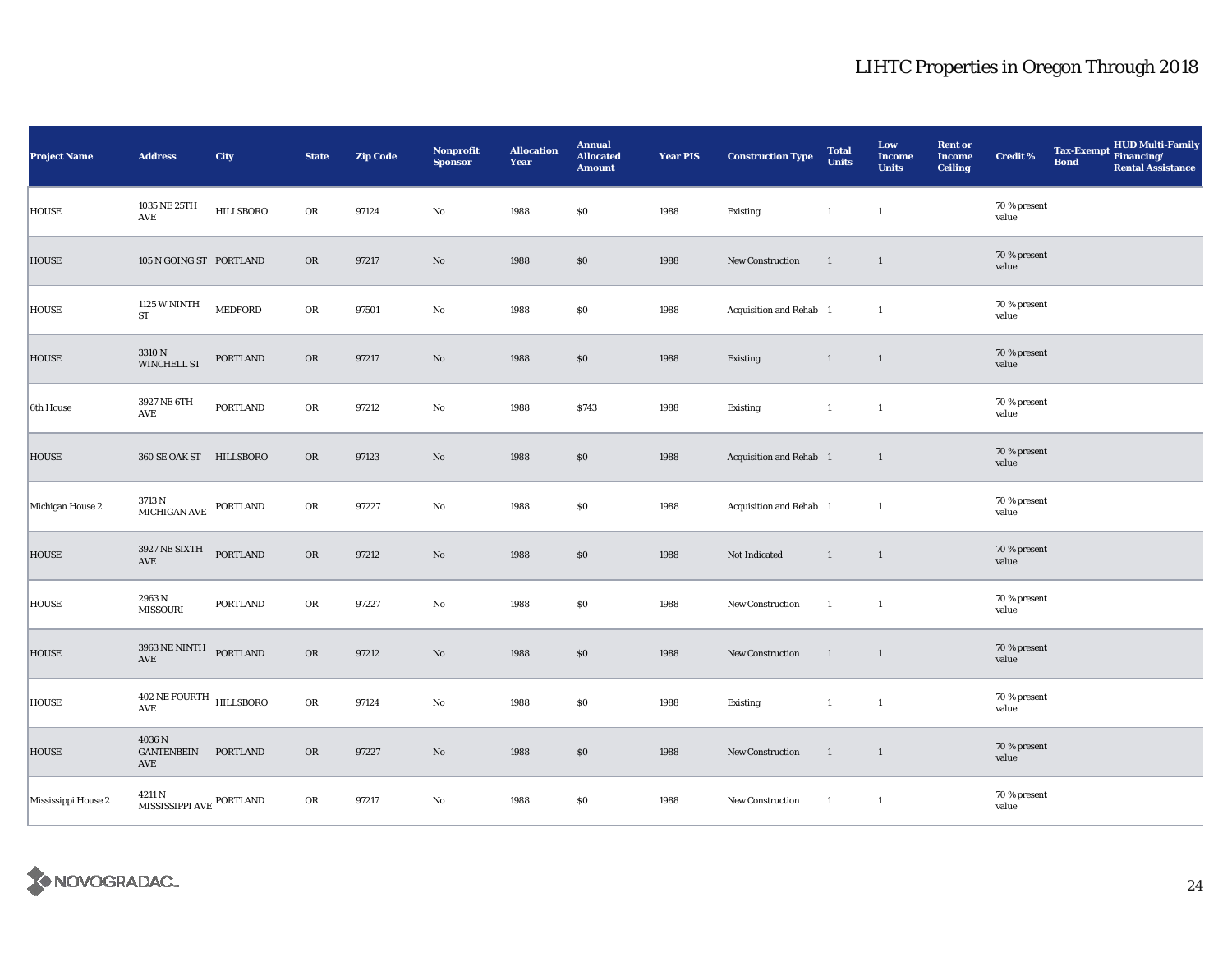| <b>Project Name</b>              | <b>Address</b>                                  | <b>City</b>                          | <b>State</b> | <b>Zip Code</b> | <b>Nonprofit</b><br><b>Sponsor</b> | <b>Allocation</b><br>Year | <b>Annual</b><br><b>Allocated</b><br><b>Amount</b> | <b>Year PIS</b> | <b>Construction Type</b> | <b>Total</b><br><b>Units</b> | Low<br><b>Income</b><br><b>Units</b> | <b>Rent or</b><br>Income<br><b>Ceiling</b> | <b>Credit %</b>       | <b>Tax-Exempt</b><br><b>Bond</b> | <b>HUD Multi-Family</b><br>Financing/<br><b>Rental Assistance</b> |
|----------------------------------|-------------------------------------------------|--------------------------------------|--------------|-----------------|------------------------------------|---------------------------|----------------------------------------------------|-----------------|--------------------------|------------------------------|--------------------------------------|--------------------------------------------|-----------------------|----------------------------------|-------------------------------------------------------------------|
| <b>HOUSE</b>                     | 4513 NE 18TH<br>$\operatorname{AVE}$            | <b>PORTLAND</b>                      | OR           | 97211           | $\rm No$                           | 1988                      | $\$0$                                              | 1988            | Existing                 | $\mathbf{1}$                 | $\mathbf{1}$                         |                                            | 70 % present<br>value |                                  |                                                                   |
| <b>HOUSE</b>                     | 5109 NE 11TH<br>AVE                             | <b>PORTLAND</b>                      | ${\sf OR}$   | 97211           | $\mathbf{No}$                      | 1988                      | $\$0$                                              | 1988            | Existing                 | $\mathbf{1}$                 | $\mathbf{1}$                         |                                            | 70 % present<br>value |                                  |                                                                   |
| <b>HOUSE</b>                     | 5273 NE 23RD<br>AVE                             | <b>PORTLAND</b>                      | ${\rm OR}$   | 97211           | $\mathbf{N}\mathbf{o}$             | 1988                      | \$0                                                | 1988            | Existing                 | $\mathbf{1}$                 | $\overline{1}$                       |                                            | 70 % present<br>value |                                  |                                                                   |
| <b>HOUSE</b>                     | 5506 NE 32ND PL PORTLAND                        |                                      | ${\rm OR}$   | 97211           | No                                 | 1988                      | \$0                                                | 1988            | Existing                 | $\mathbf{1}$                 | $\mathbf{1}$                         |                                            | 70 % present<br>value |                                  |                                                                   |
| <b>HOUSE</b>                     | 5620 NE 22ND<br>$\operatorname{AVE}$            | <b>PORTLAND</b>                      | OR           | 97211           | No                                 | 1988                      | $\$0$                                              | 1988            | Acquisition and Rehab 1  |                              | $\overline{1}$                       |                                            | 70 % present<br>value |                                  |                                                                   |
| <b>HOUSE</b>                     | 5628 NE 22ND<br>$\operatorname{AVE}$            | PORTLAND                             | OR           | 97211           | $\mathbf{No}$                      | 1988                      | \$0                                                | 1988            | Acquisition and Rehab 1  |                              | $\mathbf{1}$                         |                                            | 70 % present<br>value |                                  |                                                                   |
| <b>HOUSE</b>                     | $6025$ N $$\tt{COMPEELL}$ AVE $$\tt{PORTLAND}$$ |                                      | <b>OR</b>    | 97217           | $\mathbf{N}\mathbf{o}$             | 1988                      | \$0                                                | 1988            | Existing                 | $\mathbf{1}$                 | $\mathbf{1}$                         |                                            | 70 % present<br>value |                                  |                                                                   |
| <b>HOUSE</b>                     | $715$ NE FAILING $\_$ PORTLAND<br><b>ST</b>     |                                      | OR           | 97212           | $\rm No$                           | 1988                      | \$0                                                | 1988            | New Construction         | $\overline{1}$               | $\mathbf{1}$                         |                                            | 70 % present<br>value |                                  |                                                                   |
| <b>HOUSE</b>                     | <b>7175 SW HALL</b><br>$\operatorname{BLVD}$    | <b>BEAVERTON</b>                     | OR           | 97008           | No                                 | 1988                      | \$0                                                | 1988            | Acquisition and Rehab 1  |                              | $\overline{1}$                       |                                            | 70 % present<br>value |                                  |                                                                   |
| <b>IMPERIAL ARMS APTS</b>        | 1429 SW 14TH<br>$\operatorname{\mathsf{AVE}}$   | PORTLAND                             | OR           | 97201           | No                                 | 1988                      | \$0                                                | 1988            | Not Indicated            | 27                           | $\bf 27$                             |                                            | 70 % present<br>value |                                  |                                                                   |
| <b>JANDINA PARK APTS</b>         | <b>ST</b>                                       | 1750 SW SESAME $_{\rm{MCMINNVILLE}}$ | OR           | 97128           | Yes                                | 1988                      | $\$0$                                              | 1988            | New Construction         | 36                           | ${\bf 36}$                           |                                            | 70 % present<br>value |                                  |                                                                   |
| MAIN STREET TRIPLEX 1110 MAIN ST |                                                 | <b>DALLAS</b>                        | OR           | 97338           | No                                 | 1988                      | \$0                                                | 1988            | New Construction         | $\boldsymbol{3}$             | $\boldsymbol{3}$                     |                                            | 70 % present<br>value |                                  |                                                                   |
| <b>MELISSA ANNE APTS</b>         | $7660\,\mathrm{E}$ BURNSIDE ST                  | PORTLAND                             | OR           | 97215           | $\mathbf{N}\mathbf{o}$             | 1988                      | $\$0$                                              | 1988            | Not Indicated            | $\bf{22}$                    | $\bf 22$                             |                                            | 70 % present<br>value |                                  |                                                                   |

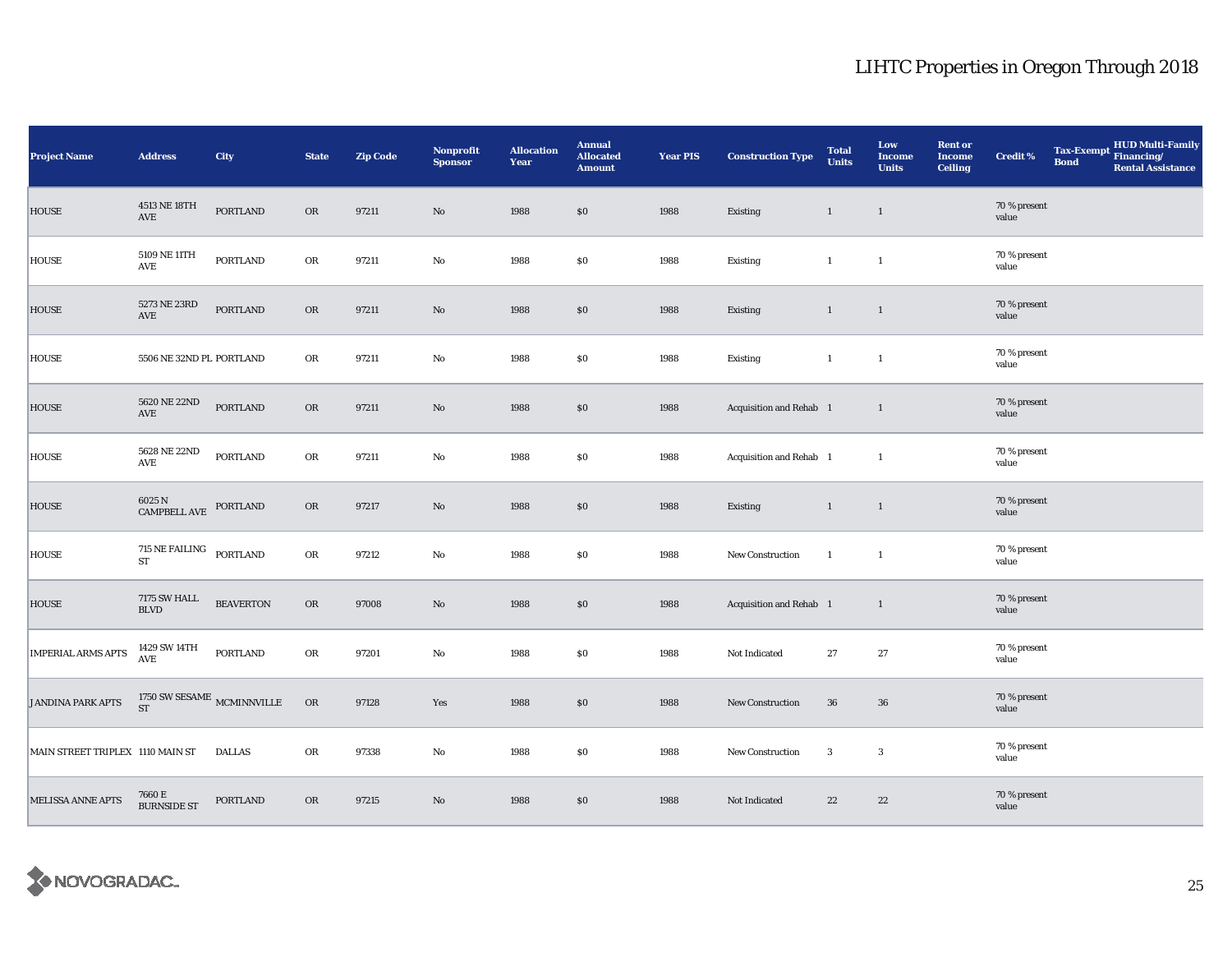| <b>Project Name</b>                  | <b>Address</b>                                  | City                | <b>State</b>  | <b>Zip Code</b> | <b>Nonprofit</b><br><b>Sponsor</b> | <b>Allocation</b><br>Year | <b>Annual</b><br><b>Allocated</b><br><b>Amount</b> | <b>Year PIS</b> | <b>Construction Type</b> | <b>Total</b><br><b>Units</b> | Low<br><b>Income</b><br><b>Units</b> | <b>Rent or</b><br><b>Income</b><br><b>Ceiling</b> | <b>Credit %</b>       | <b>Tax-Exempt</b><br><b>Bond</b> | <b>HUD Multi-Family</b><br>Financing/<br><b>Rental Assistance</b> |
|--------------------------------------|-------------------------------------------------|---------------------|---------------|-----------------|------------------------------------|---------------------------|----------------------------------------------------|-----------------|--------------------------|------------------------------|--------------------------------------|---------------------------------------------------|-----------------------|----------------------------------|-------------------------------------------------------------------|
| MICHIGAN HOUSE                       | 3721 N<br>MICHIGAN AVE                          | PORTLAND            | OR            | 97227           | $\rm No$                           | 1988                      | \$0                                                | 1988            | Not Indicated            | $\mathbf{1}$                 | $\mathbf{1}$                         |                                                   | 70 % present<br>value |                                  |                                                                   |
| <b>MOBILE HOME</b>                   | 8540 SE 172ND<br>AVE                            | <b>HAPPY VALLEY</b> | OR            | 97086           | $\rm No$                           | 1988                      | \$0                                                | 1988            | Acquisition and Rehab 1  |                              | $\mathbf{1}$                         |                                                   | 70 % present<br>value |                                  |                                                                   |
| <b>PARDEE LANE HOUSE</b>             | 105 PARDEE LN GRANTS PASS                       |                     | ${\rm OR}$    | 97527           | $\rm No$                           | 1988                      | $\$0$                                              | 1988            | Not Indicated            | $5\phantom{.0}$              | $5\phantom{.0}$                      |                                                   | 70 % present<br>value |                                  |                                                                   |
| PIONEER PARK                         | 88059 FIFTH ST VENETA                           |                     | OR            | 97487           | $\rm No$                           | 1988                      | \$0                                                | 1988            | Acquisition and Rehab 20 |                              | 20                                   |                                                   | 70 % present<br>value |                                  |                                                                   |
| <b>SECOND WIND APTS</b>              | 7927 SW 31ST<br>$\operatorname{AVE}$            | <b>PORTLAND</b>     | OR            | 97219           | $\mathbf{No}$                      | 1988                      | \$0                                                | 1988            | <b>New Construction</b>  | 32                           | 32                                   |                                                   | 70 % present<br>value |                                  |                                                                   |
| <b>SUNBURST MANOR</b><br><b>APTS</b> | 88078 SIXTH ST VENETA                           |                     | <b>OR</b>     | 97487           | $\rm No$                           | 1988                      | \$0                                                | 1988            | Acquisition and Rehab 9  |                              | 9                                    |                                                   | 70 % present<br>value |                                  |                                                                   |
| <b>SUNFLOWER APTS II</b>             | 11547 SW 135TH $\,$ TIGARD<br>AVE               |                     | OR            | 97223           | No                                 | 1989                      | \$0                                                | 1988            | New Construction         | 166                          | 166                                  |                                                   | 70 % present<br>value |                                  |                                                                   |
| <b>ESTATE HOUSE</b>                  | 339 NE FOURTH HILLSBORO<br>$\operatorname{AVE}$ |                     | $\mathbf{OR}$ | 97124           | $\rm No$                           | 1988                      | $\$0$                                              | 1988            | Acquisition and Rehab 1  |                              | $\mathbf{1}$                         |                                                   | 70 % present<br>value |                                  |                                                                   |
| <b>TIOGA ROOM &amp; APTS</b>         | 275 N<br><b>BROADWAY</b>                        | <b>COOS BAY</b>     | ${\rm OR}$    | 97420           | $\rm No$                           | 1988                      | $\$0$                                              | 1988            | Acquisition and Rehab 22 |                              | 22                                   |                                                   | 70 % present<br>value |                                  |                                                                   |
| TRIPLE CROWN III                     | 3890 SW 198TH<br>$\operatorname{AVE}$           | <b>ALOHA</b>        | OR            | 97078           | $\rm No$                           | 1988                      | \$0                                                | 1988            | Acquisition and Rehab 1  |                              | $\mathbf{1}$                         |                                                   | 70 % present<br>value |                                  |                                                                   |
| TRIPLEX                              | 4013 SW<br><b>BRUGGER ST</b>                    | <b>PORTLAND</b>     | OR            | 97219           | $\rm No$                           | 1988                      | $\$0$                                              | 1988            | New Construction         | $\overline{3}$               | $\boldsymbol{3}$                     |                                                   | 70 % present<br>value |                                  |                                                                   |
| VILLA 40                             | 3608 SE 40TH<br>AVE                             | <b>PORTLAND</b>     | <b>OR</b>     | 97202           | $\rm No$                           | 1988                      | \$0                                                | 1988            | Acquisition and Rehab 44 |                              | 44                                   |                                                   | 70 % present<br>value |                                  |                                                                   |
| <b>WILLAMETTE STREET</b>             | 2966<br>WILLAMETTE ST $^{\text{EUGENE}}$        |                     | OR            | 97405           | No                                 | 1988                      | \$0                                                | 1988            | Not Indicated            | 18                           | $18\,$                               |                                                   | 70 % present<br>value |                                  |                                                                   |

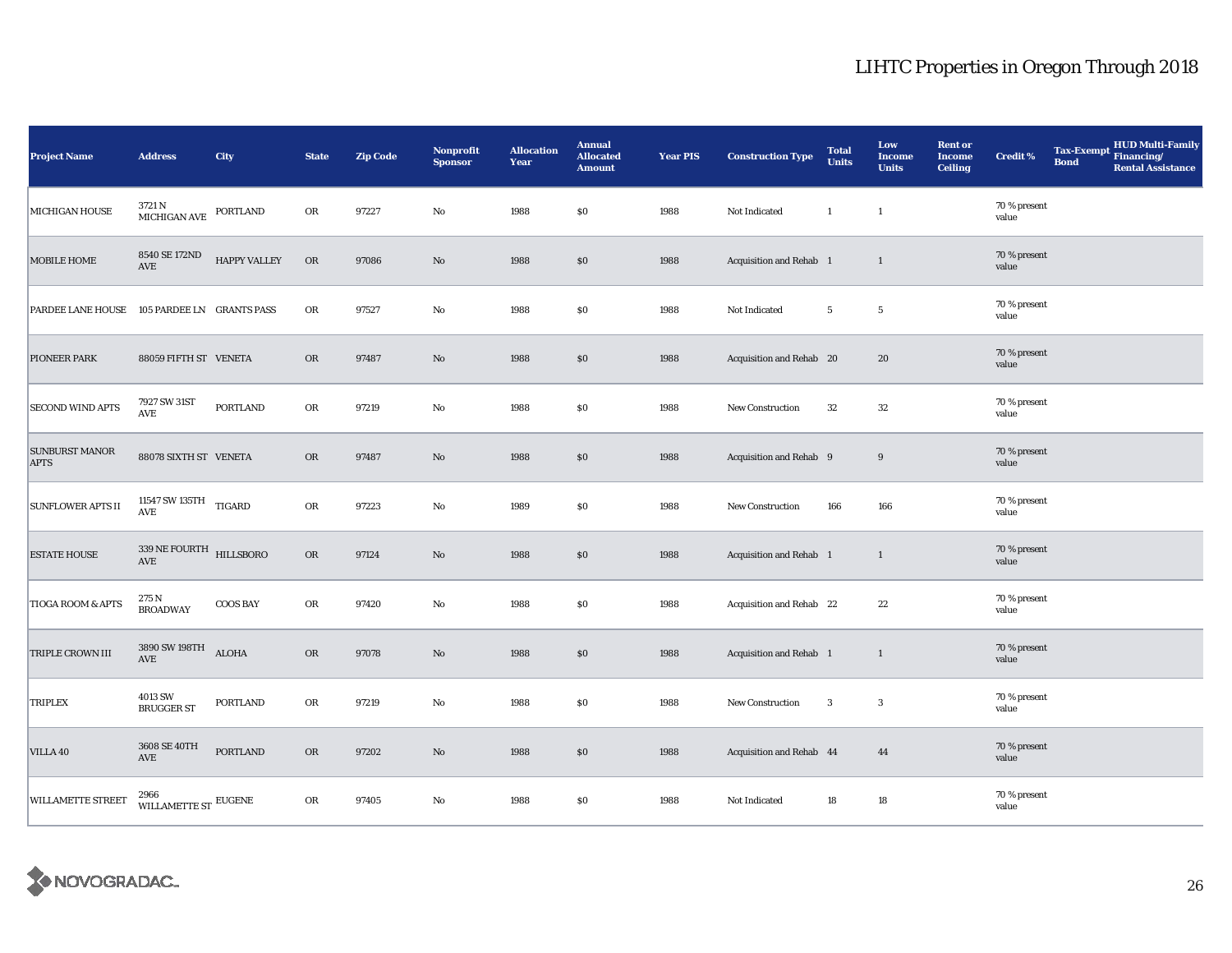| <b>Project Name</b>                                           | <b>Address</b>                                             | City                                                                                        | <b>State</b> | <b>Zip Code</b> | <b>Nonprofit</b><br><b>Sponsor</b> | <b>Allocation</b><br>Year | <b>Annual</b><br><b>Allocated</b><br><b>Amount</b> | <b>Year PIS</b> | <b>Construction Type</b> | <b>Total</b><br><b>Units</b> | Low<br><b>Income</b><br><b>Units</b> | <b>Rent or</b><br><b>Income</b><br><b>Ceiling</b> | <b>Credit %</b>       | <b>Tax-Exempt</b><br><b>Bond</b> | <b>HUD Multi-Family</b><br>Financing/<br><b>Rental Assistance</b> |
|---------------------------------------------------------------|------------------------------------------------------------|---------------------------------------------------------------------------------------------|--------------|-----------------|------------------------------------|---------------------------|----------------------------------------------------|-----------------|--------------------------|------------------------------|--------------------------------------|---------------------------------------------------|-----------------------|----------------------------------|-------------------------------------------------------------------|
| <b>WILSHIRE APTS</b>                                          | 420 SE GRAND<br>AVE                                        | <b>PORTLAND</b>                                                                             | <b>OR</b>    | 97214           | $\rm No$                           | 1988                      | $\$0$                                              | 1988            | New Construction         | 14                           | 14                                   |                                                   | 70 % present<br>value |                                  |                                                                   |
| <b>WILSHIRE APTS</b>                                          | 420 SE GRAND<br>AVE                                        | <b>PORTLAND</b>                                                                             | OR           | 97214           | No                                 | 1988                      | $\$0$                                              | 1988            | Acquisition and Rehab 19 |                              | 19                                   |                                                   | 70 % present<br>value |                                  |                                                                   |
| <b>BARCLAY HILLS</b>                                          | $13449$ $\rm BARCLAY$ $\;$ OREGON CITY HILLS DR            |                                                                                             | OR           | 97045           | $\rm No$                           | 1989                      | \$0                                                | 1989            | New Construction         | 84                           | 84                                   |                                                   | 70 % present<br>value |                                  |                                                                   |
| <b>COTTAGE GROVE</b><br><b>SENIOR LIVING</b><br><b>CENTER</b> | <b>ST</b>                                                  | $900 \, \text{N} \, \text{DOUGLAS} \quad \text{COTTAGE} \, \text{GROVE} \quad \, \text{OR}$ |              | 97424           | No                                 | 1989                      | \$0                                                | 1989            | New Construction         | 40                           | 40                                   |                                                   | 70 % present<br>value |                                  |                                                                   |
| <b>DENVER HOUSE1</b>                                          | $7056$ N DENVER $\,$ PORTLAND<br>AVE                       |                                                                                             | <b>OR</b>    | 97217           | $\rm No$                           | 1988                      | \$0                                                | 1989            | <b>New Construction</b>  | $\mathbf{1}$                 | 1                                    |                                                   | 70 % present<br>value |                                  |                                                                   |
| <b>DENVER HOUSE 2</b>                                         | $7048$ N DENVER $_{\rm{PORTLAND}}$<br>$\operatorname{AVE}$ |                                                                                             | ${\bf OR}$   | 97217           | $\mathbf{No}$                      | 1988                      | \$0                                                | 1989            | New Construction         | $\mathbf{1}$                 | $\mathbf{1}$                         |                                                   | 70 % present<br>value |                                  |                                                                   |
| <b>DURHAM PARK APTS</b>                                       | $16100$ SW $108\mathrm{TH}$ $_\mathrm{TIGARD}$<br>AVE      |                                                                                             | <b>OR</b>    | 97224           | $\rm No$                           | 1988                      | \$0                                                | 1989            | New Construction         | 221                          | 221                                  |                                                   | 70 % present<br>value |                                  |                                                                   |
| <b>EAST 15TH ST DUPLEX</b><br>$& 4$ -PLEX                     | 447 E 15TH AVE EUGENE                                      |                                                                                             | OR           | 97401           | $\rm No$                           | 1989                      | \$0                                                | 1989            | Acquisition and Rehab 6  |                              | $\boldsymbol{6}$                     |                                                   | 70 % present<br>value |                                  |                                                                   |
| EVANS ST SENIOR APTS 39665 EVANS ST SANDY                     |                                                            |                                                                                             | <b>OR</b>    | 97055           | No                                 | 1989                      | \$0                                                | 1989            | New Construction         | 28                           | 28                                   |                                                   | 70 % present<br>value |                                  |                                                                   |
| <b>GLENNIS PARK</b>                                           | 140 NW SCOTT<br><b>ST</b>                                  | HILLSBORO                                                                                   | OR           | 97124           | No                                 | 1988                      | $\$0$                                              | 1989            | Acquisition and Rehab 30 |                              | $\bf{0}$                             |                                                   | 70 % present<br>value |                                  |                                                                   |
| <b>HOLIDAY GARDENS -</b><br><b>TALENT APTS</b>                | 220 HOLIDAY LN TALENT                                      |                                                                                             | OR           | 97540           | $\rm No$                           | 1988                      | \$0\$                                              | 1989            | New Construction         | 56                           | 56                                   |                                                   | 70 % present<br>value |                                  |                                                                   |
| <b>HOUSE</b>                                                  | 340 S EIGHTH<br>AVE                                        | CORNELIUS                                                                                   | OR           | 97113           | No                                 | 1989                      | \$0                                                | 1989            | Acquisition and Rehab 1  |                              | $\mathbf{1}$                         |                                                   | 70 % present<br>value |                                  |                                                                   |
| <b>HOUSE</b>                                                  | 545 N BALDWIN<br>${\rm ST}$                                | PORTLAND                                                                                    | OR           | 97217           | $\rm No$                           | 1989                      | $\$0$                                              | 1989            | Existing                 | $\mathbf{1}$                 | $\overline{1}$                       |                                                   | 70 % present<br>value |                                  |                                                                   |

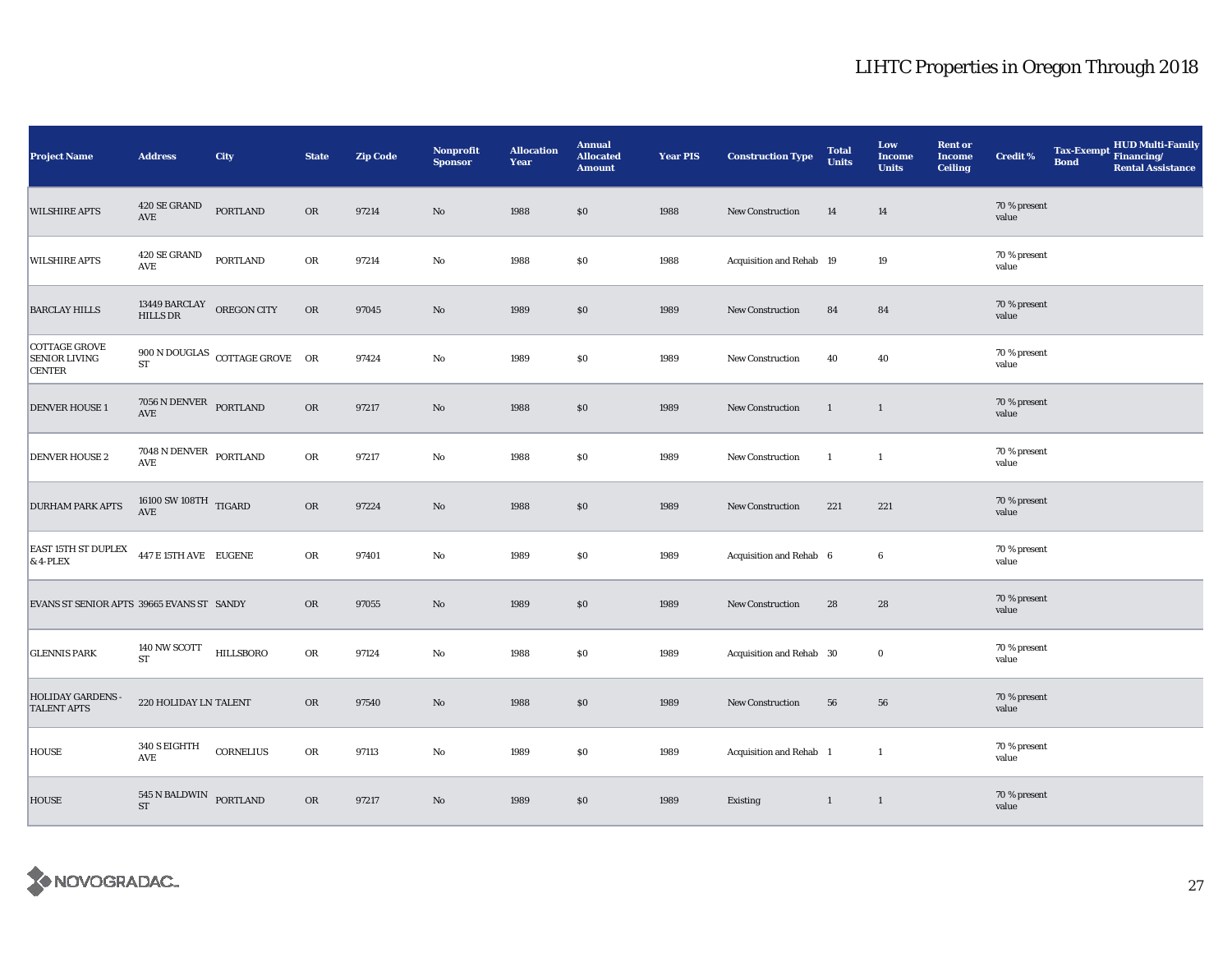| <b>Project Name</b>                               | <b>Address</b>                               | City             | <b>State</b> | <b>Zip Code</b> | Nonprofit<br><b>Sponsor</b> | <b>Allocation</b><br>Year | <b>Annual</b><br><b>Allocated</b><br><b>Amount</b> | <b>Year PIS</b> | <b>Construction Type</b>       | <b>Total</b><br><b>Units</b> | Low<br><b>Income</b><br><b>Units</b> | <b>Rent or</b><br><b>Income</b><br><b>Ceiling</b> | <b>Credit %</b>       | <b>Tax-Exempt</b><br><b>Bond</b> | <b>HUD Multi-Family</b><br>Financing/<br><b>Rental Assistance</b> |
|---------------------------------------------------|----------------------------------------------|------------------|--------------|-----------------|-----------------------------|---------------------------|----------------------------------------------------|-----------------|--------------------------------|------------------------------|--------------------------------------|---------------------------------------------------|-----------------------|----------------------------------|-------------------------------------------------------------------|
| <b>MULTI-SITE HOUSES</b>                          | 520 W 12TH AVE EUGENE                        |                  | OR           | 97401           | $\rm No$                    | 1989                      | \$0\$                                              | 1989            | Existing                       | 15                           | $15\,$                               |                                                   | 70 % present<br>value |                                  |                                                                   |
| <b>NOKOMIS APTS</b>                               | 1715 NW<br><b>MARSHALL ST</b>                | PORTLAND         | OR           | 97209           | $\rm No$                    | 1989                      | \$0                                                | 1989            | Acquisition and Rehab 32       |                              | 32                                   |                                                   | 70 % present<br>value |                                  |                                                                   |
| <b>NORTHFORK APTS</b>                             | 544 N TENTH ST ST HELENS                     |                  | ${\rm OR}$   | 97051           | $\rm No$                    | 1988                      | \$0\$                                              | 1989            | New Construction               | 24                           | 24                                   |                                                   | 70 % present<br>value |                                  |                                                                   |
| <b>OPUS THREE</b>                                 | 13730 SE STARK PORTLAND<br><b>ST</b>         |                  | OR           | 97233           | $\rm No$                    | 1988                      | $\$0$                                              | 1989            | New Construction               | $6\phantom{.}6$              | $6\phantom{.}6$                      |                                                   | 70 % present<br>value |                                  |                                                                   |
| <b>RUSSELL PLACE</b><br><b>DUPLEXES</b>           | 16333 NE<br><b>RUSSELL ST</b>                | <b>PORTLAND</b>  | OR           | 97230           | $\mathbf{No}$               | 1988                      | \$0                                                | 1989            | <b>New Construction</b>        | $\overline{4}$               | $\overline{4}$                       |                                                   | 70 % present<br>value |                                  |                                                                   |
| STONERIDGE II                                     | 3862<br>SUNNYVIEW RD SALEM<br>NE             |                  | <b>OR</b>    | 97305           | $\rm No$                    | 1989                      | \$0                                                | 1989            | New Construction               | 59                           | 59                                   |                                                   | 70 % present<br>value |                                  |                                                                   |
| <b>STONERIDGE III</b>                             | 3576<br>SUNNYVIEW RD SALEM<br>$_{\rm NE}$    |                  | OR           | 97305           | No                          | 1989                      | \$0                                                | 1989            | New Construction               | 40                           | 40                                   |                                                   | 70 % present<br>value |                                  |                                                                   |
| <b>SUNFLOWER APTS I</b>                           | 11547 SW 135TH $\,$ TIGARD<br>AVE            |                  | OR           | 97223           | $\rm No$                    | 1989                      | \$0\$                                              | 1989            | New Construction               | 72                           | 72                                   |                                                   | 70 % present<br>value |                                  |                                                                   |
| TRIPLEX                                           | 337 27TH AVE SE ALBANY                       |                  | OR           | 97322           | $\rm No$                    | 1989                      | $\$0$                                              | 1989            | Acquisition and Rehab 3        |                              | $\boldsymbol{3}$                     |                                                   | 70 % present<br>value |                                  |                                                                   |
| <b>TRIPLEXES</b>                                  | 1104 SE<br><b>BASELINE ST</b>                | <b>HILLSBORO</b> | <b>OR</b>    | 97123           | $\rm No$                    | 1989                      | \$0                                                | 1989            | Not Indicated                  | $\bf 6$                      | $\boldsymbol{6}$                     |                                                   | 70 % present<br>value |                                  |                                                                   |
| <b>WABASH HOUSE</b>                               | 1165 WABASH<br>AVE                           | <b>MEDFORD</b>   | OR           | 97504           | $\rm No$                    | 1989                      | $\$0$                                              | 1989            | New Construction               | $\mathbf{1}$                 | $\mathbf{1}$                         |                                                   | 70 % present<br>value |                                  |                                                                   |
| <b>WALNUT TRIPLEX</b>                             | <b>647 SE WALNUT HILLSBORO</b><br>${\rm ST}$ |                  | $_{\rm OR}$  | 97123           | $\rm No$                    | 1989                      | \$0                                                | 1989            | <b>Acquisition and Rehab 3</b> |                              | $\mathbf{3}$                         |                                                   | 70 % present<br>value |                                  |                                                                   |
| <b>WILLIAMETTE PLACE</b><br><b>SENIOR APTS II</b> | 1925 NE<br>MCDONALD LN                       | MCMINNVILLE      | OR           | 97128           | No                          | 1989                      | \$0                                                | 1989            | New Construction               | 24                           | 24                                   |                                                   | 70 % present<br>value |                                  |                                                                   |

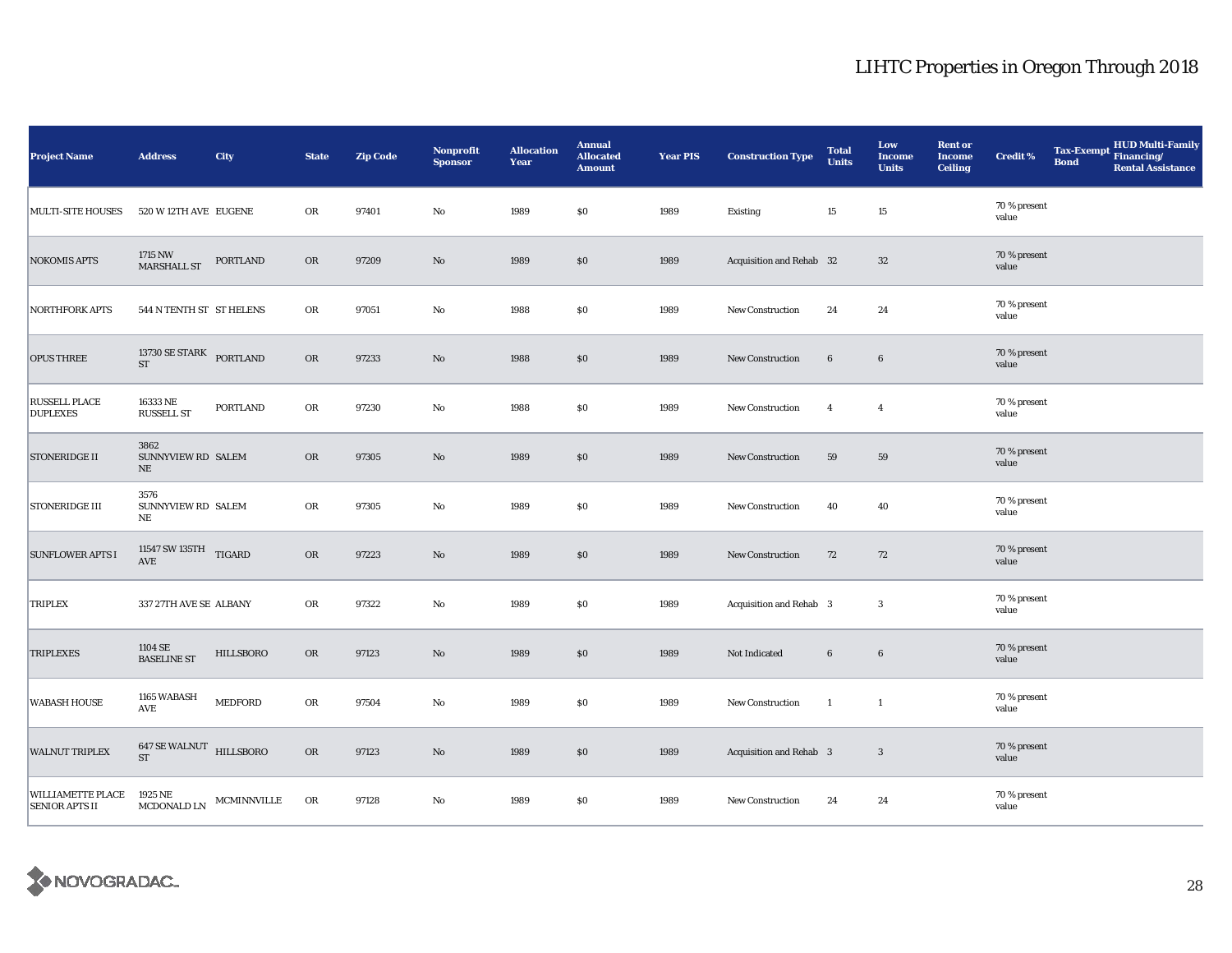| <b>Project Name</b>                      | <b>Address</b>                                             | City               | <b>State</b> | <b>Zip Code</b> | <b>Nonprofit</b><br><b>Sponsor</b> | <b>Allocation</b><br>Year | <b>Annual</b><br><b>Allocated</b><br><b>Amount</b> | <b>Year PIS</b> | <b>Construction Type</b>  | <b>Total</b><br><b>Units</b> | Low<br><b>Income</b><br><b>Units</b> | <b>Rent or</b><br><b>Income</b><br><b>Ceiling</b> | <b>Credit %</b>       | <b>Tax-Exempt</b><br><b>Bond</b> | <b>HUD Multi-Family</b><br>Financing/<br><b>Rental Assistance</b> |
|------------------------------------------|------------------------------------------------------------|--------------------|--------------|-----------------|------------------------------------|---------------------------|----------------------------------------------------|-----------------|---------------------------|------------------------------|--------------------------------------|---------------------------------------------------|-----------------------|----------------------------------|-------------------------------------------------------------------|
| <b>WOODLAND APTS</b>                     | 2401<br><b>LONGWOOD DR</b>                                 | <b>REEDSPORT</b>   | <b>OR</b>    | 97467           | $\rm No$                           | 1989                      | \$0\$                                              | 1989            | Acquisition and Rehab 36  |                              | ${\bf 36}$                           |                                                   | 70 % present<br>value |                                  |                                                                   |
| <b>ASHLEY GARDEN APTS</b>                | 245 TOLMAN<br>CREEK RD                                     | <b>ASHLAND</b>     | OR           | 97520           | $\mathbf{No}$                      | 1989                      | \$66,581                                           | 1990            | New Construction          | 40                           | 40                                   |                                                   | 70 % present<br>value |                                  |                                                                   |
| <b>BAYRIDGE APTS</b>                     | 17520 NW<br>CORNELL RD                                     | <b>BEAVERTON</b>   | <b>OR</b>    | 97006           | $\rm No$                           | 1989                      | \$950,123                                          | 1990            | New Construction          | 238                          | 238                                  |                                                   | 70 % present<br>value |                                  |                                                                   |
| <b>BROOKSIDE COURT</b><br><b>APTS</b>    | 306 CHERYL LN PHOENIX                                      |                    | OR           | 97535           | No                                 | 1988                      | \$0                                                | 1990            | New Construction          | 40                           | $\bf{0}$                             |                                                   | 70 % present<br>value |                                  |                                                                   |
| <b>BROOKSIDE VILLAGE</b><br><b>APTS</b>  | 933 N ROSE ST PHOENIX                                      |                    | <b>OR</b>    | 97535           | No                                 | 1988                      | \$0                                                | 1990            | <b>New Construction</b>   | 40                           | 40                                   |                                                   | 70 % present<br>value |                                  |                                                                   |
| <b>BUTTE CREEK APTS</b>                  | 115 ONYX ST                                                | <b>EAGLE POINT</b> | OR           | 97524           | No                                 | 1989                      | \$49,092                                           | 1990            | New Construction          | 32                           | 31                                   |                                                   | 70 % present<br>value |                                  |                                                                   |
| <b>COUNTRY VIEW APTS</b>                 | 15810 NE SANDY PORTLAND<br><b>BLVD</b>                     |                    | OR           | 97230           | $\rm No$                           | 1989                      | \$445,887                                          | 1990            | New Construction          | 144                          | 144                                  |                                                   | 70 % present<br>value |                                  |                                                                   |
| <b>EVERGREEN GARDEN</b><br><b>APTS</b>   | 3810 12TH ST                                               | <b>TILLAMOOK</b>   | OR           | 97141           | No                                 | 1989                      | \$44,173                                           | 1990            | New Construction          | 34                           | 34                                   |                                                   | 70 % present<br>value |                                  |                                                                   |
| <b>GOLDEN WEST</b>                       | <b>707 NW</b><br><b>EVERETT ST</b>                         | PORTLAND           | OR           | 97209           | $\rm No$                           | 1988                      | \$0                                                | 1990            | Acquisition and Rehab 68  |                              | 68                                   |                                                   | 70 % present<br>value |                                  |                                                                   |
| HENRY BUILDING                           | $309$ SW FOURTH $_{\rm{PORTLAND}}$<br>$\operatorname{AVE}$ |                    | ${\sf OR}$   | 97204           | No                                 | 1989                      | \$199,025                                          | 1990            | Acquisition and Rehab 154 |                              | 154                                  |                                                   | 70 % present<br>value |                                  |                                                                   |
| <b>HOUSE</b>                             | 1226 AVE B                                                 | <b>SEASIDE</b>     | <b>OR</b>    | 97138           |                                    | 1988                      | $\$0$                                              | 1990            | New Construction          | 1                            | $\mathbf{1}$                         |                                                   | 70 % present<br>value |                                  |                                                                   |
| MEDFORD HOTEL APTS 406 W MAIN ST MEDFORD |                                                            |                    | OR           | 97501           |                                    | 1988                      | \$0                                                | 1990            | Acquisition and Rehab 74  |                              | 74                                   |                                                   | 70 % present<br>value |                                  |                                                                   |
| <b>MOLES RENTALS</b>                     | 4064 NE<br><b>MALLORY AVE</b>                              | <b>PORTLAND</b>    | OR           | 97212           | $\rm No$                           | 1990                      | $\$0$                                              | 1990            | Not Indicated             | $7\phantom{.0}$              | $7\phantom{.0}$                      |                                                   | 70 % present<br>value |                                  |                                                                   |

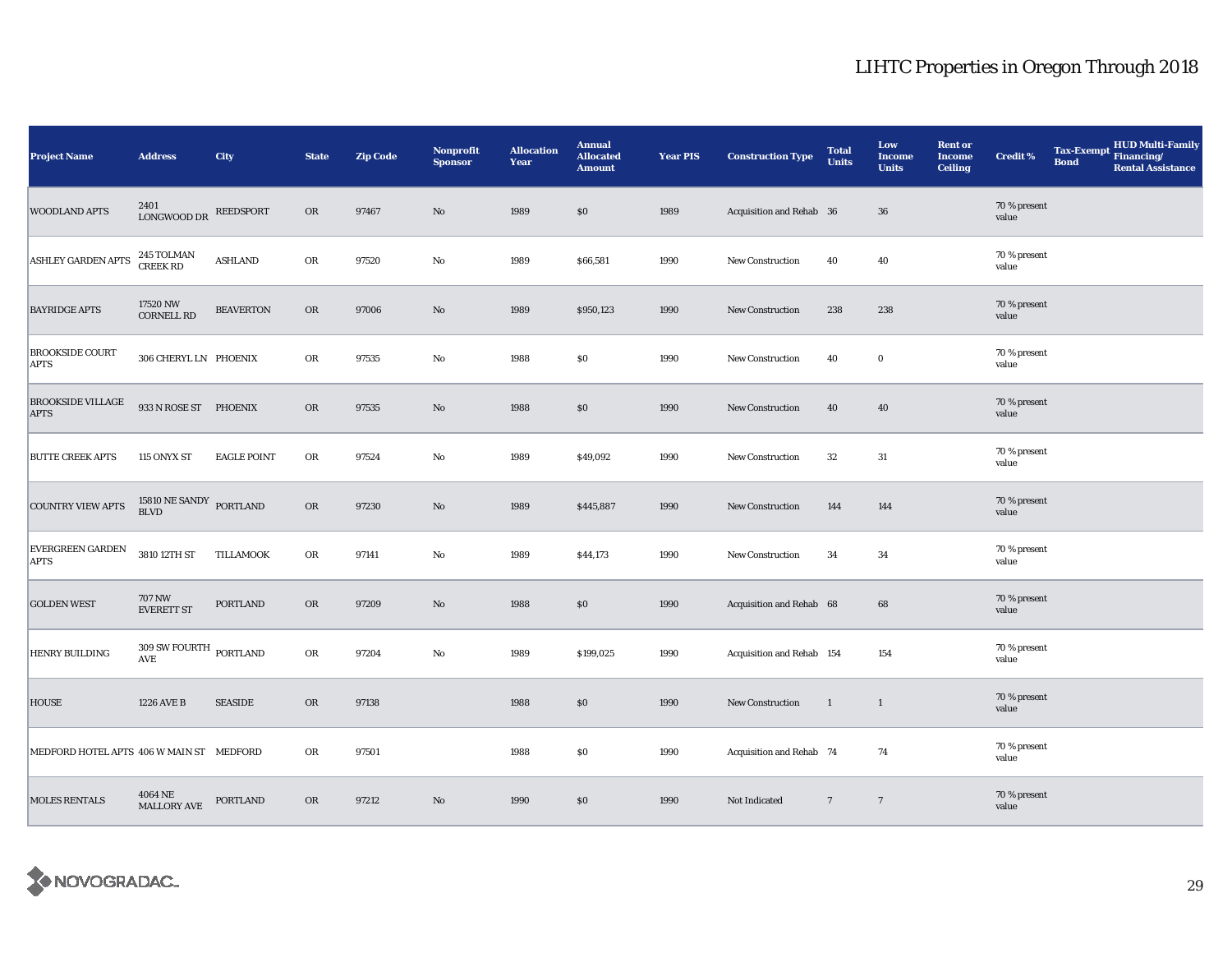| Project Name                                              | <b>Address</b>                      | City               | <b>State</b> | <b>Zip Code</b> | Nonprofit<br><b>Sponsor</b> | <b>Allocation</b><br>Year | <b>Annual</b><br><b>Allocated</b><br><b>Amount</b> | <b>Year PIS</b> | <b>Construction Type</b> | <b>Total</b><br><b>Units</b> | Low<br><b>Income</b><br><b>Units</b> | <b>Rent or</b><br><b>Income</b><br><b>Ceiling</b> | <b>Credit %</b>                         | <b>Tax-Exempt</b><br><b>Bond</b> | <b>HUD Multi-Family</b><br>Financing/<br><b>Rental Assistance</b> |
|-----------------------------------------------------------|-------------------------------------|--------------------|--------------|-----------------|-----------------------------|---------------------------|----------------------------------------------------|-----------------|--------------------------|------------------------------|--------------------------------------|---------------------------------------------------|-----------------------------------------|----------------------------------|-------------------------------------------------------------------|
| PROVIDENCE PARK                                           | 1009 NE 47TH<br>AVE                 | <b>PORTLAND</b>    | OR           | 97213           |                             | 1988                      | \$0                                                | 1990            | Acquisition and Rehab 26 |                              | 26                                   |                                                   | 70 % present<br>value                   |                                  |                                                                   |
| REO JOINT VENTURE                                         | 3836 N<br><b>BORTHWICK</b><br>AVE   | <b>PORTLAND</b>    | OR           | 97227           |                             | 1988                      | \$0                                                | 1990            | Acquisition and Rehab 1  |                              | $\mathbf{1}$                         |                                                   | 70 % present<br>value                   |                                  |                                                                   |
| ROSE CITY VILLAGE<br><b>APTS</b>                          | 1610 NE 66TH<br>AVE                 | <b>PORTLAND</b>    | OR           | 97213           | $\mathbf{No}$               | 1990                      | \$0                                                | 1990            | Not Indicated            | 264                          | 264                                  |                                                   | Both $30\%$<br>and 70%<br>present value | Yes                              |                                                                   |
| <b>WILLOW CREEK APTS</b>                                  | 410 NE OAK ST MADRAS                |                    | <b>OR</b>    | 97741           | $\mathbf{N}\mathbf{o}$      | 1990                      | \$60,233                                           | 1990            | <b>New Construction</b>  | 40                           | 40                                   |                                                   | 70 % present<br>value                   |                                  |                                                                   |
| <b>ARENDS PLACE I</b>                                     | 830<br>SIEVERKROPP HOOD RIVER<br>DR |                    | OR           | 97031           | $\rm No$                    | 1988                      | \$0                                                | 1991            | <b>New Construction</b>  | 51                           | 51                                   |                                                   | 70 % present<br>value                   |                                  |                                                                   |
| ARENDS PLACE APTS II 2126 TUCKER RD HOOD RIVER            |                                     |                    | <b>OR</b>    | 97031           | $\mathbf{N}\mathbf{o}$      | 1990                      | \$0                                                | 1991            | Not Indicated            | 41                           | 41                                   |                                                   | 30 % present<br>value                   |                                  |                                                                   |
| <b>BENJAMIN'S CORNER</b>                                  | 2900 SE 38TH CT HILLSBORO           |                    | OR           | 97123           | No                          | 1989                      | \$215,016                                          | 1991            | <b>New Construction</b>  | 48                           | 48                                   |                                                   | 70 % present<br>value                   |                                  |                                                                   |
| <b>BROOKSIDE SENIOR</b><br><b>APTS</b>                    | 306 CHERYL LN PHOENIX               |                    | OR           | 97535           | $\mathbf{N}\mathbf{o}$      | 1989                      | \$9,496                                            | 1991            | New Construction         | 20                           | $\bf{0}$                             |                                                   | 70 % present<br>value                   |                                  |                                                                   |
| <b>CAMELIA</b>                                            | 13145 SE<br><b>DIVISION ST</b>      | <b>PORTLAND</b>    | OR           | 97236           | No                          | 1989                      | \$7,861                                            | 1991            | Acquisition and Rehab 29 |                              | 29                                   |                                                   | 70 % present<br>value                   |                                  |                                                                   |
| <b>CREEKSIDE VILLAGE</b><br><b>APTS</b>                   | 1953 SPRUCE DR SEASIDE              |                    | OR           | 97138           | No                          | 1989                      | \$68,030                                           | 1991            | New Construction         | 39                           | 39                                   |                                                   | 70 % present<br>value                   |                                  |                                                                   |
| HILL STREET DUPLEX                                        | 9283 SW HILL ST TIGARD              |                    | OR           | 97223           | No                          | 1989                      | \$14,368                                           | 1991            | New Construction         | $\overline{4}$               | $\overline{4}$                       |                                                   | 70 % present<br>value                   |                                  |                                                                   |
| <b>GRANTS PASS SENIOR 1465 NE TENTH</b><br><b>HOUSING</b> | ${\rm ST}$                          | <b>GRANTS PASS</b> | OR           | 97526           | $\rm No$                    | 1990                      | \$88,946                                           | 1991            | Acquisition and Rehab 58 |                              | 58                                   |                                                   | 70 % present<br>value                   |                                  |                                                                   |
| HIGHLAND VIEW APTS 800 N 15TH AVE ELGIN                   |                                     |                    | OR           | 97827           | $\mathbf{No}$               | 1991                      | \$0                                                | 1991            | Acquisition and Rehab 24 |                              | 24                                   |                                                   | 30 % present<br>value                   |                                  |                                                                   |

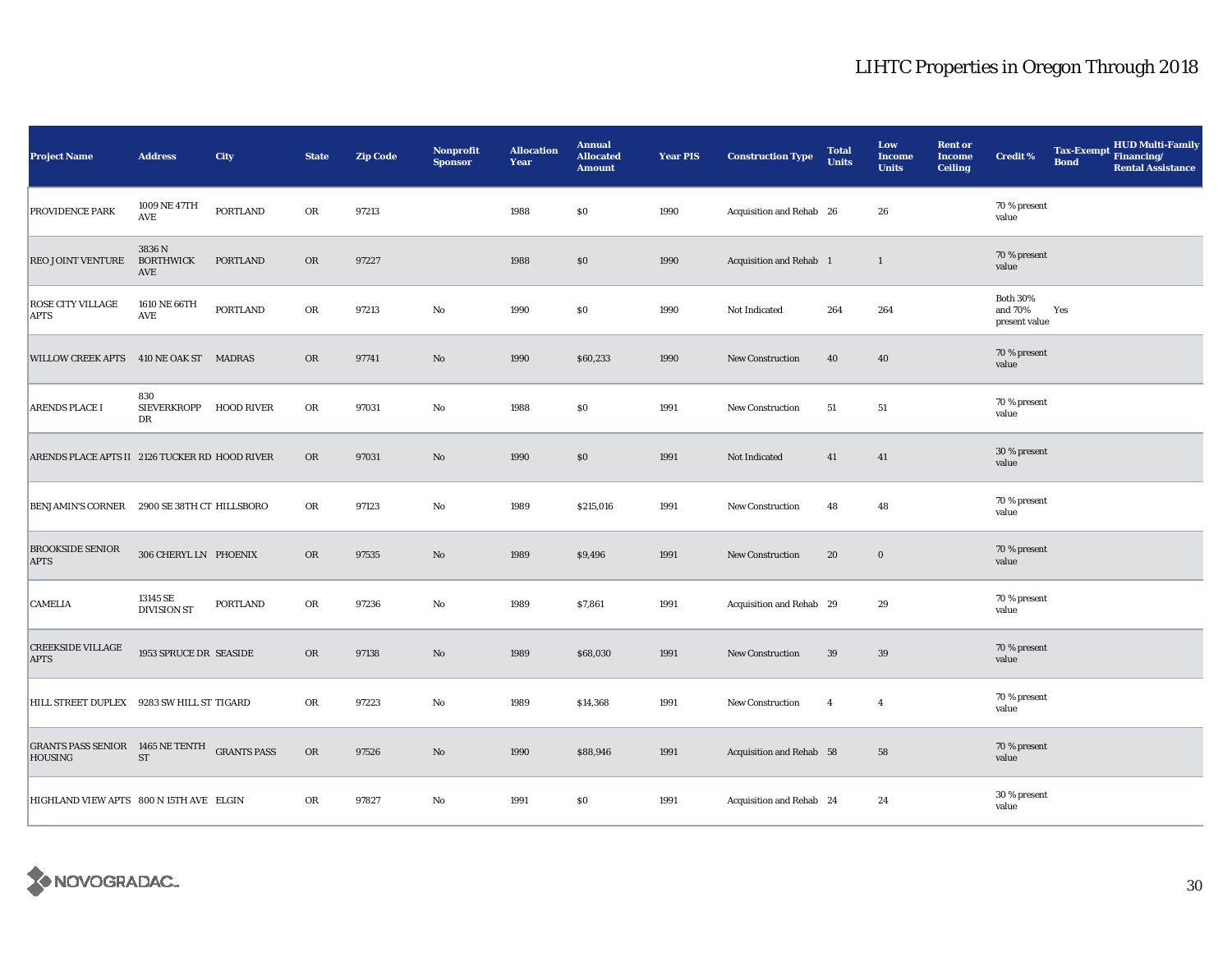| <b>Project Name</b>                         | <b>Address</b>                                                         | City           | <b>State</b> | <b>Zip Code</b> | Nonprofit<br><b>Sponsor</b> | <b>Allocation</b><br>Year | <b>Annual</b><br><b>Allocated</b><br><b>Amount</b> | <b>Year PIS</b> | <b>Construction Type</b> | <b>Total</b><br><b>Units</b> | Low<br><b>Income</b><br><b>Units</b> | <b>Rent or</b><br><b>Income</b><br><b>Ceiling</b> | <b>Credit %</b>                                       | <b>Tax-Exempt</b><br><b>Bond</b> | <b>HUD Multi-Family</b><br>Financing/<br><b>Rental Assistance</b> |
|---------------------------------------------|------------------------------------------------------------------------|----------------|--------------|-----------------|-----------------------------|---------------------------|----------------------------------------------------|-----------------|--------------------------|------------------------------|--------------------------------------|---------------------------------------------------|-------------------------------------------------------|----------------------------------|-------------------------------------------------------------------|
| <b>HOLIDAY PARK</b><br><b>GARDENS</b>       | 1051 E PARK ST GRANTS PASS                                             |                | <b>OR</b>    | 97527           | $\rm No$                    | 1991                      | \$153,336                                          | 1991            | <b>New Construction</b>  | 124                          | 124                                  |                                                   | 70 % present<br>value                                 |                                  |                                                                   |
| <b>Tabby House Site 2</b>                   | 1122 TABBY LN MEDFORD                                                  |                | OR           | 97504           |                             | 1989                      | \$5,652                                            | 1991            | Acquisition and Rehab 1  |                              | $\mathbf{1}$                         |                                                   | 70 % present<br>value                                 |                                  |                                                                   |
| <b>Tabby House Site 3</b>                   | 1132 TABBY LN MEDFORD                                                  |                | OR           | 97504           |                             | 1989                      | \$5,652                                            | 1991            | Acquisition and Rehab 1  |                              | $\mathbf{1}$                         |                                                   | 70 % present<br>value                                 |                                  |                                                                   |
| <b>Woodrow Lane House</b>                   | 1193 WOODROW $\,$ MEDFORD<br><b>LN</b>                                 |                | OR           | 97504           | $\rm No$                    | 1989                      | \$1,796                                            | 1991            | Acquisition and Rehab 1  |                              | 1                                    |                                                   | 70 % present<br>value                                 |                                  |                                                                   |
| <b>MEADOW GLEN</b>                          | 4210 MAROLF PL TILLAMOOK                                               |                | <b>OR</b>    | 97141           | No                          | 1990                      | \$60,986                                           | 1991            | <b>New Construction</b>  | 31                           | 31                                   |                                                   | 70 % present<br>value                                 |                                  |                                                                   |
| RILEY HILL<br>CONSTRUCTION                  | 1064 NW SIXTH ONTARIO<br>AVE                                           |                | OR           | 97914           | No                          | 1992                      | \$26,326                                           | 1991            | New Construction         | 8                            | 8                                    |                                                   | $70\,\%$ present $\overline{\phantom{1}}$ No<br>value |                                  |                                                                   |
| <b>GRESHAM VILLAGE</b><br><b>SQUARE</b>     | 1625 SE<br><b>ROBERTS DR</b>                                           | <b>GRESHAM</b> | <b>OR</b>    | 97080           | Yes                         | 1991                      | \$277,203                                          | 1991            | New Construction         | 71                           | $\bf{0}$                             |                                                   | 70 % present<br>value                                 |                                  |                                                                   |
| <b>WINTERGREEN APTS</b>                     | 2050 SW<br><b>TIMBER AVE</b>                                           | <b>REDMOND</b> | OR           | 97756           | No                          | 1990                      | \$41,440                                           | 1991            | New Construction         | 24                           | 24                                   |                                                   | 70 % present<br>value                                 |                                  |                                                                   |
| WOODSPRING APTS                             | $16100$ SW $113\mathrm{TH}$ $_\mathrm{TIGARD}$<br>$\operatorname{AVE}$ |                | OR           | 97224           | $\rm No$                    | 1990                      | \$735,738                                          | 1991            | New Construction         | 172                          | 172                                  |                                                   | 70 % present<br>value                                 |                                  |                                                                   |
| <b>ALDER HOUSE</b>                          | 523 SW 13TH<br>AVE                                                     | PORTLAND       | OR           | 97205           | $\rm No$                    | 1991                      | \$443,669                                          | 1992            | New Construction         | 132                          | 132                                  |                                                   | 70 % present<br>value                                 |                                  |                                                                   |
| <b>BELLEAU WOOD</b>                         | 14914 SW TRACY BEAVERTON<br><b>ANN CT</b>                              |                | OR           | 97007           | $\mathbf{No}$               | 1990                      | \$276,771                                          | 1992            | <b>New Construction</b>  | 64                           | 64                                   |                                                   | 70 % present<br>value                                 |                                  |                                                                   |
| ENGLEWOOD WEST                              | 1068 PARK AVE SALEM<br>NE                                              |                | OR           | 97301           | Yes                         | 1991                      | \$181,796                                          | 1992            | <b>New Construction</b>  | 54                           | 54                                   |                                                   | 70 % present<br>value                                 |                                  |                                                                   |
| FRANKLIN PLACE APTS 317 ECOLS ST S MONMOUTH |                                                                        |                | <b>OR</b>    | 97361           | No                          | 1992                      | \$72,670                                           | 1992            | <b>New Construction</b>  | 34                           | 34                                   |                                                   | 70 % present<br>value                                 |                                  |                                                                   |

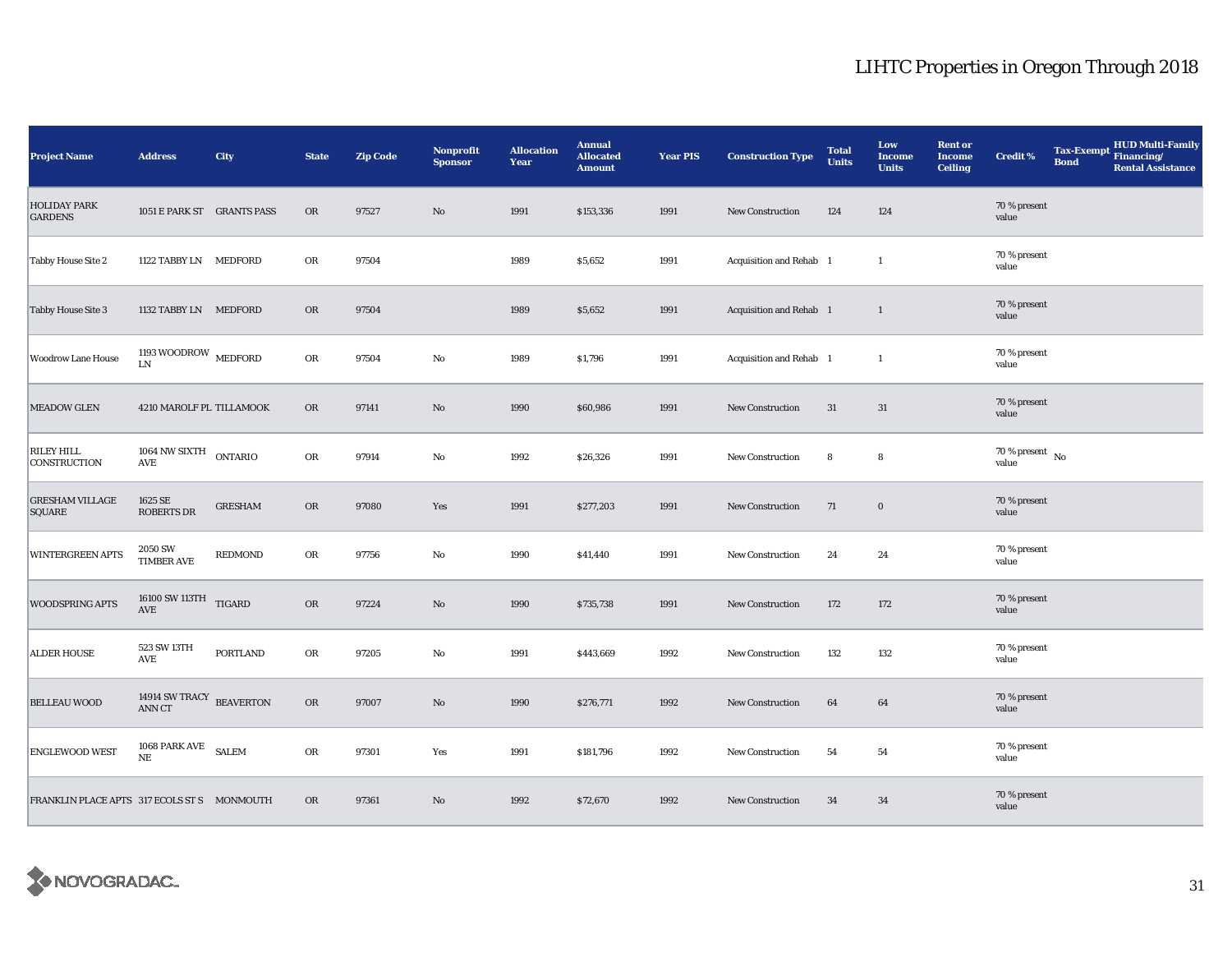| <b>Project Name</b>                       | <b>Address</b>                                   | City               | <b>State</b> | <b>Zip Code</b> | <b>Nonprofit</b><br><b>Sponsor</b> | <b>Allocation</b><br>Year | <b>Annual</b><br><b>Allocated</b><br><b>Amount</b> | <b>Year PIS</b> | <b>Construction Type</b> | <b>Total</b><br><b>Units</b> | Low<br><b>Income</b><br><b>Units</b> | <b>Rent or</b><br><b>Income</b><br><b>Ceiling</b> | Credit %                            | <b>Tax-Exempt</b><br><b>Bond</b> | <b>HUD Multi-Family</b><br>Financing/<br><b>Rental Assistance</b> |
|-------------------------------------------|--------------------------------------------------|--------------------|--------------|-----------------|------------------------------------|---------------------------|----------------------------------------------------|-----------------|--------------------------|------------------------------|--------------------------------------|---------------------------------------------------|-------------------------------------|----------------------------------|-------------------------------------------------------------------|
| <b>KING'S GARDEN</b>                      | $2700$ NE $205\mathrm{TH}$<br>AVE                | <b>FAIRVIEW</b>    | OR           | 97024           | Yes                                | 1991                      | \$561,247                                          | 1992            | New Construction         | 152                          | 152                                  |                                                   | 70 % present<br>value               |                                  |                                                                   |
| <b>LANCASTER TERRACE</b>                  | 4510N<br>NEWCASTLE CIR SALEM<br>$\rm NE$         |                    | <b>OR</b>    | 97305           | No                                 | 1991                      | \$397,513                                          | 1992            | New Construction         | 104                          | 104                                  |                                                   | 70 % present<br>value               |                                  |                                                                   |
| <b>MARY SKINNER APTS</b>                  | 335 W SECOND<br>$\mathbf{AVE}$                   | <b>EUGENE</b>      | ${\rm OR}$   | 97401           | Yes                                | 1991                      | \$85,528                                           | 1992            | New Construction         | 40                           | 40                                   |                                                   | 70 % present<br>value               |                                  |                                                                   |
| MOUNTAIN CREST<br><b>APTS</b>             | $607$ SW SECOND $\quad$ ENTERPRISE<br>${\rm ST}$ |                    | OR           | 97828           | Yes                                | 1991                      | \$50,817                                           | 1992            | Acquisition and Rehab 45 |                              | $\bf{0}$                             |                                                   | $70\,\%$ present $${\rm No}$$ value |                                  |                                                                   |
| <b>SALLY MCCRACKEN</b><br><b>BUILDING</b> | 220 NW SIXTH<br>$\operatorname{AVE}$             | <b>PORTLAND</b>    | OR           | 97209           | No                                 | 1989                      | \$99,943                                           | 1992            | Acquisition and Rehab 95 |                              | 95                                   |                                                   | 70 % present<br>value               |                                  |                                                                   |
| <b>SHORELINE</b>                          | <b>4 NW SECOND</b><br>$\operatorname{AVE}$       | <b>PORTLAND</b>    | OR           | 97209           | Yes                                | 1990                      | \$169,599                                          | 1992            | New Construction         | 63                           | 62                                   |                                                   | 70 % present<br>value               |                                  |                                                                   |
| <b>BRISTOL WOODS</b><br>PHASES I & II     | 1201 NE EIGHTH $\,$ GRESHAM<br>${\rm ST}$        |                    | OR           | 97030           | No                                 | 1991                      | \$489,477                                          | 1993            | New Construction         | 240                          | 240                                  |                                                   | 70 % present<br>value               |                                  |                                                                   |
| <b>HERITAGE PLACE</b>                     | 2915 NE<br><b>HEMBREE ST</b>                     | <b>MCMINNVILLE</b> | <b>OR</b>    | 97128           | $\rm No$                           | 1991                      | \$245,649                                          | 1993            | New Construction         | 60                           | 60                                   |                                                   | 70 % present $\,$ No $\,$<br>value  |                                  |                                                                   |
| HIGHLAND MANOR<br><b>ANNEX</b>            | $1237\,\mathrm{HIGHLAND}$ SALEM AVE NE           |                    | OR           | 97301           | $\mathbf{No}$                      | 1992                      | \$14,511                                           | 1993            | New Construction         | $\overline{4}$               | $\overline{4}$                       |                                                   | 70 % present<br>value               |                                  |                                                                   |
| <b>MAYFIELD COURT</b>                     | 17675 SE PINE ST PORTLAND                        |                    | <b>OR</b>    | 97233           | Yes                                | 1992                      | \$0                                                | 1993            | <b>New Construction</b>  | 30                           | 30                                   |                                                   | 70 % present<br>value               |                                  |                                                                   |
| MCKENZIE MEADOW<br><b>APTS</b>            | 715 OAKDALE<br>AVE                               | SPRINGFIELD        | OR           | 97477           | No                                 | 1991                      | \$513,900                                          | 1993            | New Construction         | 100                          | 100                                  |                                                   | 70 % present<br>value               |                                  |                                                                   |
| <b>OAK VIEW</b><br><b>CONGREGATE CARE</b> | 401 NE<br><b>ANDERSON ST</b>                     | <b>GRANTS PASS</b> | <b>OR</b>    | 97526           | No                                 | 1992                      | \$92,265                                           | 1993            | New Construction         | 60                           | 60                                   |                                                   | 70 % present<br>value               |                                  |                                                                   |
| <b>ORCHARD PARK APTS</b>                  | 4100 KACEY CIR SALEM<br>NE                       |                    | OR           | 97305           | No                                 | 1991                      | \$1,129,797                                        | 1993            | New Construction         | 224                          | 224                                  |                                                   | 70 % present<br>value               |                                  |                                                                   |

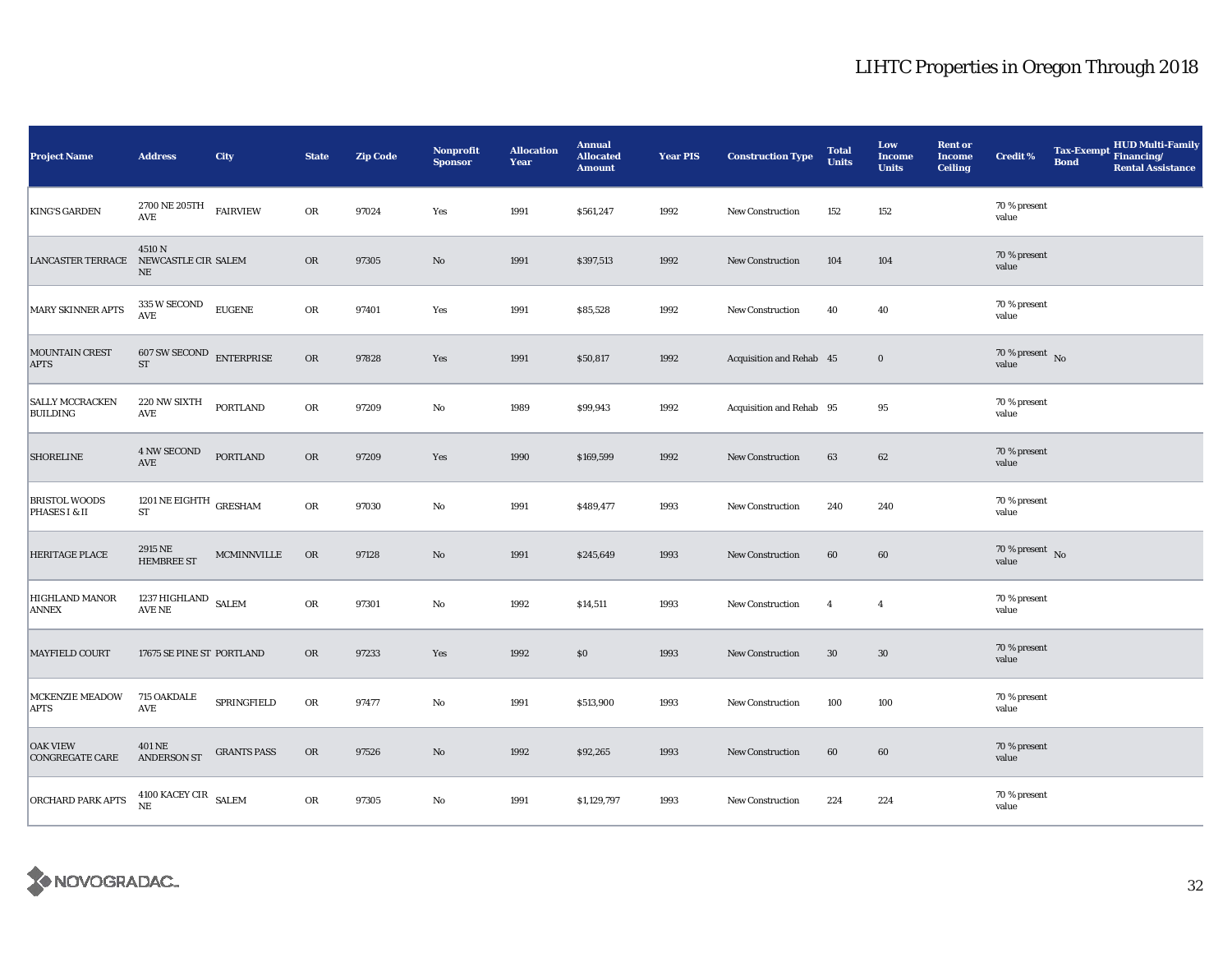| <b>Project Name</b>                        | <b>Address</b>                      | City                | <b>State</b> | <b>Zip Code</b> | Nonprofit<br><b>Sponsor</b> | <b>Allocation</b><br>Year | <b>Annual</b><br><b>Allocated</b><br><b>Amount</b> | <b>Year PIS</b> | <b>Construction Type</b>  | <b>Total</b><br><b>Units</b> | Low<br><b>Income</b><br><b>Units</b> | <b>Rent or</b><br><b>Income</b><br><b>Ceiling</b> | <b>Credit %</b>                                       | <b>Tax-Exempt</b><br><b>Bond</b> | <b>HUD Multi-Family</b><br>Financing/<br><b>Rental Assistance</b> |
|--------------------------------------------|-------------------------------------|---------------------|--------------|-----------------|-----------------------------|---------------------------|----------------------------------------------------|-----------------|---------------------------|------------------------------|--------------------------------------|---------------------------------------------------|-------------------------------------------------------|----------------------------------|-------------------------------------------------------------------|
| <b>PARKVIEW APTS</b>                       | 419 S MAIN AVE WARRENTON            |                     | <b>OR</b>    | 97146           | Yes                         | 1991                      | \$193,676                                          | 1993            | <b>New Construction</b>   | 36                           | ${\bf 36}$                           |                                                   | 70 % present<br>value                                 |                                  |                                                                   |
| <b>SAGE COURT</b>                          | 1300 W<br>SUNLAND AVE               | <b>HERMISTON</b>    | OR           | 97838           | Yes                         | 1992                      | \$0                                                | 1993            | New Construction          | $35\,$                       | $35\,$                               |                                                   | 70 % present<br>value                                 |                                  |                                                                   |
| <b>SOUTHVIEW TERRACE</b>                   | 375 FAIRVIEW<br>AVE SE              | <b>SALEM</b>        | ${\sf OR}$   | 97302           | Yes                         | 1992                      | \$266,426                                          | 1993            | New Construction          | 60                           | 60                                   |                                                   | 70 % present<br>value                                 |                                  |                                                                   |
| <b>STONEYBROOK</b>                         | 933 NW CANAL<br><b>BLVD</b>         | REDMOND             | OR           | 97756           | Yes                         | 1992                      | \$197,606                                          | 1993            | New Construction          | 50                           | 40                                   |                                                   | 70 % present<br>value                                 |                                  |                                                                   |
| TUALATIN VIEW APTS I BOONES FERRY PORTLAND | 18480 SW<br>RD                      |                     | <b>OR</b>    | 97224           | $\mathbf{No}$               | 1991                      | \$227,551                                          | 1993            | Not Indicated             | 210                          | 210                                  |                                                   | 70 % present<br>value                                 |                                  |                                                                   |
| VILLAGE EAST APTS                          | 108 VILLAGE E<br>WAY SE             | <b>SALEM</b>        | OR           | 97317           | $\rm No$                    | 1992                      | \$0                                                | 1993            | New Construction          | 112                          | 112                                  |                                                   | 70 % present<br>value                                 |                                  |                                                                   |
| <b>ELDERLY HOUSING</b>                     | 1529 SW 12TH<br>AVE                 | <b>PORTLAND</b>     | OR           | 97201           | Yes                         | 1992                      | \$0                                                | 1994            | New Construction          | 120                          | 120                                  |                                                   | 70 % present<br>value                                 |                                  |                                                                   |
| <b>ELK CREEK TERRACE</b><br><b>APTS</b>    | <b>357 ELK CREEK</b><br>RD          | <b>CANNON BEACH</b> | OR           | 97110           | Yes                         | 1992                      | \$227,273                                          | 1994            | New Construction          | ${\bf 36}$                   | ${\bf 36}$                           |                                                   | 70 % present<br>value                                 |                                  |                                                                   |
| HAZELTINE APTS                             | $302$ NW SECOND $\,$ ENTERPRISE ST  |                     | OR           | 97828           | $\rm No$                    | 1993                      | \$8,437                                            | 1994            | New Construction          | $\bf 6$                      | $6\phantom{.0}$                      |                                                   | 70 % present<br>value                                 |                                  |                                                                   |
| <b>HELEN ANN</b><br><b>SWINDELLS BLDG</b>  | <b>10 NW</b><br><b>BROADWAY</b>     | PORTLAND            | OR           | 97209           | Yes                         | 1992                      | \$383,953                                          | 1994            | Acquisition and Rehab 102 |                              | 102                                  |                                                   | $70\,\%$ present $\overline{\phantom{1}}$ No<br>value |                                  |                                                                   |
| <b>MADRAS ESTATES</b>                      | 242 SW THIRD<br>$\operatorname{ST}$ | <b>MADRAS</b>       | OR           | 97741           | No                          | 1993                      | \$45,372                                           | 1994            | New Construction          | 23                           | 23                                   |                                                   | 70 % present<br>value                                 |                                  |                                                                   |
| <b>MORRISON PARK</b>                       | <b>803 SW</b><br><b>MORRISON ST</b> | PORTLAND            | OR           | 97205           | $\mathbf{No}$               | 1991                      | \$302,145                                          | 1994            | Acquisition and Rehab 59  |                              | $\bf{0}$                             |                                                   | 70 % present<br>value                                 |                                  |                                                                   |
| MOUNTAIN GLEN APTS 155 PIONEER DR HEPPNER  |                                     |                     | <b>OR</b>    | 97836           | $\mathbf{N}\mathbf{o}$      | 1994                      | \$0                                                | 1994            | Acquisition and Rehab 24  |                              | 24                                   |                                                   | 30 % present<br>value                                 |                                  |                                                                   |

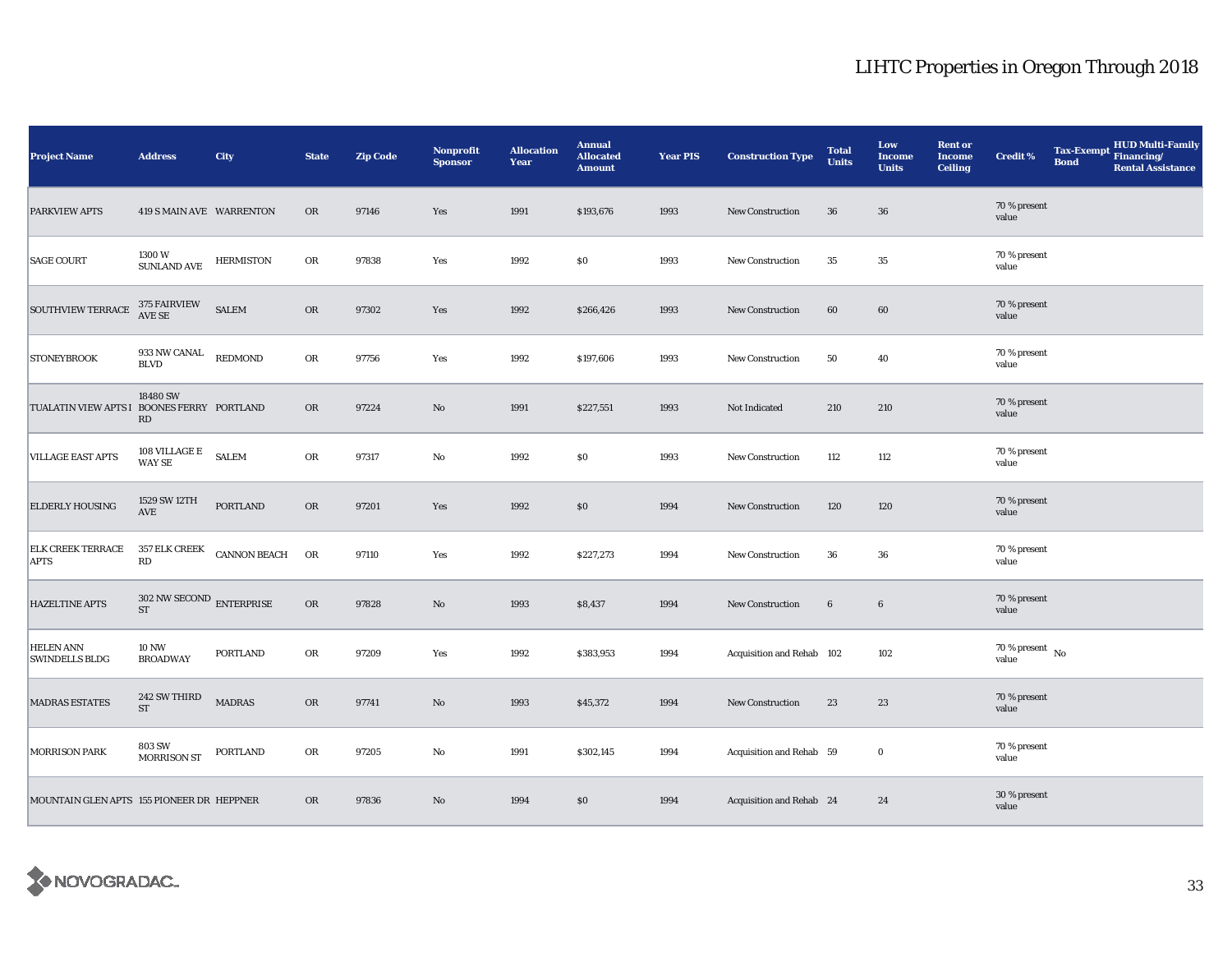| <b>Project Name</b>                                               | <b>Address</b>                                  | City                         | <b>State</b> | <b>Zip Code</b> | Nonprofit<br><b>Sponsor</b> | <b>Allocation</b><br>Year | <b>Annual</b><br><b>Allocated</b><br><b>Amount</b> | <b>Year PIS</b> | <b>Construction Type</b> | <b>Total</b><br><b>Units</b> | Low<br><b>Income</b><br><b>Units</b> | <b>Rent or</b><br><b>Income</b><br><b>Ceiling</b> | Credit %                                 | <b>Tax-Exempt</b><br><b>Bond</b> | <b>HUD Multi-Family</b><br>Financing/<br><b>Rental Assistance</b> |
|-------------------------------------------------------------------|-------------------------------------------------|------------------------------|--------------|-----------------|-----------------------------|---------------------------|----------------------------------------------------|-----------------|--------------------------|------------------------------|--------------------------------------|---------------------------------------------------|------------------------------------------|----------------------------------|-------------------------------------------------------------------|
| <b>PRINCETON COURT</b>                                            | $846\,\mathrm{W}$ PRINCETON AVE ROSEBURG        |                              | OR           | 97471           | Yes                         | 1992                      | \$134,240                                          | 1994            | <b>New Construction</b>  | 26                           | 26                                   |                                                   | 70 % present<br>value                    |                                  |                                                                   |
| REDMOND TRIANGLE<br><b>HOUSING</b>                                | 767 NW CANAL<br><b>BLVD</b>                     | <b>REDMOND</b>               | <b>OR</b>    | 97756           |                             | 1992                      | \$50,000                                           | 1994            | New Construction         | 25                           | $\bf 25$                             |                                                   | 70 % present<br>value                    |                                  |                                                                   |
| ROGUE VIEW GARDENS $\frac{1100 \text{ FRUTDALE}}{DR}$ GRANTS PASS |                                                 |                              | ${\sf OR}$   | 97527           | $\rm No$                    | 1993                      | \$0                                                | 1994            | <b>New Construction</b>  | 60                           | 60                                   |                                                   | 30 % present<br>value                    |                                  |                                                                   |
| <b>CEDARS</b>                                                     | $3157$ SE POWELL $\:$ GRESHAM VALLEY ${\rm RD}$ |                              | $_{\rm OR}$  | 97080           | Yes                         | 1992                      | \$0                                                | 1994            | New Construction         | 22                           | $\bf{22}$                            |                                                   | 70 % present<br>value                    |                                  |                                                                   |
| <b>WILLOW GLEN</b>                                                |                                                 | 1200 CHERRY ST CENTRAL POINT | <b>OR</b>    | 97502           | No                          | 1992                      | $\$0$                                              | 1994            | <b>New Construction</b>  | 74                           | 74                                   |                                                   | 70 % present<br>value                    |                                  |                                                                   |
| 12TH AVE TERRACE                                                  | 1515 SW 12TH<br>$\operatorname{AVE}$            | PORTLAND                     | <b>OR</b>    | 97201           | No                          | 1992                      | \$576,732                                          | 1994            | New Construction         | 119                          | 118                                  | 60% AMGI                                          | $70\%$ present No<br>value               |                                  |                                                                   |
| <b>JETTY SENIOR APTS</b>                                          | 426 SE JETTY<br>AVE                             | LINCOLN CITY                 | OR           | 97367           | Yes                         | 1992                      | \$71,241                                           | 1994            | New Construction         | 34                           | $33\,$                               | 60% AMGI                                          | $70\,\%$ present $\,$ No $\,$<br>value   |                                  |                                                                   |
| <b>KINNAMAN</b><br><b>TOWNHOMES</b>                               | 17400 SW<br><b>KINNAMAN RD</b>                  | <b>BEAVERTON</b>             | OR           |                 | Yes                         | 1994                      | \$177,145                                          | 1994            | New Construction         | 40                           | 40                                   | 60% AMGI                                          | $70\%$ present No<br>value               |                                  |                                                                   |
| <b>TUALATIN VIEW APTS</b><br>II                                   | 18480 SW<br><b>BOONES FERRY DURHAM</b><br>RD    |                              | OR           | 97224           | No                          | 1992                      | \$961,482                                          | 1994            | <b>New Construction</b>  | 210                          | 209                                  | 60% AMGI                                          | $70\,\%$ present $_{\, \rm No}$<br>value |                                  |                                                                   |
| <b>APPLEGATE TRAIL</b><br><b>APTS</b>                             | 4520 BRISTOL<br>AVE                             | KLAMATH FALLS OR             |              | 97603           | Yes                         | 1993                      | \$232,954                                          | 1995            | <b>New Construction</b>  | 50                           | 49                                   |                                                   | 70 % present<br>value                    |                                  |                                                                   |
| ARIEL GLEN APTS                                                   | 1700 SE<br><b>TEMPEST DR</b>                    | <b>BEND</b>                  | ${\rm OR}$   | 97702           | Yes                         | 1993                      | \$277,872                                          | 1995            | New Construction         | 70                           | 70                                   |                                                   | 70 % present<br>value                    |                                  |                                                                   |
| <b>BROOKLAWN APTS</b>                                             | 2070 QUEEN<br>AVE SW                            | <b>ALBANY</b>                | <b>OR</b>    | 97321           | $\rm No$                    | 1993                      | \$383,221                                          | 1995            | New Construction         | 79                           | 79                                   |                                                   | 70 % present<br>value                    |                                  |                                                                   |
| <b>CAMELLIA COURT</b>                                             | 601 SITKA AVE NEWBERG                           |                              | OR           | 97132           | Yes                         | 1994                      | \$153,900                                          | 1995            | New Construction         | 24                           | $\bf{0}$                             |                                                   | 70 % present<br>value                    |                                  |                                                                   |

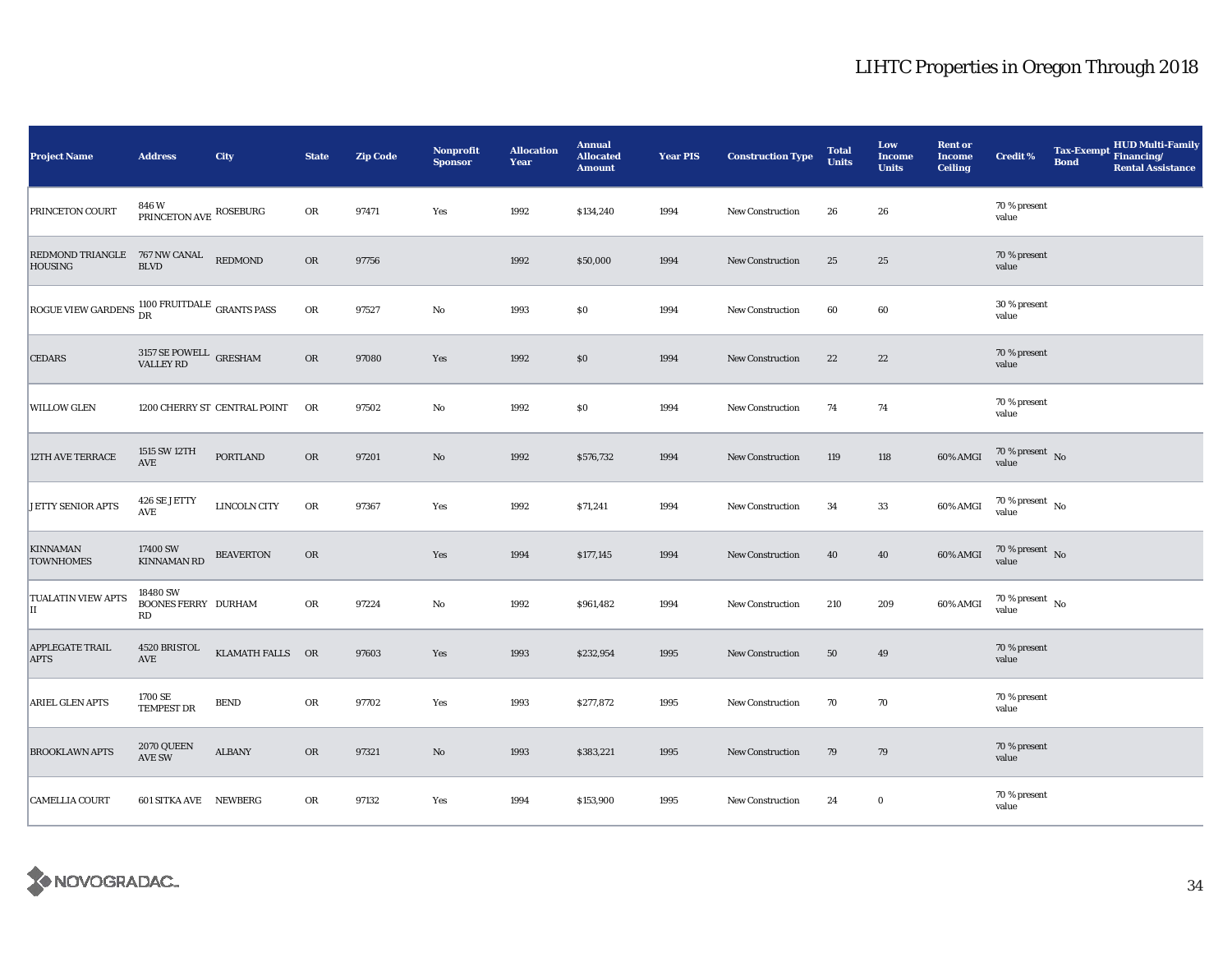| <b>Project Name</b>                     | <b>Address</b>                             | City               | <b>State</b> | <b>Zip Code</b> | Nonprofit<br><b>Sponsor</b> | <b>Allocation</b><br>Year | <b>Annual</b><br><b>Allocated</b><br><b>Amount</b> | <b>Year PIS</b> | <b>Construction Type</b> | <b>Total</b><br><b>Units</b> | Low<br><b>Income</b><br><b>Units</b> | <b>Rent or</b><br><b>Income</b><br><b>Ceiling</b> | <b>Credit %</b>       | <b>Tax-Exempt</b><br><b>Bond</b> | <b>HUD Multi-Family</b><br>Financing/<br><b>Rental Assistance</b> |
|-----------------------------------------|--------------------------------------------|--------------------|--------------|-----------------|-----------------------------|---------------------------|----------------------------------------------------|-----------------|--------------------------|------------------------------|--------------------------------------|---------------------------------------------------|-----------------------|----------------------------------|-------------------------------------------------------------------|
| <b>CEDAR MEADOWS</b><br>PHASES I & II   | <b>645 SE KANE DR GRESHAM</b>              |                    | <b>OR</b>    | 97080           | Yes                         | 1993                      | \$39,960                                           | 1995            | New Construction         | 19                           | 19                                   |                                                   | 70 % present<br>value |                                  |                                                                   |
| <b>DAWSON PARK PLAZA</b><br><b>APTS</b> | 113 N MORRIS ST PORTLAND                   |                    | ${\sf OR}$   | 97227           | $\mathbf{No}$               | 1995                      | \$190,812                                          | 1995            | New Construction         | 59                           | 59                                   |                                                   | 30 % present<br>value |                                  |                                                                   |
| <b>GABLE PARK</b>                       | 2544 GABLE RD ST HELENS                    |                    | <b>OR</b>    | 97051           | Yes                         | 1994                      | \$206,873                                          | 1995            | New Construction         | $32\,$                       | 32                                   |                                                   | 70 % present<br>value |                                  |                                                                   |
| <b>HARBECK VILLAGE</b>                  | 1760 HARBECK<br>RD                         | <b>GRANTS PASS</b> | OR           | 97527           | Yes                         | 1994                      | \$308,459                                          | 1995            | New Construction         | 48                           | 48                                   |                                                   | 70 % present<br>value |                                  |                                                                   |
| <b>HARVARD STREET</b><br><b>APTS</b>    | 1412 HARVARD<br>ST                         | <b>BANDON</b>      | OR           | 97411           | Yes                         | 1993                      | \$231,527                                          | 1995            | <b>New Construction</b>  | 66                           | 66                                   |                                                   | 70 % present<br>value |                                  |                                                                   |
| <b>HEALY HEIGHTS</b>                    | 1900 NE BEAR<br><b>CREEK RD</b>            | <b>BEND</b>        | ${\rm OR}$   | 97701           | Yes                         | 1993                      | \$404,587                                          | 1995            | New Construction         | 70                           | 70                                   |                                                   | 70 % present<br>value |                                  |                                                                   |
| <b>HILLCREST APTS</b>                   | 154 SUNSET DR ONTARIO                      |                    | <b>OR</b>    | 97914           | $\rm No$                    | 1994                      | \$68,340                                           | 1995            | New Construction         | 28                           | 28                                   |                                                   | 70 % present<br>value |                                  |                                                                   |
| <b>HOPE CIRCLE</b>                      | 342 HOPE LOOP EUGENE                       |                    | OR           | 97402           | Yes                         | 1994                      | \$95,200                                           | 1995            | New Construction         | 12                           | $12\,$                               |                                                   | 70 % present<br>value |                                  |                                                                   |
| <b>MADISON APTS</b>                     | <b>950 SW</b><br><b>MADISON ST</b>         | <b>MADRAS</b>      | OR           | 97741           | Yes                         | 1994                      | \$67,204                                           | 1995            | New Construction         | $30\,$                       | 30                                   |                                                   | 70 % present<br>value |                                  |                                                                   |
| <b>MORROW ESTATES</b>                   | 327 NE<br>MARSHALL<br><b>LOOP</b>          | <b>BOARDMAN</b>    | OR           | 97818           | Yes                         | 1993                      | \$180,000                                          | 1995            | <b>New Construction</b>  | 40                           | 40                                   |                                                   | 70 % present<br>value |                                  |                                                                   |
| PETER PAULSON APTS                      | 1530 SW 13TH<br><b>AVE</b>                 | <b>PORTLAND</b>    | OR           | 97201           | Yes                         | 1994                      | \$326,120                                          | 1995            | New Construction         | 92                           | 92                                   |                                                   | 70 % present<br>value |                                  |                                                                   |
| <b>RIDGE APTS</b>                       | 3232 SE HARBOR $_{\rm LINCOLN}$ CITY<br>DR |                    | OR           | 97367           | Yes                         | 1994                      | \$400,000                                          | 1995            | <b>New Construction</b>  | 80                           | 80                                   |                                                   | 70 % present<br>value |                                  |                                                                   |
| <b>RIVERSIDE APTS</b><br>(HOOD RIVER)   | 1600 NINTH CT HOOD RIVER                   |                    | <b>OR</b>    | 97031           | Yes                         | 1995                      | \$172,279                                          | 1995            | New Construction         | 26                           | 26                                   |                                                   | 70 % present<br>value |                                  |                                                                   |

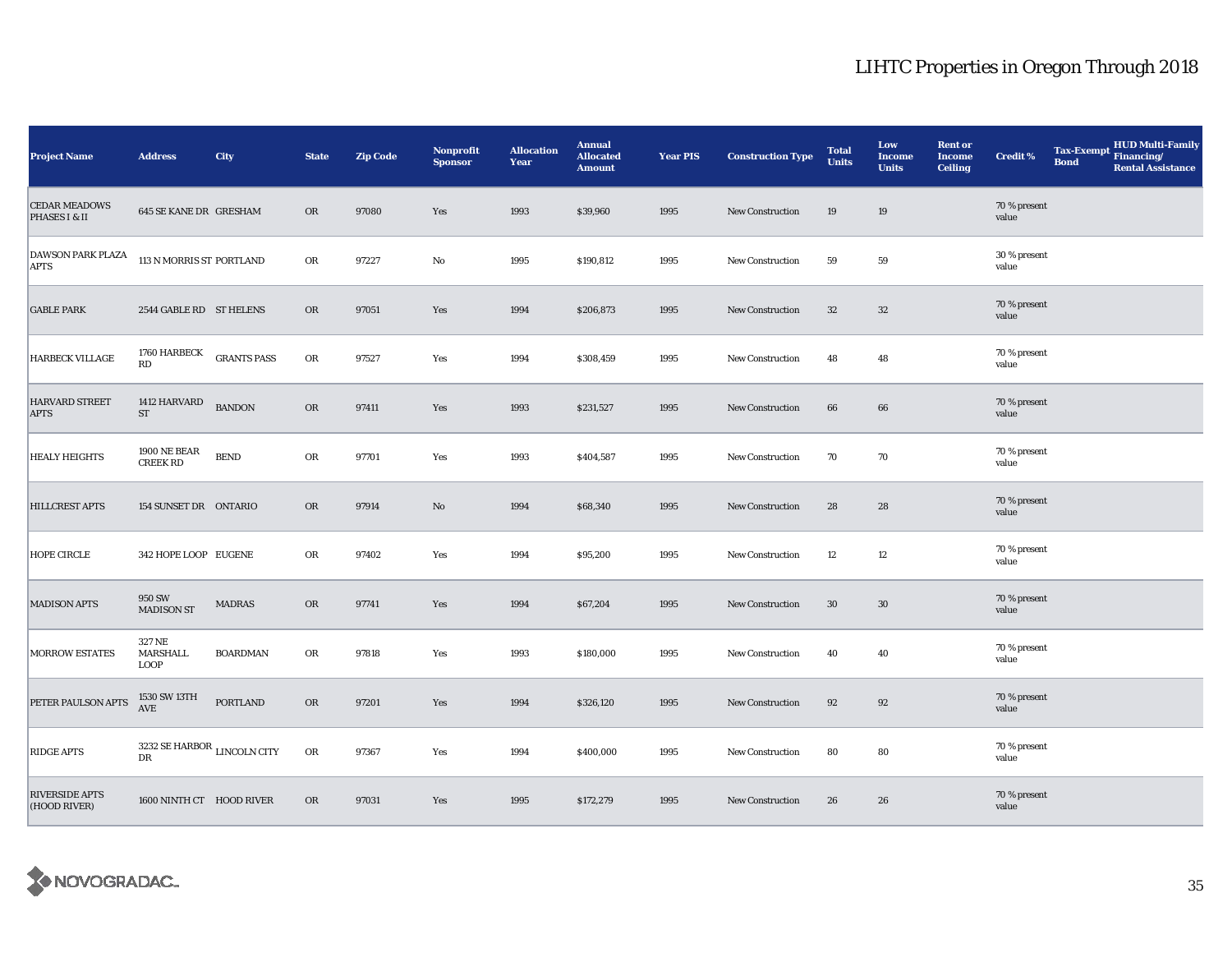| <b>Project Name</b>                        | <b>Address</b>                                   | City             | <b>State</b> | <b>Zip Code</b> | <b>Nonprofit</b><br><b>Sponsor</b> | <b>Allocation</b><br>Year | <b>Annual</b><br><b>Allocated</b><br><b>Amount</b> | <b>Year PIS</b> | <b>Construction Type</b>  | <b>Total</b><br><b>Units</b> | Low<br><b>Income</b><br><b>Units</b> | <b>Rent or</b><br><b>Income</b><br><b>Ceiling</b> | <b>Credit %</b>                        | <b>Tax-Exempt</b><br><b>Bond</b> | <b>HUD Multi-Family</b><br>Financing/<br><b>Rental Assistance</b> |
|--------------------------------------------|--------------------------------------------------|------------------|--------------|-----------------|------------------------------------|---------------------------|----------------------------------------------------|-----------------|---------------------------|------------------------------|--------------------------------------|---------------------------------------------------|----------------------------------------|----------------------------------|-------------------------------------------------------------------|
| <b>SALMON RUN</b>                          | <b>7035 NE ECHO</b><br>CT.                       | <b>NEWPORT</b>   | OR           | 97365           | Yes                                | 1993                      | \$210,000                                          | 1995            | New Construction          | 40                           | 40                                   |                                                   | 70 % present<br>value                  |                                  |                                                                   |
| <b>TAMARACK COURT</b>                      | 1613 21ST ST                                     | <b>LA GRANDE</b> | OR           | 97850           | Yes                                | 1995                      | \$87,816                                           | 1995            | New Construction          | $32\,$                       | 32                                   |                                                   | $30$ % present $\,$ $\rm Yes$<br>value |                                  |                                                                   |
| VILLA DE CLARA VISTA                       | 5300 NE CULLY<br>BLVD                            | <b>PORTLAND</b>  | ${\rm OR}$   | 97218           | Yes                                | 1993                      | \$297,728                                          | 1995            | Acquisition and Rehab 178 |                              | 178                                  |                                                   | 70 % present<br>value                  |                                  |                                                                   |
| <b>WALNUT PARK</b><br><b>DUPLEXES OLTC</b> | 1366 KELLER ST EUGENE                            |                  | OR           | 97404           | Yes                                | 1995                      | \$191,070                                          | 1995            | New Construction          | 32                           | $32\,$                               |                                                   | 70 % present<br>value                  |                                  |                                                                   |
| <b>WINDSONG SENIOR</b><br><b>APTS</b>      | 1365 SPRUCE ST FLORENCE                          |                  | OR           | 97439           | No                                 | 1994                      | \$56,675                                           | 1995            | <b>New Construction</b>   | 32                           | 32                                   |                                                   | 70 % present<br>value                  |                                  |                                                                   |
| ALBINA CORNER                              | <b>409 NE SAN</b><br><b>RAFAEL ST</b>            | PORTLAND         | OR           | 97212           | Yes                                | 1994                      | \$364,071                                          | 1996            | New Construction          | 48                           | 48                                   |                                                   | 70 % present<br>value                  |                                  |                                                                   |
| <b>BARNETT</b><br><b>TOWNHOMES</b>         | 1852 E BARNETT MEDFORD<br>$\mathbb{R}\mathbb{D}$ |                  | OR           | 97504           | Yes                                | 1994                      | \$648,856                                          | 1996            | New Construction          | 82                           | 82                                   |                                                   | 70 % present<br>value                  |                                  |                                                                   |
| <b>BELLA VISTA</b>                         | 1650 HOPE AVE HOOD RIVER                         |                  | OR           | 97031           | Yes                                | 1995                      | \$206,944                                          | 1996            | New Construction          | 28                           | 28                                   |                                                   | 70 % present<br>value                  |                                  |                                                                   |
| <b>CHERRY BLOSSOM</b>                      | 10570 SE<br><b>CHERRY</b><br><b>BLOSSOM DR</b>   | <b>PORTLAND</b>  | OR           | 97216           | $\rm No$                           | 1997                      | \$240,240                                          | 1996            | Acquisition and Rehab 120 |                              | 120                                  |                                                   | 30 % present<br>value                  |                                  |                                                                   |
| <b>CHERRY RIDGE</b>                        | 2295 SW<br>STURGES LN                            | <b>TROUTDALE</b> | <b>OR</b>    | 97060           | $\rm No$                           | 1997                      | \$246,360                                          | 1996            | <b>New Construction</b>   | 160                          | $\bf{0}$                             |                                                   | 30 % present<br>value                  |                                  |                                                                   |
| <b>HAWTHORNE VILLA</b>                     | 7709 SW<br><b>PFAFFLE ST</b>                     | <b>PORTLAND</b>  | OR           | 97223           | No                                 | 1997                      | \$181,142                                          | 1996            | New Construction          | 119                          | $\bf{0}$                             |                                                   | 30 % present<br>value                  |                                  |                                                                   |
| <b>KEARNEY HOUSE</b>                       | <b>850 NW 20TH</b><br>AVE                        | <b>PORTLAND</b>  | <b>OR</b>    | 97209           | Yes                                | 1995                      | \$395,000                                          | 1996            | New Construction          | 33                           | 33                                   |                                                   | 70 % present<br>value                  |                                  |                                                                   |
| <b>KINGSBERRY HEIGHTS</b>                  | 14290<br>MARJORIE LN                             | OREGON CITY      | OR           | 97045           | No                                 | 1993                      | \$486,034                                          | 1996            | New Construction          | 260                          | 260                                  |                                                   | 70 % present<br>value                  |                                  |                                                                   |

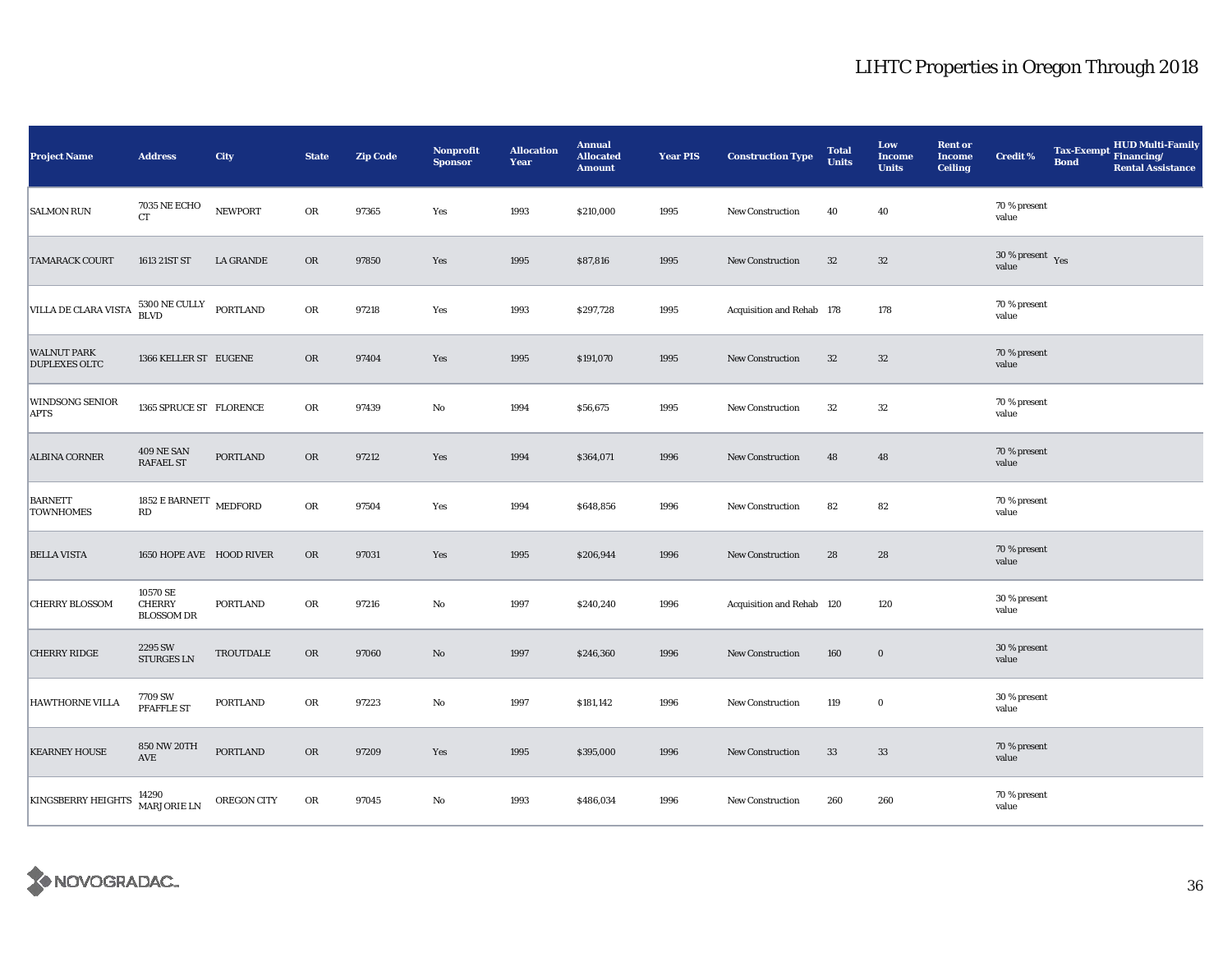| <b>Project Name</b>                                             | <b>Address</b>                                   | City                      | <b>State</b> | <b>Zip Code</b> | Nonprofit<br><b>Sponsor</b> | <b>Allocation</b><br>Year | <b>Annual</b><br><b>Allocated</b><br><b>Amount</b> | <b>Year PIS</b> | <b>Construction Type</b> | <b>Total</b><br><b>Units</b> | Low<br><b>Income</b><br><b>Units</b> | <b>Rent or</b><br><b>Income</b><br><b>Ceiling</b> | <b>Credit %</b>                           | <b>Tax-Exempt</b><br><b>Bond</b> | <b>HUD Multi-Family</b><br>Financing/<br><b>Rental Assistance</b> |
|-----------------------------------------------------------------|--------------------------------------------------|---------------------------|--------------|-----------------|-----------------------------|---------------------------|----------------------------------------------------|-----------------|--------------------------|------------------------------|--------------------------------------|---------------------------------------------------|-------------------------------------------|----------------------------------|-------------------------------------------------------------------|
| MAC MACDONALD                                                   | 1055 BENNETT<br>${\rm LN}$                       | <b>EUGENE</b>             | OR           | 97404           | Yes                         | 1995                      | \$114,414                                          | 1996            | <b>New Construction</b>  | 24                           | 24                                   |                                                   | 70 % present<br>value                     |                                  |                                                                   |
| <b>SUMMIT</b>                                                   | 90025 E<br><b>GOVERNMENT</b><br><b>CAMP LOOP</b> | <b>GOVERNMENT</b><br>CAMP | OR           | 97028           | No                          | 1994                      | \$147,626                                          | 1996            | New Construction         | 48                           | 48                                   |                                                   | 70 % present<br>value                     |                                  |                                                                   |
| VICTORIAN INN                                                   | 2621 E<br><b>BURNSIDE ST</b>                     | PORTLAND                  | <b>OR</b>    | 97214           | Yes                         | 1994                      | \$239,980                                          | 1996            | Acquisition and Rehab 60 |                              | $\bf{0}$                             |                                                   | 70 % present<br>value                     |                                  |                                                                   |
| <b>WILLAKENZIE</b><br><b>TOWNHOUSES</b>                         | 3190<br>WILLAKENZIE EUGENE<br>RD                 |                           | OR           | 97401           | Yes                         | 1994                      | \$181,177                                          | 1996            | New Construction         | 25                           | $25\,$                               |                                                   | 70 % present<br>value                     |                                  |                                                                   |
| WITHERSPOON COURT 1390 PENNOYER COTTAGE GROVE OR<br><b>APTS</b> | $\operatorname{AVE}$                             |                           |              | 97424           | Yes                         | 1995                      | \$101,900                                          | 1996            | <b>New Construction</b>  | 20                           | 20                                   |                                                   | 70 % present<br>value                     |                                  |                                                                   |
| <b>ALLEN FREEMONT</b><br><b>PLAZA</b>                           | 221 NE<br><b>FREMONT ST</b>                      | PORTLAND                  | OR           | 97212           | Yes                         | 1996                      | \$442,125                                          | 1997            | New Construction         | 64                           | 64                                   |                                                   | 70 % present<br>value                     |                                  |                                                                   |
| <b>ANKENY WOODS</b>                                             | 12016 SE<br><b>ANKENY ST</b>                     | <b>PORTLAND</b>           | <b>OR</b>    | 97216           | Yes                         | 1995                      | \$257,622                                          | 1997            | New Construction         | 42                           | 42                                   |                                                   | 70 % present<br>value                     |                                  |                                                                   |
| <b>BELMONT DAIRY</b>                                            | 3340 SE<br><b>MORRISON ST</b>                    | <b>PORTLAND</b>           | OR           | 97214           | $\mathbf{No}$               | 1995                      | \$500,000                                          | 1997            | New Construction         | 81                           | 81                                   |                                                   | 70 % present<br>value                     |                                  |                                                                   |
| <b>BETHANY MEADOWS I</b>                                        | 16140 NW<br>SPARTAN WAY                          | PORTLAND                  | OR           | 97229           | No                          | 1997                      | \$369,460                                          | 1997            | New Construction         | 208                          | 208                                  |                                                   | $30\,\%$ present $\,$ Yes value           |                                  |                                                                   |
| BLUE HERON HOLLOW CALIFORNIA                                    | 600<br>AVE                                       | <b>VERNONIA</b>           | OR           | 97064           | Yes                         | 1995                      | \$140,000                                          | 1997            | <b>New Construction</b>  | 26                           | 26                                   |                                                   | 70 % present<br>value                     |                                  |                                                                   |
| <b>EMPIRE PLACE APTS</b>                                        | 314 NW FIFTH<br>AVE                              | <b>PORTLAND</b>           | OR           | 97209           | $\rm No$                    | 1999                      | \$229,123                                          | 1997            | <b>New Construction</b>  | 70                           | 70                                   |                                                   | $30\,\%$ present $\,$ Yes value           |                                  |                                                                   |
| <b>FLOYD LIGHT APTS</b>                                         | 1031 SE 106TH<br>AVE                             | <b>PORTLAND</b>           | OR           | 97216           | No                          | 1996                      | \$52,557                                           | 1997            | <b>New Construction</b>  | 51                           | 23                                   |                                                   | $30\,\%$ present $\,$ $\rm{Yes}$<br>value |                                  |                                                                   |
| <b>HAILEY PLACE APTS</b>                                        | 600 SW 30TH ST PENDLETON                         |                           | <b>OR</b>    | 97801           | Yes                         | 1996                      | \$361,442                                          | 1997            | New Construction         | 48                           | 48                                   |                                                   | 70 % present<br>value                     |                                  |                                                                   |

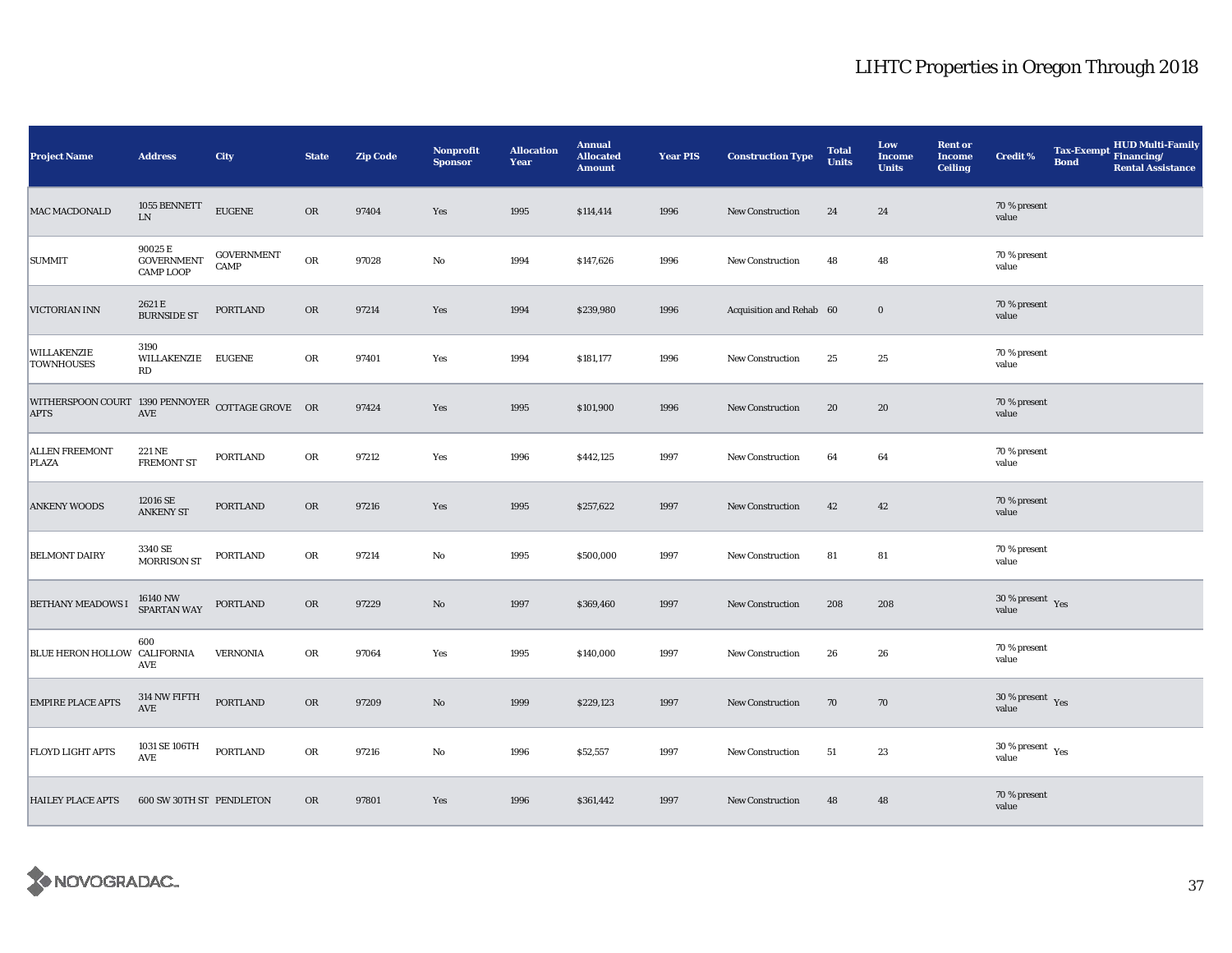| <b>Project Name</b>                    | <b>Address</b>                                             | City                        | <b>State</b> | <b>Zip Code</b> | Nonprofit<br><b>Sponsor</b> | <b>Allocation</b><br>Year | <b>Annual</b><br><b>Allocated</b><br><b>Amount</b> | <b>Year PIS</b> | <b>Construction Type</b> | <b>Total</b><br><b>Units</b> | Low<br><b>Income</b><br><b>Units</b> | <b>Rent or</b><br><b>Income</b><br><b>Ceiling</b> | <b>Credit %</b>                              | <b>Tax-Exempt</b><br><b>Bond</b> | <b>HUD Multi-Family</b><br>Financing/<br><b>Rental Assistance</b> |
|----------------------------------------|------------------------------------------------------------|-----------------------------|--------------|-----------------|-----------------------------|---------------------------|----------------------------------------------------|-----------------|--------------------------|------------------------------|--------------------------------------|---------------------------------------------------|----------------------------------------------|----------------------------------|-------------------------------------------------------------------|
| <b>KELLY PLACE APTS</b>                | 1215 NE KELLY<br>$\operatorname{AVE}$                      | <b>GRESHAM</b>              | OR           | 97030           | Yes                         | 1997                      | \$181,908                                          | 1997            | New Construction         | 20                           | 20                                   |                                                   | 70 % present<br>value                        |                                  |                                                                   |
| <b>LAUREL GARDENS</b><br><b>APTS</b>   | 1775 W 12TH AVE EUGENE                                     |                             | <b>OR</b>    | 97402           | Yes                         | 1996                      | \$212,206                                          | 1997            | <b>New Construction</b>  | 41                           | 41                                   |                                                   | 70 % present<br>value                        |                                  |                                                                   |
| <b>LENTS VILLAGE APTS</b>              | 10325 SE<br>HOLGATE BLVD                                   | PORTLAND                    | OR           | 97266           | Yes                         | 1996                      | \$367,927                                          | 1997            | New Construction         | 63                           | 63                                   |                                                   | 70 % present<br>value                        |                                  |                                                                   |
| <b>MISSION CREEK</b>                   | 51 UMATILLA<br><b>LOOP</b>                                 | PENDLETON                   | <b>OR</b>    | 97801           | Yes                         | 1995                      | \$357,426                                          | 1997            | <b>New Construction</b>  | 58                           | 58                                   |                                                   | 70 % present<br>value                        |                                  |                                                                   |
| <b>NEWELL CREEK APTS</b>               | 14155<br>BEAVERCREEK OREGON CITY<br>$\mathbf{R}\mathbf{D}$ |                             | OR           | 97045           | Yes                         | 1995                      | $\$0$                                              | 1997            | <b>New Construction</b>  | 125                          | 125                                  |                                                   | 70 % present $\rm\thinspace_{Yes}$<br>value  |                                  |                                                                   |
| <b>PARKVIEW VILLAGE</b><br><b>APTS</b> | 986 NW<br><b>FOURTH ST</b>                                 | <b>ONTARIO</b>              | <b>OR</b>    | 97914           | Yes                         | 1996                      | \$348,612                                          | 1997            | New Construction         | 48                           | 48                                   |                                                   | 70 % present<br>value                        |                                  |                                                                   |
| PEARL COURT APTS                       | 920 NW<br><b>KEARNEY ST</b>                                | <b>PORTLAND</b>             | OR           | 97209           | $\rm No$                    | 1998                      | \$502,479                                          | 1997            | <b>New Construction</b>  | 199                          | $\bf{0}$                             |                                                   | 30 % present<br>value                        |                                  |                                                                   |
| PIER PARK APTS                         | 8734N<br><b>COLUMBIA</b><br><b>BLVD</b>                    | <b>PORTLAND</b>             | <b>OR</b>    | 97203           | Yes                         | 1996                      | \$322,148                                          | 1997            | <b>New Construction</b>  | 164                          | 164                                  |                                                   | $30\,\%$ present $\,$ Yes value              |                                  |                                                                   |
| THE WESTSHORE                          | 222 SW PINE ST PORTLAND                                    |                             | OR           | 97204           | No                          | 1997                      | \$218,379                                          | 1997            | New Construction         | 113                          | 113                                  |                                                   | $30$ % present $\rm\thinspace\,Yes$<br>value |                                  |                                                                   |
| <b>RIVERSIDE APTS</b><br>(PRINEVILLE)  | 611 S MAIN ST PRINEVILLE                                   |                             | <b>OR</b>    | 97754           | Yes                         | 1995                      | \$173,368                                          | 1997            | New Construction         | 40                           | 40                                   |                                                   | 70 % present<br>value                        |                                  |                                                                   |
| SALMONBERRY KNOLL                      | 1250 S<br><b>WAHANNA RD</b>                                | <b>SEASIDE</b>              | OR           | 97138           | No                          | 1995                      | \$251,006                                          | 1997            | <b>New Construction</b>  | 36                           | 36                                   |                                                   | 70 % present<br>value                        |                                  |                                                                   |
| <b>SHOREWOOD APTS</b>                  |                                                            | 1121 SPRUCE ST CANNON BEACH | OR           | 97110           | $\rm No$                    | 1996                      | \$652,500                                          | 1997            | <b>New Construction</b>  | 34                           | 34                                   |                                                   | 70 % present<br>value                        |                                  |                                                                   |
| SIERRA VISTA APTS                      | 789 SIERRA DR ONTARIO                                      |                             | OR           | 97914           | Yes                         | 1996                      | \$255,000                                          | 1997            | New Construction         | 41                           | 40                                   |                                                   | 70 % present<br>value                        |                                  |                                                                   |

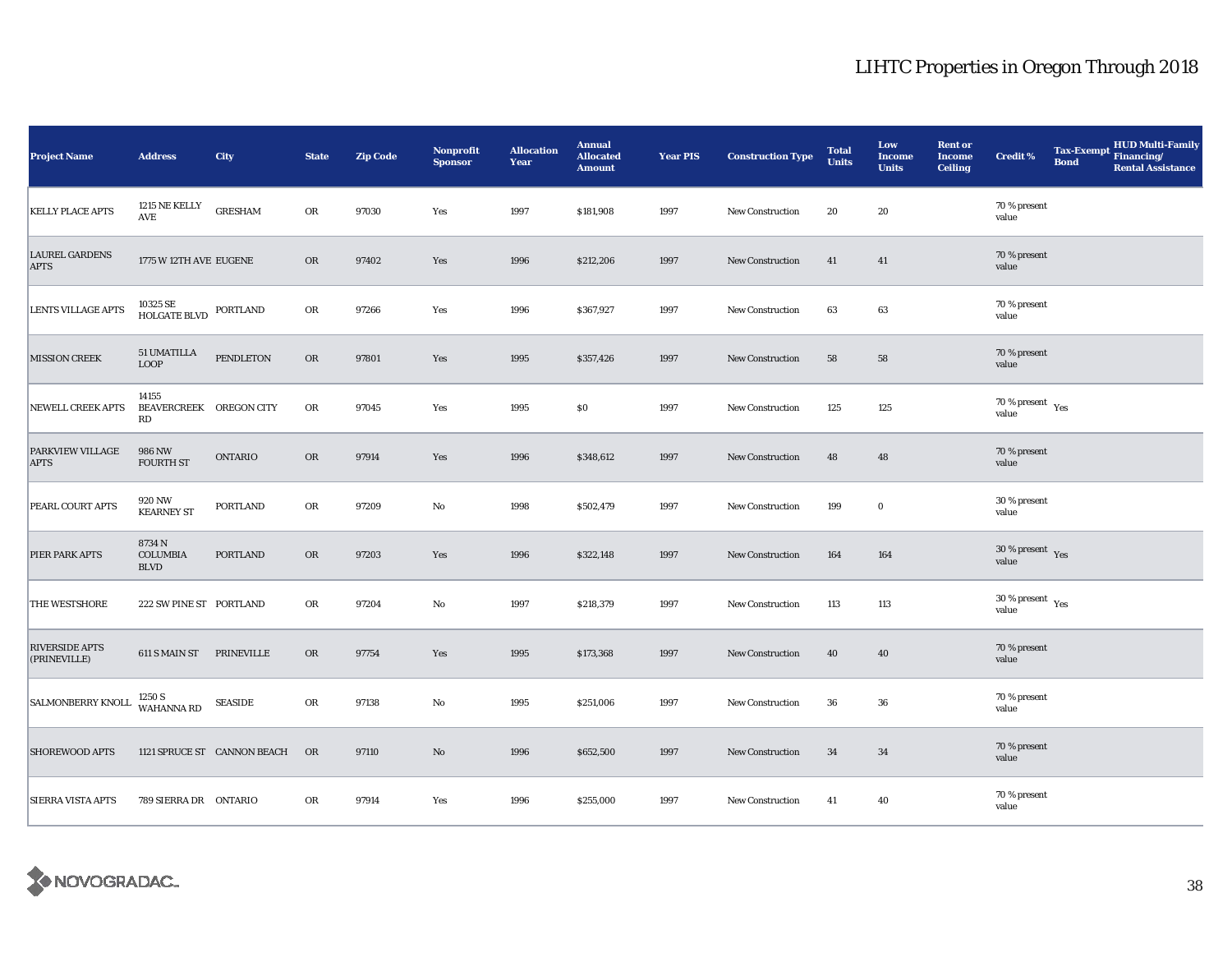| <b>Project Name</b>                                                 | <b>Address</b>                                   | City             | <b>State</b> | <b>Zip Code</b> | Nonprofit<br><b>Sponsor</b> | <b>Allocation</b><br>Year | <b>Annual</b><br><b>Allocated</b><br><b>Amount</b> | <b>Year PIS</b> | <b>Construction Type</b>                                                           | <b>Total</b><br><b>Units</b> | Low<br><b>Income</b><br><b>Units</b> | <b>Rent or</b><br><b>Income</b><br><b>Ceiling</b> | <b>Credit %</b>                           | <b>Tax-Exempt</b><br><b>Bond</b> | <b>HUD Multi-Family</b><br>Financing/<br><b>Rental Assistance</b> |
|---------------------------------------------------------------------|--------------------------------------------------|------------------|--------------|-----------------|-----------------------------|---------------------------|----------------------------------------------------|-----------------|------------------------------------------------------------------------------------|------------------------------|--------------------------------------|---------------------------------------------------|-------------------------------------------|----------------------------------|-------------------------------------------------------------------|
| <b>SUNSET APTS</b><br>(ONTARIO)                                     | 82 SUNSET DR ONTARIO                             |                  | <b>OR</b>    | 97914           | $\rm No$                    | 1995                      | \$35,800                                           | 1997            | <b>New Construction</b>                                                            | 9                            | 9                                    |                                                   | 70 % present<br>value                     |                                  |                                                                   |
| <b>SUNSET APTS</b><br>(ROSEBURG)                                    | 1788 NE SUNSET ROSEBURG<br><b>ST</b>             |                  | OR           | 97470           | Yes                         | 1995                      | \$205,278                                          | 1997            | New Construction                                                                   | 31                           | 31                                   |                                                   | 70 % present<br>value                     |                                  |                                                                   |
| <b>TERRACE VIEW APTS</b>                                            | 6685 SW<br><b>SAGERT ST</b>                      | <b>TUALATIN</b>  | <b>OR</b>    | 97062           | $\rm No$                    | 1997                      | \$178,258                                          | 1997            | Acquisition and Rehab 100                                                          |                              | $\bf{0}$                             |                                                   | 30 % present<br>value                     |                                  |                                                                   |
| VINE STREET COURTS<br>PHASES I & II                                 | 2166 NE VINE ST ROSEBURG                         |                  | OR           | 97470           | Yes                         | 1995                      | \$425,485                                          | 1997            | New Construction                                                                   | 70                           | 70                                   |                                                   | 70 % present<br>value                     |                                  |                                                                   |
| WEST PARK PLACE APTS $_{\rm ST}^{1750\ {\rm W\, TENTH}}$ THE DALLES |                                                  |                  | $_{\rm OR}$  | 97058           | Yes                         | 1996                      | \$186,500                                          | 1997            | <b>New Construction</b>                                                            | 25                           | 25                                   |                                                   | 70 % present<br>value                     |                                  |                                                                   |
| WILLOW CREEK COMMO ALEXANDER ST ALOHA                               |                                                  |                  | ${\rm OR}$   | 97003           | Yes                         | 1995                      | \$499,000                                          | 1997            | New Construction                                                                   | 120                          | 120                                  |                                                   | 70 % present<br>value                     |                                  |                                                                   |
| <b>WIND RIVER PLACE</b><br><b>APTS</b>                              | 955<br>SIEVERKROPP HOOD RIVER<br>DR              |                  | <b>OR</b>    | 97031           | $\rm No$                    | 1995                      | \$197,896                                          | 1997            | New Construction                                                                   | 32                           | 32                                   |                                                   | 70 % present<br>value                     |                                  |                                                                   |
| PARKWAY VILLAGE APT: <sup>3143</sup> SEVENTH                        |                                                  | <b>SALEM</b>     | OR           | 97303           | Yes                         | 1999                      | \$479,924                                          | 1997            | Both New Construction 124<br>and $\ensuremath{\mathrm{A}}/\ensuremath{\mathrm{R}}$ |                              | 100                                  | 60% AMGI                                          | 70 % present $\,$ No $\,$<br>value        |                                  |                                                                   |
| 30TH PL DUPLEX                                                      | 204 30TH PL SE ALBANY                            |                  | <b>OR</b>    | 97322           | No                          | 1988                      | \$0                                                | 1998            | <b>Acquisition and Rehab</b> 2                                                     |                              | $\boldsymbol{2}$                     |                                                   | 70 % present $\,$ No $\,$<br>value        |                                  |                                                                   |
| <b>ABBEY HEIGHTS</b>                                                | 219 12TH ST                                      | <b>LAFAYETTE</b> | OR           | 97127           | Yes                         | 1996                      | \$201,701                                          | 1998            | <b>New Construction</b>                                                            | $32\,$                       | 31                                   |                                                   | 70 % present<br>value                     |                                  |                                                                   |
| ASHLEY SENIOR CENTEI 2301 SISKIYOU                                  |                                                  | <b>ASHLAND</b>   | $_{\rm OR}$  | 97520           | $\rm No$                    | 1989                      | $\$0$                                              | 1998            | New Construction                                                                   | 61                           | 61                                   |                                                   | $70\,\%$ present $\,$ No value            |                                  |                                                                   |
| <b>BERRY RIDGE APTS</b>                                             | $2711\,\mathrm{W}$ POWELL GRESHAM<br><b>BLVD</b> |                  | OR           | 97030           | No                          | 1999                      | \$465,835                                          | 1998            | <b>New Construction</b>                                                            | 248                          | 248                                  |                                                   | $30\,\%$ present $\,$ $\rm{Yes}$<br>value |                                  |                                                                   |
| BETHANY MEADOWS II 16145 NW WAY                                     |                                                  | PORTLAND         | OR           | 97229           | $\rm No$                    | 1999                      | \$247,481                                          | 1998            | New Construction                                                                   | 132                          | 132                                  |                                                   | $30\,\%$ present $\,$ Yes value           |                                  |                                                                   |

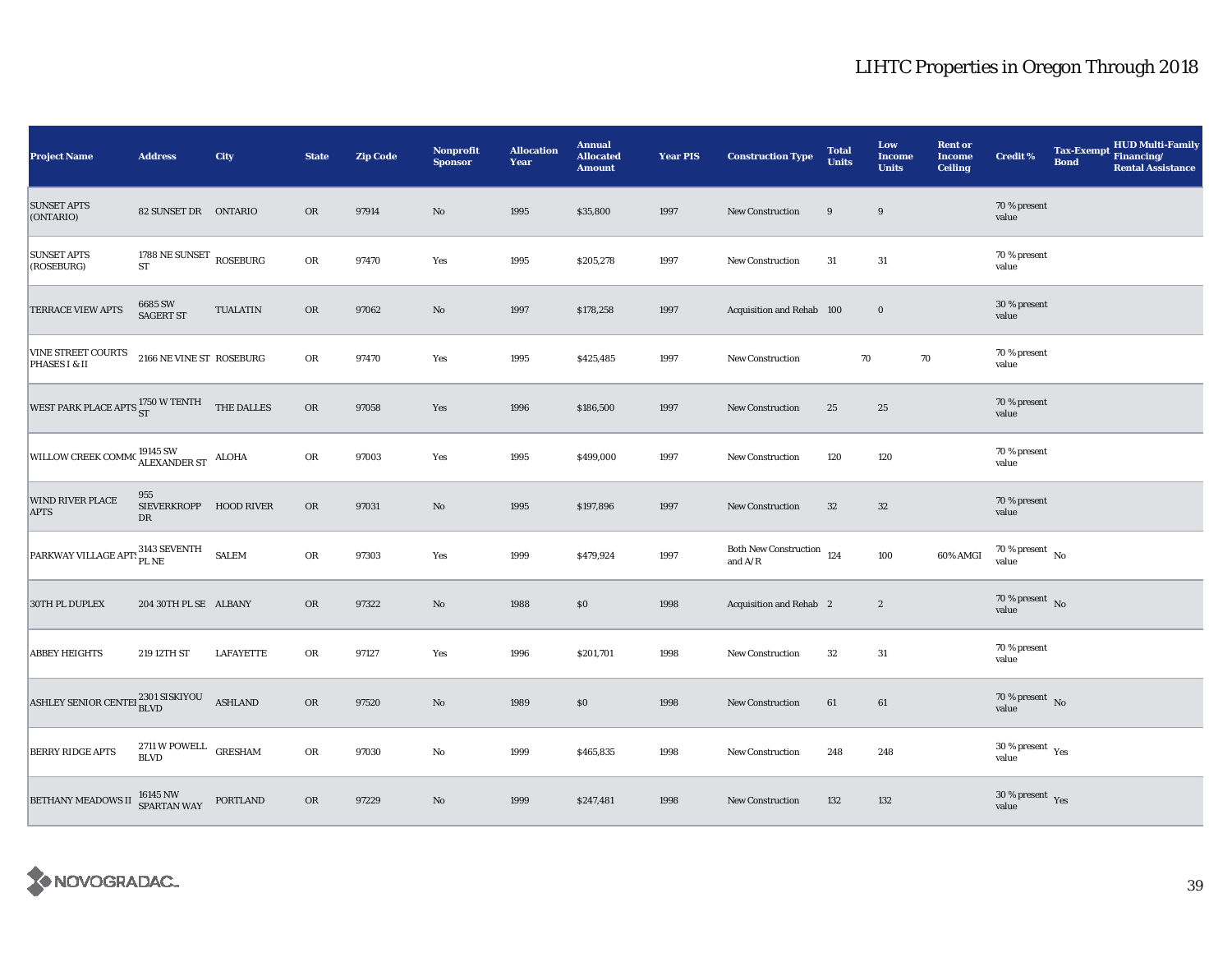| <b>Project Name</b>                                               | <b>Address</b>                      | City                         | <b>State</b> | <b>Zip Code</b> | Nonprofit<br><b>Sponsor</b> | <b>Allocation</b><br>Year | <b>Annual</b><br><b>Allocated</b><br><b>Amount</b> | <b>Year PIS</b> | <b>Construction Type</b> | <b>Total</b><br><b>Units</b> | Low<br><b>Income</b><br><b>Units</b> | <b>Rent or</b><br><b>Income</b><br><b>Ceiling</b> | Credit %                                  | <b>Tax-Exempt</b><br><b>Bond</b> | <b>HUD Multi-Family</b><br>Financing/<br><b>Rental Assistance</b> |
|-------------------------------------------------------------------|-------------------------------------|------------------------------|--------------|-----------------|-----------------------------|---------------------------|----------------------------------------------------|-----------------|--------------------------|------------------------------|--------------------------------------|---------------------------------------------------|-------------------------------------------|----------------------------------|-------------------------------------------------------------------|
| BLUEBELLE DEVELOPMI 249 S 41ST PL                                 |                                     | SPRINGFIELD                  | OR           | 97478           | Yes                         | 1997                      | \$94,015                                           | 1998            | <b>New Construction</b>  | 10                           | 10                                   |                                                   | 70 % present<br>value                     |                                  |                                                                   |
| BLUEBELLE DEVELOPMI 1061 S ST                                     |                                     | SPRINGFIELD                  | <b>OR</b>    | 97477           | Yes                         | 1997                      | \$29,892                                           | 1998            | <b>New Construction</b>  | 3                            | $\mathbf{3}$                         |                                                   | $70\,\%$ present $\,$ No value            |                                  |                                                                   |
| <b>BUCKMAN HEIGHTS</b>                                            | 430 NE 16TH<br>$\operatorname{AVE}$ | <b>PORTLAND</b>              | OR           | 97232           | $\rm No$                    | 1999                      | \$123,618                                          | 1998            | New Construction         | 144                          | 144                                  |                                                   | $30$ % present $\,$ $\rm Yes$<br>value    |                                  |                                                                   |
| CASCADE HOUSE AT HO! 1555 S IVY ST                                |                                     | <b>CANBY</b>                 | <b>OR</b>    | 97013           | Yes                         | 1997                      | \$304,400                                          | 1998            | <b>New Construction</b>  | 50                           | 50                                   |                                                   | 70 % present<br>value                     |                                  |                                                                   |
| <b>CEDARWEST APTS</b>                                             | 825 WATT WAY BEND                   |                              | OR           | 97701           | No                          | 1998                      | \$356,638                                          | 1998            | <b>New Construction</b>  | 121                          | $\bf{0}$                             |                                                   | 30 % present<br>value                     |                                  |                                                                   |
| CHAMPION PARK APTS BROOKFIELD                                     | 4317<br>AVE                         | TILLAMOOK                    | OR           | 97141           | Yes                         | 1997                      | \$500,000                                          | 1998            | New Construction         | 64                           | 64                                   |                                                   | 70 % present<br>value                     |                                  |                                                                   |
| <b>GLADSTONE SQUARE</b>                                           | 12020 SE<br><b>GLADSTONE ST</b>     | PORTLAND                     | ${\rm OR}$   | 97266           | Yes                         | 1997                      | \$345,292                                          | 1998            | <b>New Construction</b>  | 48                           | 48                                   |                                                   | 70 % present<br>value                     |                                  |                                                                   |
| <b>GREENBRIAR APTS</b>                                            | 250 S LOCUST ST CANBY               |                              | <b>OR</b>    | 97013           | No                          | 1999                      | \$152,534                                          | 1998            | Acquisition and Rehab 86 |                              | 86                                   |                                                   | 30 % present $\gamma_{\rm e s}$<br>value  |                                  |                                                                   |
| HUDSON'S POINTE APTS 1021 S<br>DOWNING ST                         |                                     | <b>SEASIDE</b>               | OR           | 97138           | $\mathbf{No}$               | 1997                      | \$19,668                                           | 1998            | Acquisition and Rehab 31 |                              | 31                                   |                                                   | $30\,\%$ present $\,$ $\rm{Yes}$<br>value |                                  |                                                                   |
| MADRAS FAMILY HOUSI 375 SW H ST                                   |                                     | <b>MADRAS</b>                | <b>OR</b>    | 97741           | Yes                         | 1996                      | \$145,734                                          | 1998            | <b>New Construction</b>  | 24                           | 24                                   |                                                   | $70\,\%$ present $\,$ No value            |                                  |                                                                   |
| <b>MYRTLE TERRACE</b>                                             |                                     | 1135 SIMPSON ST MYRTLE CREEK | OR           |                 | Yes                         | 1997                      | \$161,718                                          | 1998            | New Construction         | 20                           | $20\,$                               |                                                   | 70 % present<br>value                     |                                  |                                                                   |
| PARK AT EMERALD VILL $_{ST}^{1950\,N\,\text{SECOND}}$ SPRINGFIELD |                                     |                              | ${\rm OR}$   | 97477           | $\rm No$                    | 1996                      | \$583,884                                          | 1998            | <b>New Construction</b>  | 96                           | 96                                   |                                                   | $70\,\%$ present $\,$ No value            |                                  |                                                                   |
| <b>ROSS LANE</b>                                                  | 2640 ROSS LN                        | <b>EUGENE</b>                | OR           | 97404           | Yes                         | 1997                      | \$318,920                                          | 1998            | <b>New Construction</b>  | 36                           | 36                                   |                                                   | 70 % present<br>value                     |                                  |                                                                   |

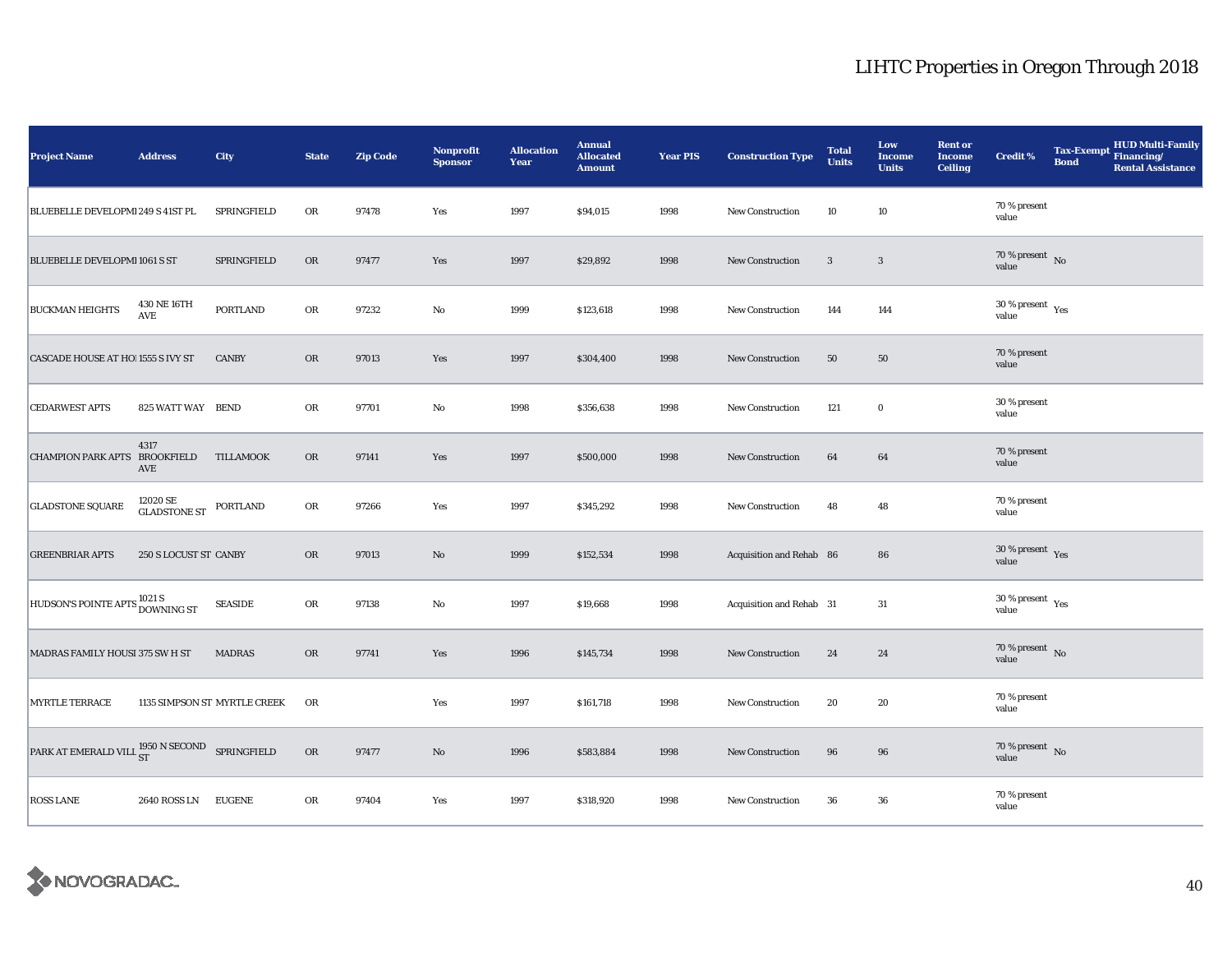| <b>Project Name</b>                                 | <b>Address</b>                      | City              | <b>State</b> | <b>Zip Code</b> | <b>Nonprofit</b><br><b>Sponsor</b> | <b>Allocation</b><br>Year | <b>Annual</b><br><b>Allocated</b><br><b>Amount</b> | <b>Year PIS</b> | <b>Construction Type</b> | <b>Total</b><br><b>Units</b> | Low<br><b>Income</b><br><b>Units</b> | <b>Rent or</b><br><b>Income</b><br><b>Ceiling</b> | <b>Credit %</b>                             | <b>Tax-Exempt</b><br><b>Bond</b> | <b>HUD Multi-Family</b><br>Financing/<br><b>Rental Assistance</b> |
|-----------------------------------------------------|-------------------------------------|-------------------|--------------|-----------------|------------------------------------|---------------------------|----------------------------------------------------|-----------------|--------------------------|------------------------------|--------------------------------------|---------------------------------------------------|---------------------------------------------|----------------------------------|-------------------------------------------------------------------|
| SOMMERVILLE PLACE A SOMMERVILLE HARRISBURG          | 885<br><b>LOOP</b>                  |                   | <b>OR</b>    | 97446           | Yes                                | 1997                      | \$193,626                                          | 1998            | <b>New Construction</b>  | 28                           | 28                                   |                                                   | 70 % present<br>value                       |                                  |                                                                   |
| <b>STADIUM STATION</b>                              | 737 SW 17TH AVE PORTLAND            |                   | OR           | 97205           | $\rm No$                           | 1998                      | \$324,169                                          | 1998            | <b>New Construction</b>  | 114                          | 114                                  |                                                   | 30 % present<br>value                       |                                  |                                                                   |
| STAYTON ELDER MANOI 660 W IDA ST                    |                                     | <b>STAYTON</b>    | <b>OR</b>    | 97383           | Yes                                | 1998                      | \$167,169                                          | 1998            | New Construction         | 32                           | $32\,$                               |                                                   | 70 % present $\hbox{~No}$<br>value          |                                  |                                                                   |
| <b>WOLF RIDGE</b>                                   | 1301 E SANTIAM $$\rm STAYTON$$      |                   | OR           | 97383           | Yes                                | 1997                      | \$340,328                                          | 1998            | New Construction         | 51                           | 51                                   |                                                   | 70 % present<br>value                       |                                  |                                                                   |
| <b>WOODLEAF VILLAGE</b>                             | $745\,$ WOODLEAF LN                 | <b>EUGENE</b>     | OR           | 97405           | Yes                                | 1997                      | \$485,000                                          | 1998            | <b>New Construction</b>  | 60                           | 60                                   |                                                   | 70 % present<br>value                       |                                  |                                                                   |
| YARDS AT UNION STATI( PKWY                          |                                     | PORTLAND          | OR           | 97209           | Yes                                | 1999                      | \$503,743                                          | 1998            | New Construction         | 158                          | 158                                  |                                                   | 30 % present<br>value                       |                                  |                                                                   |
| <b>AMES CREEK COURT</b>                             | <b>1815 AMES</b><br><b>CREEK RD</b> | <b>SWEET HOME</b> | OR           | 97386           | Yes                                | 1998                      | \$225,000                                          | 1999            | New Construction         | 31                           | 16                                   |                                                   | 70 % present<br>value                       |                                  |                                                                   |
| <b>AZALEA REACH APTS</b>                            | 650 OLD<br><b>COUNTRY RD</b>        | <b>BROOKINGS</b>  | OR           | 97415           | $\rm No$                           | 1998                      | \$418,153                                          | 1999            | New Construction         | 40                           | 40                                   |                                                   | $70$ % present $\,$ No $\,$<br>value        |                                  |                                                                   |
| BRENTWOOD OAKS APT: $^{3245}_{\mbox{AVE}}$ SW 182ND |                                     | <b>ALOHA</b>      | OR           | 97003           | No                                 | 1999                      | \$168,074                                          | 1999            | New Construction         | 78                           | 78                                   |                                                   | $30\,\%$ present $\,$ Yes value             |                                  |                                                                   |
| <b>CANDALARIA APTS</b>                              | 1009 SE 162ND<br>AVE                | <b>PORTLAND</b>   | OR           | 97233           | Yes                                | 2000                      | \$51,134                                           | 1999            | Acquisition and Rehab 32 |                              | $32\,$                               |                                                   | $30\,\%$ present $\,$ $_{\rm Yes}$<br>value |                                  |                                                                   |
| <b>CASCADE CROSSING</b>                             | 10625 E<br><b>BURNSIDE ST</b>       | <b>PORTLAND</b>   | <b>OR</b>    | 97216           | $\rm\thinspace No$                 | 1998                      | \$500,000                                          | 1999            | New Construction         | 74                           | 74                                   |                                                   | $70\,\%$ present $\,$ No value              |                                  |                                                                   |
| CASCADIA VILLAGE APT: 1241 23RD AVE SWEET HOME      |                                     |                   | OR           | 97386           | Yes                                | 1999                      | \$104,000                                          | 1999            | Acquisition and Rehab 32 |                              | 32                                   |                                                   | 70 % present $\rm\thinspace_{Yes}$<br>value |                                  |                                                                   |
| CHENOWITH RIM APTS 3640 W 13TH ST THE DALLES        |                                     |                   | <b>OR</b>    | 97058           | Yes                                | 2000                      | \$94,991                                           | 1999            | Acquisition and Rehab 48 |                              | 48                                   |                                                   | $30\,\%$ present $\,$ Yes value             |                                  |                                                                   |

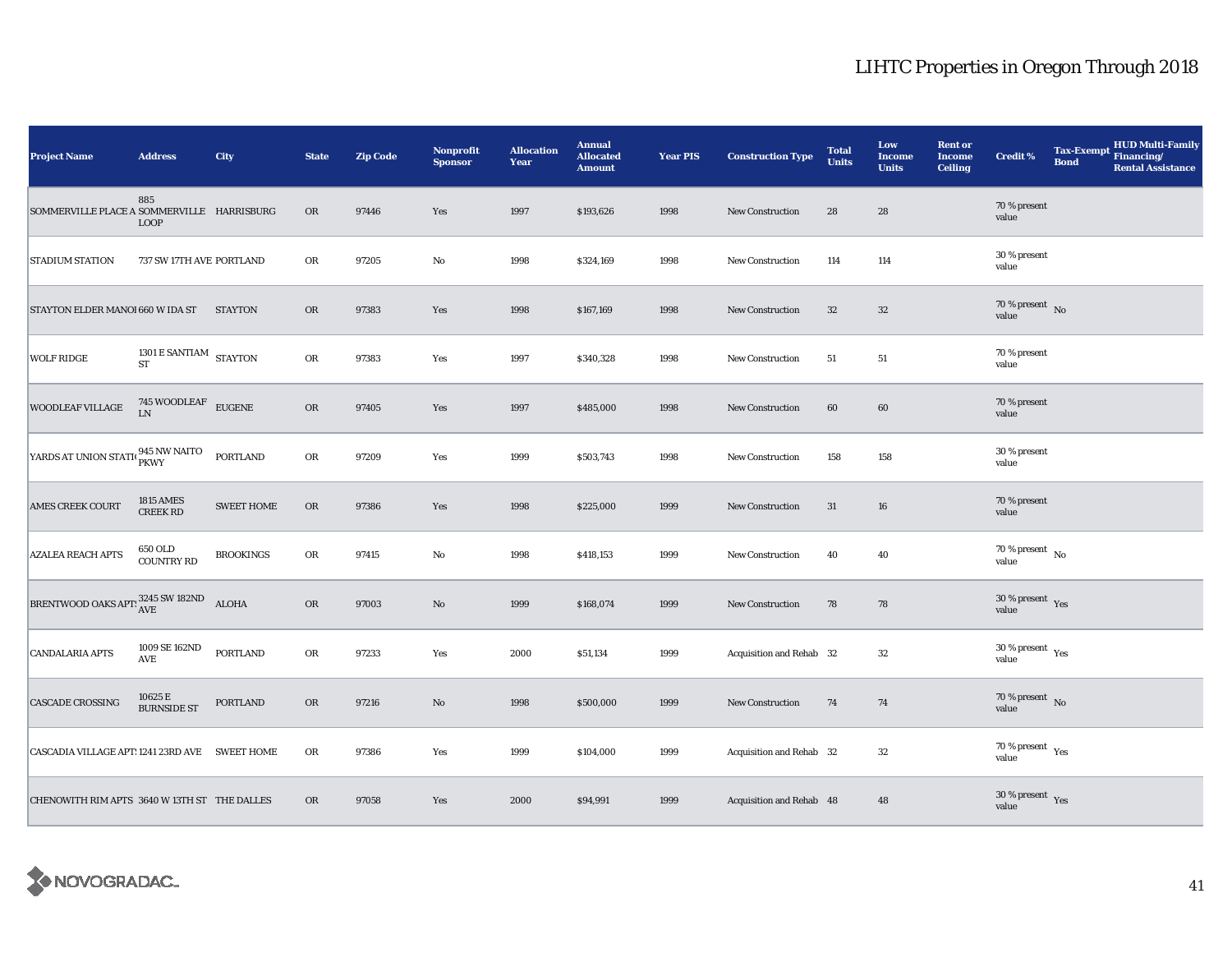| <b>Project Name</b>                         | <b>Address</b>                                  | City              | <b>State</b> | <b>Zip Code</b> | Nonprofit<br><b>Sponsor</b> | <b>Allocation</b><br>Year | <b>Annual</b><br><b>Allocated</b><br><b>Amount</b> | <b>Year PIS</b> | <b>Construction Type</b> | <b>Total</b><br><b>Units</b> | Low<br><b>Income</b><br><b>Units</b> | <b>Rent or</b><br><b>Income</b><br><b>Ceiling</b> | <b>Credit %</b>                             | <b>Tax-Exempt</b><br><b>Bond</b> | <b>HUD Multi-Family</b><br>Financing/<br><b>Rental Assistance</b> |
|---------------------------------------------|-------------------------------------------------|-------------------|--------------|-----------------|-----------------------------|---------------------------|----------------------------------------------------|-----------------|--------------------------|------------------------------|--------------------------------------|---------------------------------------------------|---------------------------------------------|----------------------------------|-------------------------------------------------------------------|
| COLUMBIA VIEW APTS 1695 OAK ST              |                                                 | <b>HOOD RIVER</b> | OR           | 97031           | Yes                         | 1998                      | \$89,000                                           | 1999            | Acquisition and Rehab 48 |                              | 40                                   |                                                   | $70\,\%$ present $\,$ No value              |                                  |                                                                   |
| <b>COTTONWOOD APTS</b>                      | 2 SW MILL ST                                    | <b>JOSEPH</b>     | OR           |                 | $\rm No$                    | 1998                      | \$24,810                                           | 1999            | Acquisition and Rehab 14 |                              | 14                                   |                                                   | 70 % present<br>value                       |                                  |                                                                   |
| FIFTH AVE COURTS                            | $733$ SW SECOND $\;$ PORTLAND AVE               |                   | ${\rm OR}$   | 97204           | $\rm No$                    | 2000                      | \$166,497                                          | 1999            | New Construction         | 96                           | 48                                   |                                                   | 30 % present $\rm\,Yes$<br>value            |                                  |                                                                   |
| <b>FOREST PARK APTS</b>                     | $2545$ COLUMBIA $$\rm{ST}\,\text{HELENS}$$ BLVD |                   | OR           | 97051           | Yes                         | 1999                      | \$140,358                                          | 1999            | Acquisition and Rehab 80 |                              | $\boldsymbol{0}$                     |                                                   | 30 % present<br>value                       |                                  |                                                                   |
| HAMILTON WEST APTS 1212 SW CLAY ST PORTLAND |                                                 |                   | OR           | 97201           | Yes                         | 1998                      | \$320,435                                          | 1999            | <b>New Construction</b>  | 152                          | 152                                  |                                                   | $30\,\%$ present $\,$ Yes value             |                                  |                                                                   |
| HOLGATE PLAZA APTS                          | 4333 SE 104TH<br>AVE                            | <b>PORTLAND</b>   | ${\rm OR}$   | 97266           | Yes                         | 2000                      | \$82,928                                           | 1999            | Acquisition and Rehab 48 |                              | 48                                   |                                                   | 30 % present $Yes$<br>value                 |                                  |                                                                   |
| <b>JACOBS LANE</b>                          | 3450 JACOBS LN EUGENE                           |                   | OR           | 97402           | Yes                         | 1997                      | \$497,983                                          | 1999            | New Construction         | 63                           | 63                                   |                                                   | 70 % present<br>value                       |                                  |                                                                   |
| MACDONALD CTR ALF                           | <b>615 NW COUCH PORTLAND</b><br><b>ST</b>       |                   | OR           | 97209           | Yes                         | 1998                      | \$365,000                                          | 1999            | New Construction         | 54                           | ${\bf 54}$                           |                                                   | $70\,\%$ present $\,$ No value              |                                  |                                                                   |
| MARWOOD PLAZA APTS WOODSTOCK                | 7200 SE<br><b>BLVD</b>                          | PORTLAND          | ${\rm OR}$   | 97206           | Yes                         | 2000                      | \$62,254                                           | 1999            | Acquisition and Rehab 40 |                              | 40                                   |                                                   | $30\,\%$ present $\,$ Yes value             |                                  |                                                                   |
| MINERVA PLAZA APTS                          | $6633$ N OBERLIN $\,$ PORTLAND ST               |                   | ${\rm OR}$   | 97203           | Yes                         | 2000                      | \$25,646                                           | 1999            | Acquisition and Rehab 15 |                              | 15                                   |                                                   | $30\,\%$ present $\,$ Yes value             |                                  |                                                                   |
| <b>MONTEBELLO</b>                           | 220 SE 12TH AVE HILLSBORO                       |                   | OR           | 97123           | Yes                         | 1997                      | \$339,210                                          | 1999            | New Construction         | 45                           | 45                                   |                                                   | $70\,\%$ present $\;\gamma_{\rm e s}$ value |                                  |                                                                   |
| <b>NEWPORT APTS</b>                         | 125 NW 60TH ST NEWPORT                          |                   | <b>OR</b>    | 97365           | No                          | 1997                      | \$453,850                                          | 1999            | New Construction         | 52                           | 51                                   |                                                   | 70 % present<br>value                       |                                  |                                                                   |
| <b>OAK PLAZA APTS</b>                       | 1265 SALEM AVE $\,$ ALBANY $\,$<br><b>SE</b>    |                   | OR           | 97321           | Yes                         | 2000                      | \$41,836                                           | 1999            | Acquisition and Rehab 20 |                              | 20                                   |                                                   | $30\,\%$ present $\,$ Yes value             |                                  |                                                                   |

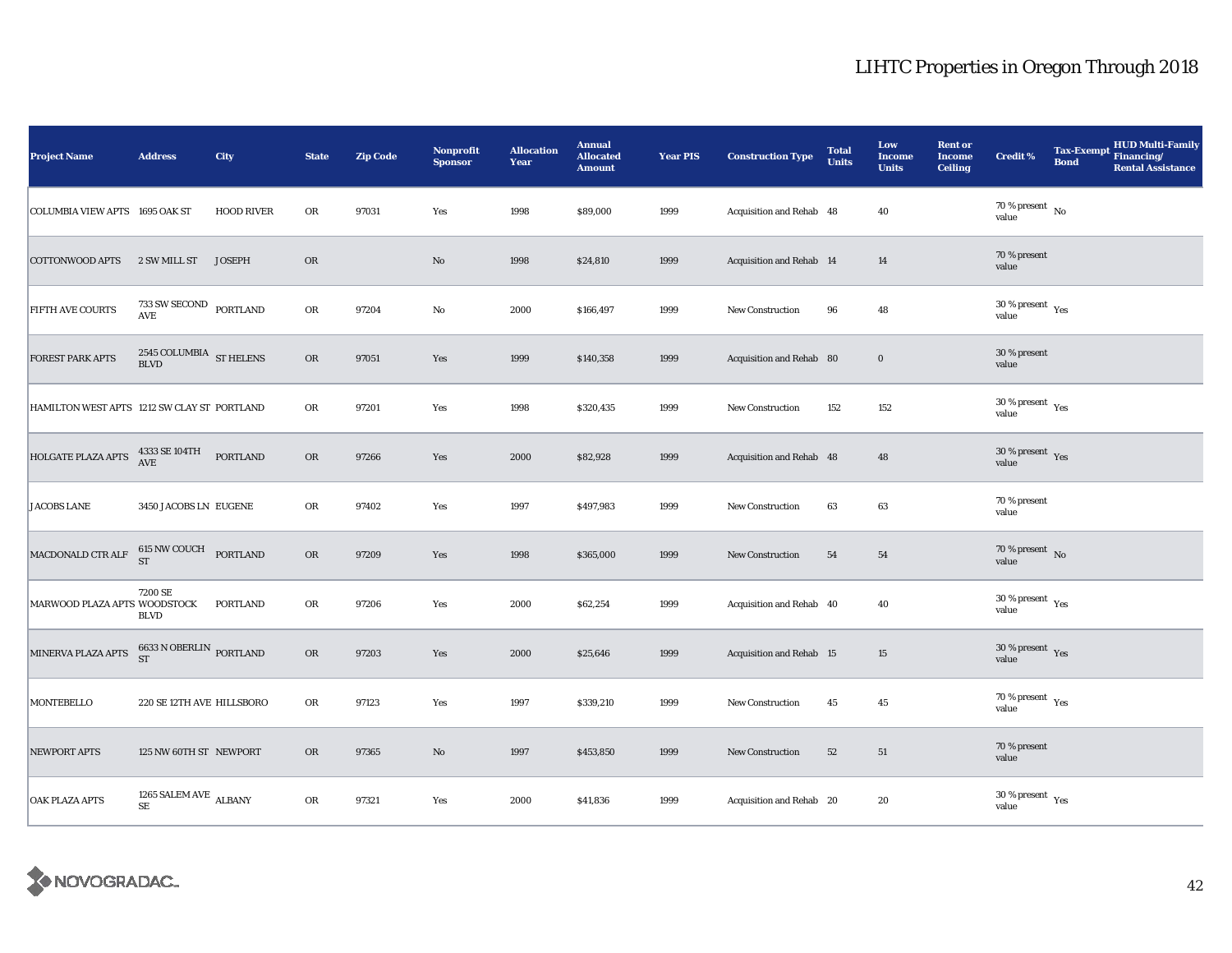| <b>Project Name</b>                                      | <b>Address</b>                                      | City            | <b>State</b>  | <b>Zip Code</b> | <b>Nonprofit</b><br><b>Sponsor</b> | <b>Allocation</b><br>Year | <b>Annual</b><br><b>Allocated</b><br><b>Amount</b> | <b>Year PIS</b> | <b>Construction Type</b>  | <b>Total</b><br><b>Units</b> | Low<br>Income<br><b>Units</b> | <b>Rent or</b><br><b>Income</b><br><b>Ceiling</b> | <b>Credit %</b>                          | <b>Tax-Exempt</b><br><b>Bond</b> | <b>HUD Multi-Family</b><br>Financing/<br><b>Rental Assistance</b> |
|----------------------------------------------------------|-----------------------------------------------------|-----------------|---------------|-----------------|------------------------------------|---------------------------|----------------------------------------------------|-----------------|---------------------------|------------------------------|-------------------------------|---------------------------------------------------|------------------------------------------|----------------------------------|-------------------------------------------------------------------|
| <b>OAK TERRACE APTS</b>                                  | 2350 OAK ST                                         | <b>FLORENCE</b> | OR            | 97439           | Yes                                | 1998                      | \$353,148                                          | 1999            | <b>New Construction</b>   | 48                           | 48                            |                                                   | 70 % present<br>value                    |                                  |                                                                   |
| <b>OAKWOOD MANOR</b>                                     | 1665 OAK PATCH $\,$ EUGENE<br>RD                    |                 | ${\sf OR}$    | 97402           | Yes                                | 2000                      | \$147,793                                          | 1999            | Acquisition and Rehab 72  |                              | 72                            |                                                   | $30\,\%$ present $\,$ Yes value          |                                  |                                                                   |
| PINEVIEW APTS                                            | 304 W ALDER ST JOSEPH                               |                 | <b>OR</b>     | 97846           | $\rm No$                           | 1998                      | \$52,907                                           | 1999            | Acquisition and Rehab 24  |                              | 24                            |                                                   | 70 % present<br>value                    |                                  |                                                                   |
| <b>ROCKWOOD LANDING</b>                                  | 19045 SE<br>YAMHILL ST                              | <b>PORTLAND</b> | OR            | 97233           | Yes                                | 1998                      | \$287,333                                          | 1999            | New Construction          | 36                           | $\bf 35$                      |                                                   | 70 % present<br>value                    |                                  |                                                                   |
| RONDEL COURT                                             | 180 FENTON<br>AVE                                   | MOLALLA         | $\mathbf{OR}$ | 97038           | Yes                                | 1999                      | \$70,500                                           | 1999            | Acquisition and Rehab 30  |                              | $\sqrt{27}$                   |                                                   | 70 % present $\hbox{~No}$<br>value       |                                  |                                                                   |
| SCOTT CREST PLAZA APT <sup>13223</sup> SE<br>POWELL BLVD |                                                     | <b>PORTLAND</b> | ${\sf OR}$    | 97236           | Yes                                | 2000                      | \$62,959                                           | 1999            | Acquisition and Rehab 42  |                              | 42                            |                                                   | $30\,\%$ present $\,$ Yes value          |                                  |                                                                   |
| ST ANTHONY VILLAGE                                       | 3560 SE 79TH<br>AVE                                 | <b>PORTLAND</b> | <b>OR</b>     | 97206           | Yes                                | 2000                      | \$307,053                                          | 1999            | <b>New Construction</b>   | 128                          | 106                           |                                                   | $30\,\%$ present $\,$ Yes value          |                                  |                                                                   |
| <b>VIEWCREST APTS</b>                                    | 525 SW 13TH PL HERMISTON                            |                 | OR            | 97838           | No                                 | 1998                      | \$487,584                                          | 1999            | New Construction          | 64                           | 64                            |                                                   | $70$ % present $\,$ No $\,$<br>value     |                                  |                                                                   |
| <b>VILLA DE SUENOS</b>                                   | 6444 NE<br>KILLINGSWORT PORTLAND<br>H <sub>ST</sub> |                 | OR            | 97218           | Yes                                | 1998                      | \$252,977                                          | 1999            | New Construction          | 28                           | 28                            |                                                   | 70 % present $\hbox{~No}$<br>value       |                                  |                                                                   |
| VILLAGE AT LOVEJOY F(245 SW<br>LINCOLN ST                |                                                     | <b>PORTLAND</b> | ${\sf OR}$    | 97201           | No                                 | 2000                      | \$97,785                                           | 1999            | Acquisition and Rehab 198 |                              | 40                            |                                                   | $30\,\%$ present $\,$ $\rm Yes$<br>value |                                  |                                                                   |
| <b>VILLAGE GARDENS</b>                                   | 15230 NE SANDY PORTLAND<br><b>BLVD</b>              |                 | <b>OR</b>     | 97230           | $\rm No$                           | 1998                      | \$91,430                                           | 1999            | Acquisition and Rehab 59  |                              | 59                            |                                                   | $30\,\%$ present $\,$ Yes value          |                                  |                                                                   |
| YARDS AT UNION STATI <sup>045</sup> NW NAITO             |                                                     | PORTLAND        | OR            | 97209           | $\mathbf{No}$                      | 2000                      | \$425,569                                          | 1999            | New Construction          | 321                          | 134                           |                                                   | $30$ % present $\,$ $\rm Yes$<br>value   |                                  |                                                                   |
| <b>ALPHA APTS</b>                                        | 18088 SE<br><b>MARKET ST</b>                        | <b>PORTLAND</b> | OR            | 97233           | Yes                                | 1999                      | \$177,278                                          | 2000            | New Construction          | 22                           | $\bf{22}$                     |                                                   | $70\,\%$ present $\;$ No value           |                                  |                                                                   |

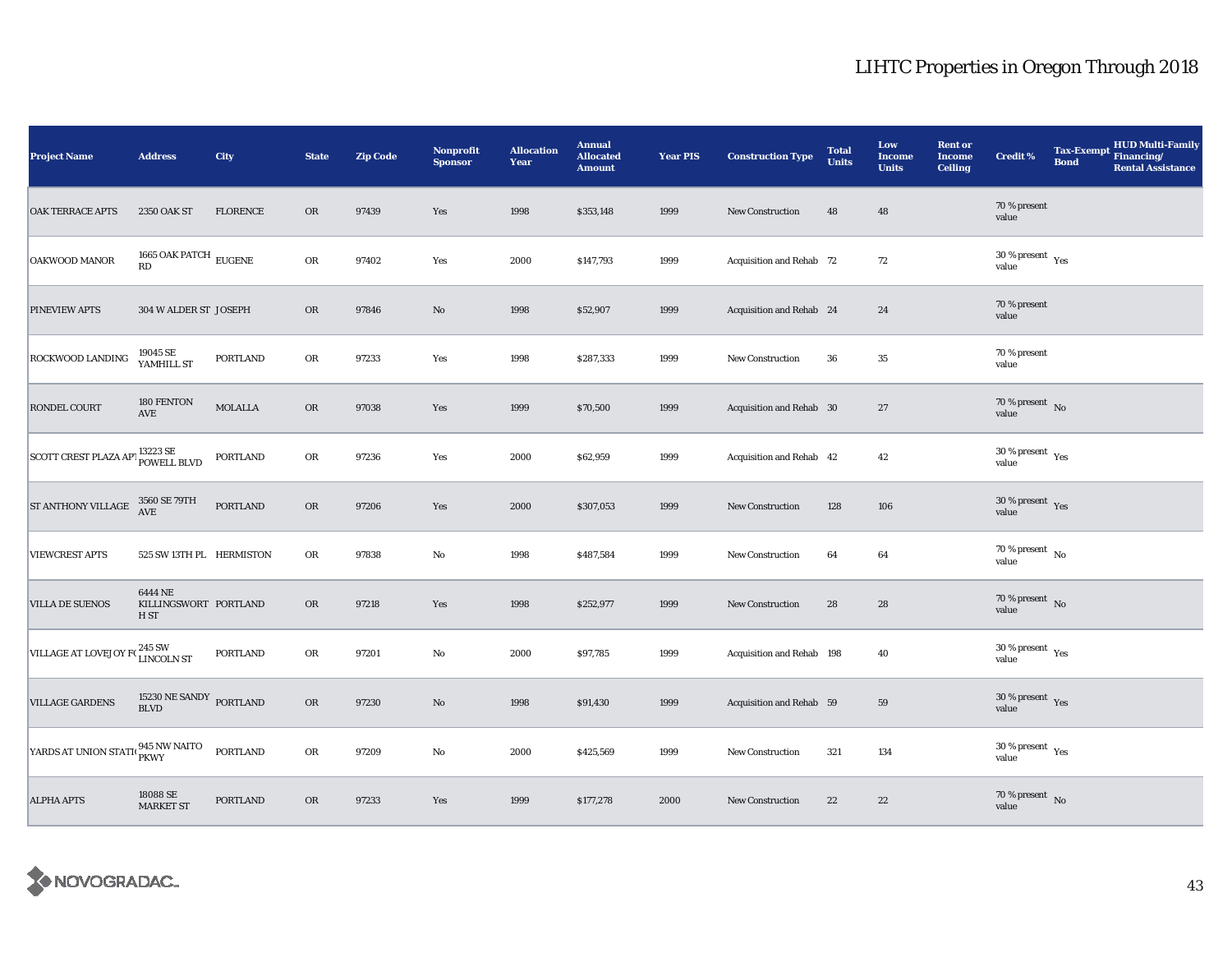| <b>Project Name</b>                                     | <b>Address</b>                         | City             | <b>State</b> | <b>Zip Code</b> | Nonprofit<br><b>Sponsor</b> | <b>Allocation</b><br>Year | <b>Annual</b><br><b>Allocated</b><br><b>Amount</b> | <b>Year PIS</b> | <b>Construction Type</b>  | <b>Total</b><br><b>Units</b> | Low<br><b>Income</b><br><b>Units</b> | <b>Rent or</b><br><b>Income</b><br><b>Ceiling</b> | <b>Credit %</b>                     | <b>Tax-Exempt</b><br><b>Bond</b> | <b>HUD Multi-Family</b><br>Financing/<br><b>Rental Assistance</b> |
|---------------------------------------------------------|----------------------------------------|------------------|--------------|-----------------|-----------------------------|---------------------------|----------------------------------------------------|-----------------|---------------------------|------------------------------|--------------------------------------|---------------------------------------------------|-------------------------------------|----------------------------------|-------------------------------------------------------------------|
| APPLEWOOD VILLAGE 595 NW 12TH ST HERMISTON              |                                        |                  | OR           | 97838           | Yes                         | 1999                      | \$372,616                                          | 2000            | <b>New Construction</b>   | 33                           | 33                                   |                                                   | $70\,\%$ present $\,$ No value      |                                  |                                                                   |
| <b>BLUFFS APTS</b>                                      | 340 SW<br>RIMROCK WAY                  | <b>REDMOND</b>   | ${\sf OR}$   | 97756           | $\mathbf{N}\mathbf{o}$      | 1999                      | \$146,597                                          | 2000            | Acquisition and Rehab 96  |                              | 96                                   |                                                   | $30\,\%$ present $\,$ Yes value     |                                  |                                                                   |
| <b>CASA VERDE</b>                                       | 781 SE<br>TOWNSHIP RD                  | CANBY            | OR           | 97013           | Yes                         | 1999                      | \$203,000                                          | 2000            | New Construction          | 26                           | 26                                   |                                                   | 70 % present $\hbox{~No}$<br>value  |                                  |                                                                   |
| CENTER VILLAGE APTS 5814 NE HOYT                        |                                        | <b>PORTLAND</b>  | OR           | 97213           | $\rm No$                    | 1998                      | \$500,000                                          | 2000            | <b>New Construction</b>   | 60                           | 60                                   |                                                   | $70\,\%$ present $${\rm No}$$ value |                                  |                                                                   |
| <b>COLLINS CIRCLE</b>                                   | 1730 SW<br>JEFFERSON ST                | PORTLAND         | ${\bf OR}$   | 97201           | $\rm No$                    | 1998                      | \$165,667                                          | 2000            | <b>New Construction</b>   | 124                          | $52\,$                               |                                                   | $30\,\%$ present $\,$ Yes value     |                                  |                                                                   |
| FIRCREST MANOR                                          | $13765$ SW ALLEN $\,$ BEAVERTON BLVD   |                  | OR           | 97005           | Yes                         | 2000                      | \$111,121                                          | 2000            | Acquisition and Rehab 59  |                              | 57                                   |                                                   | $30\,\%$ present $\,$ Yes value     |                                  |                                                                   |
| FOX POINTE APTS                                         | $4616$ SE ROETHE $\,$ MILWAUKIE<br>RD  |                  | ${\rm OR}$   | 97267           | $\rm No$                    | 1999                      | \$215,098                                          | 2000            | Acquisition and Rehab 96  |                              | ${\bf 96}$                           |                                                   | $30\ \%$ present $\;$ Yes value     |                                  |                                                                   |
| <b>GREEN TREE APTS</b>                                  | 2310 E Q AVE                           | LA GRANDE        | OR           | 97850           | $\rm No$                    | 1999                      | \$83,547                                           | 2000            | Acquisition and Rehab 64  |                              | 64                                   |                                                   | $30\,\%$ present $\,$ Yes value     |                                  |                                                                   |
| KAFOURY COMMONS                                         | 1240 SW<br><b>COLUMBIA ST</b>          | <b>PORTLAND</b>  | OR           | 97201           | Yes                         | 1998                      | \$177,224                                          | 2000            | <b>New Construction</b>   | 129                          | 92                                   |                                                   | $30\,\%$ present $\,$ Yes value     |                                  |                                                                   |
| <b>LAKE CREST APTS</b>                                  | <b>8106 SE LAKE</b><br>RD              | <b>MILWAUKIE</b> | OR           | 97267           | $\rm No$                    | 1999                      | \$467,304                                          | 2000            | Acquisition and Rehab 229 |                              | 229                                  |                                                   | $30\,\%$ present $\,$ Yes value     |                                  |                                                                   |
| MCCULLER CROSSING                                       | 236 N<br>KILLINGSWORT PORTLAND<br>H ST |                  | OR           | 97217           | Yes                         | 2000                      | \$807,991                                          | 2000            | New Construction          | 40                           | 40                                   |                                                   | $30\,\%$ present $\,$ Yes value     |                                  |                                                                   |
| NORTH SLOPE VILLAGE $_{\rm AVE}^{1007\ {\rm W\,SIXTH}}$ |                                        | <b>SUTHERLIN</b> | $_{\rm OR}$  | 97479           | Yes                         | 2000                      | \$77,000                                           | 2000            | Acquisition and Rehab 24  |                              | 23                                   |                                                   | $70\,\%$ present $\,$ No value      |                                  |                                                                   |
| <b>OAK APTS</b>                                         | 333 SW OAK ST PORTLAND                 |                  | OR           | 97204           | Yes                         | 1999                      | \$192,670                                          | 2000            | Acquisition and Rehab 90  |                              | 89                                   |                                                   | $30\,\%$ present $\,$ Yes value     |                                  |                                                                   |

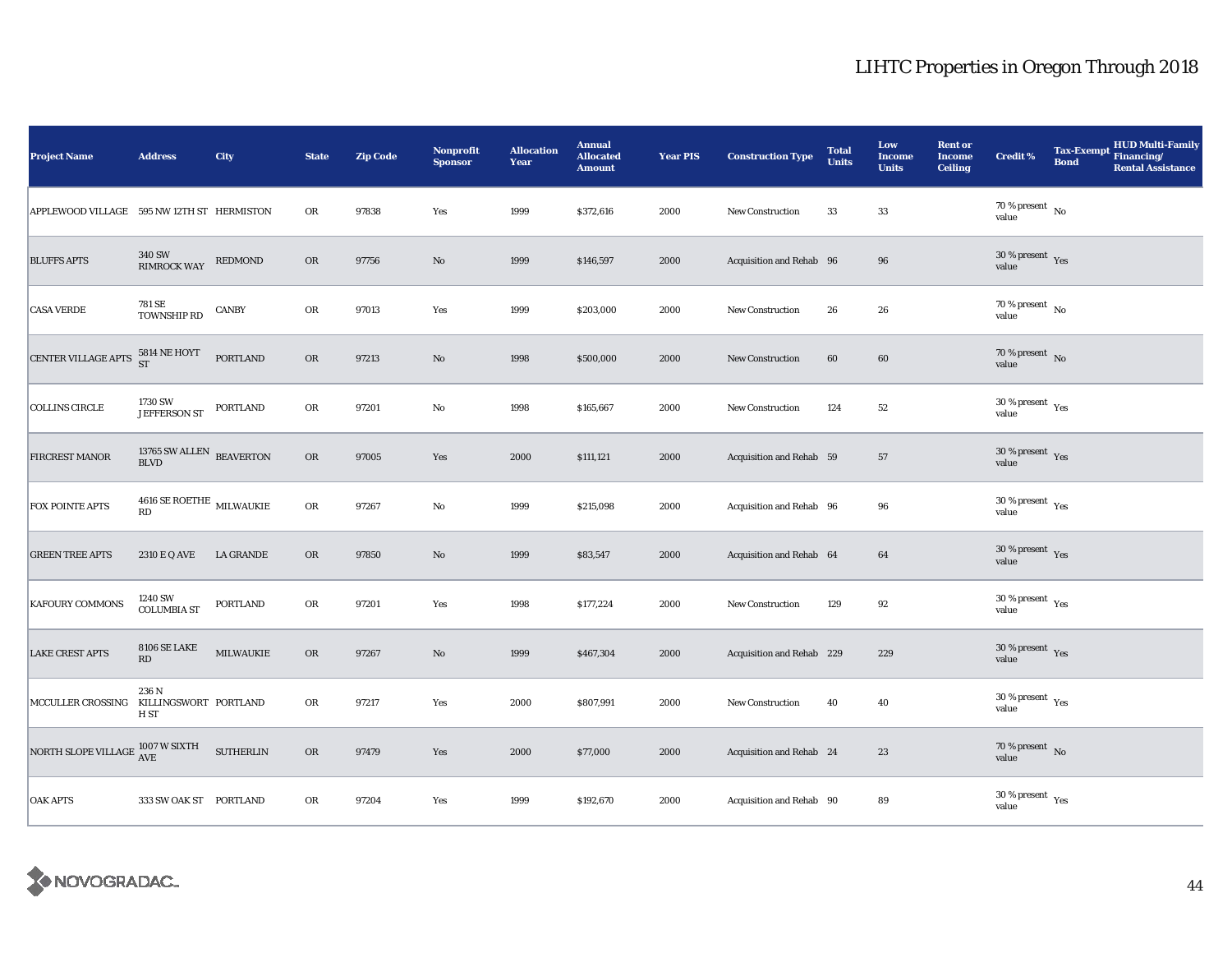| <b>Project Name</b>                          | <b>Address</b>                        | City             | <b>State</b> | <b>Zip Code</b> | Nonprofit<br><b>Sponsor</b> | <b>Allocation</b><br>Year | <b>Annual</b><br><b>Allocated</b><br><b>Amount</b> | <b>Year PIS</b> | <b>Construction Type</b>  | <b>Total</b><br><b>Units</b> | Low<br><b>Income</b><br><b>Units</b> | <b>Rent or</b><br><b>Income</b><br><b>Ceiling</b> | Credit %                                 | <b>Tax-Exempt</b><br><b>Bond</b> | <b>HUD Multi-Family</b><br>Financing/<br><b>Rental Assistance</b> |
|----------------------------------------------|---------------------------------------|------------------|--------------|-----------------|-----------------------------|---------------------------|----------------------------------------------------|-----------------|---------------------------|------------------------------|--------------------------------------|---------------------------------------------------|------------------------------------------|----------------------------------|-------------------------------------------------------------------|
| PATTON HOME                                  | 4619 N<br>MICHIGAN AVE                | PORTLAND         | <b>OR</b>    | 97217           | Yes                         | 2000                      | \$429,194                                          | 2000            | Acquisition and Rehab 63  |                              | 63                                   |                                                   | $70\,\%$ present $\,$ No value           |                                  |                                                                   |
| <b>QUAIL COURT APTS</b>                      | $800$ S IMPERIAL $\,$ BURNS<br>AVE    |                  | ${\sf OR}$   | 97720           | No                          | 1999                      | \$360,000                                          | 2000            | <b>New Construction</b>   | 40                           | $39\,$                               |                                                   | 70 % present $\,$ No $\,$<br>value       |                                  |                                                                   |
| RIDGECREST TIMBERS A COLUMBIA                | 8870N<br><b>BLVD</b>                  | <b>PORTLAND</b>  | OR           | 97203           | $\rm No$                    | 1999                      | \$167,798                                          | 2000            | New Construction          | 97                           | 97                                   |                                                   | $30\,\%$ present $\,$ Yes value          |                                  |                                                                   |
| <b>ROSE VILLA APTS</b>                       | 2525 NE<br><b>STEPHENS ST</b>         | <b>ROSEBURG</b>  | OR           | 97470           | No                          | 1999                      | \$133,734                                          | 2000            | Acquisition and Rehab 91  |                              | 91                                   |                                                   | $30\,\%$ present $\,$ Yes value          |                                  |                                                                   |
| SHERIDAN SQUARE APT 895 THIRD ST             |                                       | <b>TILLAMOOK</b> | $_{\rm OR}$  | 97141           | $\rm No$                    | 1999                      | \$170,346                                          | 2000            | <b>New Construction</b>   | 27                           | $10\,$                               |                                                   | $70\,\%$ present $\,$ No value           |                                  |                                                                   |
| <b>SONGBIRD VILLAGE</b>                      | 215 21ST ST SE ALBANY                 |                  | ${\rm OR}$   | 97322           | Yes                         | 1999                      | \$425,000                                          | 2000            | <b>New Construction</b>   | 48                           | 48                                   |                                                   | $70\,\%$ present $\,$ No value           |                                  |                                                                   |
| SOUTH HILYARD TERRA 535 BETTY                |                                       | <b>EUGENE</b>    | OR           | 97405           | Yes                         | 1998                      | \$226,299                                          | 2000            | <b>New Construction</b>   | 22                           | $\bf{22}$                            |                                                   | $70\,\%$ present $\,$ No value           |                                  |                                                                   |
| <b>SOUTHFAIR APTS</b>                        | 1901<br>FAIRGROUNDS SALEM<br>RD NE    |                  | OR           | 97301           | Yes                         | 2000                      | \$56,430                                           | 2000            | Acquisition and Rehab 38  |                              | 32                                   |                                                   | $30\,\%$ present $\,$ $\rm Yes$<br>value |                                  |                                                                   |
| SPRING TREE APTS                             | 650 SE 162ND<br>$\operatorname{AVE}$  | PORTLAND         | OR           | 97233           | $\rm No$                    | 1999                      | \$154,714                                          | 2000            | Acquisition and Rehab 72  |                              | 72                                   |                                                   | $30\,\%$ present $\,$ Yes value          |                                  |                                                                   |
| <b>STEVENS PLACE</b>                         | 1105 STEVENS ST MEDFORD               |                  | OR           | 97504           | $\mathbf{No}$               | 1999                      | \$420,500                                          | 2000            | <b>New Construction</b>   | 50                           | 50                                   |                                                   | $70\,\%$ present $\,$ No value           |                                  |                                                                   |
| TUALATIN MEADOWS                             | 18755 SW 90TH $\quad$ TUALATIN<br>AVE |                  | OR           | 97062           | $\rm No$                    | 1999                      | \$493,306                                          | 2000            | New Construction          | 240                          | 240                                  |                                                   | $30\,\%$ present $\,$ Yes value          |                                  |                                                                   |
| <b>VALLEY PINES APTS</b>                     | <b>645 ROYAL AVE MEDFORD</b>          |                  | OR           | 97504           | No                          | 1999                      | \$200,382                                          | 2000            | Acquisition and Rehab 120 |                              | 120                                  |                                                   | $30\,\%$ present $\,$ Yes value          |                                  |                                                                   |
| WEST PARK ORCHARDS 1711 W 13TH ST THE DALLES |                                       |                  | <b>OR</b>    | 97058           | Yes                         | 1998                      | \$184,300                                          | 2000            | <b>New Construction</b>   | 22                           | 22                                   |                                                   | $70\,\%$ present $\,$ No value           |                                  |                                                                   |

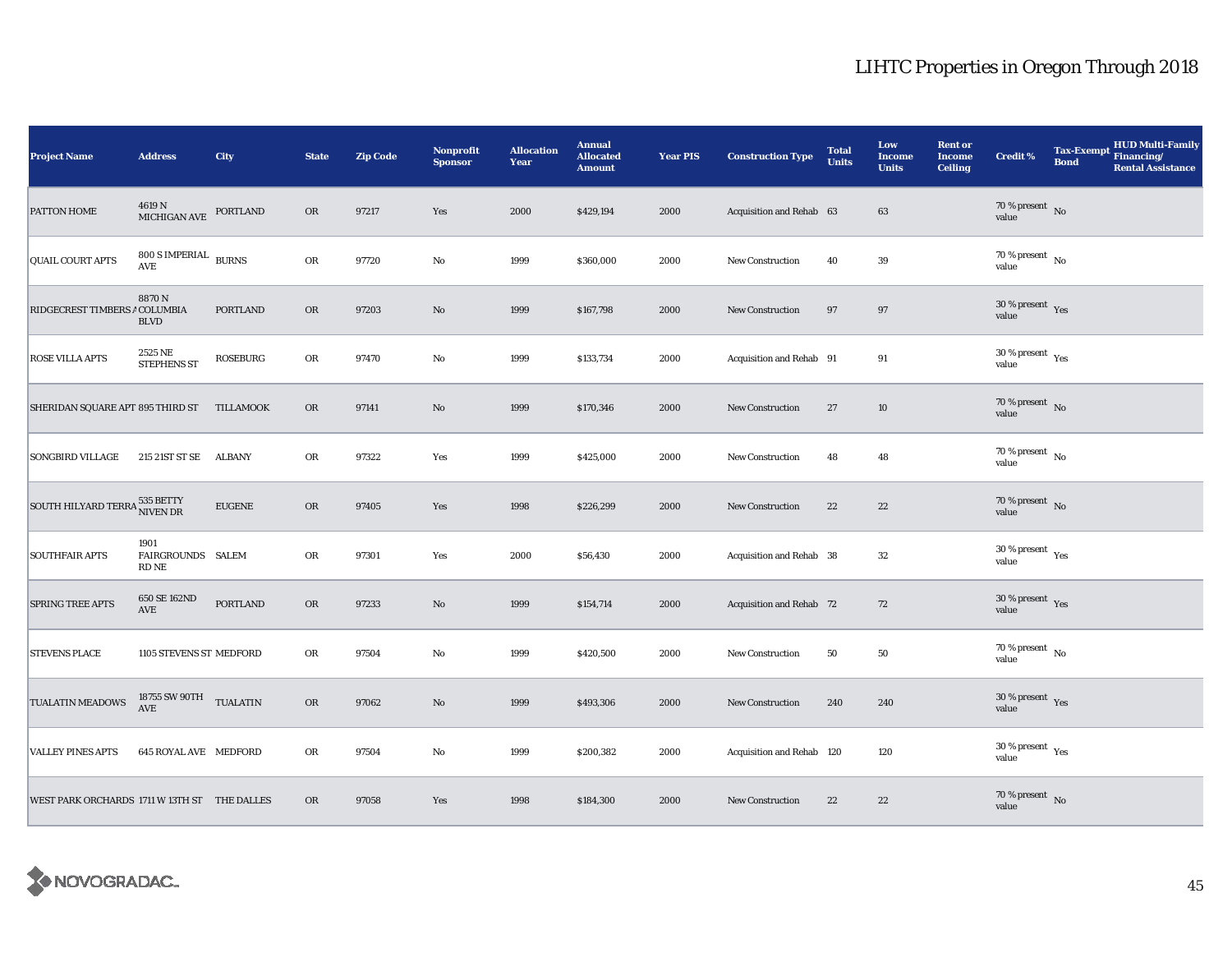| <b>Project Name</b>                                                      | <b>Address</b>                       | <b>City</b>                       | <b>State</b> | <b>Zip Code</b> | <b>Nonprofit</b><br><b>Sponsor</b> | <b>Allocation</b><br>Year | <b>Annual</b><br><b>Allocated</b><br><b>Amount</b> | <b>Year PIS</b> | <b>Construction Type</b>                                                          | <b>Total</b><br><b>Units</b> | Low<br><b>Income</b><br><b>Units</b> | <b>Rent or</b><br><b>Income</b><br><b>Ceiling</b> | Credit %                           | <b>Tax-Exempt</b><br><b>Bond</b> | <b>HUD Multi-Family</b><br>Financing/<br><b>Rental Assistance</b> |
|--------------------------------------------------------------------------|--------------------------------------|-----------------------------------|--------------|-----------------|------------------------------------|---------------------------|----------------------------------------------------|-----------------|-----------------------------------------------------------------------------------|------------------------------|--------------------------------------|---------------------------------------------------|------------------------------------|----------------------------------|-------------------------------------------------------------------|
| WIEDEMAN PARK APTS 29400 SW                                              |                                      | <b>WILSONVILLE</b>                | OR           | 97070           | $\rm No$                           | 1998                      | \$121,505                                          | 2000            | New Construction                                                                  | 58                           | 57                                   |                                                   | $30\,\%$ present $\,$ Yes value    |                                  |                                                                   |
| WOOD PARK TERRACE A 1035 PARK AVE WOODBURN                               |                                      |                                   | <b>OR</b>    | 97071           | Yes                                | 1999                      | \$412,815                                          | 2000            | New Construction                                                                  | 52                           | 51                                   |                                                   | $70\,\%$ present $\,$ No value     |                                  |                                                                   |
| <b>ASH MEADOWS</b>                                                       | 6903 A ST                            | SPRINGFIELD                       | OR           | 97478           | Yes                                | 2000                      | \$249,349                                          | 2001            | New Construction                                                                  | 18                           | 18                                   |                                                   | 70 % present $\hbox{~No}$<br>value |                                  |                                                                   |
| BIG CREEK POINT APTS $^{2725}_{\text{CRESTVIEW DR}}$                     |                                      | NEWPORT                           | <b>OR</b>    | 97365           | No                                 | 1999                      | \$390,767                                          | 2001            | <b>New Construction</b>                                                           | 47                           | 46                                   |                                                   | $70\,\%$ present $\,$ No value     |                                  |                                                                   |
| <b>CLAYTON MEADOWS SET AVE SE</b>                                        |                                      | <b>ALBANY</b>                     | OR           | 97322           | Yes                                | 2000                      | \$349,763                                          | 2001            | <b>New Construction</b>                                                           | 50                           | 49                                   |                                                   | $70\,\%$ present $\,$ No value     |                                  |                                                                   |
| COVEY RUN TOWNHOM $_{\text{DR}}^{1727 \, \text{COVER}}$ RUN FOREST GROVE |                                      |                                   | <b>OR</b>    | 97116           | $\mathbf{No}$                      | 1999                      | \$381,848                                          | 2001            | New Construction                                                                  | 40                           | 40                                   |                                                   | $70\,\%$ present $\,$ No value     |                                  |                                                                   |
| <b>LOVEJOY STATION</b>                                                   | $1040$ NW TENTH $\,$ PORTLAND AVE    |                                   | OR           | 97209           | Yes                                | 2000                      | \$359,227                                          | 2001            | New Construction                                                                  | 181                          | 181                                  |                                                   | $30\,\%$ present $\,$ Yes value    |                                  |                                                                   |
| <b>MASON GROVE</b>                                                       | 1005 NE<br><b>FOURTH AVE</b>         | <b>MILTON</b><br><b>FREEWATER</b> | ${\bf OR}$   | 97862           | $\rm No$                           | 2000                      | \$360,000                                          | 2001            | Both New Construction 30<br>and $\ensuremath{\mathrm{A}}/\ensuremath{\mathrm{R}}$ |                              | 29                                   |                                                   | $70\,\%$ present $\,$ Yes value    |                                  |                                                                   |
| ORCHARD KNOLL                                                            | 1401 NW<br>VETERANS WAY              | <b>ROSEBURG</b>                   | OR           | 97471           | Yes                                | 2000                      | \$19,400                                           | 2001            | <b>New Construction</b>                                                           | 65                           | 65                                   |                                                   | 70 % present $\hbox{~No}$<br>value |                                  |                                                                   |
| PARK TERRACE APTS                                                        | $315$ N ALBERTA<br>PORTLAND ST       |                                   | OR           | 97217           | Yes                                | 2001                      | \$236,614                                          | 2001            | Acquisition and Rehab 88                                                          |                              | 87                                   |                                                   | 70 % present<br>value              |                                  |                                                                   |
| PARK VISTA                                                               | 10914 SE STARK PORTLAND<br><b>ST</b> |                                   | ${\rm OR}$   | 97216           | Yes                                | 1999                      | \$488,098                                          | 2001            | New Construction                                                                  | 59                           | 59                                   |                                                   | $70\,\%$ present $\,$ No value     |                                  |                                                                   |
| PELICAN'S PERCH                                                          | 1216 MOORE ST BROOKINGS              |                                   | ${\rm OR}$   | 97415           | $\mathbf{No}$                      | 2000                      | \$256,974                                          | 2001            | New Construction                                                                  | 24                           | 24                                   |                                                   | $70\,\%$ present $\,$ No value     |                                  |                                                                   |
| PINE POINT APTS                                                          | <b>12025 SE PINE</b><br>${\rm ST}$   | <b>PORTLAND</b>                   | OR           | 97216           | Yes                                | 2000                      | \$169,147                                          | 2001            | New Construction                                                                  | 24                           | 24                                   |                                                   | $70\,\%$ present $\,$ No value     |                                  |                                                                   |

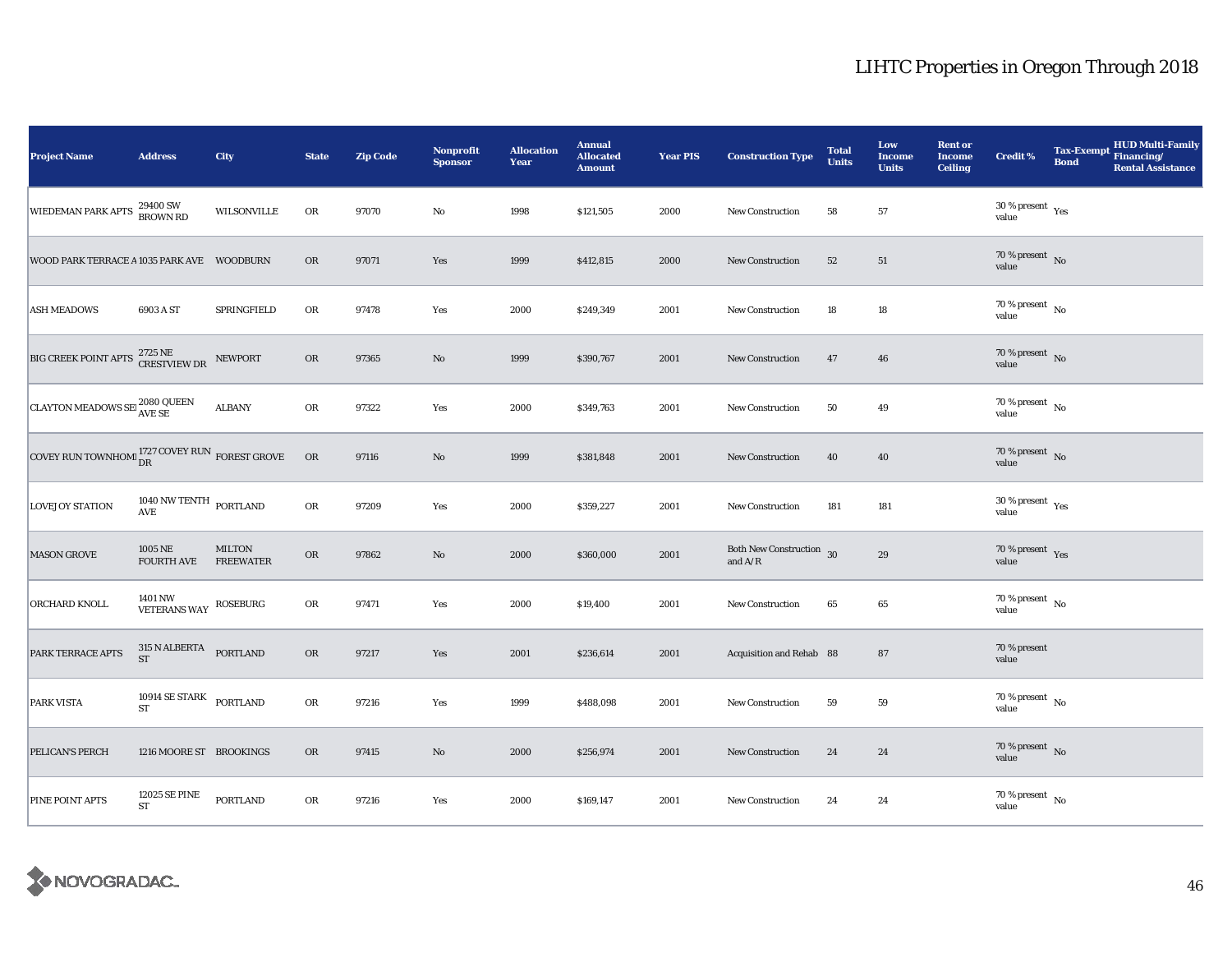| <b>Project Name</b>                                                    | <b>Address</b>                               | City             | <b>State</b> | <b>Zip Code</b> | Nonprofit<br><b>Sponsor</b> | <b>Allocation</b><br>Year | <b>Annual</b><br><b>Allocated</b><br><b>Amount</b> | <b>Year PIS</b> | <b>Construction Type</b>                    | <b>Total</b><br><b>Units</b> | Low<br><b>Income</b><br><b>Units</b> | <b>Rent or</b><br><b>Income</b><br><b>Ceiling</b> | Credit %                             | <b>Tax-Exempt</b><br><b>Bond</b> | HUD Multi-Family<br>Financing/<br><b>Rental Assistance</b> |
|------------------------------------------------------------------------|----------------------------------------------|------------------|--------------|-----------------|-----------------------------|---------------------------|----------------------------------------------------|-----------------|---------------------------------------------|------------------------------|--------------------------------------|---------------------------------------------------|--------------------------------------|----------------------------------|------------------------------------------------------------|
| <b>ROSEMONT COURT</b>                                                  | 597 N DEKUM ST PORTLAND                      |                  | <b>OR</b>    | 97217           | No                          | 2000                      | \$509,378                                          | 2001            | Both New Construction $\,$ 100 $\,$ and A/R |                              | 100                                  |                                                   | $70\,\%$ present $\;$ No value       |                                  |                                                            |
| ROSEMONT TOWN HOM $_{\rm ST}^{621\, \rm N\,SARATOGA}$ PORTLAND         |                                              |                  | ${\sf OR}$   | 97217           | Yes                         | 2000                      | \$66,281                                           | 2001            | <b>New Construction</b>                     | 18                           | $18\,$                               |                                                   | $30\,\%$ present $\,$ Yes value      |                                  |                                                            |
| <b>SECURITY APTS</b>                                                   | 130 SW CT AVE PENDLETON                      |                  | OR           | 97801           | Yes                         | 2001                      | \$191,054                                          | 2001            | Acquisition and Rehab 25                    |                              | $25\,$                               |                                                   | $70\,\%$ present $\,$ No value       |                                  |                                                            |
| SEQUOIA SQUARE APTS <sup>247</sup> SE 160TH                            |                                              | <b>PORTLAND</b>  | OR           | 97233           | Yes                         | 2000                      | \$445,581                                          | 2001            | New Construction                            | 62                           | 61                                   |                                                   | $70\,\%$ present $\,$ No value       |                                  |                                                            |
| <b>STAGECOACH APTS</b>                                                 | 601 STAGE<br><b>COACH RD</b>                 | CANYONVILLE      | OR           | 97417           | Yes                         | 2000                      | \$348,904                                          | 2001            | Acquisition and Rehab 40                    |                              | $40\,$                               |                                                   | $70\,\%$ present $\,$ No value       |                                  |                                                            |
| <b>BOOKMARK</b>                                                        | 2034 NE 40TH<br>$\operatorname{AVE}$         | <b>PORTLAND</b>  | ${\rm OR}$   | 97212           | No                          | 2003                      | \$75,310                                           | 2002            | New Construction                            | 47                           | 19                                   |                                                   | $30\,\%$ present $\,$ Yes value      |                                  |                                                            |
| <b>CAMAS COMMONS</b>                                                   | 5140 SW<br><b>MEADOW</b><br><b>FLOWER DR</b> | <b>CORVALLIS</b> | OR           | 97333           | Yes                         | 2000                      | \$484,999                                          | 2002            | <b>New Construction</b>                     | 56                           | 56                                   |                                                   | $70\,\%$ present $\,$ No value       |                                  |                                                            |
| <b>CHEZ AMI</b>                                                        | 8358 SE CAUSEY HAPPY VALLEY<br><b>AVE</b>    |                  | OR           | 97086           | Yes                         | 2001                      | \$222,999                                          | 2002            | New Construction                            | 40                           | 40                                   |                                                   | $70$ % present $\,$ No $\,$<br>value |                                  |                                                            |
| <b>EASTLAKE VILLAGE</b>                                                | $675\,\mathrm{NE}$ BELLEVUE DR               | <b>BEND</b>      | OR           | 97701           | Yes                         | 2001                      | \$500,000                                          | 2002            | New Construction                            | 56                           | 56                                   |                                                   | $70\,\%$ present $\,$ No value       |                                  |                                                            |
| GARDEN PARK ESTATES $\frac{3140 \text{ SE }136 \text{TH}}{\text{AVE}}$ |                                              | <b>PORTLAND</b>  | OR           | 97236           | $\rm No$                    | 2003                      | \$148,501                                          | 2002            | Acquisition and Rehab 63                    |                              | 63                                   |                                                   | $30\,\%$ present $\,$ No value       |                                  |                                                            |
| <b>GOODWIN COURT</b>                                                   | 238 S MAIN ST PENDLETON                      |                  | <b>OR</b>    | 97801           | $\rm No$                    | 2001                      | \$355,096                                          | 2002            | New Construction                            | 26                           | 25                                   |                                                   | $70\,\%$ present $\;$ No value       |                                  |                                                            |
| <b>GREEN LEAF VILLAGE</b>                                              | <b>2755 E LONE</b><br>OAK LOOP               | <b>EUGENE</b>    | OR           | 97404           | Yes                         | 2001                      | \$412,941                                          | 2002            | <b>New Construction</b>                     | 34                           | 34                                   |                                                   | $70\,\%$ present $\,$ No value       |                                  |                                                            |
| <b>IRVINGTON VILLAGE</b>                                               | 420 NE MASON PORTLAND<br><b>ST</b>           |                  | OR           | 97211           | Yes                         | 2000                      | \$384,897                                          | 2002            | <b>New Construction</b>                     | 104                          | 73                                   |                                                   | $30\,\%$ present $\,$ Yes value      |                                  |                                                            |

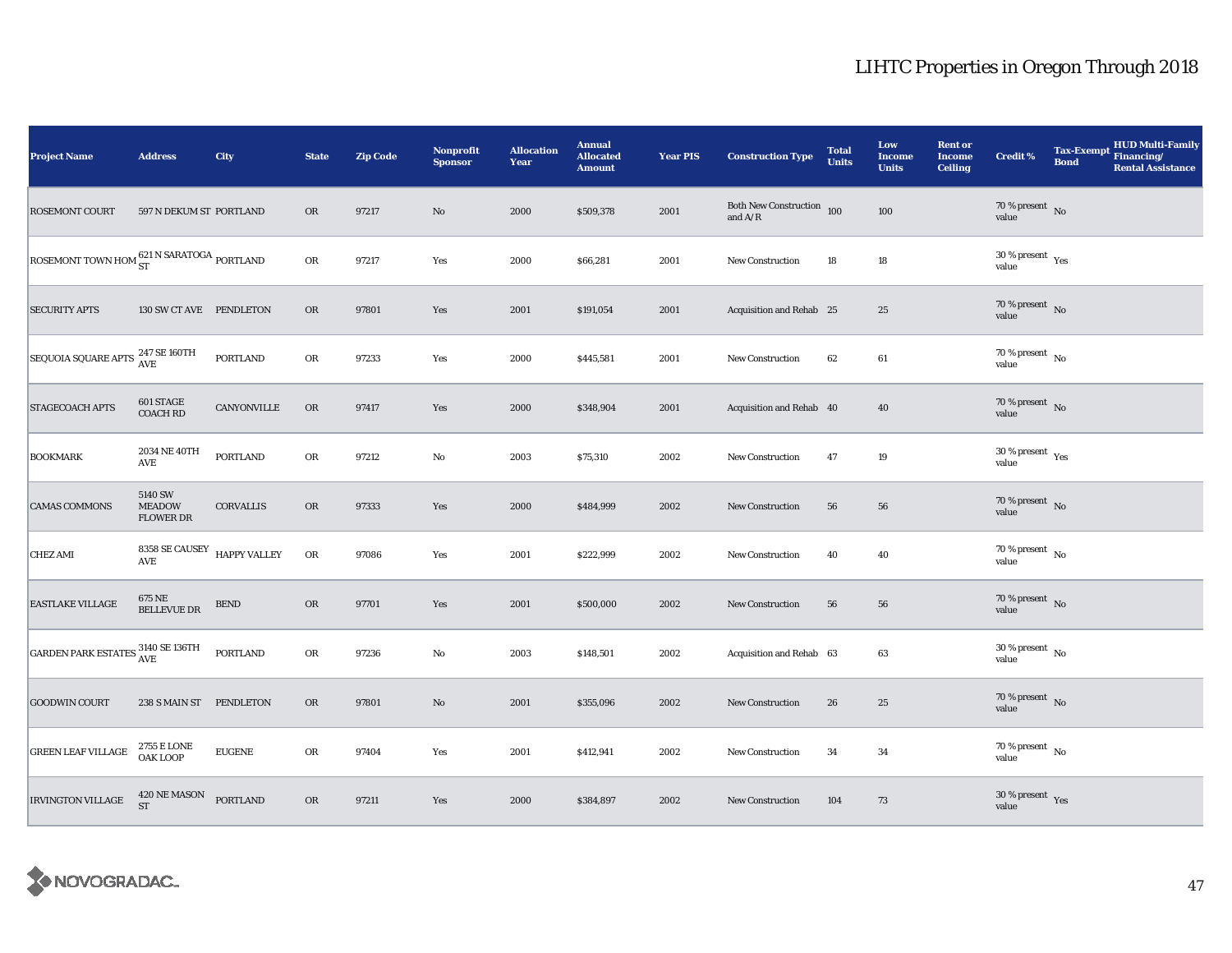| <b>Project Name</b>                                                  | <b>Address</b>              | City                       | <b>State</b> | <b>Zip Code</b> | Nonprofit<br><b>Sponsor</b> | <b>Allocation</b><br>Year | <b>Annual</b><br><b>Allocated</b><br><b>Amount</b> | <b>Year PIS</b> | <b>Construction Type</b>  | <b>Total</b><br><b>Units</b> | Low<br><b>Income</b><br><b>Units</b> | <b>Rent or</b><br><b>Income</b><br><b>Ceiling</b> | <b>Credit %</b>                                       | <b>Tax-Exempt</b><br><b>Bond</b> | <b>HUD Multi-Family</b><br>Financing/<br><b>Rental Assistance</b> |
|----------------------------------------------------------------------|-----------------------------|----------------------------|--------------|-----------------|-----------------------------|---------------------------|----------------------------------------------------|-----------------|---------------------------|------------------------------|--------------------------------------|---------------------------------------------------|-------------------------------------------------------|----------------------------------|-------------------------------------------------------------------|
| <b>JOSE ARCIGA APTS</b>                                              |                             | 2922 19TH AVE FOREST GROVE | OR           | 97116           | Yes                         | 2001                      | \$448,789                                          | 2002            | <b>New Construction</b>   | 50                           | 49                                   |                                                   | $70$ % present $\,$ No $\,$<br>value                  |                                  |                                                                   |
| LOS JARDINES DE LA PA $^{5530}_{\rm AVE}$ NE 60TH                    |                             | <b>PORTLAND</b>            | <b>OR</b>    | 97218           | Yes                         | 2001                      | \$500,000                                          | 2002            | New Construction          | 43                           | 42                                   |                                                   | $70\,\%$ present $\,$ No value                        |                                  |                                                                   |
| SHELDON VILLAGE PHA 2475 SHELDON EUGENE                              |                             |                            | ${\rm OR}$   | 97401           | Yes                         | 2000                      | \$486,098                                          | 2002            | <b>New Construction</b>   | 43                           | 42                                   |                                                   | $70$ % present $\,$ No $\,$<br>value                  |                                  |                                                                   |
| SHELDON VILLAGE PHA 2475 SHELDON<br>VILLAGE LOOP                     |                             | <b>EUGENE</b>              | OR           | 97401           | Yes                         | 2002                      | \$367,267                                          | 2002            | New Construction          | 35                           | $35\,$                               |                                                   | $70\,\%$ present $${\rm No}$$ value                   |                                  |                                                                   |
| SPRUCE TERRACE                                                       | 830 N<br>PERSHING ST        | MT ANGEL                   | OR           | 97362           | Yes                         | 2001                      | \$292,700                                          | 2002            | <b>New Construction</b>   | 34                           | 34                                   |                                                   | $70\,\%$ present $\,$ No value                        |                                  |                                                                   |
| TROUTDALE TERRACE A $^{639}_{\rm{AVE}}$ SW 257TH                     |                             | TROUTDALE                  | OR           | 97060           | No                          | 2001                      | \$608,362                                          | 2002            | New Construction          | 228                          | 226                                  |                                                   | $30\,\%$ present $\,$ $\rm Yes$<br>value              |                                  |                                                                   |
| VILLAGE AT WASHINGT( $_{\text{BLVD}}^{11159 \text{ SW HALL}}$ TIGARD |                             |                            | OR           | 97223           | Yes                         | 2001                      | \$233,069                                          | 2002            | New Construction          | 26                           | 26                                   |                                                   | 70 % present $\hbox{~No}$<br>value                    |                                  |                                                                   |
| WEST RIDGE MEADOWS CHEMEKETA LN PORTLAND                             |                             |                            | OR           | 97229           | $\rm No$                    | 2000                      | \$610,362                                          | 2002            | New Construction          | 276                          | 276                                  |                                                   | $30\,\%$ present $\,$ $\rm Yes$<br>value              |                                  |                                                                   |
| WOODBRIDGE MEADOW ST                                                 |                             | <b>DALLAS</b>              | OR           | 97338           | Yes                         | 2002                      | \$365,860                                          | 2002            | New Construction          | 40                           | 40                                   |                                                   | $70\,\%$ present $\overline{\phantom{1}}$ No<br>value |                                  |                                                                   |
| CASCADIAN TERRACE                                                    | 5700 N KERBY<br>AVE         | PORTLAND                   | OR           | 97217           | Yes                         | 2004                      | \$160,355                                          | 2003            | Acquisition and Rehab 103 |                              | 103                                  |                                                   | $30\,\%$ present $\,$ Yes value                       |                                  |                                                                   |
| <b>CLINTON RIDGE APTS</b>                                            | 2730 SE 92ND<br>AVE         | PORTLAND                   | OR           | 97266           | Yes                         | 2002                      | \$273,556                                          | 2003            | New Construction          | 29                           | 28                                   |                                                   | $70$ % present $\,$ No $\,$<br>value                  |                                  |                                                                   |
| <b>COLUMBIA PARK</b>                                                 | $47\,\mathrm{W}$ SEVENTH ST | <b>RAINIER</b>             | OR           | 97048           | $\mathbf{N}\mathbf{o}$      | 2001                      | \$234,131                                          | 2003            | New Construction          | 28                           | 27                                   |                                                   | $70\,\%$ present $\,$ No value                        |                                  |                                                                   |
| THE COMMODORE APTS 312 CT ST                                         |                             | THE DALLES                 | ${\rm OR}$   | 97058           | No                          | 2001                      | \$487,779                                          | 2003            | Acquisition and Rehab 24  |                              | 23                                   |                                                   | 70 % present $\hbox{~No}$<br>value                    |                                  |                                                                   |

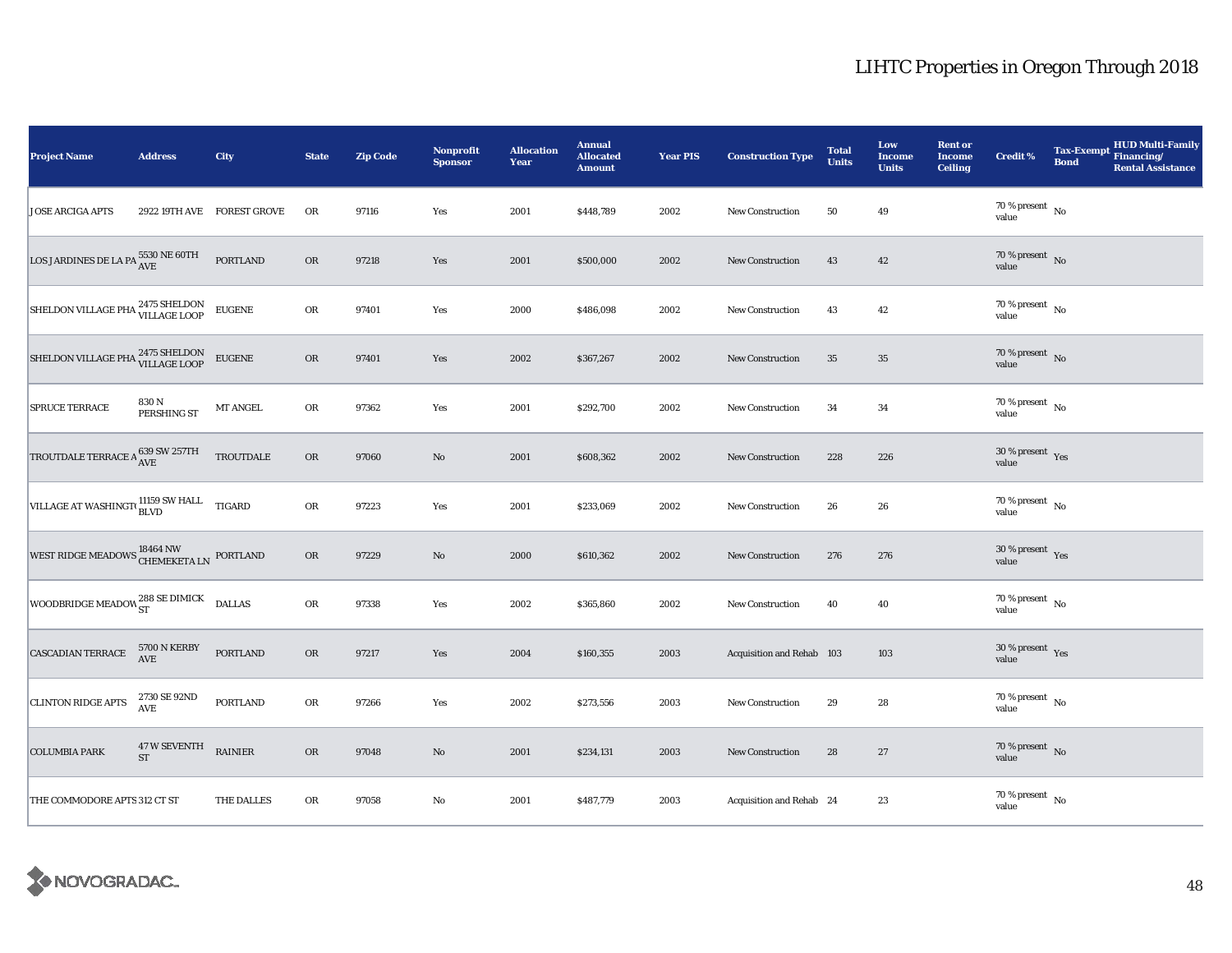| <b>Project Name</b>                         | <b>Address</b>                                                 | City             | <b>State</b> | <b>Zip Code</b> | Nonprofit<br><b>Sponsor</b> | <b>Allocation</b><br>Year | <b>Annual</b><br><b>Allocated</b><br><b>Amount</b> | <b>Year PIS</b> | <b>Construction Type</b>  | <b>Total</b><br><b>Units</b> | Low<br><b>Income</b><br><b>Units</b> | <b>Rent or</b><br><b>Income</b><br><b>Ceiling</b> | Credit %                               | <b>Tax-Exempt</b><br><b>Bond</b> | <b>HUD Multi-Family</b><br>Financing/<br><b>Rental Assistance</b> |
|---------------------------------------------|----------------------------------------------------------------|------------------|--------------|-----------------|-----------------------------|---------------------------|----------------------------------------------------|-----------------|---------------------------|------------------------------|--------------------------------------|---------------------------------------------------|----------------------------------------|----------------------------------|-------------------------------------------------------------------|
| <b>FOUNTAIN PLACE</b>                       | 929 SW SALMON $_{\rm{PORTLAND}}$<br><b>ST</b>                  |                  | <b>OR</b>    | 97205           | Yes                         | 2004                      | \$127,877                                          | 2003            | Acquisition and Rehab 80  |                              | 64                                   |                                                   | $30\,\%$ present $\,$ No value         |                                  |                                                                   |
| <b>FOUR OAKS</b>                            | 1083 23RD ST SE SALEM                                          |                  | OR           | 97301           | Yes                         | 2003                      | \$129,780                                          | 2003            | Acquisition and Rehab 24  |                              | 24                                   |                                                   | $30$ % present $\,$ $\rm Yes$<br>value |                                  |                                                                   |
| <b>GATEWAY PARK APTS</b>                    | 510 NE 100TH<br>$\operatorname{AVE}$                           | <b>PORTLAND</b>  | OR           | 97220           | Yes                         | 2003                      | \$239,258                                          | 2003            | Acquisition and Rehab 144 |                              | 144                                  |                                                   | $30\,\%$ present $\,$ No value         |                                  |                                                                   |
| HACIENDA WEST APTS 515 SW 13TH PL HERMISTON |                                                                |                  | OR           | 97838           | Yes                         | 2002                      | \$320,000                                          | 2003            | New Construction          | 32                           | $32\,$                               |                                                   | 70 % present $\hbox{~No}$<br>value     |                                  |                                                                   |
| <b>HAZEL COURT</b>                          | 549 HAZEL ST                                                   | <b>JEFFERSON</b> | OR           | 97352           | Yes                         | 2003                      | \$22,494                                           | 2003            | Acquisition and Rehab 16  |                              | 16                                   |                                                   | $30\,\%$ present $\,$ Yes value        |                                  |                                                                   |
| <b>LENTS 2000</b>                           | 8940 SE<br><b>REEDWAY ST</b>                                   | PORTLAND         | ${\rm OR}$   | 97266           | Yes                         | 2001                      | \$391,259                                          | 2003            | <b>New Construction</b>   | 36                           | 36                                   |                                                   | $70\,\%$ present $\,$ No value         |                                  |                                                                   |
| PACIFIC TOWER                               | $333\,\mathrm{NW}$ FOURTH $_{\rm{PORTLAND}}$                   |                  | OR           | 97209           | $\rm No$                    | 2004                      | \$734,016                                          | 2003            | <b>New Construction</b>   | 156                          | 156                                  |                                                   | $30\,\%$ present $\,$ Yes value        |                                  |                                                                   |
| REDWOOD COMMONS                             | $2161\,\mathrm{NE}$ MCMINNVILLE LAFAYETTE AVE $\,$ MCMINNVILLE |                  | OR           | 97128           | No                          | 2002                      | \$426,444                                          | 2003            | New Construction          | 64                           | 64                                   |                                                   | $70$ % present $\,$ No $\,$<br>value   |                                  |                                                                   |
| RIDGEVIEW COMMONS 449 NE<br>RIDGEVIEW CT    |                                                                | PRINEVILLE       | OR           | 97754           | $\rm No$                    | 2002                      | \$470,001                                          | 2003            | New Construction          | 40                           | 40                                   |                                                   | $70\,\%$ present $\,$ No value         |                                  |                                                                   |
| <b>ST FRANCIS APTS</b>                      | 1024 SW MAIN<br><b>ST</b>                                      | <b>PORTLAND</b>  | OR           | 97205           | Yes                         | 2001                      | \$500,000                                          | 2003            | <b>New Construction</b>   | 132                          | 132                                  |                                                   | $70\,\%$ present $\,$ No value         |                                  |                                                                   |
| <b>STAYTON MANOR</b>                        | 820 N THIRD<br>AVE                                             | <b>STAYTON</b>   | OR           | 97383           | Yes                         | 2004                      | \$21,728                                           | 2003            | Acquisition and Rehab 16  |                              | 16                                   |                                                   | $30\,\%$ present $\,$ Yes value        |                                  |                                                                   |
| <b>TAMARACK VILLAGE</b>                     | 555 N LARCH ST SISTERS                                         |                  | OR           | 97759           | Yes                         | 2002                      | \$420,100                                          | 2003            | <b>New Construction</b>   | 33                           | 33                                   |                                                   | $70\,\%$ present $\,$ No value         |                                  |                                                                   |
| <b>VILLA CAPRI</b>                          | 1160 SE<br>WASHINGTON HILLSBORO<br>ST                          |                  | <b>OR</b>    | 97123           | Yes                         | 2002                      | \$500,000                                          | 2003            | <b>New Construction</b>   | 63                           | 63                                   |                                                   | $70\,\%$ present $\,$ No value         |                                  |                                                                   |

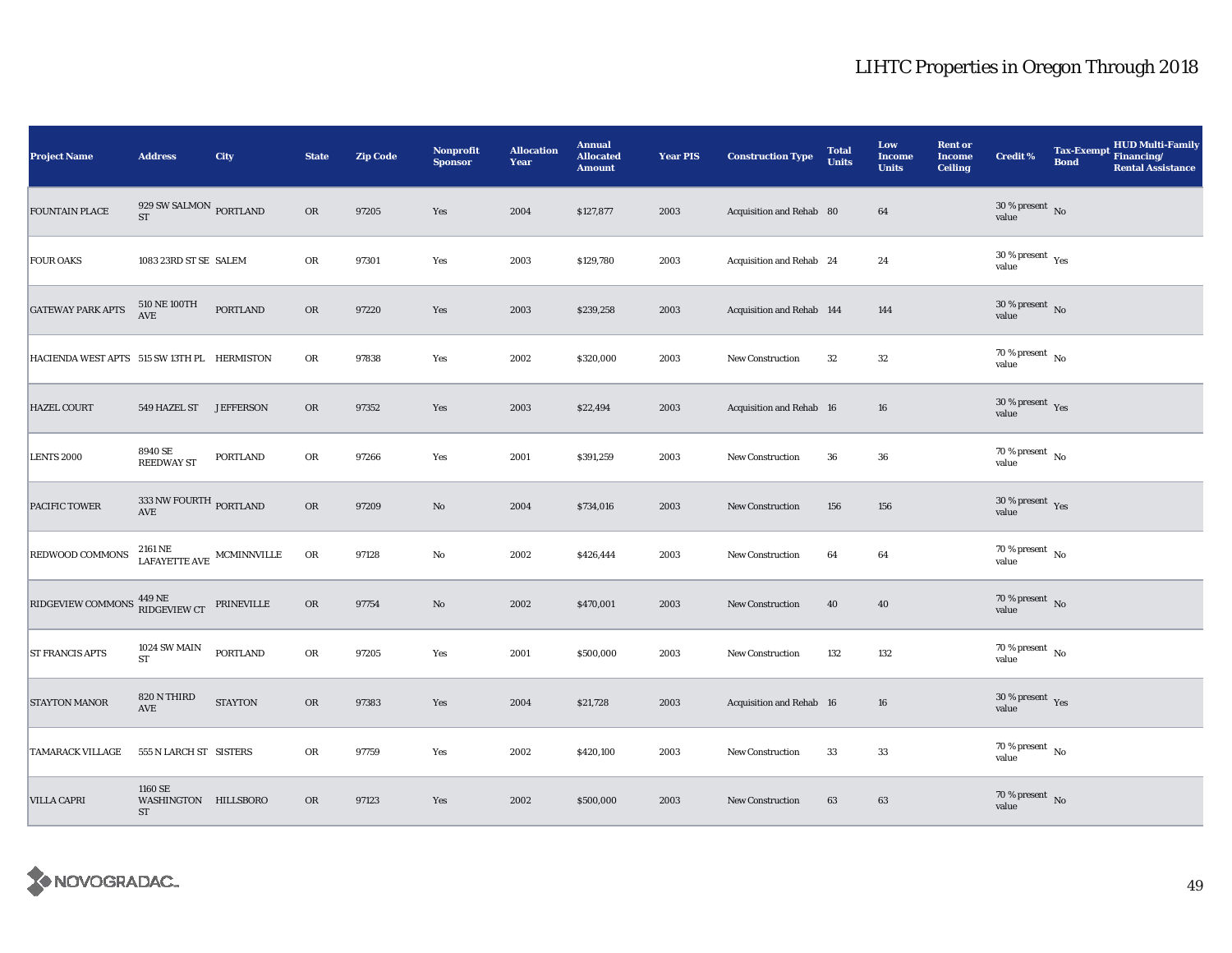| <b>Project Name</b>                                                       | <b>Address</b>                       | City                                             | <b>State</b> | <b>Zip Code</b> | Nonprofit<br><b>Sponsor</b> | <b>Allocation</b><br>Year | <b>Annual</b><br><b>Allocated</b><br><b>Amount</b> | <b>Year PIS</b> | <b>Construction Type</b>  | <b>Total</b><br><b>Units</b> | Low<br><b>Income</b><br><b>Units</b> | <b>Rent or</b><br><b>Income</b><br><b>Ceiling</b> | <b>Credit %</b>                      | <b>Tax-Exempt</b><br><b>Bond</b> | <b>HUD Multi-Family</b><br>Financing/<br><b>Rental Assistance</b> |
|---------------------------------------------------------------------------|--------------------------------------|--------------------------------------------------|--------------|-----------------|-----------------------------|---------------------------|----------------------------------------------------|-----------------|---------------------------|------------------------------|--------------------------------------|---------------------------------------------------|--------------------------------------|----------------------------------|-------------------------------------------------------------------|
| <b>WALLERWOOD</b>                                                         | 1134 WALLER ST $$\rm SALEM$$         |                                                  | OR           | 97302           | Yes                         | 2004                      | \$14,167                                           | 2003            | Acquisition and Rehab 22  |                              | $\bf{22}$                            |                                                   | $30\,\%$ present $\,$ Yes value      |                                  |                                                                   |
| <b>WOODRIDGE APTS</b>                                                     | 12017 SW<br>TUALATIN RD              | <b>TUALATIN</b>                                  | OR           | 97062           | $\rm No$                    | 2004                      | \$594,297                                          | 2003            | <b>New Construction</b>   | 264                          | 264                                  |                                                   | $30\,\%$ present $\,$ Yes value      |                                  |                                                                   |
| RICHARD L HARRIS BUIL <sup>8</sup> NW EIGHTH                              |                                      | <b>PORTLAND</b>                                  | OR           | 97209           | Yes                         | 2002                      | \$499,319                                          | 2004            | New Construction          | 180                          | 180                                  |                                                   | 70 % present $\hbox{~No}$<br>value   |                                  |                                                                   |
| <b>AURORA BUILDING</b>                                                    | 100 E 11TH AVE EUGENE                |                                                  | <b>OR</b>    | 97401           | Yes                         | 2002                      | \$524,173                                          | 2004            | New Construction          | 54                           | 40                                   |                                                   | $70\,\%$ present $\,$ Yes value      |                                  |                                                                   |
| <b>BILTMORE HOTEL</b>                                                     | 310 NW SIXTH<br>AVE                  | <b>PORTLAND</b>                                  | OR           | 97209           | Yes                         | 2002                      | \$372,730                                          | 2004            | Acquisition and Rehab 76  |                              | 76                                   |                                                   | 70 % present $\hbox{~No}$<br>value   |                                  |                                                                   |
| <b>CANBY VILLAGE</b>                                                      | 488 NW SIXTH<br>AVE                  | <b>CANBY</b>                                     | ${\rm OR}$   | 97013           | No                          | 2003                      | \$80,478                                           | 2004            | Acquisition and Rehab 52  |                              | 52                                   |                                                   | $70\,\%$ present $${\rm No}$$ value  |                                  |                                                                   |
| <b>CHAMPION PARK APTS F BROOKFIELD</b>                                    | 4317<br>AVE                          | TILLAMOOK                                        | OR           | 97141           | Yes                         | 2003                      | \$500,000                                          | 2004            | <b>New Construction</b>   | 66                           | 66                                   |                                                   | $70\,\%$ present $\,$ No value       |                                  |                                                                   |
| <b>CITY CENTER APTS</b>                                                   | 160 SE<br>WASHINGTON HILLSBORO<br>ST |                                                  | OR           | 97123           | No                          | 2002                      | \$500,000                                          | 2004            | New Construction          | 91                           | 91                                   |                                                   | 70 % present No<br>value             |                                  |                                                                   |
| <b>COREY COMMONS</b>                                                      | ${\rm ST}$                           | $2000$ S EIGHTH $\quad$ COTTAGE GROVE $\quad$ OR |              | 97424           | Yes                         | 2003                      | \$271,900                                          | 2004            | New Construction          | 21                           | 21                                   |                                                   | $70$ % present $\,$ No $\,$<br>value |                                  |                                                                   |
| CRESTVIEW COMMONS $^{3900}_{AVE}$ HILYARD                                 |                                      | KLAMATH FALLS OR                                 |              | 97603           | $\rm No$                    | 2003                      | \$550,000                                          | 2004            | <b>New Construction</b>   | 64                           | 63                                   |                                                   | $70\,\%$ present $\,$ No value       |                                  |                                                                   |
| <b>EAST FAIR TERRACE - OI</b> $\frac{500 \text{ NW}}{\text{DIVISION ST}}$ |                                      | <b>GRESHAM</b>                                   | OR           | 97030           | No                          | 2004                      | \$157,477                                          | 2004            | Acquisition and Rehab 100 |                              | 100                                  |                                                   | $30\,\%$ present $\,$ Yes value      |                                  |                                                                   |
| GATEWAY COMMONS AF 181 SE 18TH AVE HILLSBORO                              |                                      |                                                  | <b>OR</b>    | 97123           | $\rm No$                    | 2004                      | \$386,150                                          | 2004            | <b>New Construction</b>   | 138                          | 138                                  |                                                   | $30\,\%$ present $\,$ Yes value      |                                  |                                                                   |
| <b>GRAND APTS</b>                                                         | 730 CASS ST                          | <b>ROSEBURG</b>                                  | OR           |                 | Yes                         | 2003                      | \$398,980                                          | 2004            | Acquisition and Rehab 37  |                              | 33                                   |                                                   | $70$ % present $\,$ No $\,$<br>value |                                  |                                                                   |

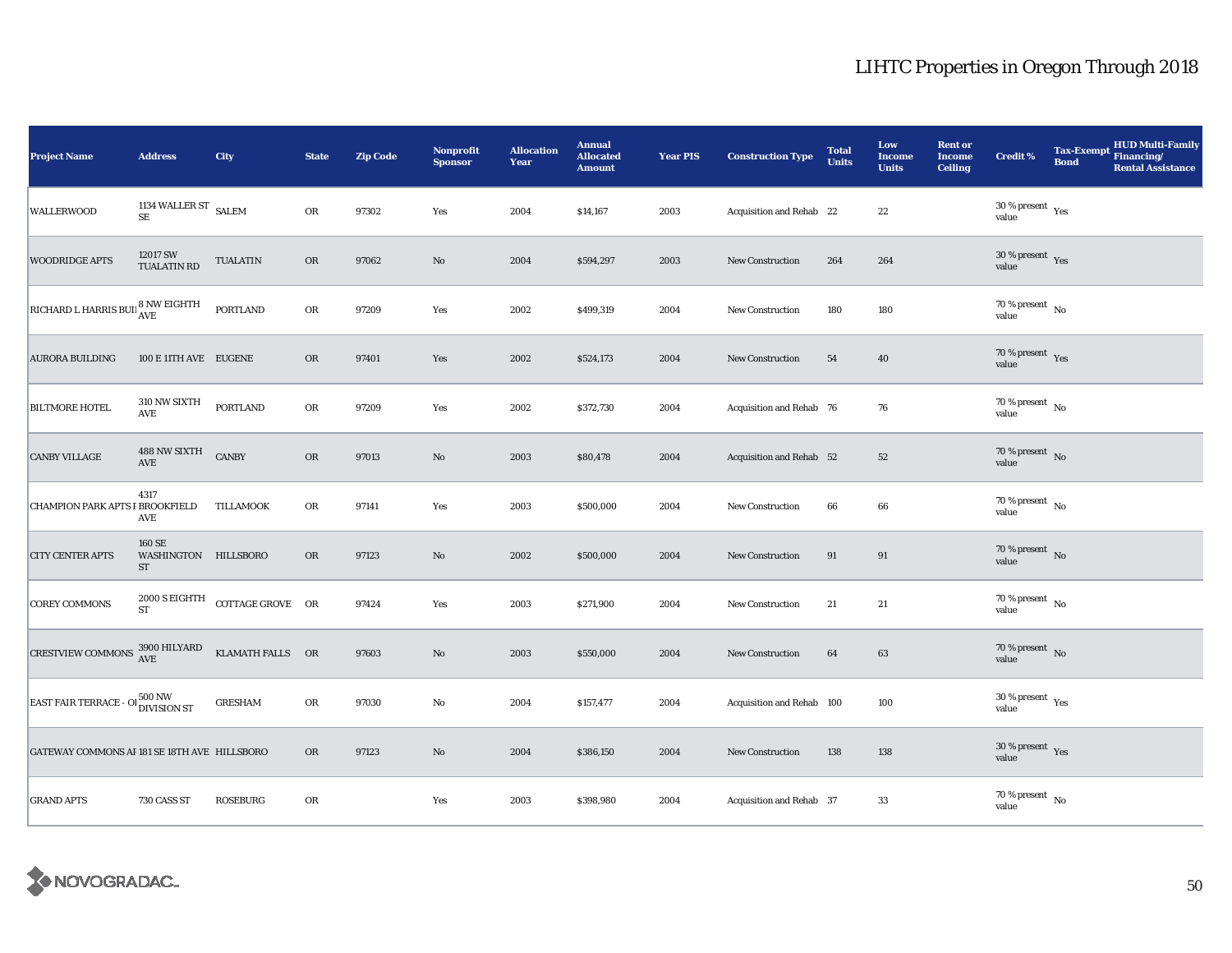| <b>Project Name</b>                                                                                      | <b>Address</b>                 | City               | <b>State</b> | <b>Zip Code</b> | <b>Nonprofit</b><br><b>Sponsor</b> | <b>Allocation</b><br>Year | <b>Annual</b><br><b>Allocated</b><br><b>Amount</b> | <b>Year PIS</b> | <b>Construction Type</b> | <b>Total</b><br><b>Units</b> | Low<br><b>Income</b><br><b>Units</b> | <b>Rent or</b><br><b>Income</b><br><b>Ceiling</b> | Credit %                             | <b>Tax-Exempt</b><br><b>Bond</b> | <b>HUD Multi-Family</b><br>Financing/<br><b>Rental Assistance</b> |
|----------------------------------------------------------------------------------------------------------|--------------------------------|--------------------|--------------|-----------------|------------------------------------|---------------------------|----------------------------------------------------|-----------------|--------------------------|------------------------------|--------------------------------------|---------------------------------------------------|--------------------------------------|----------------------------------|-------------------------------------------------------------------|
| HAZELWOOD STATION 36 NE 147TH AVE PORTLAND                                                               |                                |                    | <b>OR</b>    | 97230           | Yes                                | 2002                      | \$522,562                                          | 2004            | <b>New Construction</b>  | 60                           | $\bf{60}$                            |                                                   | $70\,\%$ present $\,$ No value       |                                  |                                                                   |
| INDIAN CREEK VILLAGE 1585 NINTH CT HOOD RIVER                                                            |                                |                    | OR           | 97031           | $\rm No$                           | 2003                      | \$93,477                                           | 2004            | Acquisition and Rehab 56 |                              | 56                                   |                                                   | $70$ % present $\,$ No $\,$<br>value |                                  |                                                                   |
| <b>JASMINE PARK I</b>                                                                                    | $501\,\mathrm{NE}$ ANDERSON ST | <b>GRANTS PASS</b> | ${\sf OR}$   | 97526           | $\rm No$                           | 2002                      | \$455,574                                          | 2004            | New Construction         | 43                           | 43                                   |                                                   | $70\,\%$ present $\,$ No value       |                                  |                                                                   |
| LILAC MEADOW PHASE $\frac{3013}{LN}$ CUMMINGS MEDFORD                                                    |                                |                    | OR           | 97501           | Yes                                | 2003                      | \$494,213                                          | 2004            | <b>New Construction</b>  | 42                           | $42\,$                               |                                                   | $70\,\%$ present $\,$ No value       |                                  |                                                                   |
| LINKS                                                                                                    | 310 KLICKITAT<br>ST            | <b>UMATILLA</b>    | ${\rm OR}$   | 97882           | $\mathbf{No}$                      | 2002                      | \$91,892                                           | 2004            | <b>New Construction</b>  | 24                           | 24                                   |                                                   | $70\,\%$ present $\,$ No value       |                                  |                                                                   |
| MEADOWS AT HOPE VIL 1545 S FIR ST                                                                        |                                | <b>CANBY</b>       | OR           | 97013           | Yes                                | 2003                      | \$387,404                                          | 2004            | New Construction         | 50                           | 50                                   |                                                   | $70$ % present $\,$ No $\,$<br>value |                                  |                                                                   |
| MIDLAND COMMONS                                                                                          | 2830 SE 127TH<br>AVE           | <b>PORTLAND</b>    | <b>OR</b>    | 97236           | Yes                                | 2003                      | \$374,120                                          | 2004            | New Construction         | 46                           | 44                                   |                                                   | $70\,\%$ present $\,$ No value       |                                  |                                                                   |
| <b>MUNSEL PARK APTS</b>                                                                                  | 2021 12TH ST                   | <b>FLORENCE</b>    | OR           | 97439           | Yes                                | 2001                      | \$58,188                                           | 2004            | Acquisition and Rehab 44 |                              | 43                                   |                                                   | $70\,\%$ present $\,$ No value       |                                  |                                                                   |
| $\boxed{\text{SPRINGWATER}\text{COMMOI}\xspace_{\text{AVE}}^{6430\text{ SE 128TH}}$                      |                                | <b>PORTLAND</b>    | OR           | 97236           | Yes                                | 2004                      | \$150,001                                          | 2004            | New Construction         | 36                           | 36                                   |                                                   | $30\,\%$ present $\,$ No value       |                                  |                                                                   |
| VILLAS DE MARIPOSAS KILLINGSWORT PORTLAND                                                                | 5205 NE<br>H ST                |                    | OR           | 97218           | Yes                                | 2003                      | \$687,548                                          | 2004            | <b>New Construction</b>  | 71                           | 71                                   |                                                   | $70\,\%$ present $\,$ No value       |                                  |                                                                   |
| ${\large\bf APPLE\,ORCHARD\,VILLA(^{\textstyle 2694}\ {\small\bf EDCEWOOD\,DR} \quad {\small\bf EUGENE}$ |                                |                    | OR           | 97404           | Yes                                | 2003                      | \$389,183                                          | 2004            | <b>New Construction</b>  | 40                           | 39                                   | 60% AMGI                                          | $70\,\%$ present $\,$ No value       |                                  |                                                                   |
| STATION PLACE TOWER $^{1020}_{\rm AVE}$ NW NINTH PORTLAND                                                |                                |                    | OR           | 97209           | Yes                                | 2003                      | \$844,101                                          | 2004            | <b>New Construction</b>  | 176                          | 157                                  | 60% AMGI                                          | $30\,\%$ present $\,$ Yes value      |                                  |                                                                   |
| <b>ARIEL SOUTH APTS</b>                                                                                  | 1707 SE<br>TEMPEST DR          | ${\tt BEND}$       | OR           | 97702           | Yes                                | 2005                      | \$272,230                                          | 2005            | Acquisition and Rehab 97 |                              | 97                                   |                                                   | $30\,\%$ present $\,$ No value       |                                  |                                                                   |

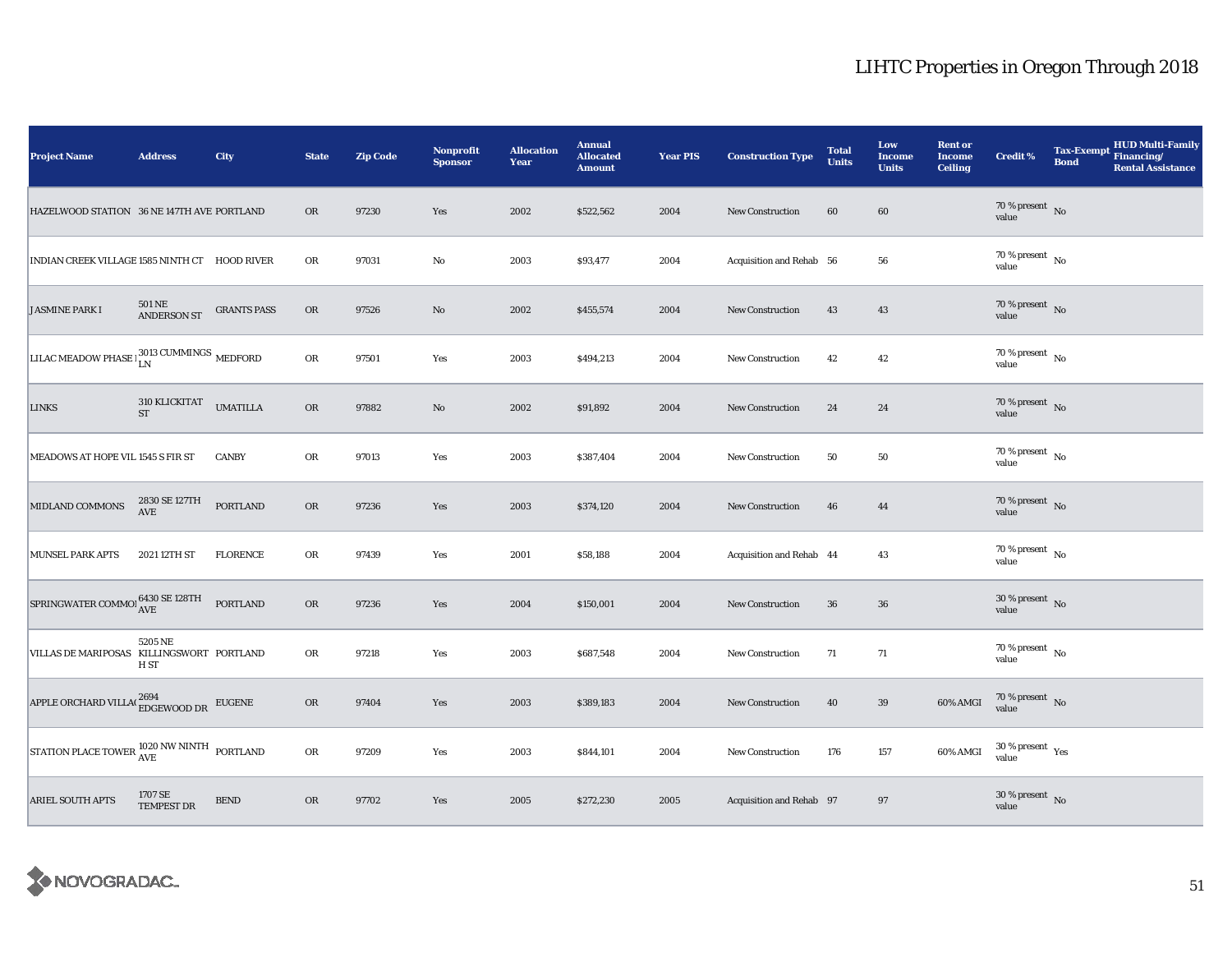| <b>Project Name</b>                                                   | <b>Address</b>                                             | City                        | <b>State</b> | <b>Zip Code</b> | <b>Nonprofit</b><br><b>Sponsor</b> | <b>Allocation</b><br>Year | <b>Annual</b><br><b>Allocated</b><br><b>Amount</b> | <b>Year PIS</b> | <b>Construction Type</b>  | <b>Total</b><br><b>Units</b> | Low<br><b>Income</b><br><b>Units</b> | <b>Rent or</b><br><b>Income</b><br><b>Ceiling</b> | <b>Credit %</b>                          | <b>Tax-Exempt</b><br><b>Bond</b> | <b>HUD Multi-Family</b><br>Financing/<br><b>Rental Assistance</b> |
|-----------------------------------------------------------------------|------------------------------------------------------------|-----------------------------|--------------|-----------------|------------------------------------|---------------------------|----------------------------------------------------|-----------------|---------------------------|------------------------------|--------------------------------------|---------------------------------------------------|------------------------------------------|----------------------------------|-------------------------------------------------------------------|
| <b>AUTUMN PARK</b>                                                    | 10900 SW<br>WILSONVILLE WILSONVILLE<br>RD                  |                             | OR           | 97070           | Yes                                | 2004                      | \$192,633                                          | 2005            | Acquisition and Rehab 144 |                              | 144                                  |                                                   | $30\,\%$ present $\,$ Yes value          |                                  |                                                                   |
| <b>COLONIA LIBERTAD</b>                                               | 2910 SADDLE<br><b>CLUB ST SE</b>                           | <b>SALEM</b>                | OR           | 97317           | Yes                                | 2004                      | \$434,385                                          | 2005            | Acquisition and Rehab 48  |                              | $\bf 47$                             |                                                   | $70\,\%$ present $\,$ No value           |                                  |                                                                   |
| GRESHAM STATION APT $^{1957\, {\rm NW}}_{\rm FLORENCE\, AVE}$ GRESHAM |                                                            |                             | ${\rm OR}$   | 97030           | $\rm No$                           | 2003                      | \$587,661                                          | 2005            | New Construction          | 253                          | 253                                  |                                                   | $30\,\%$ present $\,$ $\rm Yes$<br>value |                                  |                                                                   |
| HOTEL ALDER SRO                                                       | 415 SW ALDER<br><b>ST</b>                                  | <b>PORTLAND</b>             | OR           | 97204           | Yes                                | 2003                      | \$690,662                                          | 2005            | Acquisition and Rehab 99  |                              | $\bf{99}$                            |                                                   | $70\,\%$ present $${\rm No}$$ value      |                                  |                                                                   |
| <b>KATERI PARK</b>                                                    | 3640 SE 28TH<br>$\operatorname{AVE}$                       | <b>PORTLAND</b>             | OR           | 97202           | Yes                                | 2004                      | \$622,500                                          | 2005            | <b>New Construction</b>   | 50                           | 50                                   |                                                   | $70\,\%$ present $\,$ No value           |                                  |                                                                   |
| NK WEST BUILDING                                                      | 1206 ADAMS<br>$\operatorname{AVE}$                         | LA GRANDE                   | OR           | 97850           | No                                 | 2004                      | \$427,875                                          | 2005            | New Construction          | 24                           | ${\bf 24}$                           |                                                   | 70 % present $\overline{N}$<br>value     |                                  |                                                                   |
| <b>OAKRIDGE PARK</b>                                                  | $4255$ OAKRIDGE $\,$ LAKE OSWEGO<br>$\mathbf{R}\mathbf{D}$ |                             | OR           | 97035           | Yes                                | 2010                      | \$759,792                                          | 2005            | New Construction          | 45                           | $45\,$                               | 60% AMGI                                          | $70\,\%$ present $\,$ No value           |                                  |                                                                   |
| NEW COLUMBIA CECELI 4926 N<br>ESPERANZA CT                            |                                                            | <b>PORTLAND</b>             | OR           | 97203           | Yes                                | 2005                      | \$1,006,475                                        | 2005            | New Construction          | 131                          | 131                                  |                                                   | $30\,\%$ present $\,$ No value           |                                  |                                                                   |
| NEW COLUMBIA HAVEN $_{\rm AVE}^{9117 \text{ N FISKE}}$                |                                                            | PORTLAND                    | ${\rm OR}$   | 97203           | Yes                                | 2004                      | \$700,000                                          | 2005            | <b>New Construction</b>   | 44                           | 44                                   |                                                   | $70$ % present $\,$ No $\,$<br>value     |                                  |                                                                   |
| <b>OLESON WOODS APTS</b>                                              | $9166$ SW $91\rm{ST}$ AVE                                  | <b>TIGARD</b>               | ${\rm OR}$   | 97223           | Yes                                | 2004                      | \$384,982                                          | 2005            | <b>New Construction</b>   | $32\,$                       | $32\,$                               |                                                   | $70\,\%$ present $\,$ No value           |                                  |                                                                   |
| <b>ORCHARDS PLAZA</b>                                                 |                                                            | 1310 NE 27TH ST MCMINNVILLE | OR           | 97128           | No                                 | 2004                      | \$116,117                                          | 2005            | Acquisition and Rehab 60  |                              | 60                                   |                                                   | $70$ % present $\,$ No $\,$<br>value     |                                  |                                                                   |
| POWELL PLAZA I                                                        | 13320 SE<br><b>POWELL BLVD</b>                             | <b>PORTLAND</b>             | <b>OR</b>    | 97236           | No                                 | 2005                      | \$83,665                                           | 2005            | Acquisition and Rehab 47  |                              | 47                                   |                                                   | $30\,\%$ present $\,$ Yes value          |                                  |                                                                   |
| POWELL PLAZA II                                                       | 13320 SE<br>POWELL BLVD                                    | <b>PORTLAND</b>             | OR           | 97236           | $\rm No$                           | 2005                      | \$21,743                                           | 2005            | Acquisition and Rehab 20  |                              | 20                                   |                                                   | $30\,\%$ present $\,$ Yes value          |                                  |                                                                   |

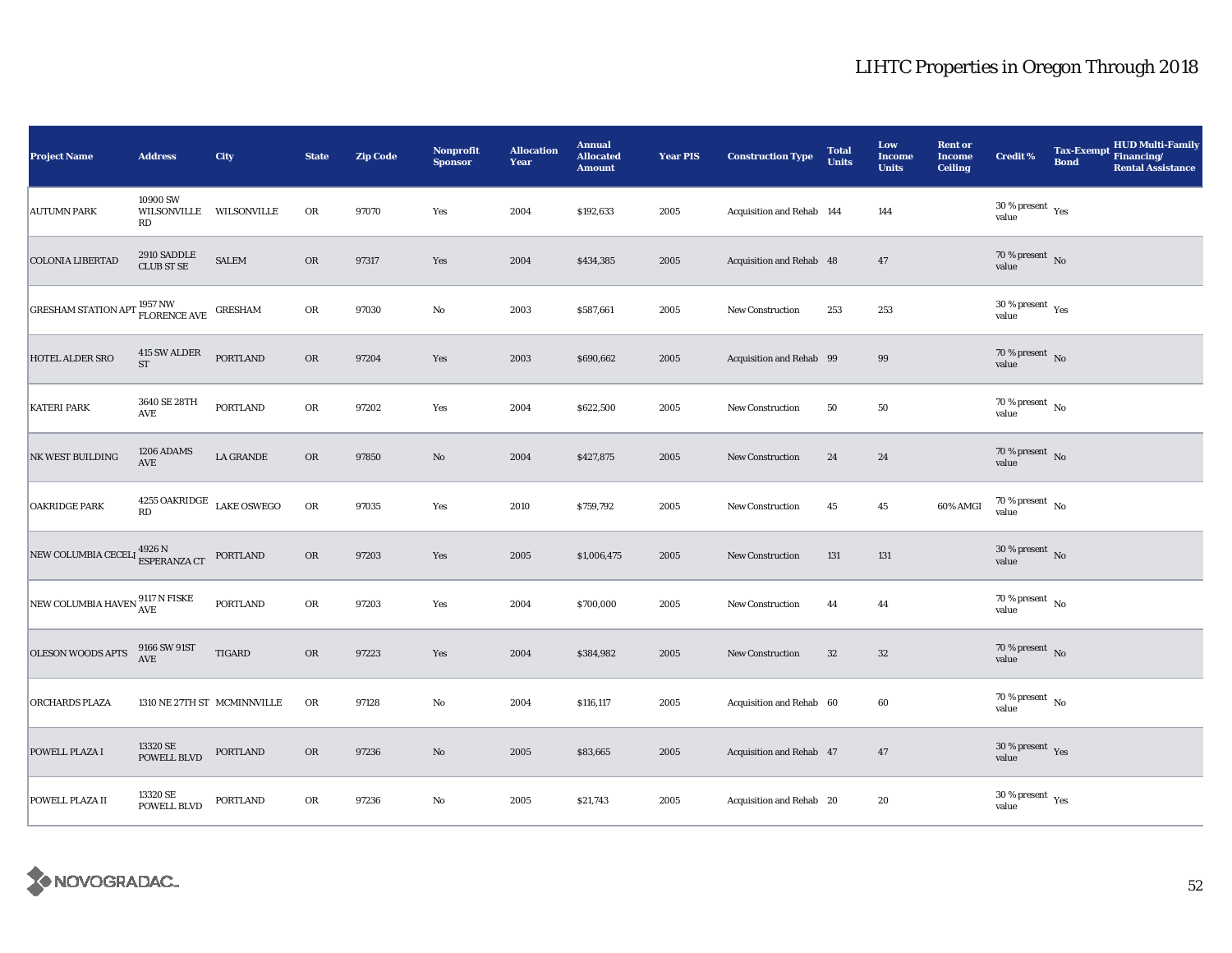| <b>Project Name</b>                                                  | <b>Address</b>                           | City             | <b>State</b> | <b>Zip Code</b> | <b>Nonprofit</b><br><b>Sponsor</b> | <b>Allocation</b><br>Year | <b>Annual</b><br><b>Allocated</b><br><b>Amount</b> | <b>Year PIS</b> | <b>Construction Type</b>  | <b>Total</b><br><b>Units</b> | Low<br><b>Income</b><br><b>Units</b> | <b>Rent or</b><br><b>Income</b><br><b>Ceiling</b> | Credit %                        | <b>Tax-Exempt</b><br><b>Bond</b> | HUD Multi-Family<br>Financing/<br><b>Rental Assistance</b> |
|----------------------------------------------------------------------|------------------------------------------|------------------|--------------|-----------------|------------------------------------|---------------------------|----------------------------------------------------|-----------------|---------------------------|------------------------------|--------------------------------------|---------------------------------------------------|---------------------------------|----------------------------------|------------------------------------------------------------|
| <b>SANTA CLARA PLACE</b>                                             | 120 SANTA<br><b>CLARA AVE</b>            | <b>EUGENE</b>    | <b>OR</b>    | 97404           | Yes                                | 2003                      | \$674,524                                          | 2005            | <b>New Construction</b>   | 60                           | 60                                   |                                                   | $70\,\%$ present $\,$ No value  |                                  |                                                            |
| <b>SITKA APTS</b>                                                    | 1115 NW<br><b>NORTHRUP ST</b>            | <b>PORTLAND</b>  | OR           | 97209           | $\rm No$                           | 2004                      | \$1,034,233                                        | 2005            | New Construction          | 209                          | 203                                  |                                                   | $30\,\%$ present $\,$ Yes value |                                  |                                                            |
| <b>TENINO TERRACE</b>                                                | 2405 SE<br><b>UMATILLA ST</b>            | <b>PORTLAND</b>  | OR           | 97202           | $\rm No$                           | 2005                      | \$240,325                                          | 2005            | Acquisition and Rehab 94  |                              | 94                                   |                                                   | $30\,\%$ present $\,$ Yes value |                                  |                                                            |
| WEST GRESHAM APTS                                                    | 17257 E<br>BURNSIDE ST                   | PORTLAND         | OR           | 97233           | Yes                                | 2004                      | \$322,620                                          | 2005            | New Construction          | 27                           | $\bf 26$                             |                                                   | $70\,\%$ present $\,$ No value  |                                  |                                                            |
| <b>4TH ST ASPENS</b>                                                 | 530 NE ASPEN<br>${\rm DR}$               | <b>HERMISTON</b> | OR           | 97838           | $\rm No$                           | 2004                      | \$559,871                                          | 2005            | <b>New Construction</b>   | 48                           | ${\bf 48}$                           | 60% AMGI                                          | $70\,\%$ present $\,$ No value  |                                  |                                                            |
| LAKEVIEW COMMONS 555 S NINTH ST LAKEVIEW                             |                                          |                  | ${\rm OR}$   | 97630           | No                                 | 2003                      | \$403,138                                          | 2005            | <b>New Construction</b>   | 28                           | $\bf 27$                             | 60% AMGI                                          | $70\,\%$ present $\,$ No value  |                                  |                                                            |
| <b>SOLHAVN APTS</b>                                                  | $500$ SW BELAIR $\quad$ CLATSKANIE<br>DR |                  | OR           | 97016           | $\mathbf{No}$                      | 2004                      | \$136,567                                          | 2005            | Acquisition and Rehab 57  |                              | 57                                   | 60% AMGI                                          | $70\,\%$ present $\,$ No value  |                                  |                                                            |
| <b>STILLWATER</b>                                                    | 1811 S SECOND<br><b>ST</b>               | <b>LEBANON</b>   | OR           | 97355           | $\rm No$                           | 2004                      | \$440,197                                          | 2005            | New Construction          | 40                           | 40                                   | 60% AMGI                                          | $70\,\%$ present $\,$ No value  |                                  |                                                            |
| <b>TANGLEWOOD</b>                                                    | 1919 15TH ST                             | <b>FLORENCE</b>  | ${\sf OR}$   | 97439           | $\rm No$                           | 2003                      | \$453,977                                          | 2005            | New Construction          | 40                           | 40                                   | $60\%$ AMGI                                       | $70\,\%$ present $\,$ No value  |                                  |                                                            |
| TRI-HARBOR LANDING 210 KLICKITAT                                     |                                          | <b>UMATILLA</b>  | OR           | 97882           | Yes                                | 2004                      | \$143,070                                          | 2005            | Acquisition and Rehab 106 |                              | 106                                  | 60% AMGI                                          | $70\,\%$ present $\,$ No value  |                                  |                                                            |
| <b>VINTAGE AT BEND</b>                                               | 611 NE<br><b>BELLEVUE DR</b>             | ${\tt BEND}$     | OR           | 97701           | $\rm No$                           | 2003                      | \$406,757                                          | 2005            | New Construction          | 106                          | 106                                  | $60\%$ AMGI                                       | $30\,\%$ present $\,$ Yes value |                                  |                                                            |
| ASTORIA GATEWAY SEN 2775 STEAM                                       |                                          | <b>ASTORIA</b>   | OR           | 97103           | No                                 | 2004                      | \$440,416                                          | 2006            | <b>New Construction</b>   | 41                           | 40                                   | 60% AMGI                                          | $70\,\%$ present $\,$ No value  |                                  |                                                            |
| CLARA VISTA TOWNHON $_{\hbox{BLVD}}^{5335\hbox{ NE CULLY}}$ PORTLAND |                                          |                  | OR           | 97218           | Yes                                | 2004                      | \$484,353                                          | 2006            | New Construction          | 44                           | 44                                   | 60% AMGI                                          | $70\,\%$ present $\,$ No value  |                                  |                                                            |

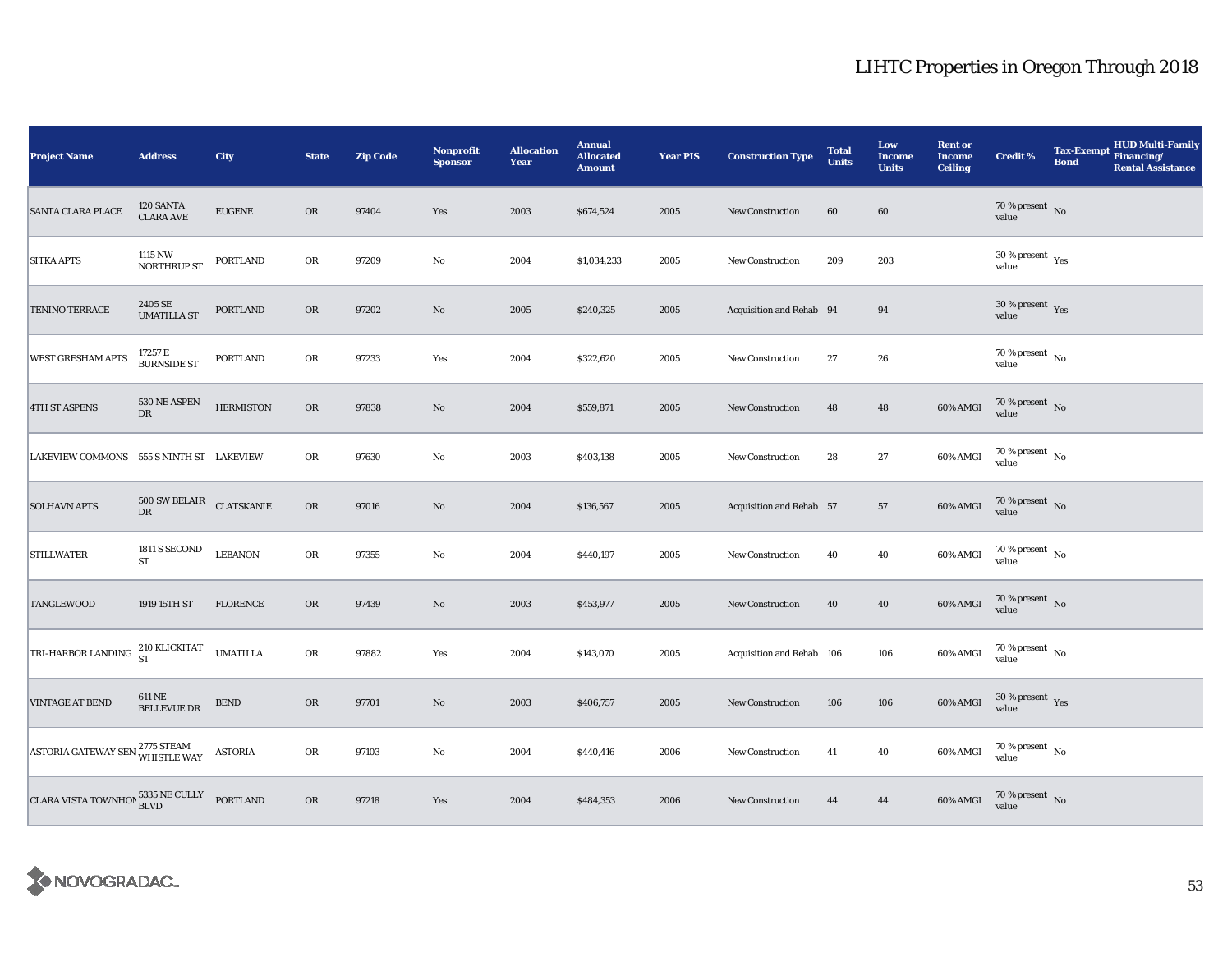| <b>Project Name</b>                                                                                                                                                                                            | <b>Address</b>                    | City            | <b>State</b> | <b>Zip Code</b> | Nonprofit<br><b>Sponsor</b> | <b>Allocation</b><br>Year | <b>Annual</b><br><b>Allocated</b><br><b>Amount</b> | <b>Year PIS</b> | <b>Construction Type</b> | <b>Total</b><br><b>Units</b> | Low<br><b>Income</b><br><b>Units</b> | <b>Rent or</b><br><b>Income</b><br><b>Ceiling</b> | <b>Credit %</b>                               | <b>Tax-Exempt</b><br><b>Bond</b> | <b>HUD Multi-Family</b><br>Financing/<br><b>Rental Assistance</b> |
|----------------------------------------------------------------------------------------------------------------------------------------------------------------------------------------------------------------|-----------------------------------|-----------------|--------------|-----------------|-----------------------------|---------------------------|----------------------------------------------------|-----------------|--------------------------|------------------------------|--------------------------------------|---------------------------------------------------|-----------------------------------------------|----------------------------------|-------------------------------------------------------------------|
| <b>COLUMBIA KNOLL</b>                                                                                                                                                                                          | 8320 NE SANDY<br><b>BLVD</b>      | <b>PORTLAND</b> | OR           | 97220           | No                          | 2006                      | \$1,408,726                                        | 2006            | <b>New Construction</b>  | 326                          | 326                                  | 60% AMGI                                          | $30$ % present $\rm \gamma_{\rm PS}$<br>value |                                  |                                                                   |
| <b>GREENBURG OAKS</b>                                                                                                                                                                                          | 11855 SW 91ST<br>AVE              | <b>TIGARD</b>   | ${\rm OR}$   | 97223           | Yes                         | 2005                      | \$441,472                                          | 2006            | Acquisition and Rehab 81 |                              | $\boldsymbol{0}$                     | 60% AMGI                                          | <b>Both 30%</b><br>and 70%<br>present value   | Yes                              |                                                                   |
| <b>HAZEDEL SENIORS</b>                                                                                                                                                                                         | 905 CAROL ST                      | <b>WOODBURN</b> | OR           | 97071           | $\rm No$                    | 2005                      | \$611,481                                          | 2006            | New Construction         | 60                           | ${\bf 58}$                           | 60% AMGI                                          | 70 % present $\hbox{~No}$<br>value            |                                  |                                                                   |
| <b>HIGHLAND STATION</b>                                                                                                                                                                                        | $1262$ HIGHLAND $\,$ SALEM AVE NE |                 | <b>OR</b>    | 97301           | Yes                         | 2005                      | \$183,728                                          | 2006            | New Construction         | 16                           | 16                                   | 60% AMGI                                          | $70\,\%$ present $${\rm No}$$ value           |                                  |                                                                   |
| LINCOLN VILLAGE - ORE 2530 NE 31ST ST LINCOLN CITY                                                                                                                                                             |                                   |                 | ${\rm OR}$   | 97367           | No                          | 2006                      | \$103,677                                          | 2006            | Acquisition and Rehab 38 |                              | 38                                   | 60% AMGI                                          | $30\,\%$ present $\,$ Yes value               |                                  |                                                                   |
| <b>LINCOLN WOODS</b>                                                                                                                                                                                           | 2333 SE 130TH<br>AVE              | <b>PORTLAND</b> | OR           | 97233           | Yes                         | 2005                      | \$700,000                                          | 2006            | New Construction         | 70                           | 70                                   | 60% AMGI                                          | $70\,\%$ present $\,$ No value                |                                  |                                                                   |
| <b>LIVING ON TRACK</b>                                                                                                                                                                                         | 248 BEATTY ST MEDFORD             |                 | OR           | 97501           | Yes                         | 2005                      | \$495,422                                          | 2006            | New Construction         | 63                           | 63                                   | 60% AMGI                                          | 70 % present $\hbox{~No}$<br>value            |                                  |                                                                   |
| MOUNTAIN LAUREL LOI 990 SW YATES                                                                                                                                                                               |                                   | <b>BEND</b>     | OR           | 97702           | $\rm No$                    | 2005                      | \$689,500                                          | 2006            | <b>New Construction</b>  | 54                           | 54                                   | 60% AMGI                                          | $70\,\%$ present $\,$ No value                |                                  |                                                                   |
|                                                                                                                                                                                                                |                                   |                 |              |                 |                             |                           | \$222,020,756                                      |                 |                          | 40233                        | 36776                                |                                                   |                                               |                                  |                                                                   |
| 697 Projects Reported                                                                                                                                                                                          |                                   |                 |              |                 |                             |                           |                                                    |                 |                          |                              |                                      |                                                   |                                               |                                  |                                                                   |
| Location: Oregon (State)                                                                                                                                                                                       |                                   |                 |              |                 |                             |                           |                                                    |                 |                          |                              |                                      |                                                   |                                               |                                  |                                                                   |
| Point Source: LIHTC                                                                                                                                                                                            |                                   |                 |              |                 |                             |                           |                                                    |                 |                          |                              |                                      |                                                   |                                               |                                  |                                                                   |
| Note that the values and totals are provided as a reference and the validity of the data cannot be guaranteed. All data should be verified with the HUD website before using it in the decisionmaking process. |                                   |                 |              |                 |                             |                           |                                                    |                 |                          |                              |                                      |                                                   |                                               |                                  |                                                                   |